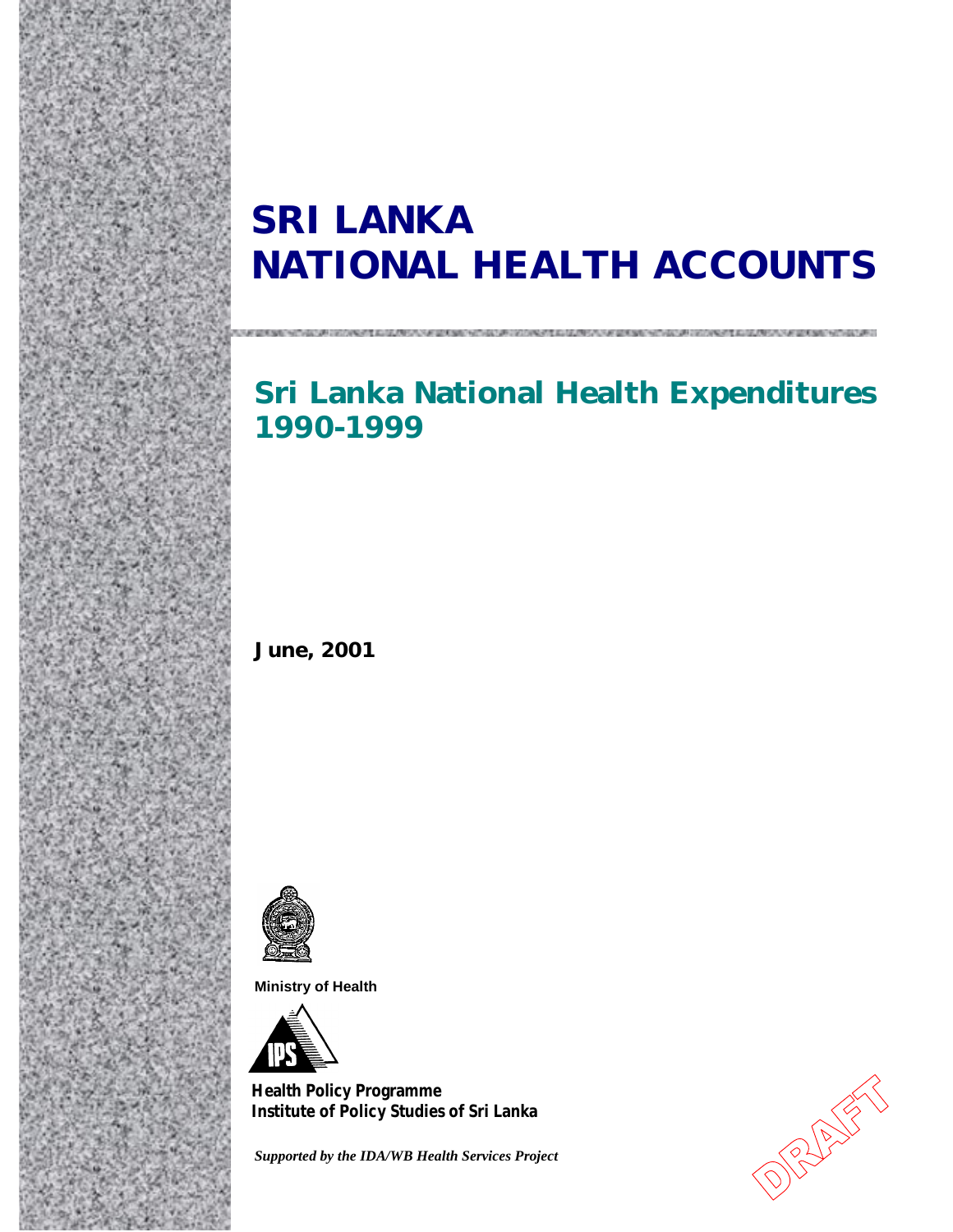## **Foreword**

This report presents the first estimates of Sri Lanka's National Health Accounts, developed by the Institute of Policy Studies, working under the direction of Dr. K.C.S. Dalpatadu, Department of Planning, Ministry of Health and the MOH Health Expenditure Survey Committee. It provides estimates of national health expenditures by source, by functional use and by provider on an aggregate basis for the period 1990-1997, and also on a preliminary basis for 1998-99. Estimates of aggregate spending are also provided on a per person basis and by province.

The conceptual basis and definitions used in measuring health expenditures are based on the Sri Lanka National Health Accounts Conceptual Framework. This framework is based on the System of Health Accounts published by the Organisation of Economic Co-operation and Development (OECD) in 2000, with modifications to meet national requirements. The definition of national health spending adopted corresponds to the OECD definition, but with the explicit inclusion of expenditures on medical services and goods provided by unregistered and non-Western medical providers. To enable international comparison, a duplicate set of estimates of aggregate spending using the OECD classifications is also provided.

The tables in this report express expenditure in nominal terms, and in constant prices where indicated. The Central Bank GDP deflator has been used throughout for deriving expenditures in constant terms. The population statistics used are IPS staff estimates in the absence of a recent national census, and they refer to the resident *de facto* population of the country and its provinces. The estimates of total government spending for 1990-97 are based on the audited financial accounts of the government and other public bodies, and can be considered definitive. The estimates for 1998-99 are preliminary in nature, as they are based on the non-audited statistics of final government spending and so remain subject to revision. Estimates of health expenditures in 1998 and 1999 are thus presented as provisional. Estimates of private expenditures are necessarily estimates, compiled mostly from survey sources. As with any such estimates they are subject to error. However, the estimates of the level of private source spending are considered to be accurate to within  $\pm 0.35$  per cent of GDP, and so the estimates of total national expenditures will be subject to the same degree of error.

The Sri Lanka National Health Accounts (SLNHA) are the product of a collaborative effort over two years by many government agencies and other private sector institutions in the country. Whilst the SLNHA meets the latest international standards, the development of SLNHA was carried out solely by Sri Lankan institutions and experts, without any foreign technical input at any stage. Of significant note, Sri Lanka is the first non-OECD country to produce estimates compatible with the OECD SHA 2000 standard.

The SLNHA system and the information contained in this report represent a basis for assessing and understanding trends and levels of health spending in the country. Such data provide important information for the public, policy makers and researchers to assess the performance of the national health system over time, and to evaluate health expenditurerelated policies.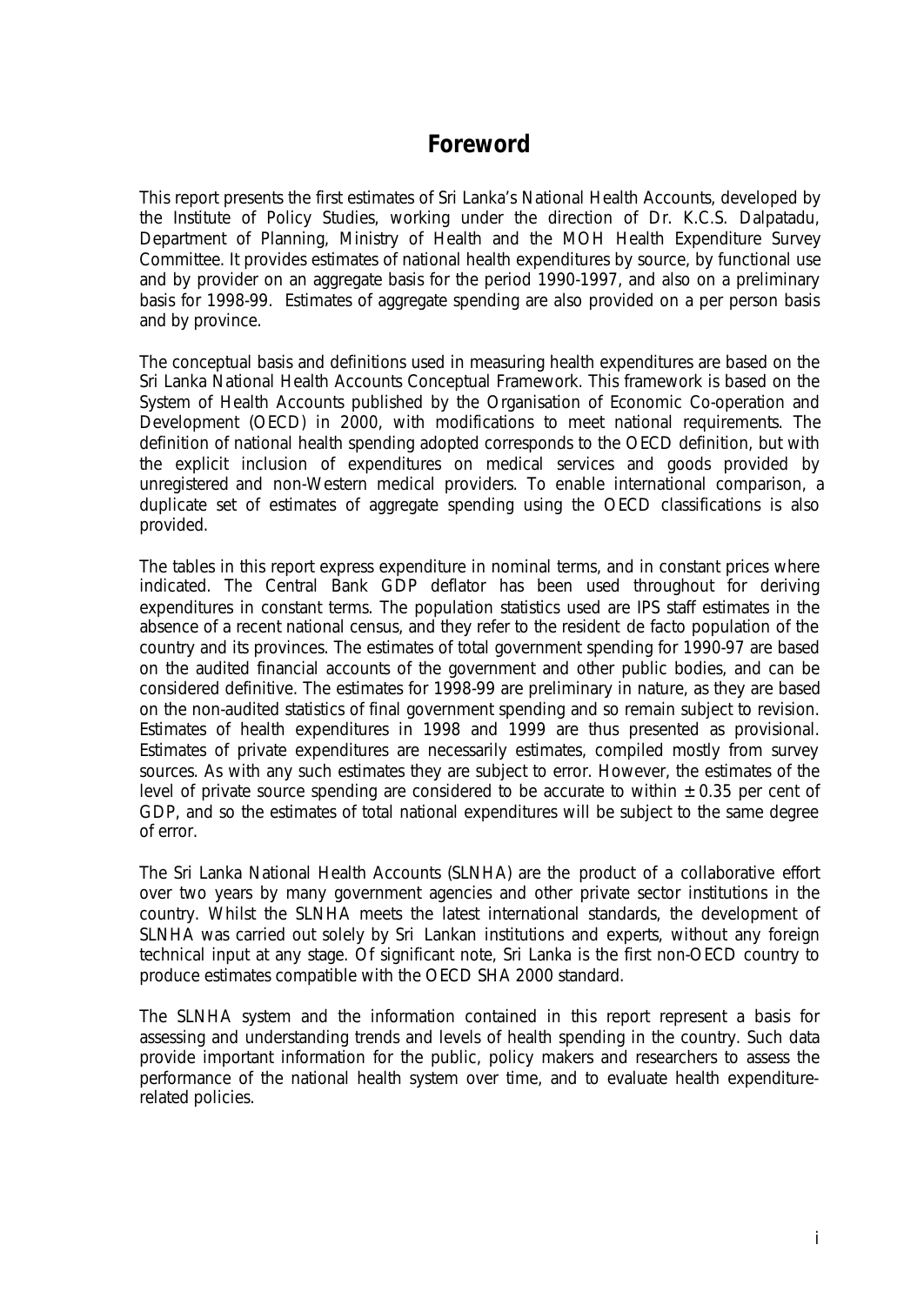## **Acknowledgements**

The SLNHA system and estimates were developed at the direction of Dr. K.C.S. Dalpatadu, Department of Planning, Ministry of Health and the MOH Health Expenditure Survey Committee. The Health Expenditure Survey Committee consists of representatives of the Ministry of Health (Department of Health Services, Accounting Office), Ministry of Finance (Departments of National Planning, and Census and Statistics), and Central Bank of Sri Lanka. HESC was responsible for supervising and monitoring the development of SLNHA.

The Institute of Policy Studies Health Policy Programme was primarily responsible for the technical design and compilation of SLNHA. The team at IPS consisted of Ravi P. Rannan-Eliya, Aparnaa Somanathan, G. D. Dayaratne, Varuni Sumathiratne and Shermal Karunaratne. The study team isindebted to the large number of individuals and agencies in both government and private sectors, who provided information, advice and gave generously of their time to assist with the compilation of SLNHA. The names of people and organisations who were consulted with or provided assistance are numerous, and are listed in Appendix C. We would like to thank all these people and organisations for their assistance and contributions. In particular, we thank Dr. S.M. Samarage at the Department of Planning, MOH, Dr. W. Karandagoda formerly of the Department of Planning, Mr. T.G. Jayasinghe and Mr. A. Chandrasiri of the Finance Commission, Mr. W. Nanayakkara and Mr. Yasantha Fernando of the Department of Census and Statistics, Mrs. Soma Mahaweva of the Finance Ministry, Ms. D.F.C. Hanwella of the University Grants Commission, Mr. M. Balasubramaniam of IMS-Health, Mr. M. Kanapathipillai of the Insurance Controllers Division, Ministry of Finance and Planning, and Mr. Hema Wijeratne of Insurance Services International Ltd.

The compilation of SLNHA was assisted by funding from the IDA/World Bank Health Services Project. The work of the Institute of Policy Studies Health Policy Programme was also funded by a number of other research grants and projects for which the Institute was responsible for, including grants from the South-East Asia Regional Office of the World Health Organisation and the Policy Project of The Futures Group.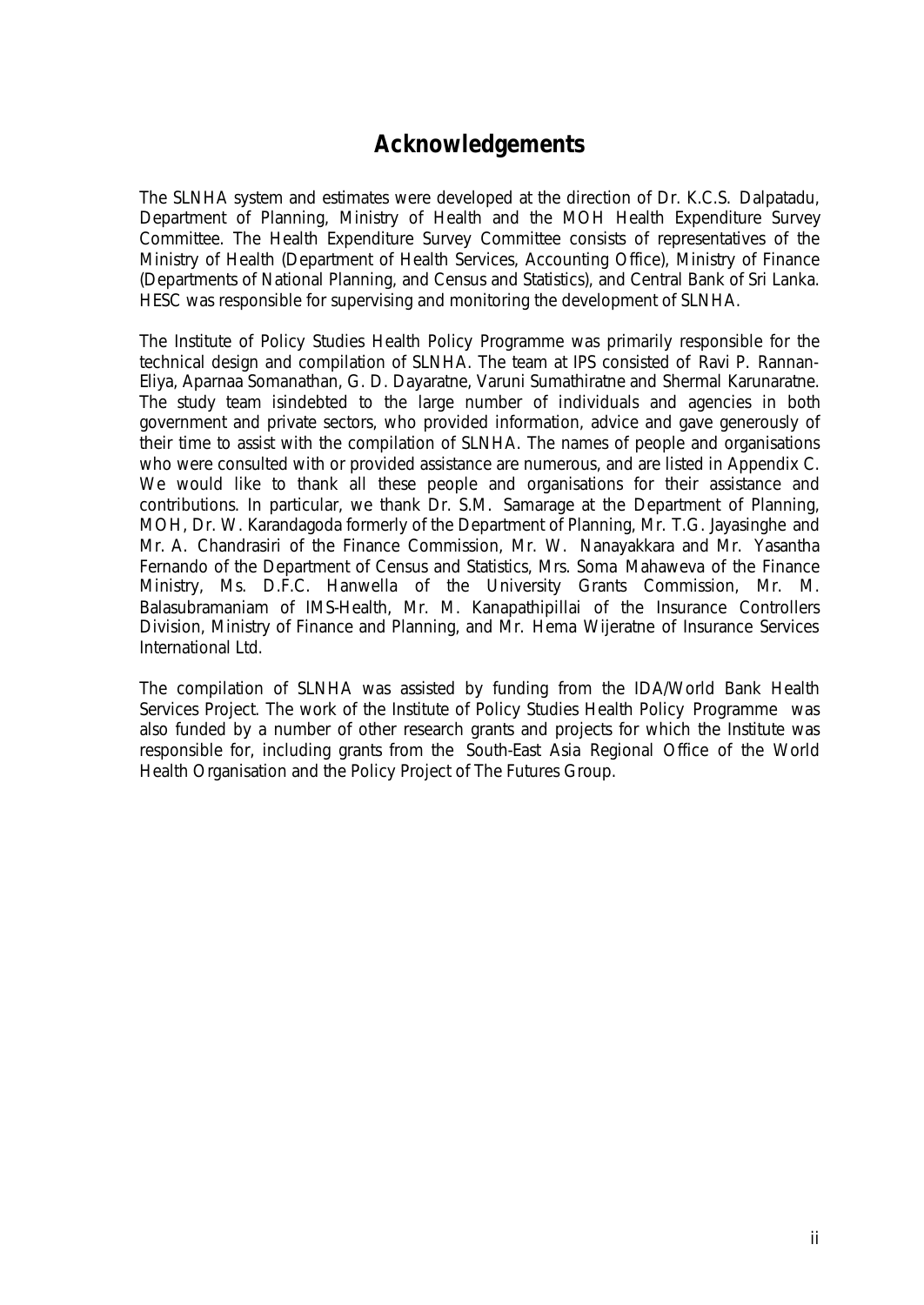# **Table of Contents**

| 18 |
|----|
|    |
|    |
|    |
|    |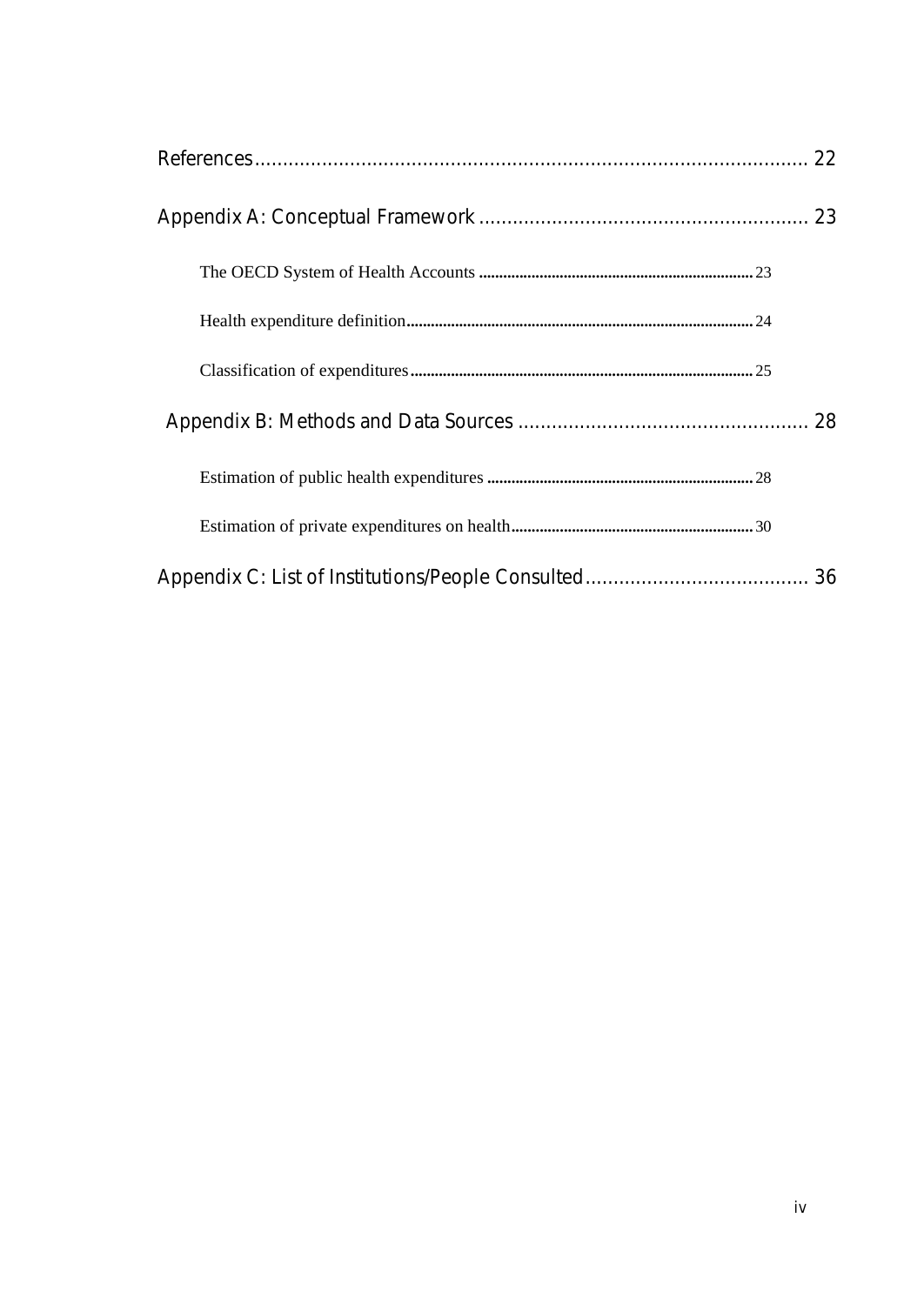# **List of Tables**

| Table 3.2: Relative Share of Funding for Public and Private Expenditure to Selected Functional |  |
|------------------------------------------------------------------------------------------------|--|
|                                                                                                |  |
| Table 3.3: Relative Share of Funding by Central, Provincial and Local Governments to Selected  |  |
|                                                                                                |  |
|                                                                                                |  |
|                                                                                                |  |
|                                                                                                |  |
| Table 4.3: Total Non-Government Expenditures by Type of Provider, 1990-99  12                  |  |
|                                                                                                |  |
| Table 5.2: Per Capita Expenditures by Central Government at Constant 1997 Rupees, 1990-99 15   |  |
| Table 5.3: Per Capita Expenditures by Provincial Council and Local Government at Constant      |  |
|                                                                                                |  |
| Table 5.4: Total Expenditure on Health per Capita not Directly Attributable to Any Province at |  |
|                                                                                                |  |
| Table 6.1: National Health Expenditures in Selected Asia-Pacific and OECD nations 19           |  |
|                                                                                                |  |
| Table 6.3: International Comparison of Use of National Health Expenditures by Function         |  |
|                                                                                                |  |
|                                                                                                |  |
|                                                                                                |  |
| Annex Table 3: Functional Classification in Sri Lanka NHA (with Equivalent ICHA codes)  41     |  |
| Annex Table 4: Provider Classification in Sri Lanka NHA (with Equivalent ICHA Codes) 43        |  |
| Annex Table 5: Expenditures on Health by Local Governments (Rupees), 1990-99  49               |  |
|                                                                                                |  |
| Annex Table 7: Summary of Government Expenditures in Provinces by Function (%), 1990-99  53    |  |
| Annex Table 8: Summary of Government Expenditures in Provinces by Provider (%), 1990-99  56    |  |
|                                                                                                |  |
|                                                                                                |  |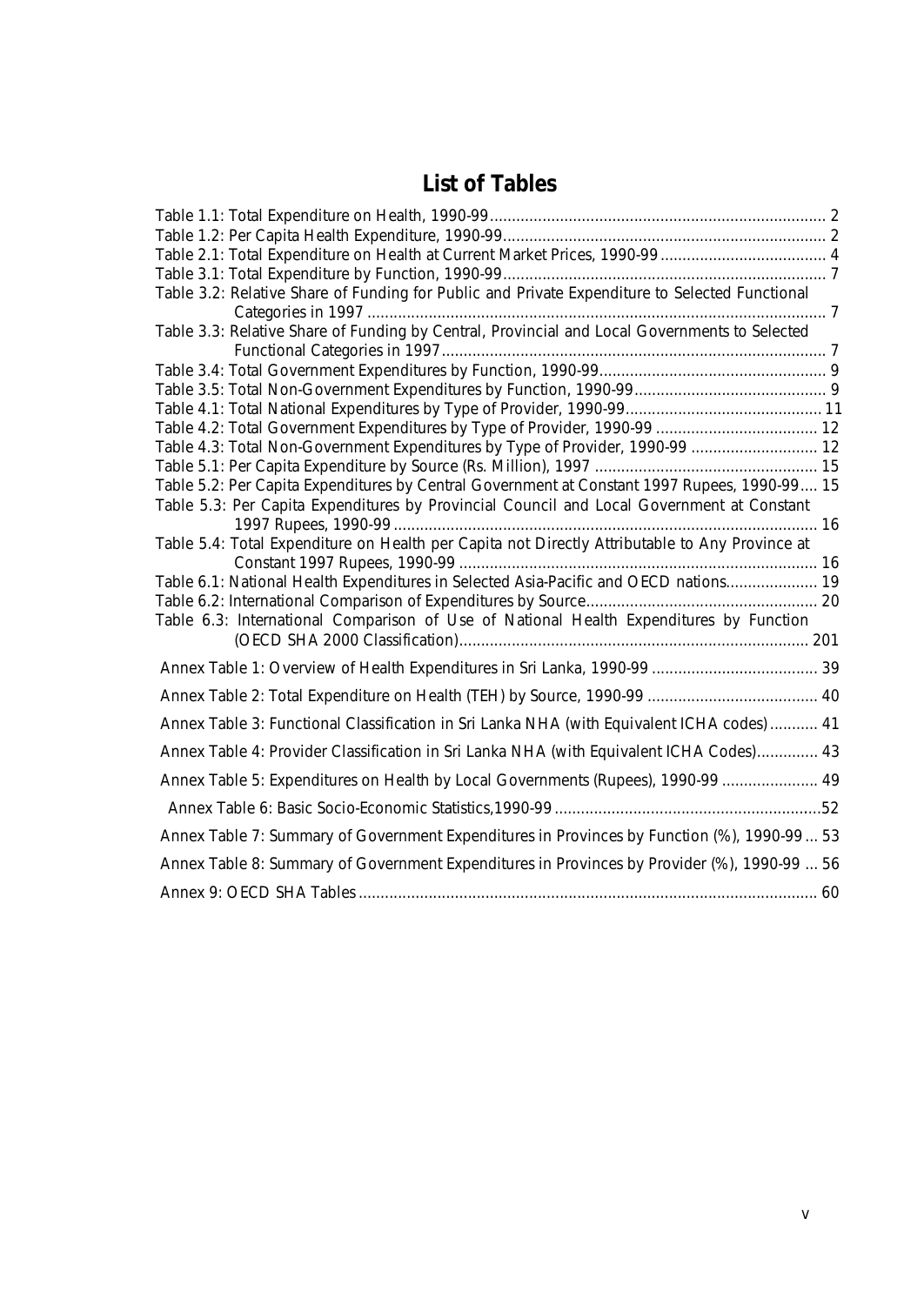# **List of Figures**

| Figure 5.1: Total Government Expenditures per Capita at Constant 1997 Rupees by Province17 |
|--------------------------------------------------------------------------------------------|
|                                                                                            |
|                                                                                            |
|                                                                                            |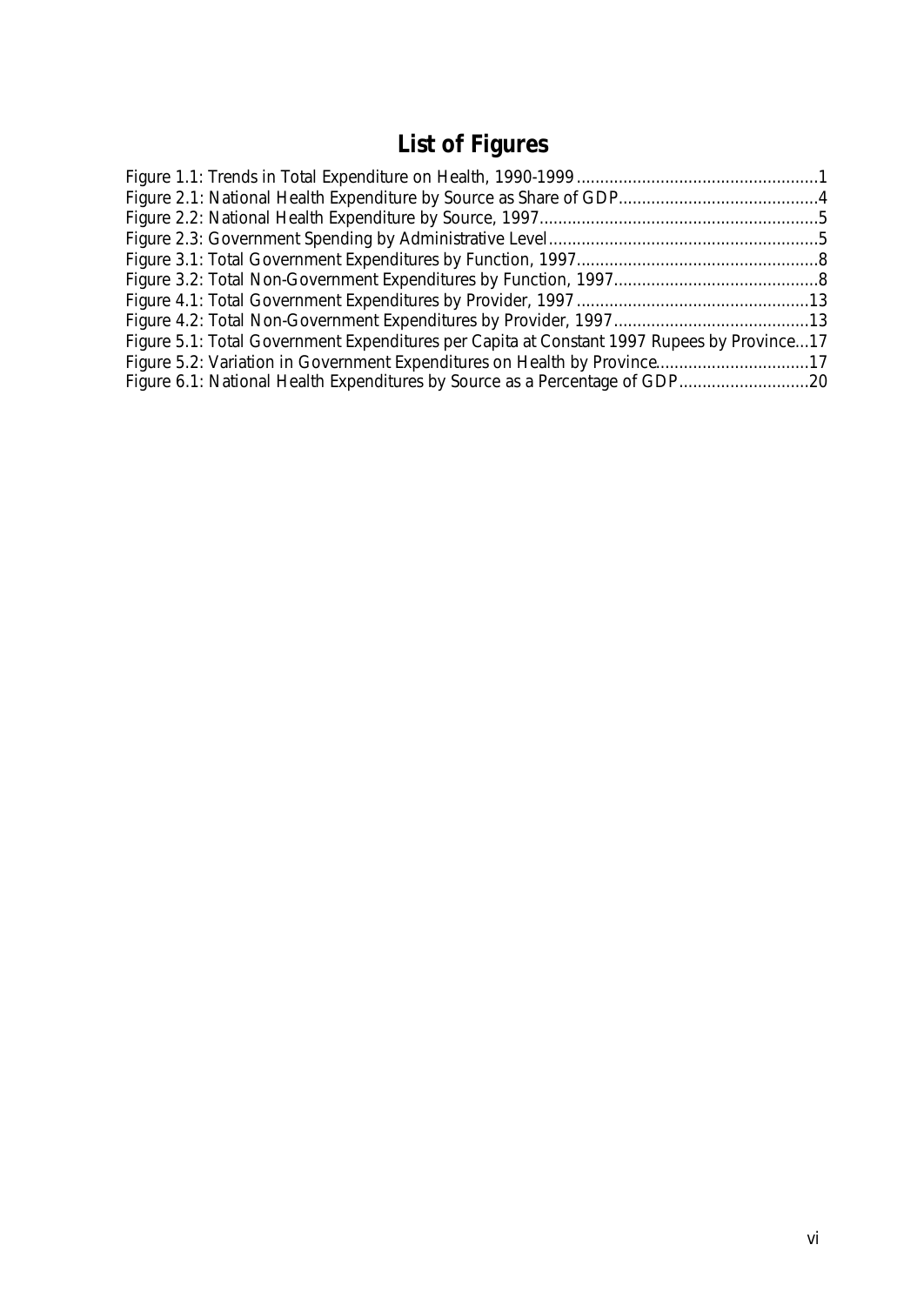# **Acronyms**

| <b>APNHAN</b> | Asia-Pacific National Health Accounts Network                            |
|---------------|--------------------------------------------------------------------------|
| <b>CFS</b>    | <b>Consumer Finance Survey</b>                                           |
| CP            | <b>Central Province</b>                                                  |
| <b>CSD</b>    | Department of Census and Statistics                                      |
| <b>DOH</b>    | Department of Health                                                     |
| <b>EPF</b>    | <b>Employees Provident Fund</b>                                          |
| GDP           | <b>Gross Domestic Product</b>                                            |
| НA            | <b>Health Accounts</b>                                                   |
| <b>HES</b>    | Household Expenditure Survey                                             |
| <b>HESC</b>   | Health Expenditure Survey Committee                                      |
| <b>HIES</b>   | Household Income and Expenditure Survey                                  |
| HIV/AIDS      | Human Immunodeficiency Virus/ Acquired Immune Deficiency Syndrome        |
| <b>HKDHA</b>  | Hong Kong Domestic Health Accounts                                       |
| <b>ICHA</b>   | International Classification of Health Accounts                          |
| ICHA-HC       | International Classification of Health Accounts by Function              |
| ICHA-HF       | International Classification of Health Accounts by source of funding for |
|               | health care                                                              |
| ICHA-HP       | International Classification of Health Accounts by health care service   |
|               | provider industries                                                      |
| <b>IDA</b>    | International Development Agency                                         |
| <b>IMS</b>    | <b>Information Medical Statistics</b>                                    |
| <b>IPS</b>    | Institute of Policy Studies                                              |
| <b>IRDP</b>   | Integrated Rural Development Project                                     |
| <b>MCH</b>    | Maternal and Child Health                                                |
| <b>MOH</b>    | Ministry of Health                                                       |
| <b>MPCLG</b>  | Ministry of Provincial Councils and Local Government                     |
| <b>NCP</b>    | <b>North Central Province</b>                                            |
| <b>NEP</b>    | Northern-Eastern Province                                                |
| <b>NGO</b>    | Non-Governmental Organization                                            |
| <b>NHA</b>    | <b>National Health Accounts</b>                                          |
| <b>NHE</b>    | National Health Expenditure                                              |
| <b>NWP</b>    | North Western Province                                                   |
| <b>OECD</b>   | Organisation for Economic Cooperation and Development                    |
| OECD-SHA      | Organisation for Economic Cooperation and Development - System of        |
|               | <b>Health Accounts</b>                                                   |
| <b>OTC</b>    | Over-The-Counter                                                         |
| Sab           | Sabaragamuwa Province                                                    |
| <b>SLNHA</b>  | Sri Lanka National Health Accounts                                       |
| <b>SLPA</b>   | Sri Lanka Pharmaceutical Audit                                           |
| SP            | Southern Province                                                        |
| <b>TEH</b>    | <b>Total Expenditures on Health</b>                                      |
| <b>UGC</b>    | University Grants Commission                                             |
| UN            | <b>United Nations</b>                                                    |
| <b>UNFPA</b>  | United Nations Population Fund                                           |
| <b>UNICEF</b> | United Nations Children's' Fund                                          |
| <b>UNOPS</b>  | United Nations Office for Project Services                               |
| Uva           | Uva Province                                                             |
| <b>WHO</b>    | World Health Organisation                                                |
| <b>WP</b>     | <b>Western Province</b>                                                  |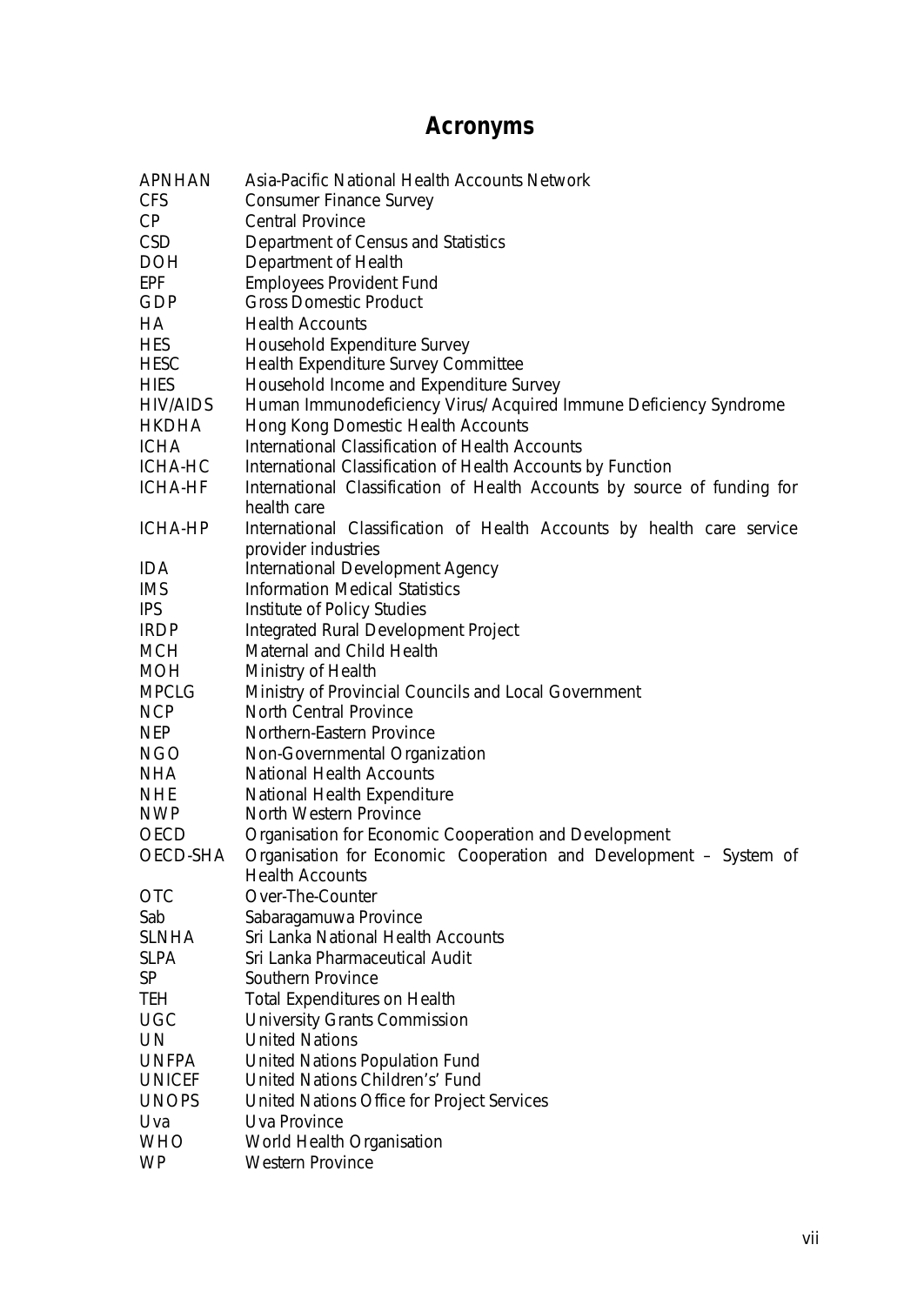## **Executive Summary**

This report provides estimates of national health expenditures by source, by functional use and by provider on an aggregate basis for the period 1990-1997, and also on a preliminary basis for 1998-99. Estimates of aggregate spending are provided on a per person basis and by province.

### *Total health expenditures*

Total health expenditures were equivalent to 3.2 per cent of GDP in 1997. Total health expenditures per capita were Rs. 1,530 in 1997. In US dollar terms this was \$26 in 1997, up from \$16 in 1990.

## *Expenditures by source*

Government and private sources accounted for approximately 50 per cent each of total financing throughout the decade, or about 1.7 per cent of GDP each. The differences between them in any one year are within the margin of error, so neither can be said to be greater than the other with any certainty.

Government expenditures come almost exclusively from central government general revenues (or donor assistance). There is a very small amount funded from other sources such as the EPF and Provincial Council own revenues. Private financing is mostly household out of pocket spending, with employer spending accounting for one tenth, and commercial insurance and NGOs own expenditures only accounting for 1-3 per cent each.

## *Trends in expenditures*

Expenditures were in the range of 3.1 to 3.5 per cent of GDP throughout the 1990s. Government expenditures initially fell as a percentage of GDP and then rose. At the end of the decade they were no higher than the 1.7 per cent of GDP they had reached in 1990.

Real incomes rose strongly during the decade and the general tendency in most countries is for government health expenditures to rise faster than income. Hence, government expenditures increased less than would be expected given the growth in the economy.

Private expenditures remained relatively constant as a share of GDP. This is despite a substantial increase in some areas of private spending, such as at private hospitals or by commercial insurance. Constant private expenditure share is explained by a compensating decrease in household spending on traditional medicine, continuing a trend observed in the Central Bank's Consumer Finance Surveys since the 1960s.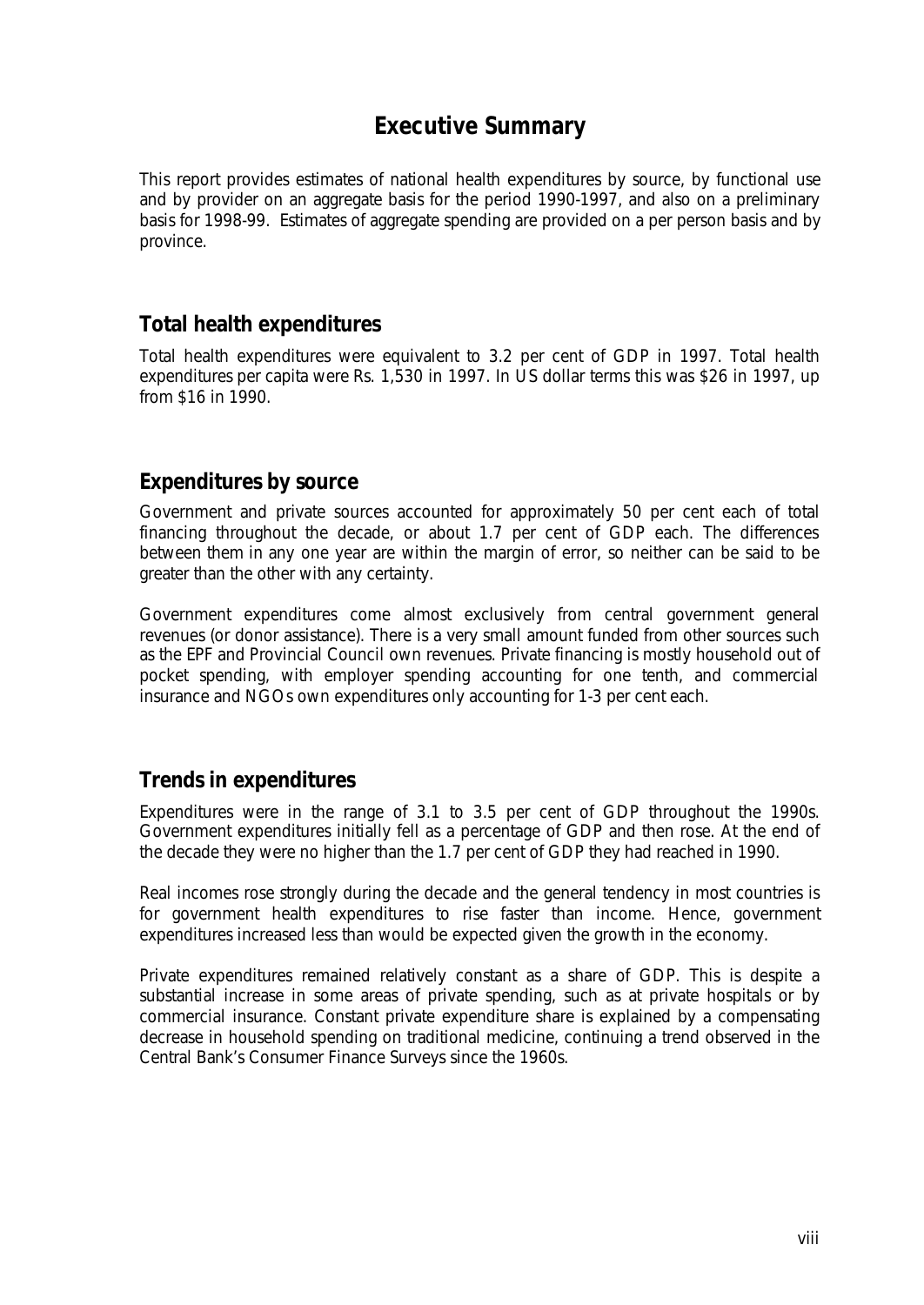## *Expenditures by function*

The three largest components of spending by function are inpatient care services, outpatient care services and purchases of medicines in the private sector.

Inpatient care services rose from 19 per cent to 23 per cent of total spending by function. This share is probably high by developing country standards, but low in comparison with most OECD economies, where inpatient spending accounts for about 35-45 per cent of total spending. Inpatient care is mostly funded by government sources, and as a share of government spending it increased from 29 per cent to 37 per cent. This is lower than in most demographically advanced, industrialised democracies.

Most funding for outpatient care is from private sources. However, a much greater proportion of actual services are delivered by public facilities. Preventive and public health services fell from 11 per cent to 6 per cent of total spending, as government allocations to it fell. Health administration accounts for only 2-3 per cent of total spending – very low by international standards.

#### *Provincial expenditure accounts*

The share of central government in public spending increased throughout the decade. During 1990-1994, provincial council spending fluctuated between 36 per cent and 42 per cent of total government health spending. From 1994, provincial councils' share of spending shows a definite downward trend from 40 per cent to 31 per cent.

Government expenditures by province vary almost two fold in per capita terms. The range of expenditure levels has been 75 per cent – 150 per cent of the median province. Western Province has the highest level of expenditures, driven largely by its concentration of centrally-funded facilities, and the highest level of private spending.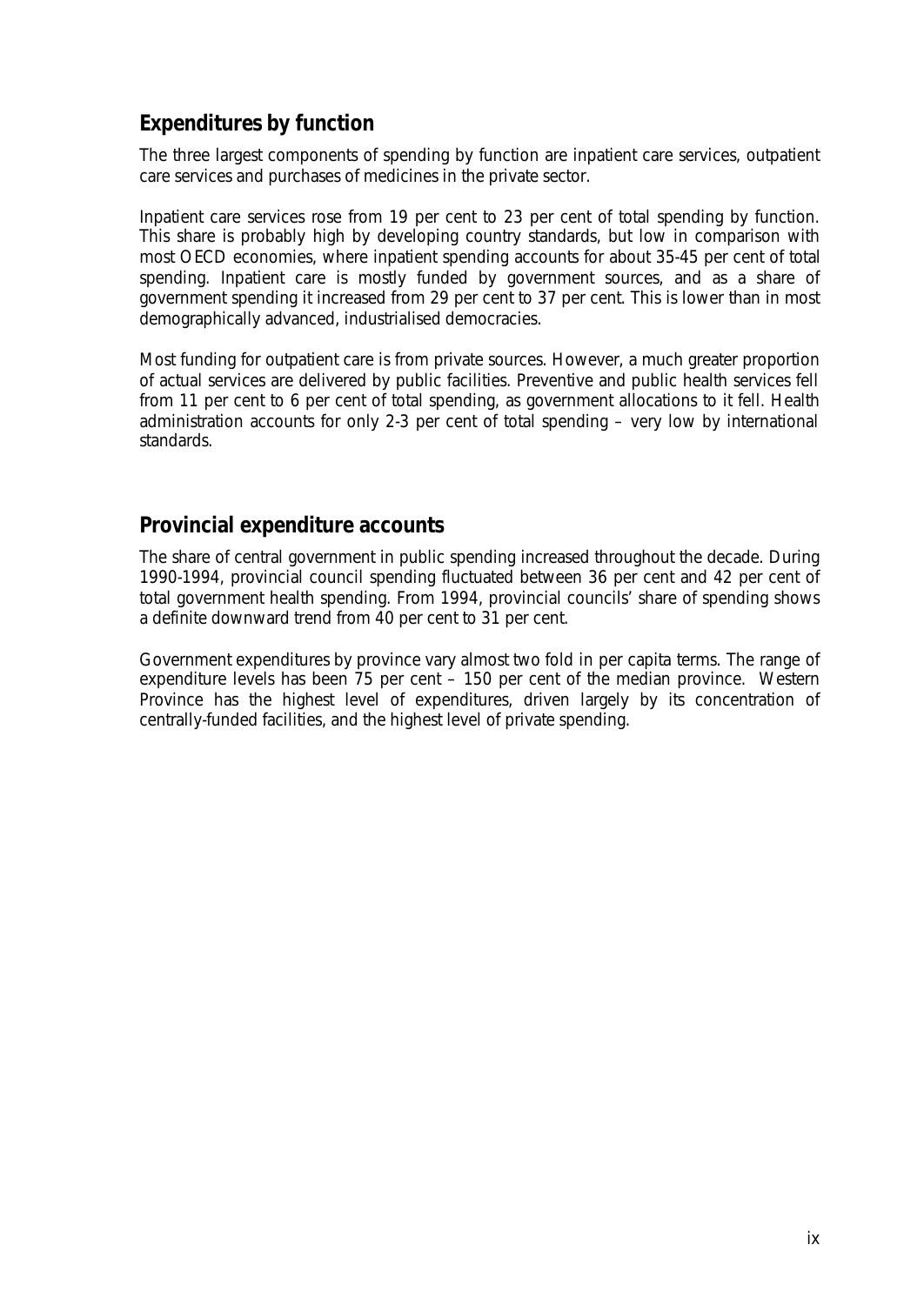# **1. Total Expenditures on Health**

Total Expenditures on Health<sup>1</sup> (TEH) were estimated to be Rs.28.3 billions in 1997 with per capita spending at Rs.1,530. In real terms, TEH increased 31 per cent from Rs.21.7 billions in 1990 to Rs.28.4 billions in 1997. Nominal and real trends in TEH are shown in Figure 1.1.



Health spending as a share of GDP ranged between 3.1 and 3.5 per cent during the 1990s. There is no definite trend during this period (Table 1.1). The ratio fell to 3.2 per cent by 1997 but provisional estimates for 1998 and 1999 suggest larger increases in those two years.

In US dollar terms per capita spending was \$26 in 1997, up from \$16 in 1990. Overall per capita spending in health increased at an average annual rate of 5 per cent during 1990 to 1997, compared with an increase in real GDP per capita of 5 per cent on average per annum (Table 1.2).

 $\overline{a}$ 

<sup>&</sup>lt;sup>1</sup> See Annex for definition.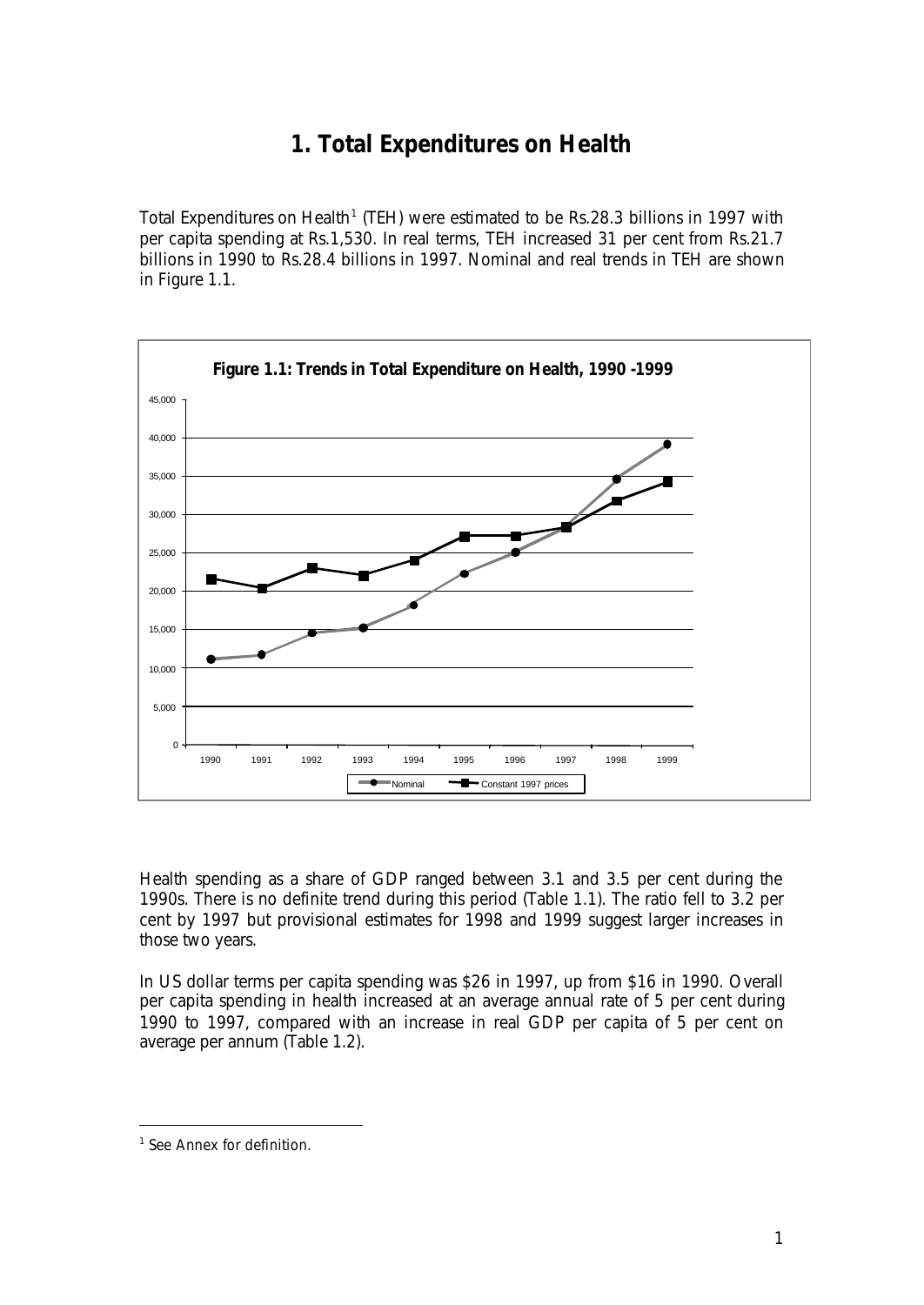| Table 1.1: Total Expenditure on Health, 1990-99 |         |         |         |         |         |         |         |         |           |           |  |
|-------------------------------------------------|---------|---------|---------|---------|---------|---------|---------|---------|-----------|-----------|--|
|                                                 |         |         |         |         |         |         |         |         |           |           |  |
|                                                 | 1990    | 1991    | 1992    | 1993    | 1994    | 1995    | 1996    | 1997    | 1998      | 1999      |  |
| <b>At Current Market Prices</b>                 |         |         |         |         |         |         |         |         |           |           |  |
| <b>TEH (Rs.million)</b>                         | 11,196  | 11,742  | 14,591  | 15,276  | 18,194  | 22,288  | 25,068  | 28,389  | 34,608    | 39,177    |  |
| Annual increase in TEH (%)                      |         | 5%      | 24%     | 5%      | 19%     | 22%     | 12%     | 13%     | 22%       | 13%       |  |
| <b>GDP</b> (Rs.million)                         | 321,784 | 372,345 | 425,283 | 499,565 | 579,084 | 667,772 | 768,128 | 890,272 | 1,017,986 | 1,110,653 |  |
| Annual increase in GDP (%)                      |         | 16%     | 14%     | 17%     | 16%     | 15%     | 15%     | 16%     | 14%       | 9%        |  |
|                                                 |         |         |         |         |         |         |         |         |           |           |  |
| At Constant 1997 Rupees                         |         |         |         |         |         |         |         |         |           |           |  |
| <b>TEH (Rs.million)</b>                         | 21,659  | 20,467  | 23,126  | 22,116  | 24,090  | 27,215  | 27,307  | 28,389  | 31,798    | 34,293    |  |
| Annual increase in TEH (%)                      |         | -6%     | 13%     | -4%     | 9%      | 13%     | 0%      | 4%      | 12%       | 8%        |  |
| <b>GDP</b> (Rs.million)                         | 622,488 | 649,018 | 674,049 | 723,275 | 766,707 | 815,395 | 836,722 | 890,272 | 935,315   | 972,196   |  |
| Annual increase in GDP (%)                      |         | 4%      | 4%      | 7%      | 6%      | 6%      | 3%      | 6%      | 5%        | 4%        |  |
|                                                 |         |         |         |         |         |         |         |         |           |           |  |
| Health as a proportion of GDP (%)               | 3.48%   | 3.15%   | 3.43%   | 3.06%   | 3.14%   | 3.34%   | 3.26%   | 3.19%   | 3.40%     | 3.53%     |  |

| Table 1.2: Per Capita Health Expenditure, 1990-99 |        |        |        |        |        |        |        |        |        |        |  |
|---------------------------------------------------|--------|--------|--------|--------|--------|--------|--------|--------|--------|--------|--|
|                                                   |        |        |        |        |        |        |        |        |        |        |  |
|                                                   | 1990   | 1991   | 1992   | 1993   | 1994   | 1995   | 1996   | 1997   | 1998   | 1999   |  |
| <b>At Current Market Prices</b>                   |        |        |        |        |        |        |        |        |        |        |  |
| TEH per capita (Rs)                               | 659    | 681    | 838    | 867    | 1,018  | 1,231  | 1,369  | 1,530  | 1,843  | 2,068  |  |
|                                                   |        |        |        |        |        |        |        |        |        |        |  |
| At Constant 1997 Rupees                           |        |        |        |        |        |        |        |        |        |        |  |
| TEH per capita (Rs)                               | .275   | 1,187  | 1,329  | 1,255  | 1,348  | 1,503  | 1,491  | 1,530  | 1.694  | 1,810  |  |
| Annual change in TEH per capita (%)               |        | $-7%$  | 12%    | $-6\%$ | 7%     | 11%    | $-1\%$ | 3%     | 11%    | 7%     |  |
| <b>GDP</b> per capita (Rs)                        | 36,632 | 37,631 | 38,727 | 41,051 | 42.917 | 45,020 | 45,685 | 47,988 | 49,820 | 51,322 |  |
| Annual increase in GDP per capita (%)             |        | 3%     | 3%     | 6%     | 5%     | 5%     | 1%     | 5%     | 4%     | 3%     |  |
|                                                   |        |        |        |        |        |        |        |        |        |        |  |
| TEH per capita (US Dollars)                       | 16     | 16     | 19     | 18     | 21     | 24     | 25     | 26     | 29     | 29     |  |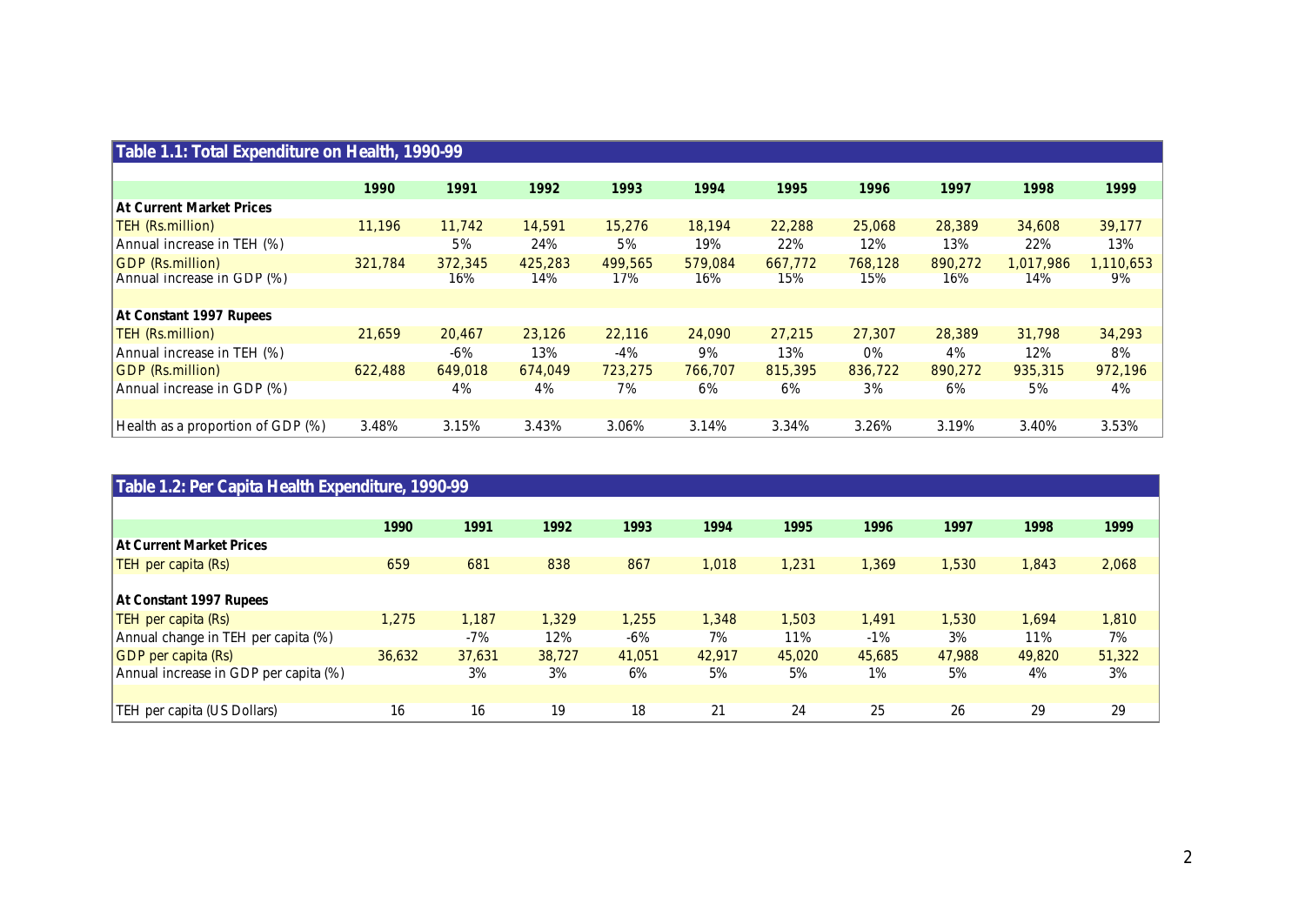# **2. Expenditures by Sources of Financing**

Responsibility for the funding of health services in Sri Lanka is shared between all levels of government and the non-government sector. Public expenditures at current market prices grew from Rs.5.6 billion in 1990 to Rs. 14.0 billion in 1997. Private expenditures grew from an estimated Rs. 5.6 billion to Rs. 14.3 billion during the same period (Table 2.1).

Government and private sources accounted for approximately 50 per cent each of total financing throughout the decade, or about 1.7 per cent of GDP each (Figure 2.1). The differences between them in any one-year are within the margin of error, so neither can be said to be greater than the other with any certainty.

Government expenditures initially fell as a percentage of GDP and then rose. At the end of the decade they were no higher than the 1.7 per cent of GDP they had reached in 1990. Real incomes rose strongly during the decade and the general tendency across countries is for government health expenditures to rise faster than income. Therefore, government expenditures increased less than would be expected given the growth in the economy.

Private expenditures remained relatively constant as a share of GDP. This is despite a substantial increase in some areas of private spending, such as at private hospitals or by commercial insurance. Constant private expenditure share is explained by a compensating decrease in household spending on traditional medicine, continuing a trend observed in the Central Bank's Consumer Finance Surveys since the 1960s.

Government expenditures come almost exclusively from central government general revenues (or donor assistance that accounts for less than 10 per cent of total public sector spending). There is a very small amount funded from other sources such as the EPF and Provincial Council own revenues. Private financing is mostly household out of pocket spending, with employer spending accounting for one tenth, and commercial insurance and NGOs' own expenditures only accounting for 1-3 per cent each. Household spending accounted for 43 per cent of total expenditures in 1997 (Figure 2.2).

Central government ministries and departments accounted for a growing share of total public sector expenditures during the decade, with the Provincial Councils' share declining to 31 per cent (Figure 2.3). The bulk of central government expenditures are from the Ministry of Health, with a small relatively constant proportion from other ministries such as the Ministries of Social Services, Labour and Defence. Local Governments consist of both Municipal Councils and Urban Councils. Local Government expenditures as a share of total government expenditures fell from 2.9 per cent in 1991 to 2.3 per cent in 1997. Tables in the Annex provide details of recurrent and capital expenditures by Local Governments from 1990 to 1999.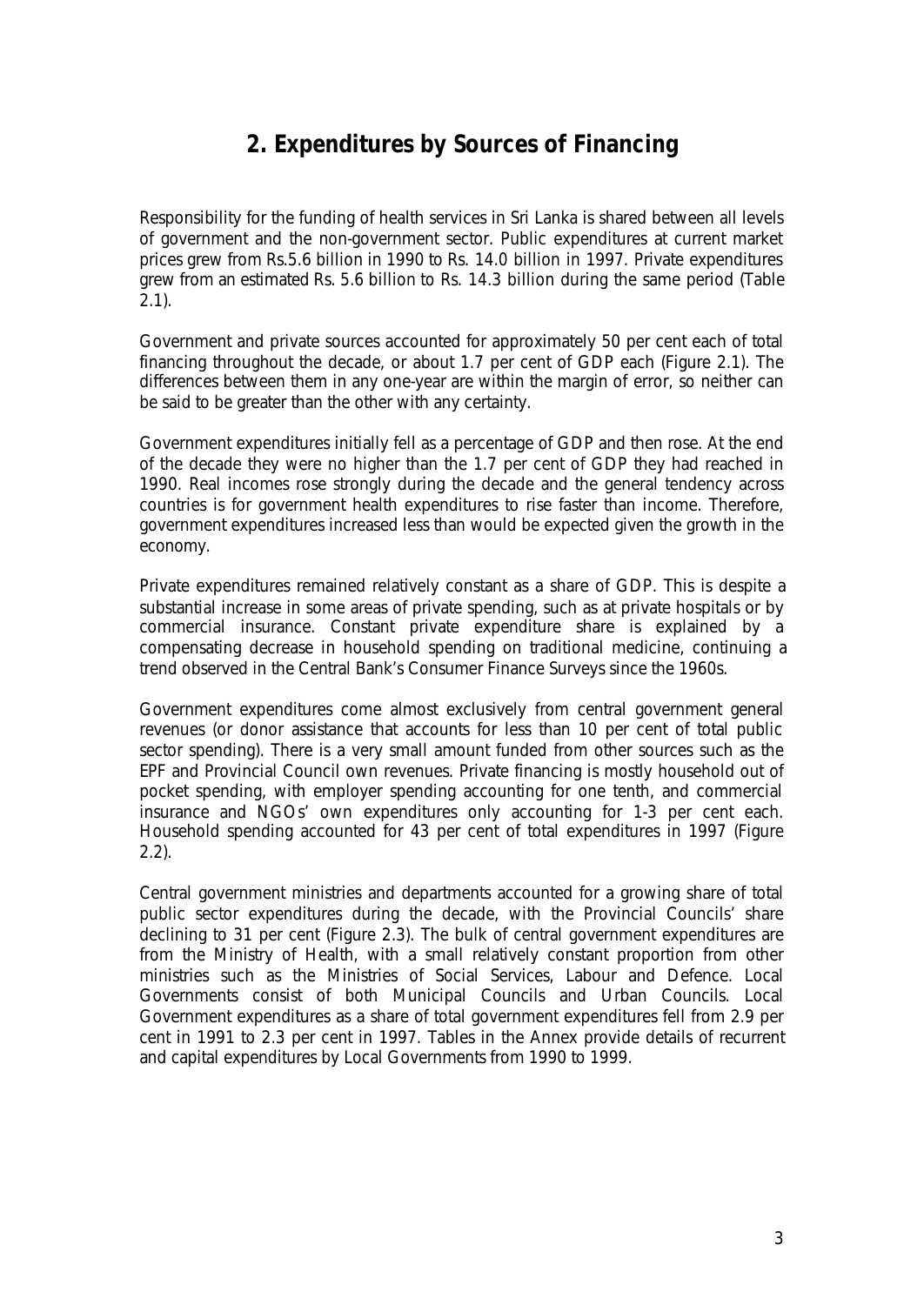| Table 2.1: Total Expenditure on Health at Current Market Prices, 1990-99 |      |      |      |      |      |      |      |      |      |      |  |
|--------------------------------------------------------------------------|------|------|------|------|------|------|------|------|------|------|--|
|                                                                          |      |      |      |      |      |      |      |      |      |      |  |
|                                                                          | 1990 | 1991 | 1992 | 1993 | 1994 | 1995 | 1996 | 1997 | 1998 | 1999 |  |
| Total public sources (Rs.billion)                                        | 5.6  | 5.5  |      | 6.9  | 8.4  | 10.8 | 12.5 | 14.0 |      | 19.2 |  |
| Total private sources (Rs.billion)                                       | 5.6  | 6.3  | 7.5  | 8.3  | 9.8  | 11.5 | 12.6 | 14.3 | 16.9 | 20.0 |  |
| Total national expenditures (Rs. billion)                                | 11.2 | 11.7 | 14.6 | 15.3 | 18.2 | 22.3 | 25.1 | 28.4 | 34.6 | 39.2 |  |

**Figure 2.1: National Health Expenditures by Source as Share of GDP**

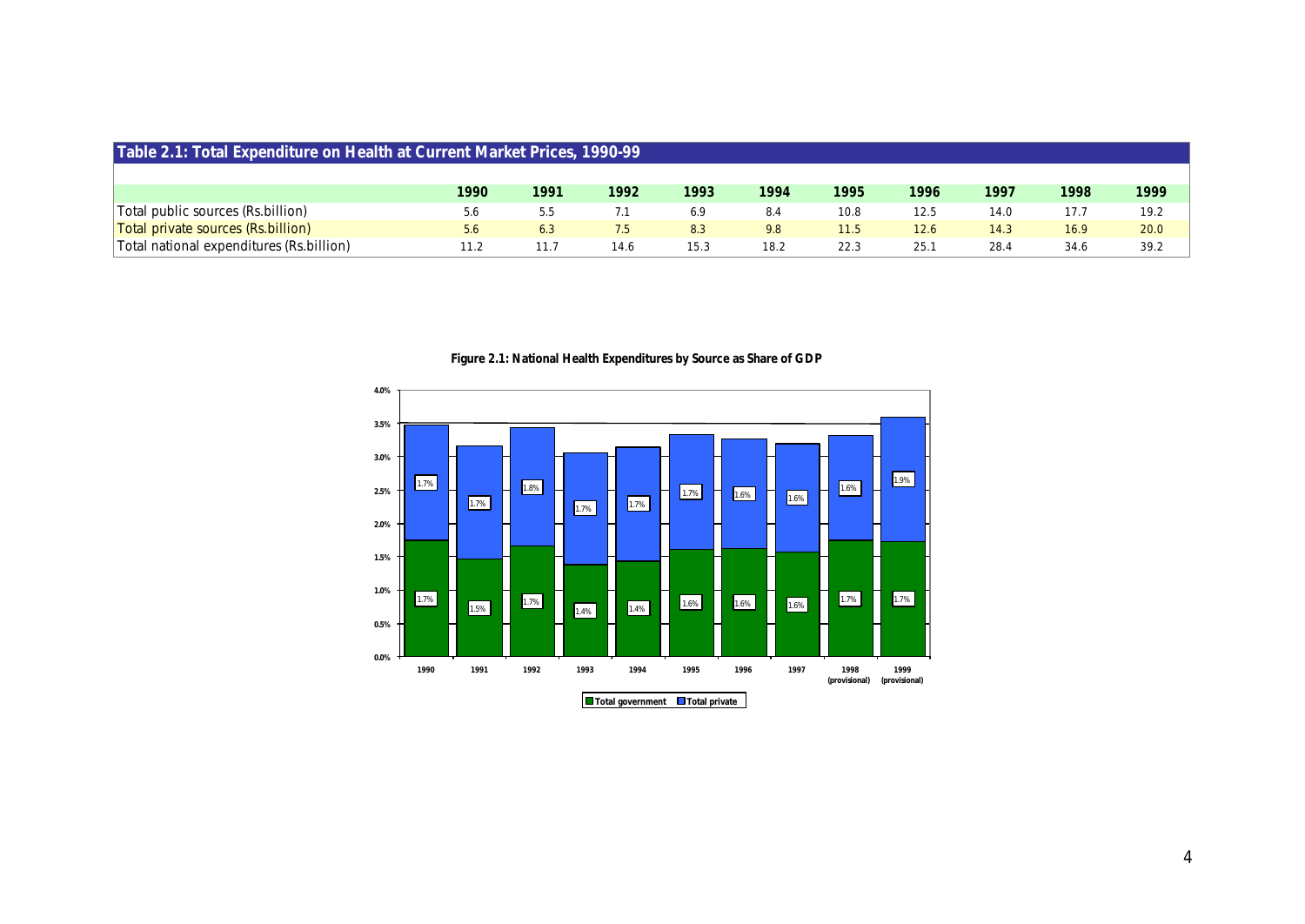

**Figure 2.3: Government Spending by Administrative Level**

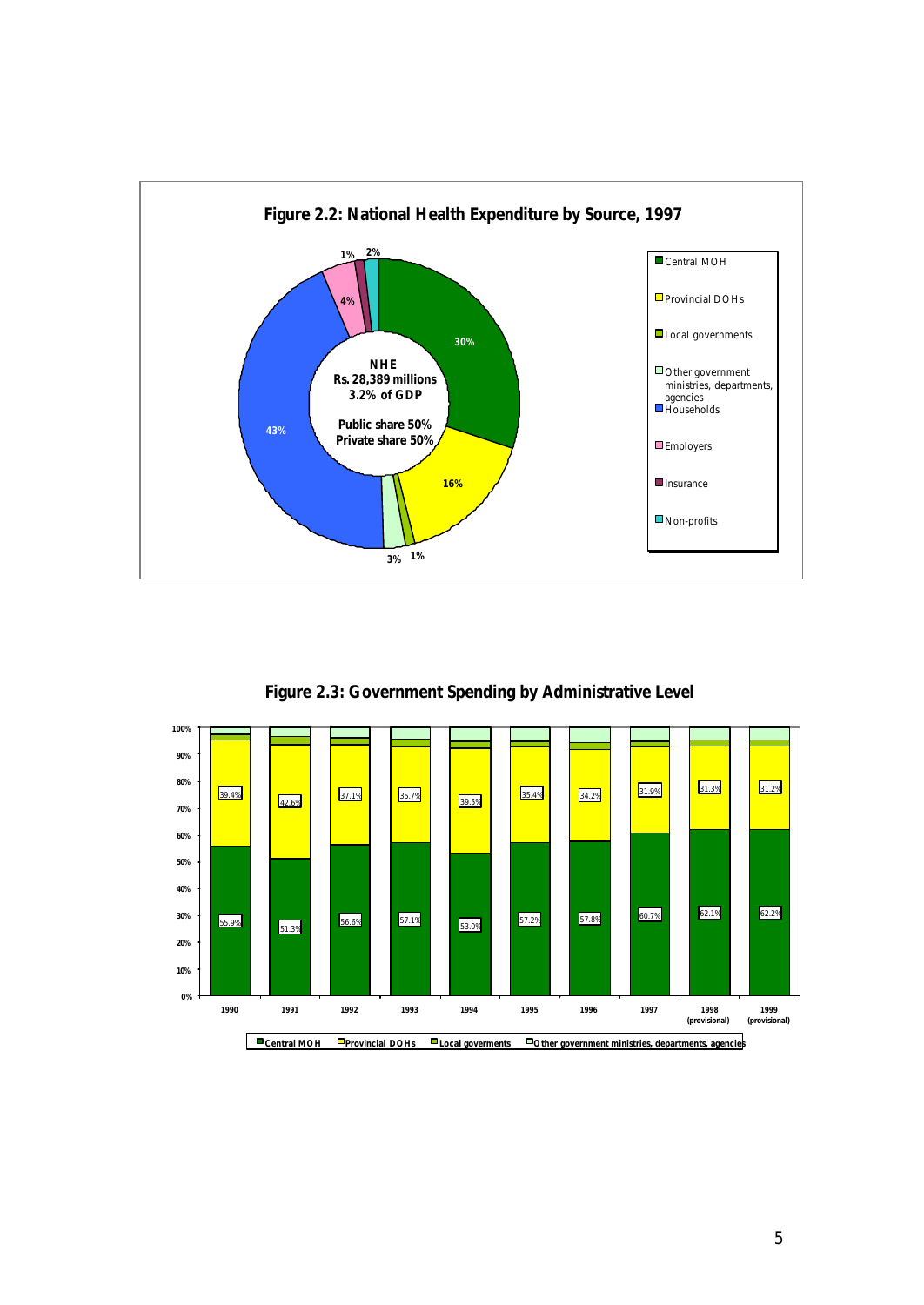# **3. Expenditures by Function**

Expenditures in the SLNHA are classified according to the five-digit SLNHA Functional Classification system, which is based on the OECD International Classification of Health Accounts (ICHA) system. Details are given in the Annexes.

Personal health services form the largest share of total national spending, averaging about 78 per cent annually. Preventive and public health services account for about 2 per cent of total. Capital investment varied from 9 per cent to 15 per cent, the higher figures driven by private hospital investment in recent years (Table 3.1).

An important feature of expenditures in Sri Lanka is that inpatient services account for a relatively high and growing share of national expenditures. Inpatient care services rose from 10 per cent to 19 per cent of total spending by function. This share is probably high by developing country standards, but low in comparison with most OECD economies, where inpatient spending accounts for about 35-45 per cent of total spending.

There is a clear distinction between the use of public and private expenditures. Table 3.2 provides a comparison of the use of public and private expenditures by function for 1997, when total public and private expenditures were approximately equal. As is evident, private spending is used mostly for ambulatory care and purchases of medicines, whilst government spending is used mostly to fund inpatient services, public health services and capital investment. Figures 3.1 and 3.2 show the components of public and private expenditures in 1997.

The three administrative levels of government, Central, Provincial and Local also exhibit distinct expenditure patterns. Over two-thirds of hospital and ambulatory care expenditures and nearly all expenditures on medical goods dispensed are incurred at the Central Government level. Provincial Councils are responsible for about a third of hospital and ambulatory care expenditures. Preventive and public health services are distributed across the three, with Provincial Councils spending over a half and Local Governments the least. It should be noted that the largest proportion of Local Government expenditures in this area is allocated to health-related expenditures such as environmental health, especially sanitation, which are not included in the estimation of TEH.

Inpatient care as a share of government spending increased from 13 per cent to 28 per cent from 1990 to 1997 (Table 3.4). This is lower than in most demographically advanced, industrialised democracies. Most funding for outpatient care is from private sources (Table 3.5). However, a much greater proportion of actual services are delivered by public facilities. Preventive and public health services fell from 11 per cent to 6 per cent of total spending, as government allocations to it fell. Health administration accounts for only 2-3 per cent of total spending – very low by international standards (USA is 10 per cent).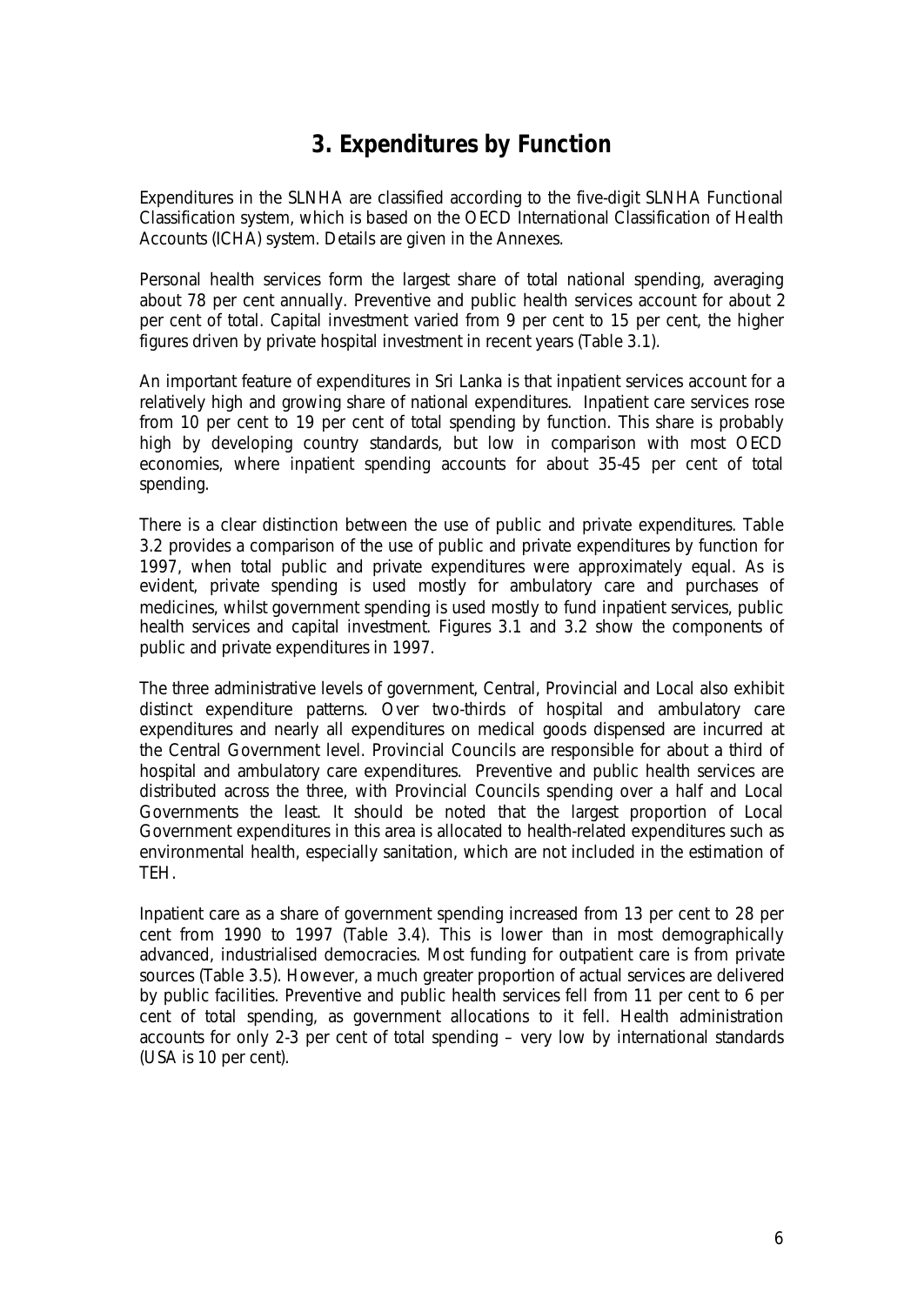# **Table 3.1: Total Expenditures by Function, 1990-99**

| <b>Function</b>                                    | 1990   | 1991   | 1992   | 1993   | 1994   | 1995   | 1996   | 1997   | 1998   | 1999   |
|----------------------------------------------------|--------|--------|--------|--------|--------|--------|--------|--------|--------|--------|
| Services of curative care                          | 41%    | 44%    | 42%    | 45%    | 48%    | 49%    | 50%    | 51%    | 47%    | 47%    |
| In-patient care                                    | 19%    | 20%    | 19%    | 20%    | 23%    | 24%    | 24%    | 25%    | 23%    | 23%    |
| Ambulatory care                                    | 22%    | 24%    | 23%    | 25%    | 26%    | 25%    | 26%    | 26%    | 24%    | 24%    |
| Services of rehabilitative care                    | 0%     | $0\%$  | $0\%$  | 0%     | 0%     | 0%     | 0%     | 0%     | 0%     | 0%     |
| Ancillary services to medical care                 | 5%     | 5%     | 5%     | 5%     | 5%     | 5%     | 5%     | 5%     | 5%     | 5%     |
| Medical goods dispensed to out-patients            | 26%    | 28%    | 28%    | 28%    | 28%    | 27%    | 25%    | 25%    | 24%    | 26%    |
| Preventive and public health services              | 11%    | 10%    | 9%     | 10%    | 8%     | 7%     | 7%     | 6%     | 6%     | 6%     |
| Health programme administration and insurance      | 2%     | 2%     | 2%     | 2%     | 2%     | 2%     | 2%     | 2%     | 2%     | 2%     |
| Capital formation                                  | 15%    | 10%    | 14%    | 9%     | 8%     | 10%    | 12%    | 10%    | 17%    | 13%    |
| TEH (Rs.million)                                   | 11,196 | 11,742 | 14,591 | 15,276 | 18,194 | 22,288 | 25,068 | 28,389 | 34,608 | 39,177 |
| TEH per capita (Rs)                                | 659    | 681    | 838    | 867    | 1,018  | 1,231  | 1,369  | 1,530  | 1,843  | 2,068  |
| Memorandum items                                   |        |        |        |        |        |        |        |        |        |        |
| Other health related functions (% of all           |        |        |        |        |        |        |        |        |        |        |
| expenditures)                                      | 3%     | 5%     | 4%     | 5%     | 5%     | 5%     | 5%     | 5%     | 5%     | 5%     |
| Total health expenditures including health related |        |        |        |        |        |        |        |        |        |        |
| expenditures (Rs.million)                          | 11,507 | 12,321 | 15,220 | 16,011 | 19,183 | 23,473 | 26,398 | 29,861 | 36,239 | 41,072 |

**Table 3.2: Relative Share of Funding by Public and Private Expenditures to Selected Functional Categories in 1997**

| <b>Function</b>                       | <b>Public</b> | Private |  |
|---------------------------------------|---------------|---------|--|
| Hospital services                     | 81%           | 19%     |  |
| Ambulatory care services              | 39%           | 61%     |  |
| Medical goods dispensed               | 5%            | 95%     |  |
| Preventive and public health services | 87%           | 13%     |  |
| Capital expenditures                  | 99%           | 1%      |  |

#### **Table 3.3: Relative Share of Funding by Central, Provincial and Local Governments to Selected Functional Categories in 1997**

| <b>Function</b>                       | <b>Central Government</b> | <b>Provincial Council</b> | <b>Local Government</b> |
|---------------------------------------|---------------------------|---------------------------|-------------------------|
|                                       |                           |                           |                         |
| Hospital services                     | 69%                       | 31%                       | 0%                      |
| Ambulatory care services              | 64%                       | 33%                       | 3%                      |
| Medical goods dispensed               | 98%                       | 0%                        | 2%                      |
| Preventive and public health services | 37%                       | 56%                       | 7%                      |
| Capital expenditures                  | 74%                       | 24%                       | 2%                      |
|                                       |                           |                           |                         |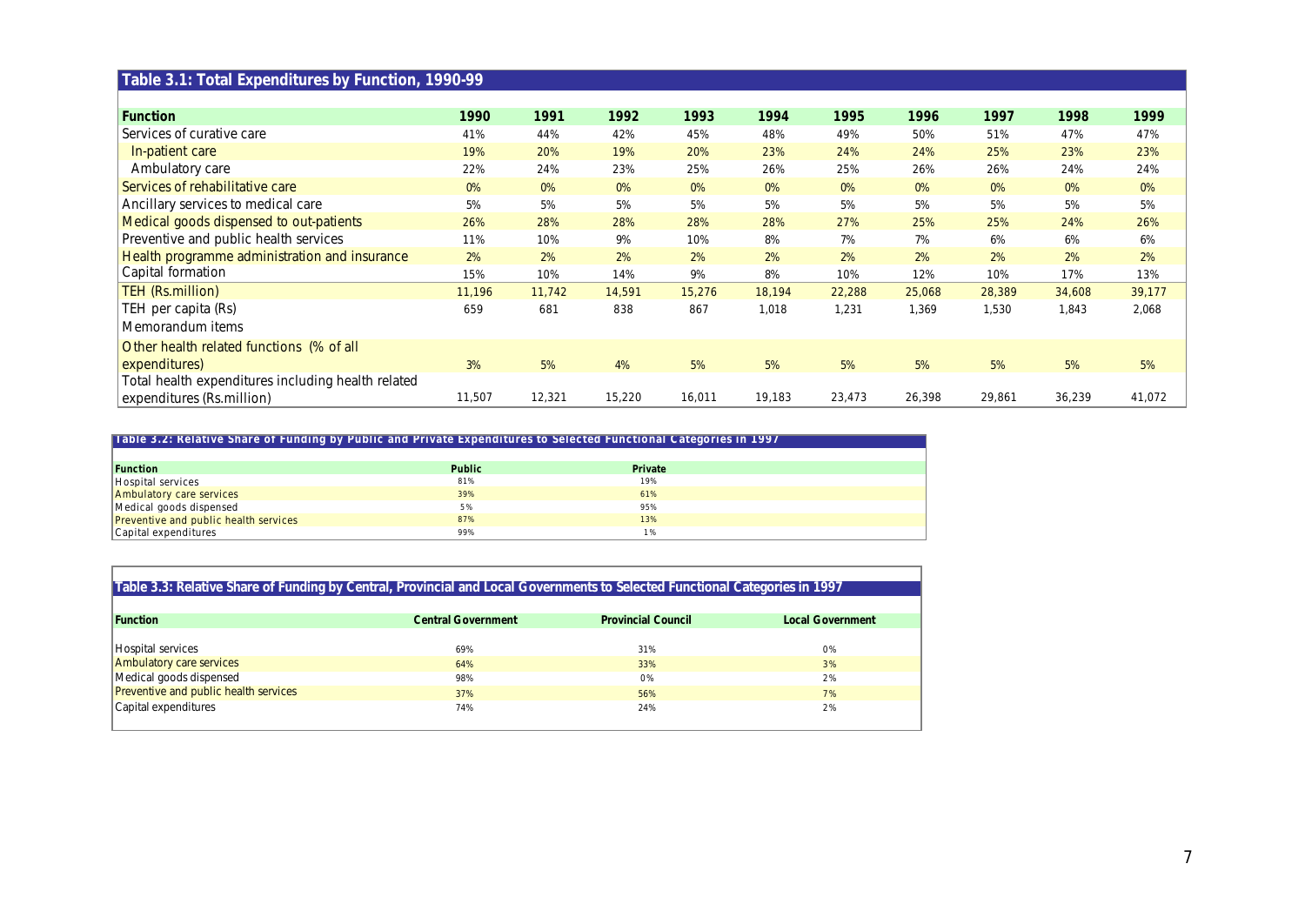

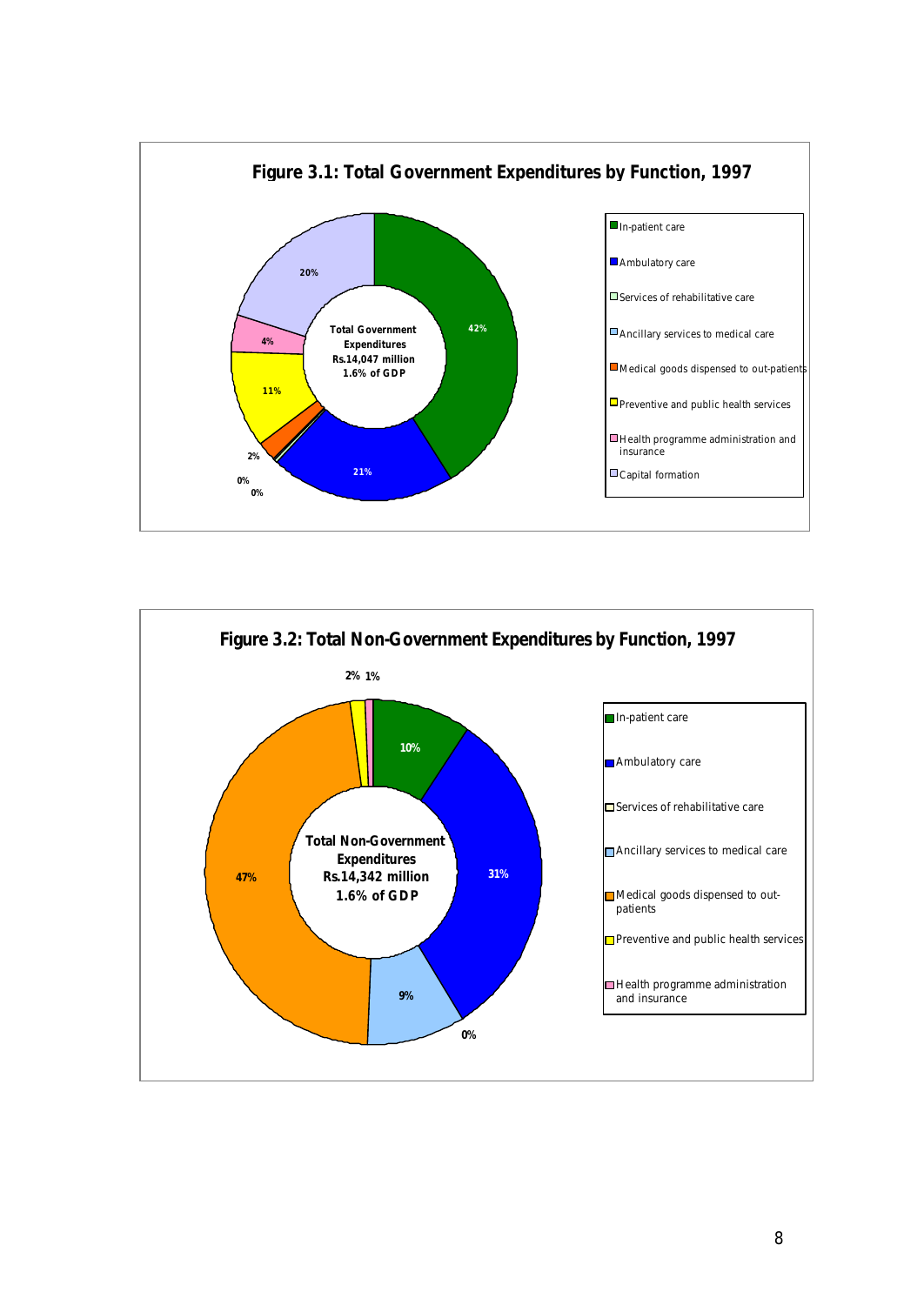| Table 3.4: Total Government Expenditures by Function, 1990-99 |       |       |       |       |       |        |        |        |        |        |
|---------------------------------------------------------------|-------|-------|-------|-------|-------|--------|--------|--------|--------|--------|
|                                                               |       |       |       |       |       |        |        |        |        |        |
| <b>Function</b>                                               | 1990  | 1991  | 1992  | 1993  | 1994  | 1995   | 1996   | 1997   | 1998   | 1999   |
| Services of curative care                                     | 45%   | 52%   | 49%   | 54%   | 61%   | 61%    | 59%    | 62%    | 53%    | 56%    |
| In-patient care                                               | 29%   | 34%   | 32%   | 35%   | 40%   | 40%    | 39%    | 41%    | 35%    | 37%    |
| Ambulatory care                                               | 16%   | 18%   | 17%   | 19%   | 21%   | 21%    | 20%    | 21%    | 18%    | 19%    |
| Services of rehabilitative care                               | $0\%$ | 0%    | 0%    | 0%    | 0%    | 0%     | 0%     | 0%     | 0%     | 0%     |
| Ancillary services to medical care                            | 0%    | 0%    | 0%    | 0%    | 0%    | 0%     | 0%     | 0%     | 0%     | 0%     |
| Medical goods dispensed to out-patients                       | 1%    | 1%    | 2%    | 2%    | 2%    | 2%     | 2%     | 2%     | 2%     | 2%     |
| Preventive and public health services                         | 20%   | 21%   | 17%   | 20%   | 15%   | 13%    | 13%    | 11%    | 10%    | 11%    |
| Health programme administration and insurance                 | 4%    | 4%    | 4%    | 3%    | 4%    | 3%     | 4%     | 4%     | 3%     | 4%     |
| Capital formation                                             | 30%   | 22%   | 28%   | 20%   | 18%   | 20%    | 23%    | 20%    | 32%    | 27%    |
| TEH (Rs.million)                                              | 5,619 | 5,450 | 7,063 | 6,935 | 8,359 | 10,800 | 12,507 | 14,047 | 17,739 | 19,191 |
| TEH per capita (Rs)                                           | 331   | 316   | 406   | 394   | 468   | 596    | 683    | 757    | 945    | 1,013  |
| Memorandum items                                              |       |       |       |       |       |        |        |        |        |        |
| Other health related functions (% of all                      |       |       |       |       |       |        |        |        |        |        |
| expenditures)                                                 | 4%    | 9%    | 7%    | 9%    | 10%   | 9%     | 9%     | 9%     | 8%     | 8%     |
| Total health expenditures including health related            |       |       |       |       |       |        |        |        |        |        |
| expenditures (Rs.million)                                     | 5,882 | 5,973 | 7,628 | 7,595 | 9,260 | 11,885 | 13,721 | 15,385 | 19,207 | 20,909 |

| Table 3.5: Total Non-Government Expenditures by Function, 1990-99 |       |       |       |       |       |        |        |        |        |        |
|-------------------------------------------------------------------|-------|-------|-------|-------|-------|--------|--------|--------|--------|--------|
|                                                                   |       |       |       |       |       |        |        |        |        |        |
| <b>Function</b>                                                   | 1990  | 1991  | 1992  | 1993  | 1994  | 1995   | 1996   | 1997   | 1998   | 1999   |
| Services of curative care                                         | 36%   | 38%   | 36%   | 38%   | 38%   | 38%    | 41%    | 41%    | 40%    | 37%    |
| In-patient care                                                   | 8%    | 8%    | 8%    | 9%    | 8%    | 9%     | 9%     | 9%     | 10%    | 9%     |
| Ambulatory care                                                   | 28%   | 30%   | 28%   | 30%   | 30%   | 29%    | 31%    | 31%    | 31%    | 28%    |
| Services of rehabilitative care                                   | 0%    | 0%    | 0%    | 0%    | 0%    | 0%     | 0%     | 0%     | 0%     | 0%     |
| Ancillary services to medical care                                | 10%   | 9%    | 10%   | 10%   | 10%   | 10%    | 10%    | 9%     | 10%    | 10%    |
| Medical goods dispensed to out-patients                           | 52%   | 51%   | 52%   | 50%   | 50%   | 50%    | 47%    | 47%    | 47%    | 50%    |
| Preventive and public health services                             | 1%    | 1%    | 1%    | 2%    | 1%    | 1%     | 2%     | 2%     | 2%     | 2%     |
| Health programme administration and insurance                     | 0%    | 0%    | 1%    | 1%    | 1%    | 1%     | 1%     | $1\%$  | 1%     | 1%     |
| Capital formation                                                 | 0%    | 0%    | 0%    | 0%    | 0%    | 0%     | 0%     | 0%     | 0%     | 0%     |
| TEH (Rs.million)                                                  | 5,577 | 6,291 | 7,528 | 8,340 | 9,836 | 11,488 | 12,562 | 14,342 | 16,870 | 19,986 |
| TEH per capita (Rs)                                               | 328   | 365   | 432   | 473   | 551   | 634    | 686    | 773    | 899    | 1,055  |
| Memorandum items                                                  |       |       |       |       |       |        |        |        |        |        |
| Other health related functions (% of all                          |       |       |       |       |       |        |        |        |        |        |
| expenditures)                                                     | 1%    | 1%    | 1%    | 1%    | 1%    | 1%     | 1%     | $1\%$  | 1%     | 1%     |
| Total health expenditures including health related                |       |       |       |       |       |        |        |        |        |        |
| expenditures (Rs.million)                                         | 5,625 | 6,348 | 7,592 | 8,416 | 9,923 | 11,588 | 12,678 | 14,476 | 17,033 | 20,164 |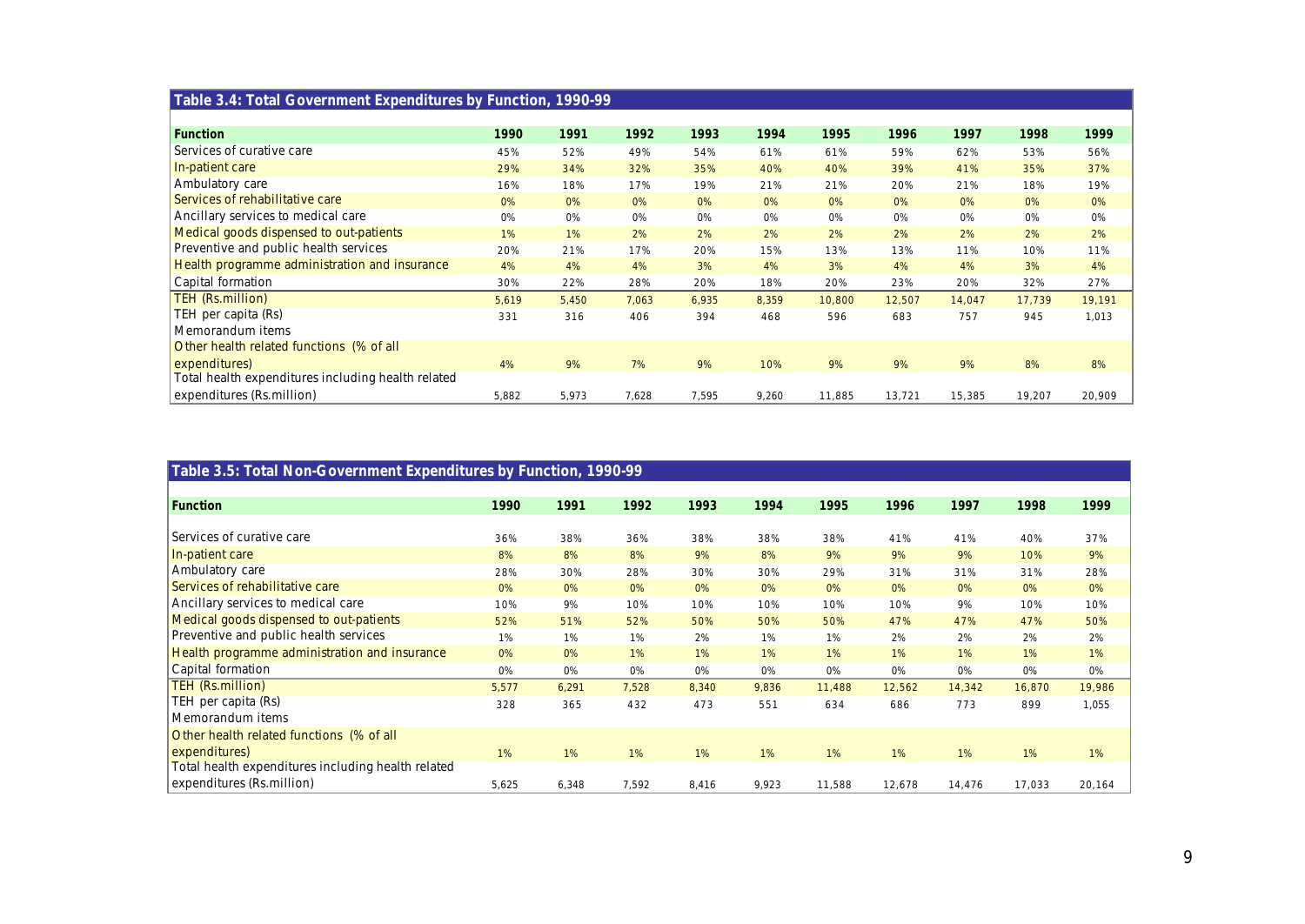# **4. Expenditures by Provider**

The largest proportion of government expenditures is incurred at hospitals, while almost all private expenditures (96 per cent in 1997) are incurred at private health care providers that include both hospital and outpatient centres, as well as retail distributors of medicines (Table 4.1, Figure 4.1, Figure 4.2).

Government and private hospitals account for 38 per cent of total expenditure on health. Of this, central government hospitals account for two-thirds of government expenditures, and private hospitals for more than 95 per cent of private expenditures on hospitals. Of all expenditures at hospitals, 13 per cent is accounted for by private hospitals, which might be contrasted with the approximately 5 per cent of total inpatient admissions that they provide nationally. Non-profit institutions account for a very small share of all expenditures  $(< 1$  per cent).

Private expenditures are mostly incurred at pharmacies and other retail outlets. Purchases of medicines and medical supplies account for most of this. The other significant element of private expenditures consist of private practitioners, who account for 29 per cent of all private spending on health.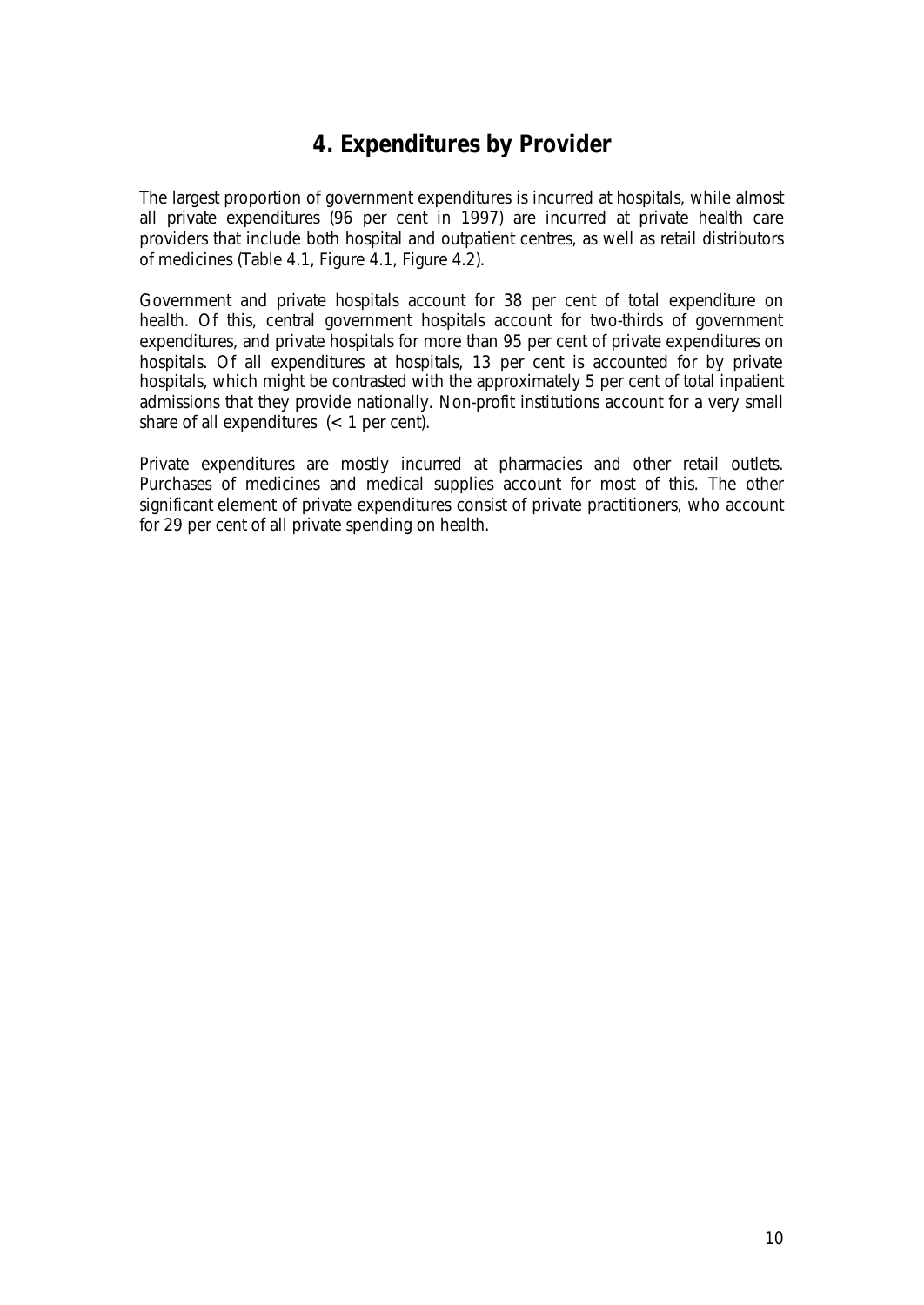| Table 4.1: Total National Expenditures by Type of Provider, 1990-99 |        |        |        |        |        |        |        |        |        |        |
|---------------------------------------------------------------------|--------|--------|--------|--------|--------|--------|--------|--------|--------|--------|
| Provider                                                            | 1990   | 1991   | 1992   | 1993   | 1994   | 1995   | 1996   | 1997   | 1998   | 1999   |
| Central government hospitals                                        | 21%    | 16%    | 21%    | 19%    | 20%    | 19%    | 20%    | 21%    | 21%    | 21%    |
| <b>Provincial hospitals</b>                                         | 13%    | 13%    | 12%    | 11%    | 12%    | 14%    | 13%    | 13%    | 14%    | 12%    |
| Local government hospitals                                          | 0%     | 0%     | 0%     | 0%     | 0%     | 0%     | 0%     | 0%     | 0%     | 0%     |
| Nursing home and residential facilities                             | 0%     | 0%     | 0%     | 0%     | 0%     | 0%     | 0%     | 0%     | 0%     | 0%     |
| Non-hospital medical service facilities                             | 0%     | 0%     | 0%     | 0%     | 0%     | 0%     | 0%     | 0%     | 0%     | 0%     |
| Provincial non-hospital medical service facilities                  | 3%     | 3%     | 2%     | 3%     | 3%     | 2%     | 2%     | 2%     | 2%     | 2%     |
| Local government non-hospital facilities                            | 1%     | 1%     | 1%     | 1%     | 1%     | 1%     | 1%     | 1%     | 1%     | 1%     |
| Public/Community health services                                    | 7%     | 8%     | 7%     | 7%     | 5%     | 6%     | 6%     | 6%     | 6%     | 4%     |
| Government health administration                                    | 4%     | 5%     | 4%     | 3%     | 3%     | 4%     | 5%     | 5%     | 7%     | 8%     |
| Govt. entities providing health care as secondary                   | 2%     | 1%     | $1\%$  | 1%     | 1%     | 1%     | 2%     | $1\%$  | 2%     | $1\%$  |
| Non-profit Institutions                                             | 1%     | 1%     | 1%     | 1%     | 1%     | 2%     | 1%     | 1%     | 1%     | 1%     |
| <b>Insurers</b>                                                     | 0%     | 0%     | 0%     | 0%     | 0%     | 0%     | 0%     | 0%     | 0%     | 0%     |
| Private health care providers                                       | 48%    | 52%    | 50%    | 53%    | 52%    | 50%    | 48%    | 49%    | 47%    | 49%    |
| Other entities                                                      | 0%     | 0%     | $1\%$  | 1%     | 1%     | $1\%$  | 1%     | $1\%$  | $1\%$  | 1%     |
| Foreign entities                                                    | 0%     | 0%     | 0%     | 0%     | 0%     | 0%     | 0%     | 0%     | 0%     | 0%     |
| TEH (Rs.million)                                                    | 11,196 | 11,742 | 14,591 | 15,276 | 18,194 | 22,288 | 25,068 | 28,389 | 34,608 | 39,177 |
| TEH per capita (Rs)                                                 | 659    | 681    | 838    | 867    | 1,018  | 1,231  | 1,369  | 1,530  | 1,843  | 2,068  |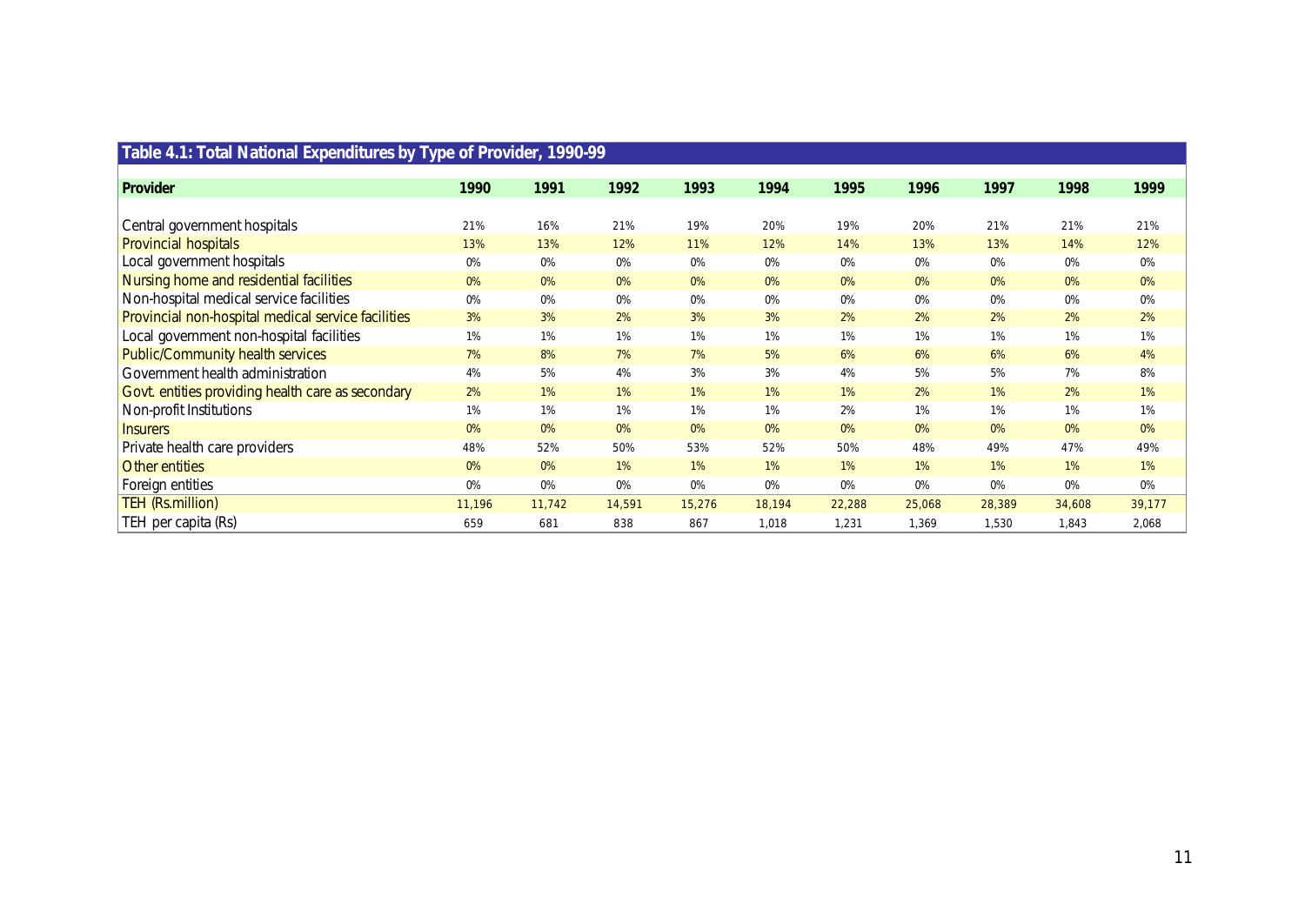| Table 4.2: Total Government Expenditures by Type of Provider, 1990-99 |       |       |       |       |       |        |        |        |        |        |
|-----------------------------------------------------------------------|-------|-------|-------|-------|-------|--------|--------|--------|--------|--------|
| Prouider                                                              | 1990  | 1991  | 1992  | 1993  | 1994  | 1995   | 1996   | 1997   | 1998   | 1999   |
|                                                                       |       |       |       |       |       |        |        |        |        |        |
| Central government hospitals                                          | 41%   | 34%   | 43%   | 42%   | 42%   | 38%    | 40%    | 41%    | 39%    | 41%    |
| Provincial hospitals                                                  | 26%   | 28%   | 24%   | 24%   | 26%   | 29%    | 27%    | 27%    | 27%    | 24%    |
| Local government hospitals                                            | 0%    | 0%    | 0%    | 0%    | 0%    | 0%     | 0%     | 0%     | 0%     | 0%     |
| Nursing home and residential facilities                               | 0%    | 0%    | 0%    | 0%    | 0%    | 0%     | 0%     | 0%     | 0%     | 0%     |
| Non-hospital medical service facilities                               | 1%    | 1%    | 1%    | 1%    | 1%    | 0%     | 0%     | 1%     | 0%     | 1%     |
| Provincial non-hospital medical service facilities                    | 5%    | 6%    | 5%    | 6%    | 6%    | 5%     | 4 %    | 3%     | 3%     | 4%     |
| Local government non-hospital facilities                              | 1%    | 2%    | 1%    | 1%    | 1%    | 2%     | 2%     | 1%     | 1%     | 1%     |
| Public/Community health services                                      | 13%   | 16%   | 14%   | 15%   | 12%   | 12%    | 11%    | 12%    | 11%    | 8%     |
| Government health administration                                      | 8%    | 10%   | 8%    | 7%    | 7%    | 9%     | 10%    | 9%     | 13%    | 16%    |
| Govt. entities providing health care as secondary                     | 4%    | 2%    | 1%    | 1%    | 2%    | 2%     | 3%     | 3%     | 3%     | 3%     |
| Non-profit Institutions                                               | 0%    | 0%    | 0%    | 0%    | 0%    | 1%     | 0%     | 0%     | 0%     | 0%     |
| Insurers                                                              | 0%    | 0%    | 0%    | 0%    | 0%    | 0%     | 0%     | 0%     | 0%     | 0%     |
| Private health care providers                                         | 0%    | 0%    | 0%    | 0%    | 0%    | 1%     | 1%     | 1%     | 0%     | 0%     |
| Other entities                                                        | 1%    | 1%    | 2%    | 2%    | 2%    | 2%     | 2%     | 2%     | 1%     | 1%     |
| Foreign entities                                                      | 0%    | 0%    | 0%    | 1%    | 1%    | 0%     | 0%     | 0%     | 0%     | 0%     |
| TEH (Rs.million)                                                      | 5,619 | 5,450 | 7,063 | 6,935 | 8,359 | 10,800 | 12,507 | 14,047 | 17,739 | 19,191 |
| TEH per capita (Rs)                                                   | 331   | 316   | 406   | 394   | 468   | 596    | 683    | 757    | 945    | 1,013  |

|  | Table 4.3: Total Non-Government Expenditures by Type of Provider, 1990-99 |  |  |
|--|---------------------------------------------------------------------------|--|--|
|  |                                                                           |  |  |

| Provider                                           | 1990  | 1991  | 1992  | 1993  | 1994  | 1995   | 1996   | 1997   | 1998   | 1999   |
|----------------------------------------------------|-------|-------|-------|-------|-------|--------|--------|--------|--------|--------|
|                                                    |       |       |       |       |       |        |        |        |        |        |
| Central government hospitals                       | 0.77% | 0.88% | 0.85% | 0.78% | 0.86% | 0.91%  | 0.95%  | 1.06%  | 1.26%  | 1.42%  |
| Provincial hospitals                               | 0%    | 0%    | 0%    | 0%    | 0%    | 0%     | 0%     | 0%     | 0%     | 0%     |
| Local government hospitals                         | 0%    | 0%    | 0%    | 0%    | 0%    | 0%     | 0%     | 0%     | 0%     | 0%     |
| Nursing home and residential facilities            | 0%    | 0%    | 0%    | 0%    | 0%    | 0%     | 0%     | 0%     | 0%     | 0%     |
| Non-hospital medical service facilities            | 0%    | 0%    | 0%    | 0%    | 0%    | 0%     | 0%     | 0%     | 0%     | 0%     |
| Provincial non-hospital medical service facilities | 0%    | 0%    | 0%    | 0%    | 0%    | 0%     | 0%     | 0%     | 0%     | 0%     |
| Local government non-hospital facilities           | 0%    | 0%    | 0%    | 0%    | 0%    | 0%     | 0%     | 0%     | 0%     | 0%     |
| Public/Community health services                   | 0%    | 0%    | 0%    | 0%    | 0%    | 0%     | 0%     | 0%     | 0%     | 0%     |
| Government health administration                   | 0%    | 0%    | 0%    | 0%    | 0%    | 0%     | 0%     | 0%     | 0%     | 0%     |
| Govt. entities providing health care as secondary  | 0%    | 0%    | 0%    | 0%    | 0%    | 0%     | 0%     | 0%     | 0%     | 0%     |
| Non-profit Institutions                            | 2%    | 2%    | 2%    | 2%    | 2%    | 2%     | 2%     | 2%     | 2%     | 2%     |
| <i><u><b>Insurers</b></u></i>                      | 0%    | 0%    | 1%    | 1%    | 1%    | 1%     | 1%     | 1%     | 1%     | 1%     |
| Private health care providers                      | 97%   | 97%   | 96%   | 96%   | 96%   | 96%    | 96%    | 96%    | 96%    | 96%    |
| Other entities                                     | 0%    | 0%    | 0%    | 0%    | 0%    | 0%     | 0%     | 0%     | 0%     | 0%     |
| Foreign entities                                   | 0%    | 0%    | 0%    | 0%    | 0%    | 0%     | 0%     | 0%     | 0%     | 0%     |
| TEH (Rs.million)                                   | 5,577 | 6,291 | 7,528 | 8,340 | 9,836 | 11,488 | 12,562 | 14,342 | 16,870 | 19,986 |
| TEH per capita (Rs)                                | 328   | 365   | 432   | 473   | 551   | 634    | 686    | 773    | 899    | 1,055  |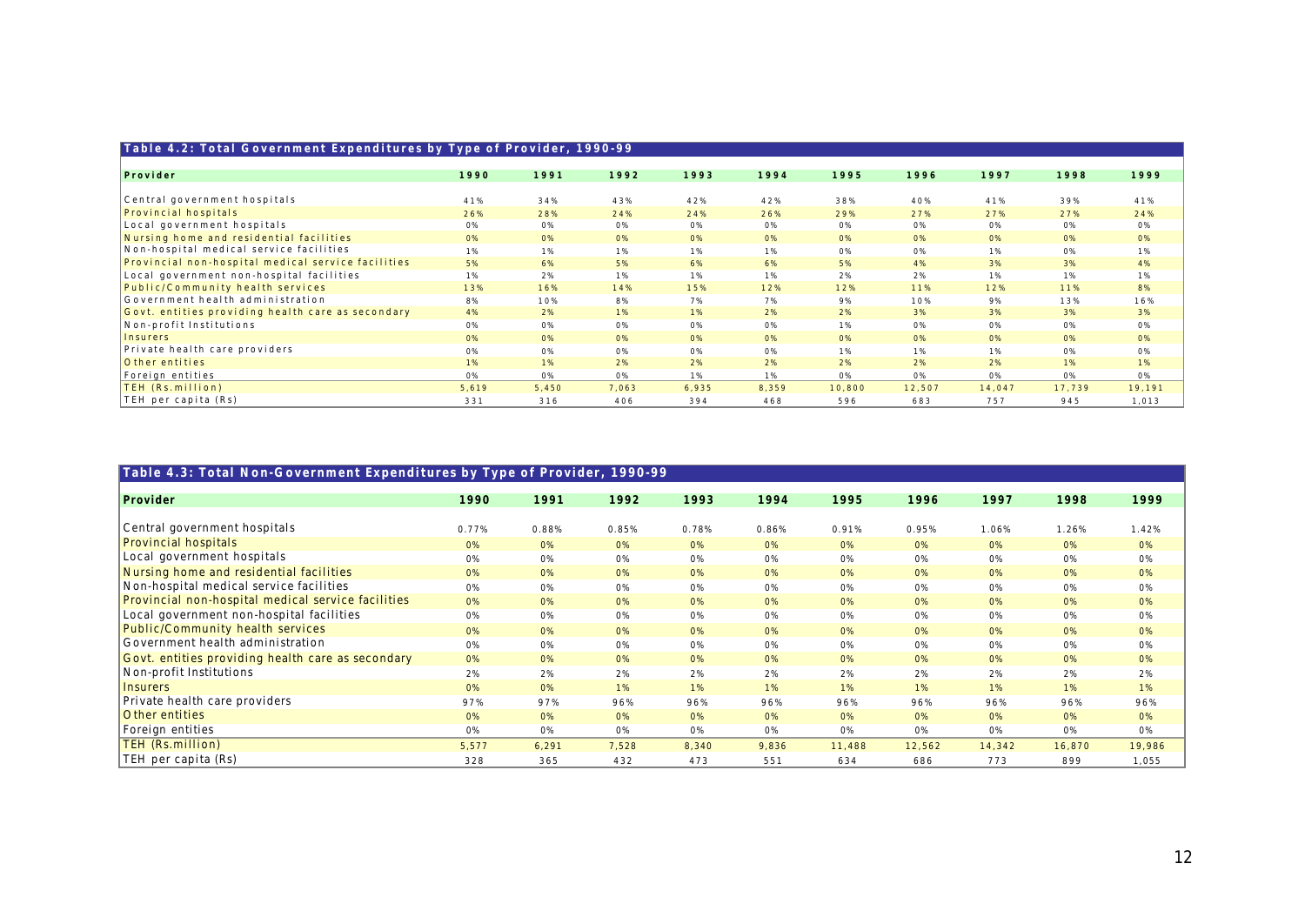

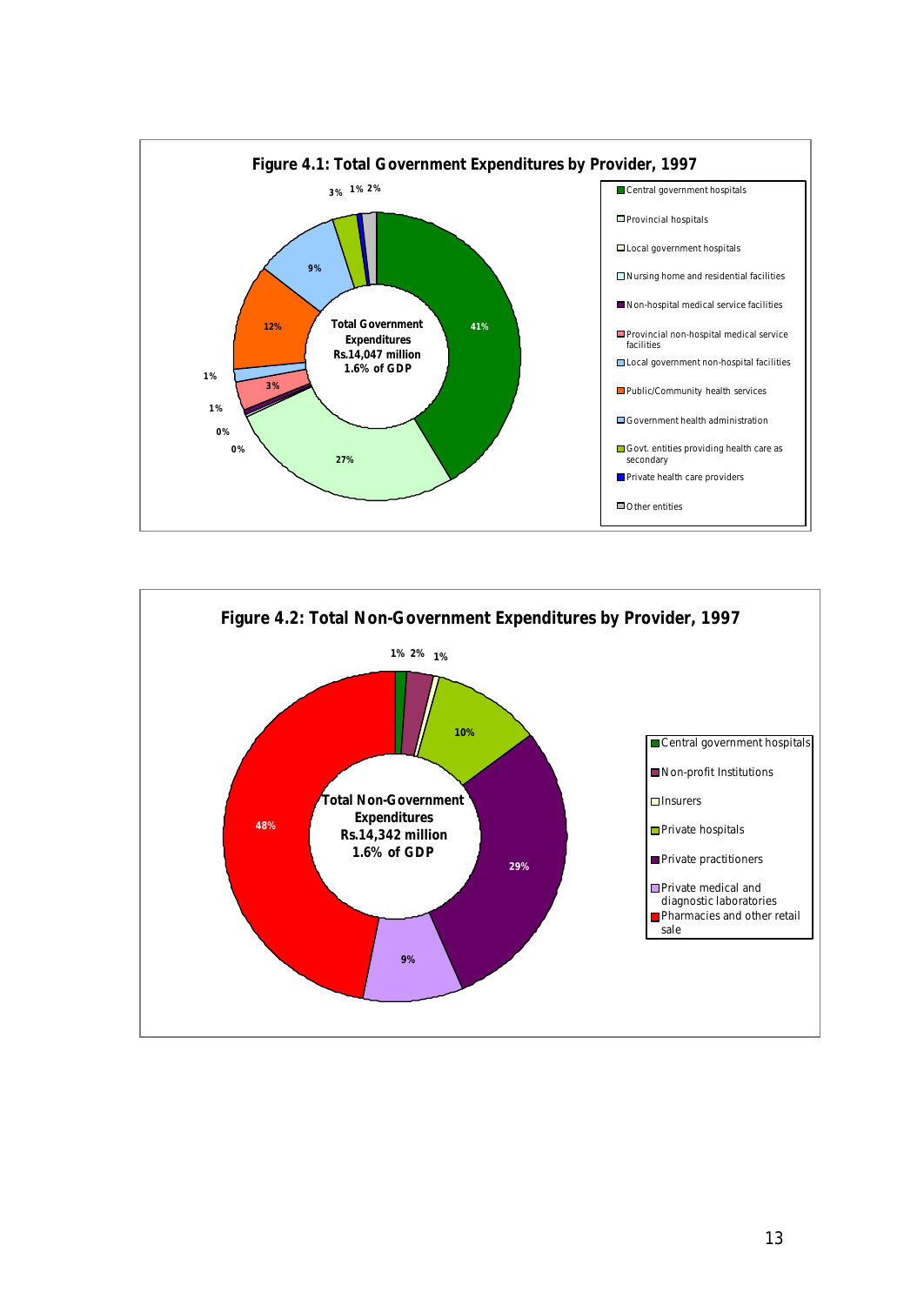# **5. Expenditures by Province**

Tables 5.1 to 5.4 contain summary trends in spending by province. The figures refer to all expenditures that can be directly attributed to a province by location, whether it be by provincial councils, local governments, central ministries or households. Expenditures that are excluded under this definition include national collective services and island-wide medical services that cannot be attributed directly to any specific province. National collective services are programs that are of national benefit, such as HIV/AIDS prevention, malaria control and pharmaceutical product regulation. Islandwide medical services are services that benefit patient populations who are not directly associated with an individual province, such as medical services for prisoners or the armed forces.

The share of central government in public spending increased throughout the decade. During 1990-1994, provincial council spending fluctuated between 36 per cent and 42 per cent of total government health spending. From 1994, provincial councils' share of spending shows a definite downward trend from 40 per cent to 31 per cent.

Government expenditures by province vary almost two fold in per capita terms. The range of expenditure levels has typically been 75 per cent – 150 per cent of the median province (Figure 5.1). Western Province has the highest level of expenditures, driven largely by its concentration of centrally funded facilities, and the highest level of private spending.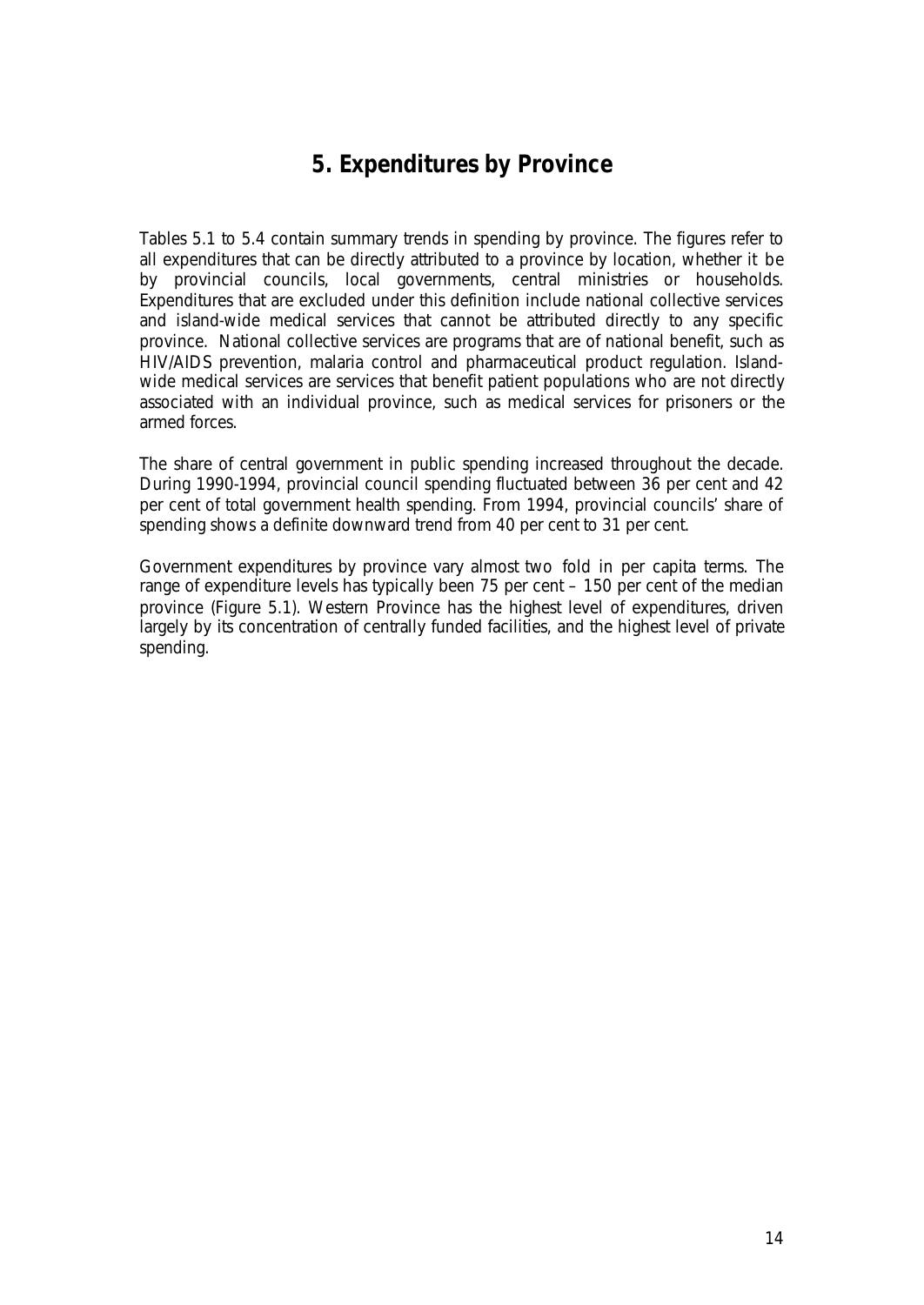| Table 5.1: Per Capita Expenditures by Source (Rs.million), 1997 |                       |                                  |                                           |       |         |       |
|-----------------------------------------------------------------|-----------------------|----------------------------------|-------------------------------------------|-------|---------|-------|
|                                                                 |                       |                                  |                                           |       |         |       |
| Province                                                        | Central<br>Government | Provincial<br>Council &<br>Local | Other<br>Government Government Government | Total | $N$ on- | Total |
|                                                                 |                       | Government                       |                                           |       |         |       |
| Western                                                         | 593                   | 196                              | 30                                        | 820   | 1,337   | 2,157 |
| Central                                                         | 289                   | 266                              | $\overline{7}$                            | 562   | 643     | 1,205 |
| Southern                                                        | 255                   | 289                              | $\mathbf{0}$                              | 544   | 672     | 1,215 |
| North-Western                                                   | 181                   | 249                              | $\overline{0}$                            | 430   | 578     | 1,008 |
| North-Central                                                   | 122                   | 424                              | $\mathbf{0}$                              | 546   | 732     | 1,278 |
| Uva                                                             | 83                    | 364                              | $\overline{0}$                            | 446   | 484     | 930   |
| Sabragamuwa                                                     | 245                   | 228                              | $\overline{2}$                            | 474   | 724     | 1,199 |
| North-Eastern                                                   | 208                   | 346                              | 6                                         | 560   | 379     | 940   |

| Table 5.2: Per Capita Expenditures by Central Government at Constant 1997 Rupees, 1990-99 |      |      |      |      |      |      |      |      |      |      |
|-------------------------------------------------------------------------------------------|------|------|------|------|------|------|------|------|------|------|
|                                                                                           |      |      |      |      |      |      |      |      |      |      |
| <b>Province</b>                                                                           | 1990 | 1991 | 1992 | 1993 | 1994 | 1995 | 1996 | 1997 | 1998 | 1999 |
|                                                                                           |      |      |      |      |      |      |      |      |      |      |
| <b>Western</b>                                                                            | 312  | 336  | 399  | 423  | 526  | 623  | 591  | 593  | 529  | 596  |
| <b>Central</b>                                                                            | 121  | 149  | 167  | 180  | 237  | 303  | 286  | 289  | 298  | 342  |
| Southern                                                                                  | 82   | 96   | 92   | 129  | 140  | 216  | 225  | 255  | 279  | 373  |
| North-Western                                                                             | 17   | 29   | 20   | 21   | 18   | 76   | 81   | 181  | 184  | 249  |
| North-Central                                                                             | 21   | 39   | 25   | 26   | 23   | 107  | 107  | 122  | 270  | 266  |
| <b>Uva</b>                                                                                | 15   | 32   | 18   | 20   | 18   | 96   | 90   | 83   | 179  | 190  |
| Sabragamuwa                                                                               | 11   | 22   | 13   | 14   | 13   | 84   | 148  | 245  | 255  | 289  |
| North-Eastern                                                                             | 46   | 66   | 59   | 72   | 116  | 202  | 199  | 208  | 322  | 346  |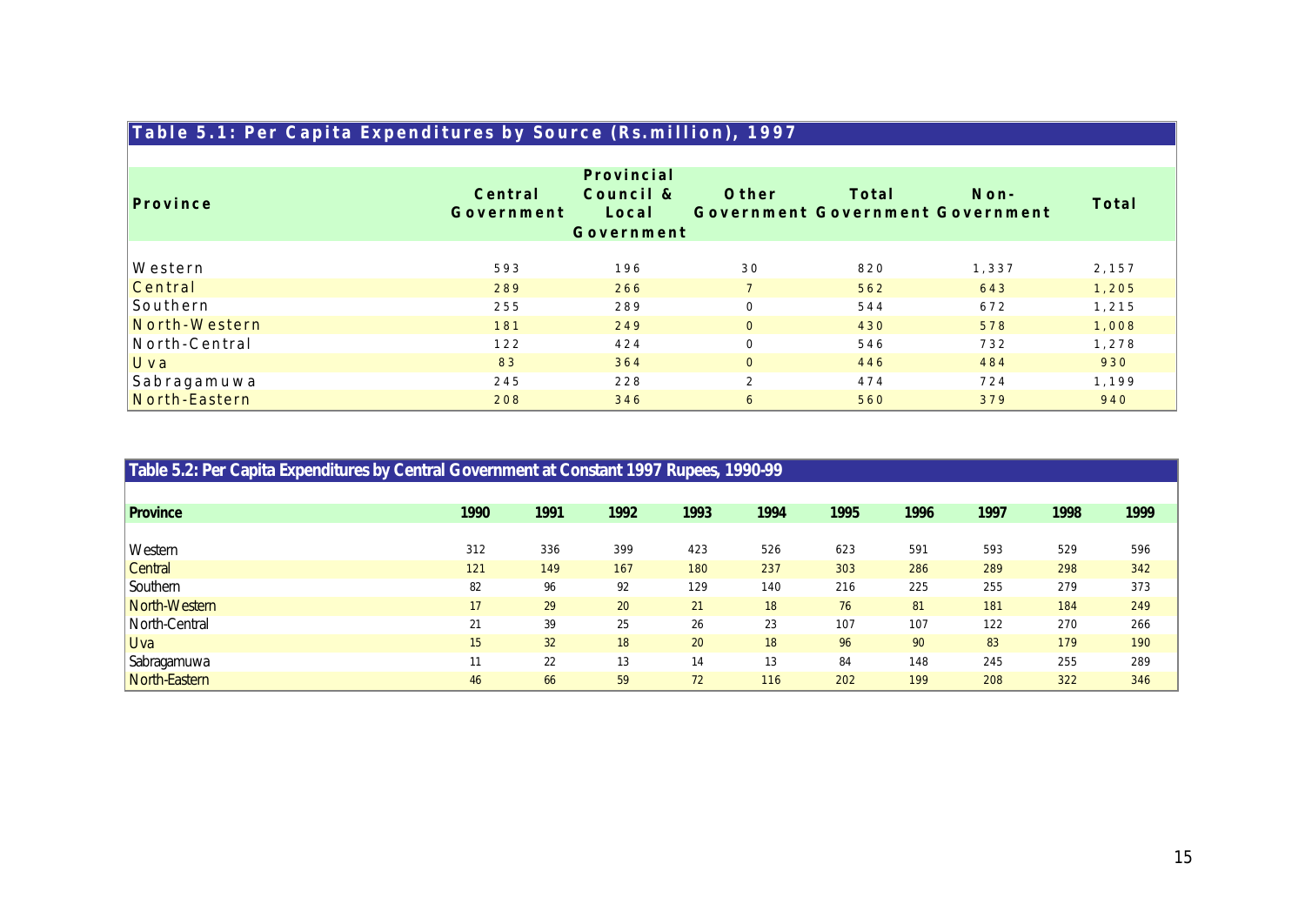| Table 5.3: Per Capita Expenditures by Provincial Council and Local Government at Constant 1997 Rupees, 1990-99 |      |      |      |      |      |      |      |      |      |      |
|----------------------------------------------------------------------------------------------------------------|------|------|------|------|------|------|------|------|------|------|
|                                                                                                                |      |      |      |      |      |      |      |      |      |      |
| Province                                                                                                       | 1990 | 1991 | 1992 | 1993 | 1994 | 1995 | 1996 | 1997 | 1998 | 1999 |
|                                                                                                                |      |      |      |      |      |      |      |      |      |      |
| Western                                                                                                        | 176  | 177  | 183  | 183  | 194  | 204  | 202  | 196  | 209  | 219  |
| Central                                                                                                        | 282  | 265  | 268  | 209  | 264  | 296  | 271  | 266  | 276  | 275  |
| Southern                                                                                                       | 273  | 262  | 260  | 213  | 268  | 259  | 263  | 289  | 295  | 278  |
| North-Western                                                                                                  | 317  | 290  | 304  | 244  | 305  | 313  | 309  | 249  | 298  | 314  |
| North-Central                                                                                                  | 469  | 429  | 417  | 356  | 447  | 492  | 483  | 424  | 567  | 614  |
| <b>Uva</b>                                                                                                     | 388  | 356  | 368  | 303  | 391  | 392  | 386  | 364  | 431  | 432  |
| , Sabragamuwa                                                                                                  | 274  | 251  | 255  | 210  | 292  | 386  | 305  | 228  | 250  | 242  |
| North-Eastern                                                                                                  | 233  | 222  | 249  | 219  | 230  | 262  | 329  | 346  | 380  | 382  |

|                              | Table 5.4: Total Expenditure on Health per Capita not Directly Attributable to Any Province at Constant 1997 Rupees, 1990-99 |      |      |      |      |      |      |      |      |      |  |
|------------------------------|------------------------------------------------------------------------------------------------------------------------------|------|------|------|------|------|------|------|------|------|--|
|                              |                                                                                                                              |      |      |      |      |      |      |      |      |      |  |
|                              | 1990                                                                                                                         | 1991 | 1992 | 1993 | 1994 | 1995 | 1996 | 1997 | 1998 | 1999 |  |
|                              |                                                                                                                              |      |      |      |      |      |      |      |      |      |  |
| National collective services | 87                                                                                                                           | 81   | 85   | 84   | 75   | 93   | 98   | 114  | 107  | 93   |  |
| Islandwide medical services  | 163                                                                                                                          | 79   | 155  | 99   | 81   | 89   | 104  | 84   | 152  | 119  |  |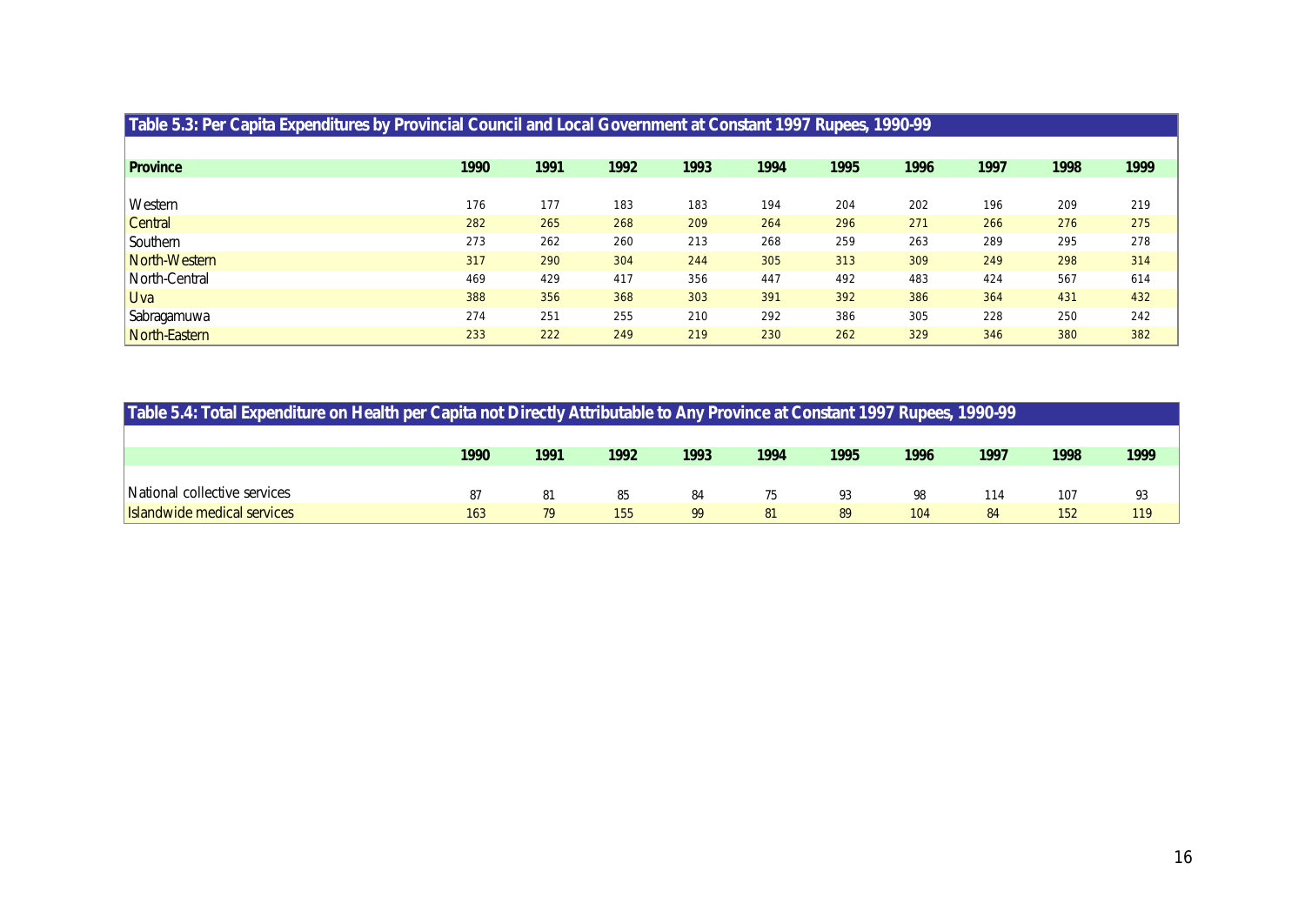

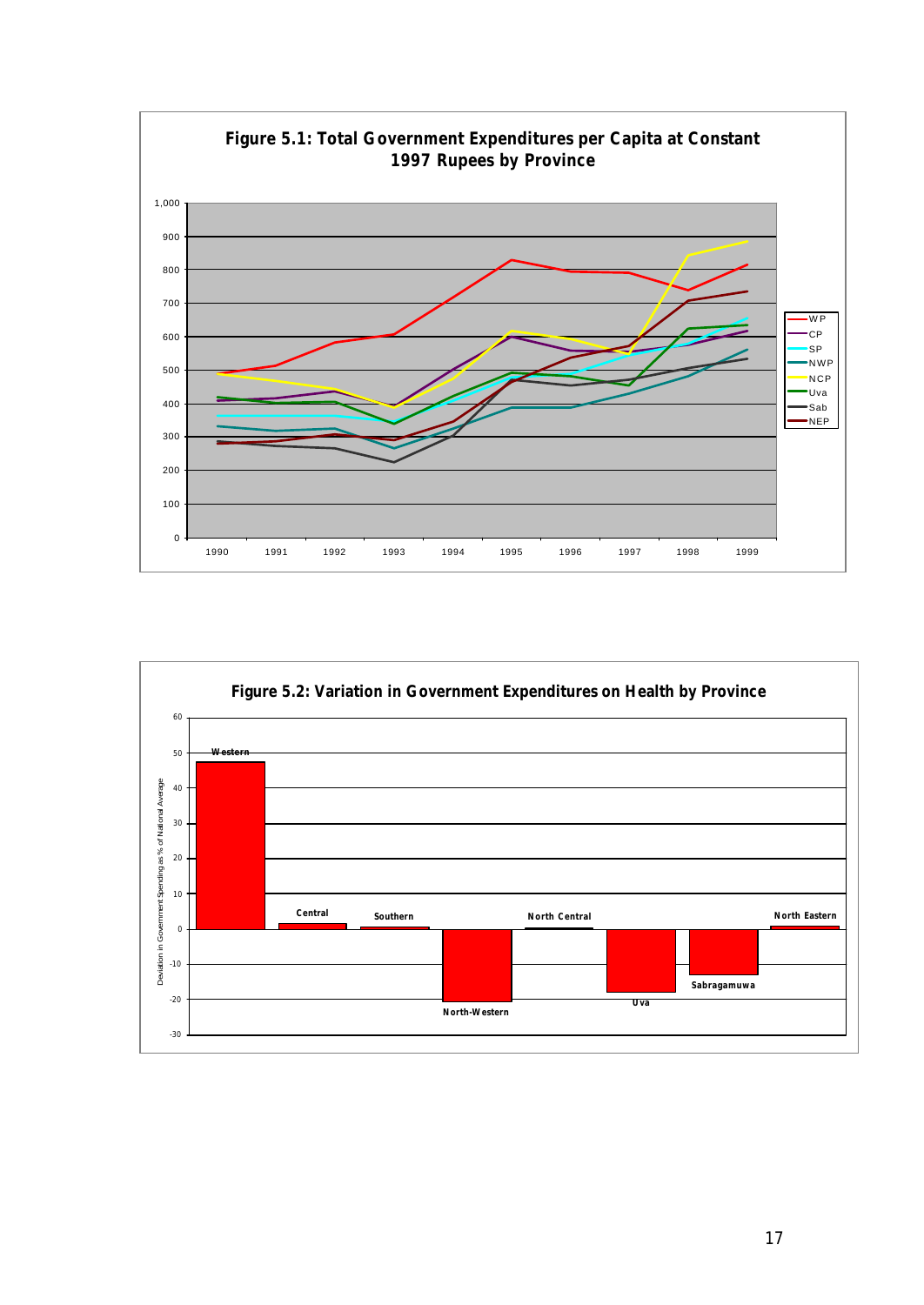# **6. International Comparisons**

### *Data comparison issues*

International comparison of health expenditures must be undertaken only with caution, owing to the lack of a uniform standard for measuring and reporting health expenditures prior to the development of the OECD System of Health Accounts. Statistics for national expenditures on health, particularly for developing countries, are rarely comparable, owing to differences in the concepts and boundaries defining health spending, differences in accounting methodologies and differences in classification. These problems are greatest when comparing estimates of private expenditures in countries. It is hoped that this situation will gradually improve in the coming years with the existence of the new OECD SHA, and other efforts to enhance international comparability of health expenditure statistics in developing countries and also in the Asia-Pacific region. Since SLNHA is based on the OECD SHA framework, SLNHA estimates will be comparable with the new SHA-compatible estimates of national health expenditures that should become available for both developed and developing countries in the next few years.

There is currently no reliable database of national health expenditures covering both developed and developing countries. The only existing database of any reliability consists of *OECD Health Data*, the health statistical database compiled and maintained by OECD Secretariat for OECD member states. Other compendia of health expenditure data published by World Bank (1993) and by WHO (2000) are not useful in making international comparisons, since most of the national data are either imputed or of questionable reliability. In the absence of reliable international statistics, the following comparisons are made using data available in *OECD Health Data*, and from data reported by members of the Asia-Pacific NHA Network (APNHAN).

The user must be advised that comparison of health expenditures between countries cannot show whether a particular level of expenditure is either appropriate or used well. Such comparative analysis must necessarily remain normative. However, comparisons are useful in that they point to certain general patterns in spending, and since they may point to differences between one country and another – differences which may be considered important under specific circumstances, and depending on one's perspective.

## *Levels of expenditure*

In a global context, health expenditures in Sri Lanka are low both as a percentage of GDP and on a per capita basis (Table 6.1). Health spending increases with per capita income of countries, and so expenditure levels in Sri Lanka are not that different from countries at a similar level of economic development. However, it should be noted that as a share of GDP, expenditures in Sri Lanka at 3.2 per cent are lower than most lowermiddle income developing countries, as well as most low-income developing countries for which estimates are available. Table 6.1 presents some comparisons.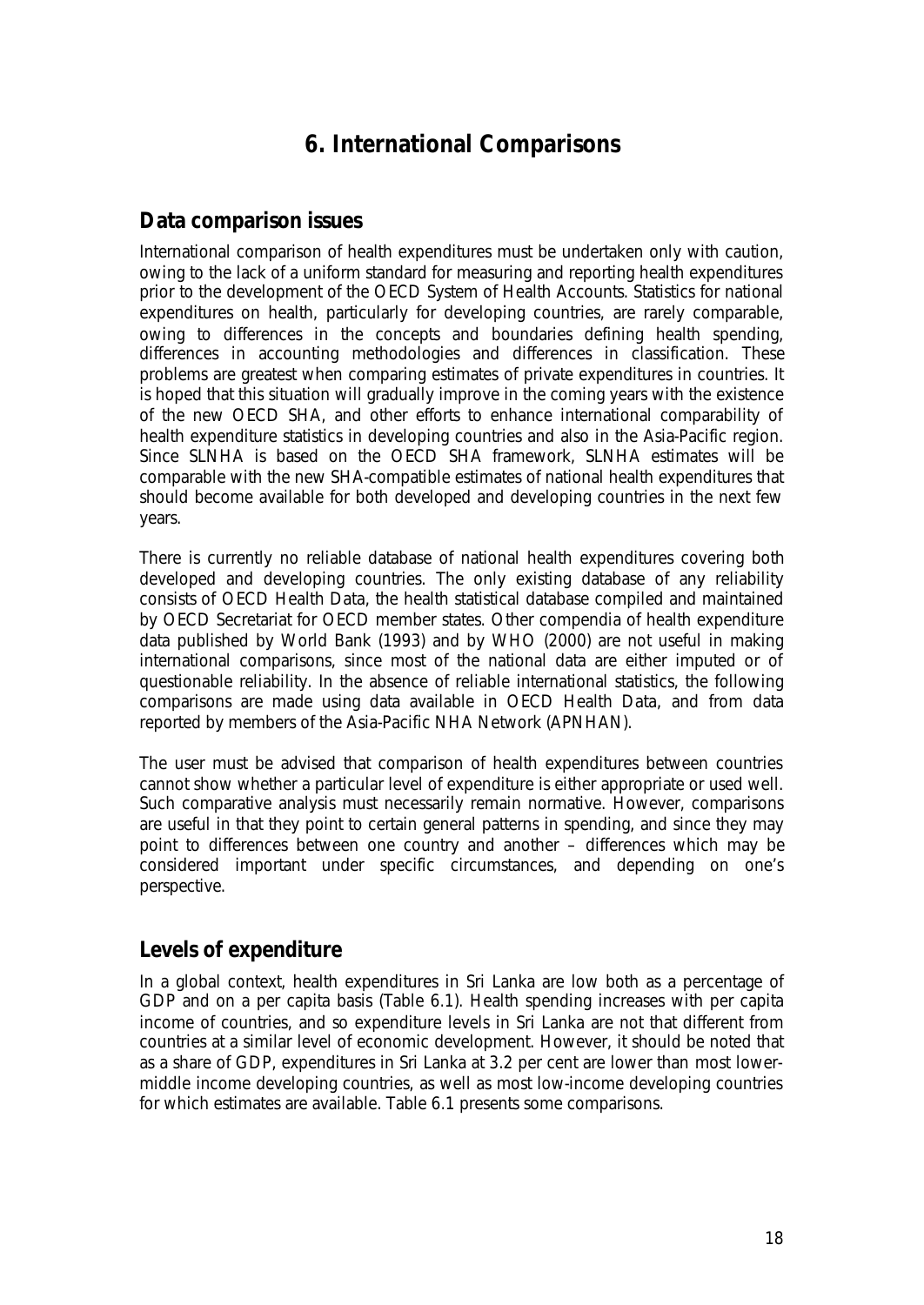## *Expenditures by source*

In comparison with the advanced capitalist economies of the OECD, Sri Lanka funds a large share of its overall health expenditures from private sources. A 50 per cent share for public sector source spending compares with the typical 85-95 per cent observed in OECD economies (Switzerland and USA are the only two exceptions). Lower levels of public contribution to national health spending is in fact, characteristic of developing countries generally. However, it should be noted that in comparison with most Asian countries, the Sri Lankan public sector finances a below-average share of total national health expenditures, and households finance an above average share (Table 6.2, Figure 6.1). The limited data that exist suggest that this is partly because of an increasing level of government involvement in health care expenditure during the 1990s in many Asian economies, whilst public sector expenditures in Sri Lanka only managed to sustain a level of 1.7 per cent of GDP. The generally higher level as well as trends towards increasing government dominance in financing of health care in Asian market economies as diverse as Japan, Korea, Taiwan, Hong Kong, Thailand, the Philippines and Bangladesh, does not necessarily imply that Sri Lanka should increase public spending, but suggests that this an area worthy of further attention.

## *Functional use of expenditures*

For the sake of comparison, the functional use of expenditures in Sri Lanka is compared with some OECD and some developing countries for which data were available to make some comparison (Table 6.3).

**Table 6.1: National Health Expenditures in Selected Asia-Pacific and OECD nations**

| Table 6.1: National Health Expenditures in Selected Asia-Pacific and OECD Nations |      |                              |                                                    |                                                 |
|-----------------------------------------------------------------------------------|------|------------------------------|----------------------------------------------------|-------------------------------------------------|
|                                                                                   |      |                              |                                                    |                                                 |
| Country                                                                           | Year | Per capita<br>income (PPP\$) | <b>Health</b><br>expenditure per<br>capita (PPP\$) | <b>Health</b><br>expenditure as %<br><b>GDP</b> |
|                                                                                   |      |                              |                                                    |                                                 |
| Bangladesh                                                                        | 1997 | 1.090                        | 43                                                 | 3.9                                             |
| Sri Lanka                                                                         | 1997 | 2.460                        | 79                                                 | 3.2                                             |
| Indonesia                                                                         | 1995 | 3.050                        | 59                                                 | 1.9                                             |
| China                                                                             | 1997 | 3,070                        | 138                                                | 4.5                                             |
| Phillipines                                                                       | 1997 | 3,670                        | 131                                                | 3.6                                             |
| Thailand                                                                          | 1996 | 6,650                        | 247                                                | 3.7                                             |
| Korea                                                                             | 1997 | 13,430                       | 674                                                | 5.0                                             |
| New Zealand                                                                       | 1997 | 15,780                       | 1,199                                              | 7.6                                             |
| Taiwan                                                                            | 1997 | 16,000                       | 843                                                | 5.3                                             |
| New Zealand                                                                       | 1997 | 17.892                       | 1,360                                              | 7.6                                             |
| Australia                                                                         | 1997 | 19,510                       | 1,619                                              | 8.3                                             |
| <b>Sweden</b>                                                                     | 1997 | 20.429                       | 1.757                                              | 8.6                                             |
| United Kingdom                                                                    | 1997 | 20.430                       | 1,389                                              | 6.8                                             |
| France                                                                            | 1997 | 21.294                       | 2.044                                              | 9.6                                             |
| Germany                                                                           | 1997 | 22,081                       | 2,363                                              | 10.7                                            |
| <b>Netherlands</b>                                                                | 1997 | 22,639                       | 1,924                                              | 8.5                                             |
| l Canada                                                                          | 1997 | 23,745                       | 2,185                                              | 9.2                                             |
| Hong Kong                                                                         | 1996 | 23,950                       | 1,102                                              | 4.6                                             |
| Japan                                                                             | 1997 | 24.400                       | 1.830                                              | 7.5                                             |
| Switzerland                                                                       | 1997 | 26.007                       | 2.601                                              | 10.0                                            |
| <b>United States</b>                                                              | 1997 | 29.401                       | 4,087                                              | 13.9                                            |
| Source: OECD Health Data, APNHAN sources, national publications                   |      |                              |                                                    |                                                 |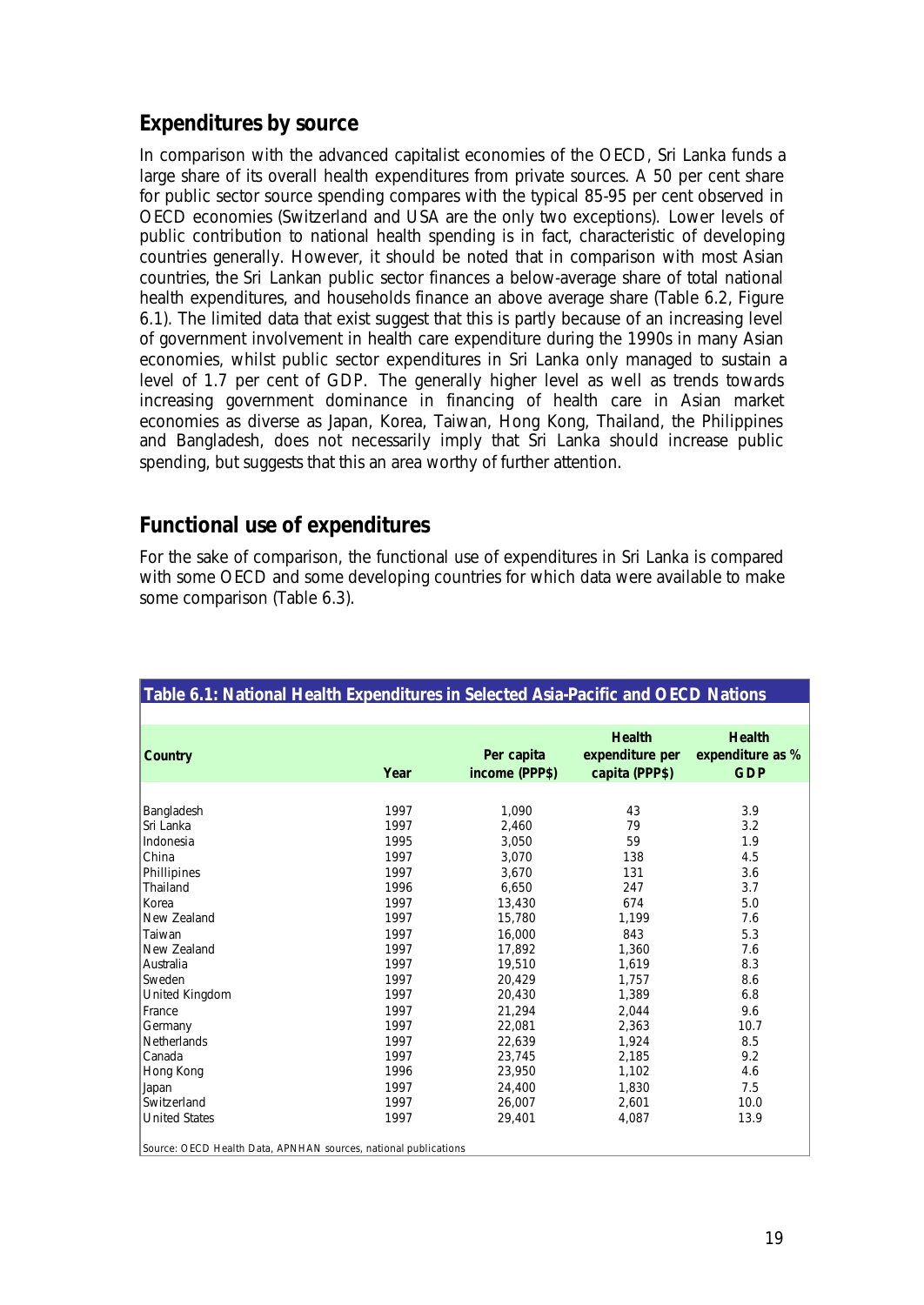| Table 6.2: International Comparison of Expenditures by Source |        |                  |            |           |
|---------------------------------------------------------------|--------|------------------|------------|-----------|
| Source                                                        | Taiwan | <b>Hong Kong</b> | <b>USA</b> | Sri Lanka |
|                                                               | 1998   | 1996/97          | 1998       | 1997      |
| Government                                                    | 7%     | 54%              | 33%        | 48%       |
| Social insurance                                              | 52%    | 0%               | 19%        | $0\%$     |
| Private sector                                                | 4%     | 7%               | 4%         | 1%        |
| Private insurance                                             | 10%    | 2%               | 33%        | 1%        |
| <b>Households</b>                                             | 27%    | 37%              | 11%        | 51%       |
|                                                               | 100%   | 100%             | 100%       | 100%      |

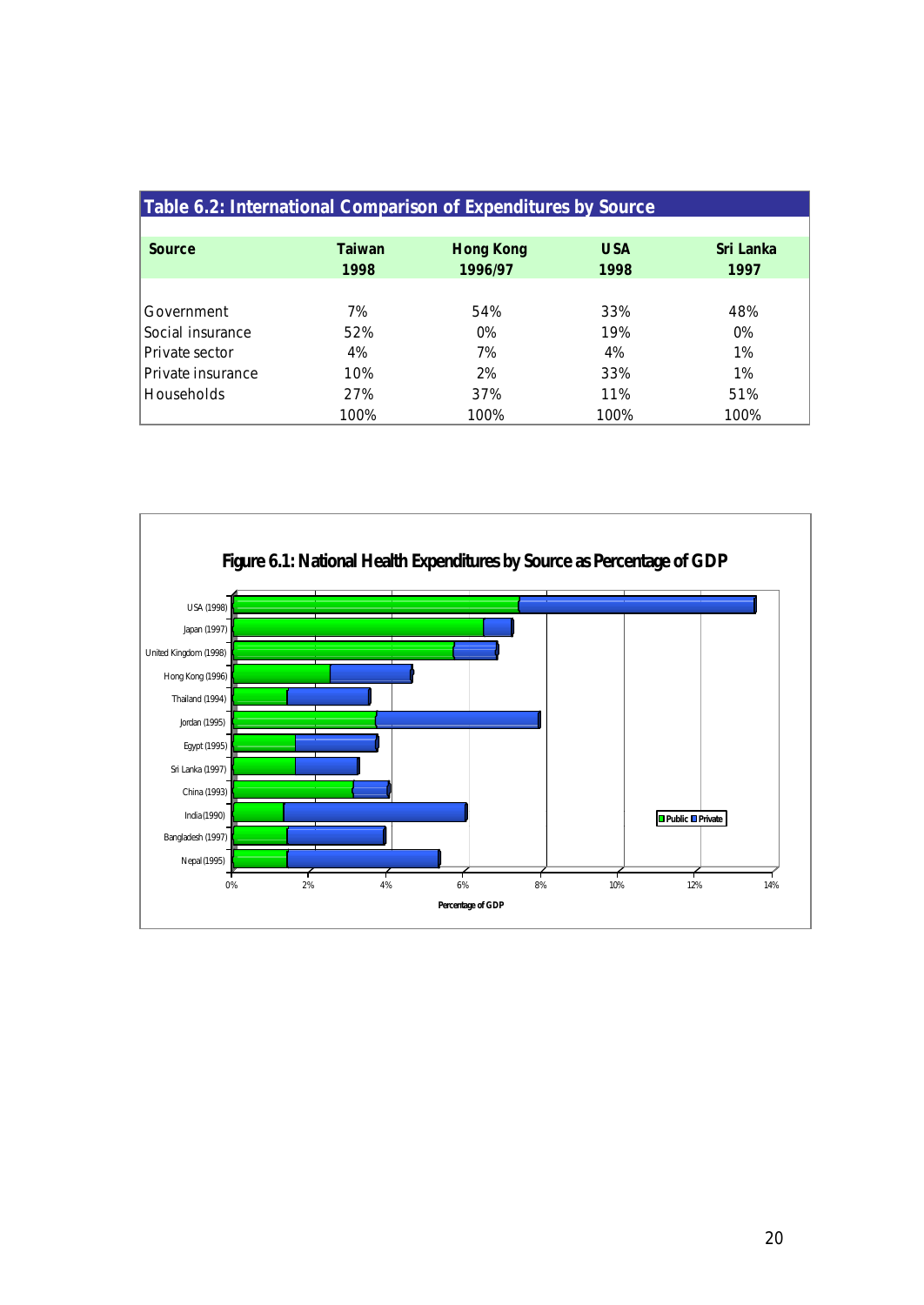|                    | CHA Code Functions of health care                                                      | Sri Lanka Thailand<br>1997 | 1997  | Taiwan<br>1998 | <b>Hong Kong</b><br>1996/97 | Japan<br>1996 | <b>USA</b><br>1998 | Egypt<br>1994/95 |
|--------------------|----------------------------------------------------------------------------------------|----------------------------|-------|----------------|-----------------------------|---------------|--------------------|------------------|
| HC1                | Services of curative care                                                              |                            |       |                |                             |               | 2.4%               |                  |
| <b>HC1.1</b>       | Inpatient curative care                                                                | 27.4%                      | 30.9% | 22.0%          | 38.2%                       | 30.4%         | 33.9%              | 25.1%            |
| HC1.2              | Day cases of curative care                                                             |                            |       |                |                             |               |                    |                  |
| <b>HC1.3</b>       | Out-patient curative care                                                              |                            |       |                |                             | 42.1%         | 20.3%              | 33.0%            |
| HC1.3.1            | Basic medical and diagnostic services                                                  | 25.5%                      | 33.3% | 42.1%          | 26.2%                       |               |                    |                  |
| HC1.3.2            | Out-patient dental care                                                                | 0.3%                       | 1.8%  | 7.1%           | 3.5%                        | 7.1%          | 4.8%               |                  |
| HC1.3.3            | All other specialized care                                                             | 0.7%                       |       | 0.5%           | 7.1%                        |               |                    |                  |
| HC1.3.9            | All other out-patient curative care                                                    |                            | 0.8%  |                | 1.2%                        |               | 5.9%               |                  |
| HC1.4              | Services of curative home care                                                         |                            |       |                |                             |               | 2.6%               |                  |
| IC2                | Services of rehabilitative care                                                        | 0.1%                       | 0.1%  |                |                             |               |                    |                  |
| HC2.1              | Inpatient rehabilitative care                                                          | 0.1%                       |       | 0.3%           |                             |               |                    |                  |
| <b>HC2.2</b>       | Day cases of rehabilitative care                                                       |                            |       |                |                             |               |                    |                  |
| HC2.3              | Out-patient rehabilitative care                                                        |                            |       | 0.9%           |                             |               |                    |                  |
| <b>HC2.4</b>       | Services of rehabilitative home care                                                   |                            |       |                |                             |               |                    |                  |
| HC3                | Services of long-term nursing care                                                     |                            |       |                | 2.7%                        |               |                    |                  |
| <b>HC3.1</b>       | In-patient long-term nursing care                                                      |                            |       | 0.8%           | 0.1%                        |               |                    |                  |
| HC3.2              | Day cases of long-term nursing care                                                    |                            |       |                |                             |               |                    |                  |
| <b>HC3.3</b>       | Long-term nursing care: home care                                                      |                            |       | 0.4%           |                             |               | 7.8%               |                  |
| HC4                | Ancillary services to health care                                                      |                            |       | 0.1%           |                             |               |                    |                  |
| <b>HC4.1</b>       | <b>Clinical laboratory</b>                                                             | 2.7%                       |       |                | 0.5%                        |               |                    |                  |
| <b>HC4.2</b>       | Diagnostic imaging                                                                     | 1.5%                       |       |                | 0.5%                        |               |                    |                  |
| <b>HC4.3</b>       | Patient transport and emergency rescue                                                 |                            |       |                | 1.8%                        |               |                    |                  |
| <b>HC4.9</b>       | All other miscellaneous ancillary services                                             |                            |       |                |                             |               |                    |                  |
| IC <sub>5</sub>    | Medical goods dispensed to out-patients                                                | 0.9%                       |       |                |                             |               |                    |                  |
| <b>HC5.1</b>       | Pharmaceuticals and other medical non-durables                                         | 15.8%                      | 5.4%  |                | 5.9%                        |               |                    | 32.2%            |
| HC5.1.1<br>HC5.1.2 | <b>Prescribed medicines</b><br>Over-the-counter medicines                              |                            |       | 0.2%<br>6.6%   |                             |               | 8.0%               |                  |
| HC5.1.3            | Other medical non-durables                                                             |                            |       |                |                             |               | 2.8%               |                  |
| <b>HC5.2</b>       |                                                                                        | 5.5%                       | 0.1%  |                | 1.8%                        |               | 1.4%               |                  |
| HC5.2.1            | Therapeutic appliances and other medical durables<br>Glasses and other vision products |                            |       |                |                             |               |                    |                  |
| HC5.2.2            | Orthopaedic appliances and other prosthetics                                           |                            |       |                |                             |               |                    |                  |
| HC5.2.3            | <b>Hearing aids</b>                                                                    |                            |       |                |                             |               |                    |                  |
| HC5.2.4            | Medico-technical devices, including wheel-chairs                                       |                            |       |                |                             |               |                    |                  |
| HC5.2.9            | All other miscellaneous medical durables                                               |                            |       | 3.4%           |                             |               |                    |                  |
| HC6                | Preventive and public health services                                                  | 0.3%                       | 5.1%  |                |                             |               | 2.4%               |                  |
| <b>HC6.1</b>       | Maternal and child health; family planning and counselling                             | 2.6%                       | 0.1%  | 1.0%           | 0.9%                        |               | 0.2%               | 4.9%             |
| HC6.2              | School health services                                                                 | 0.1%                       |       | 0.0%           | 0.5%                        |               |                    |                  |
| <b>HC6.3</b>       | Prevention of communicable diseases                                                    | 3.5%                       | 2.8%  | 0.1%           | 0.3%                        |               |                    |                  |
| <b>HC6.4</b>       | Prevention of non-communicable diseases                                                | 0.0%                       |       | 0.2%           | 0.3%                        |               |                    |                  |
| <b>HC6.5</b>       | Occupational health care                                                               |                            |       | 0.0%           |                             |               |                    |                  |
|                    |                                                                                        |                            |       |                |                             |               | 0.3%               |                  |
| HC6.9              | All other miscellaneous public health services n.e.c.                                  |                            | 0.1%  | 0.1%           | 0.5%                        |               |                    | 1.0%             |
| HC7                | Health administration and health insurance                                             | 0.1%                       |       |                |                             |               |                    |                  |
| <b>HC7.1</b>       | General government administration of health                                            | 2.1%                       | 5.9%  |                | 0.3%                        |               |                    | 3.7%             |
| HC7.1.1            |                                                                                        |                            | 1.0%  | 1.1%           |                             |               | 0.8%               |                  |
| HC7.1.2            | Administration, operation and support activities of social security funds              |                            |       | 1.1%           |                             |               | 1.6%               |                  |
| <b>HC7.2</b>       | Health administration and health insurance: private                                    | 0.4%                       | 0.1%  |                | 1.6%                        |               | 3.4%               |                  |
| HC7.2.1            | Health administration and health insurance: social insurance                           |                            |       |                |                             |               |                    |                  |
| HC7.2.2            | Health administration and health insurance: other private                              |                            |       | 5.7%           |                             |               |                    |                  |
|                    | <b>Health-related functions</b>                                                        |                            |       |                |                             |               |                    |                  |
| HCR1               | Capital formation of health care provider institutions                                 | 10.5%                      | 12.4% | 6.1%           | 6.2%                        |               | 1.4%               |                  |

*.*

÷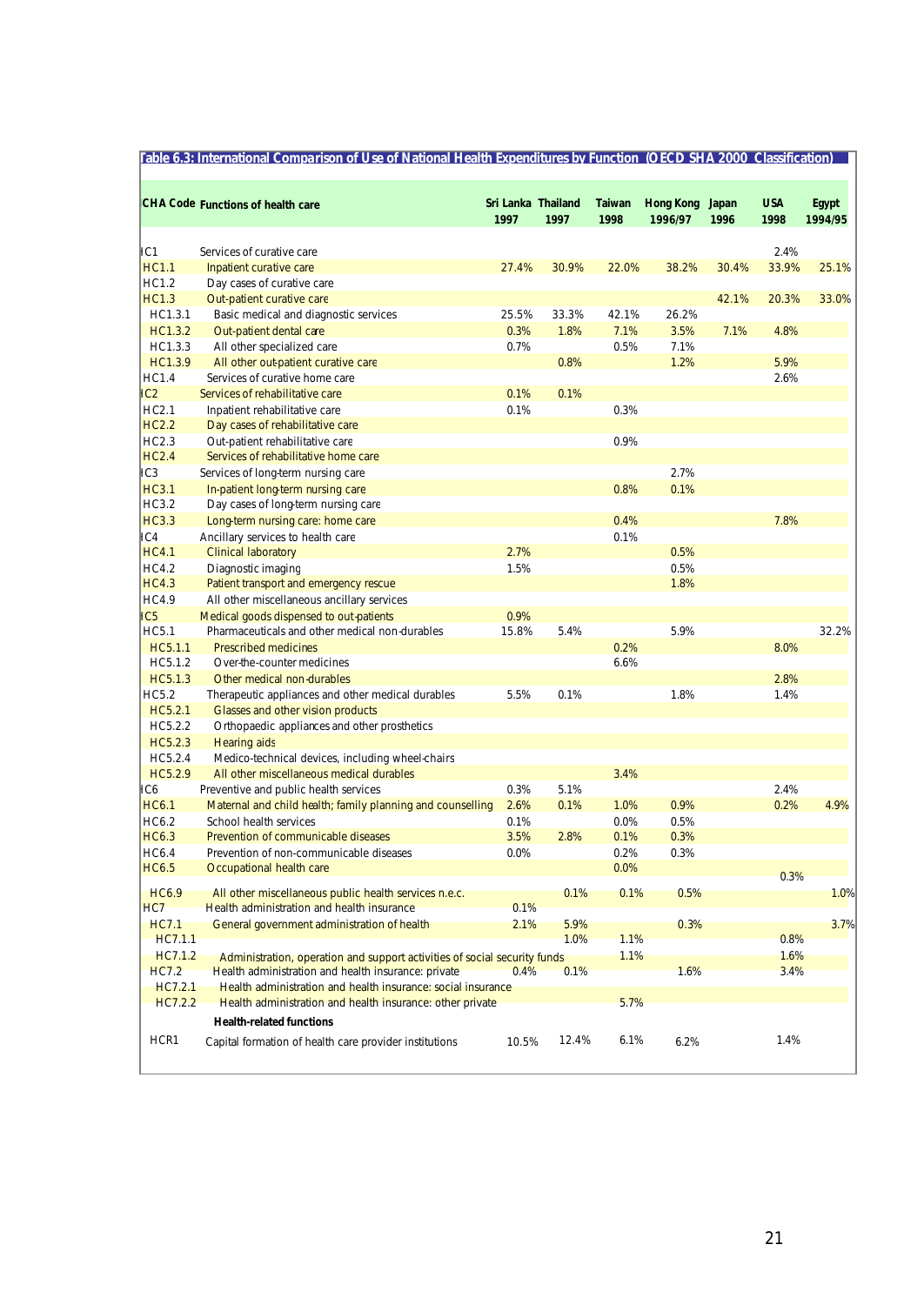## **References**

Central Bank of Sri Lanka, Annual Report. Various years.

OECD, 2000. *A System of Health Accounts*. Paris: OECD Health Policy Unit.

OECD, 1998a. *A System of Health Accounts for International Data Collection.* OECD technical document, number STD/NA/(98). Paris: OECD Health Policy Unit.

OECD, 1997. *Draft Introduction to Functional Classifications*, OECD-UNECE-EUROSTAT Meeting of National Accounts Experts, 3-6 June 1997. OECD technical document, number STD/NA(97)18/REV1. Paris: OECD Health Policy Unit.

United Nations, 1993. System of National Accounts. New York: United Nations.

Rannan-Eliya R. P, and A. Somanathan, (1999) '*Estimation of Confidence Intervals for Estimates of National Health Expenditures Derived from Health Accounting Studies'* OP-HPP14, Colombo: IPS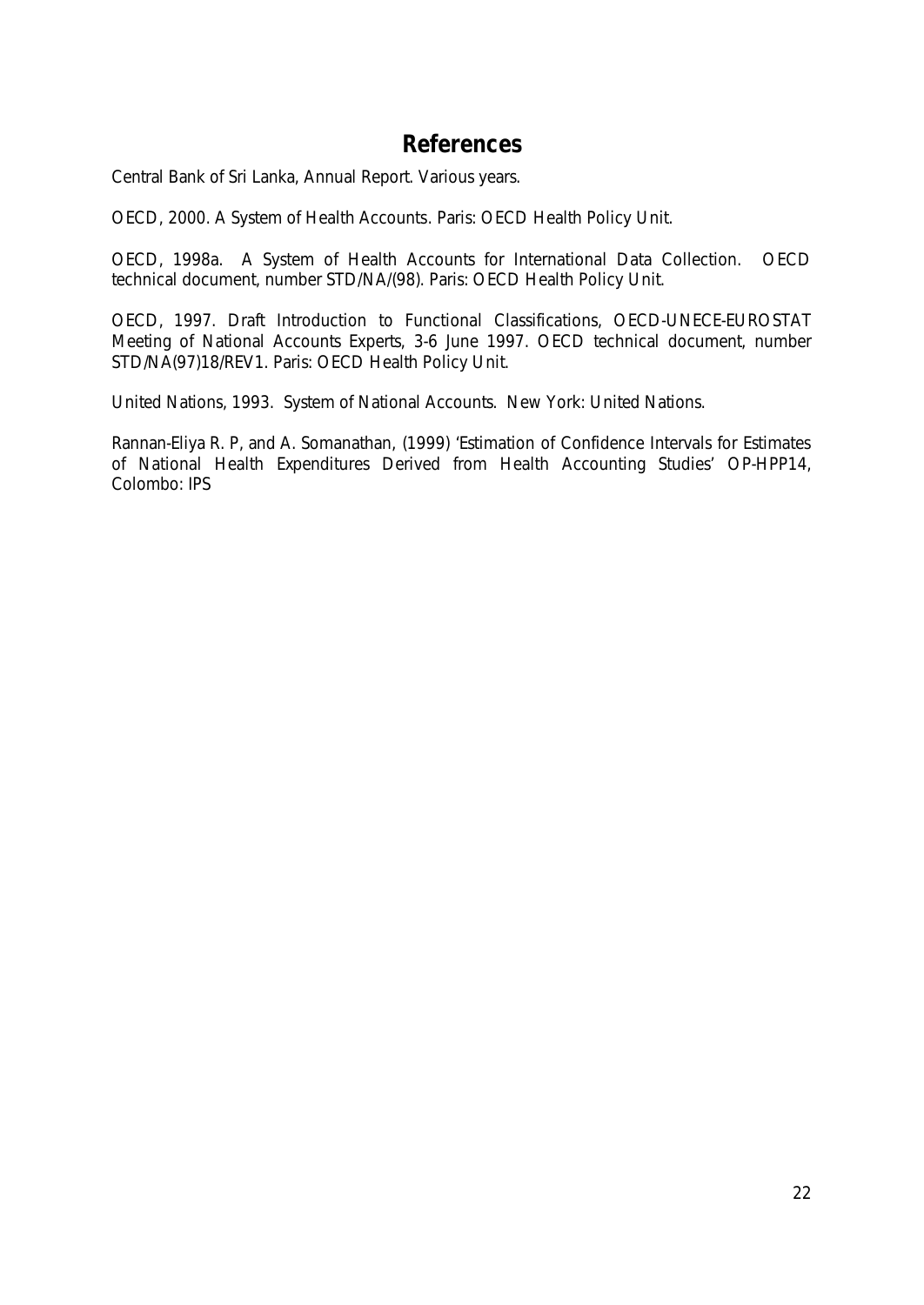#### .Appendix A

## **Conceptual Framework**

The conceptual framework used in Sri Lanka's NHA provides the concepts and definitions of what constitutes health expenditure, classifies the institutional entities which fund and provide health services, and categorises the functional uses for which health expenditures are used for. The framework also specifies the time period for which expenditures are measured. The framework is closely based on the OECD System of Health Accounts and its International Classification for Health Accounts (ICHA). A draft framework was prepared and agreed by the Health Expenditure Survey Committee of MOH before commencing compilation of the first estimates, and revised during the process of compilation. Modifications to the OECD ICHA have been made where necessary, for reasons of national relevance or when necessary, for reasons of feasibility. Details of the Conceptual Framework for SLNHA are given in the relevant Annex.

## *The OECD System of Health Accounts*

National health accounting is a relatively new field, and most countries with health accounting statistics differ in the underlying concepts, definitions, classifications and accounting methodologies used to produce their national estimates. To address this lack of international comparability, the Organisation of Economic Co-operation and Development developed a proposal for a common standard for health accounts, known as the *System of Health Accounts* (SHA), which was published in 2000. The SHA aims to provide a common framework for international collection of health financing statistics, as well as a model for redesigning and complementing national health accounting systems. Although primarily intended for use in OECD economies, the OECD Secretariat consulted with experts from non-OECD economies, including a representative from the Institute of Policy Studies, in developing the SHA, in order to ensure its applicability to countries at different income levels. The OECD SHA has since been adopted by the World Health Organisation as a basis for future international data collection in WHO member states.

The SHA (OECD, 2000) consists of a set of common concepts, definitions, classifications and accounting rules, together with a family of interrelated tables for standard reporting of health expenditure and financing. It classifies all health spending using a proposed tri-axial system, known as the International Classification for Health Accounts (ICHA), which categorises health expenditure by function (ICHA-HC), by health care service provider industries (ICHA-HP), and by sources of funding health care (ICHA-HF).

The OECD Secretariat is currently working with OECD states to pilot-test the SHA framework. Countries may either replace their existing accounting frameworks with the SHA, or use the SHA to produce parallel estimates for international comparison. By mid-2001, only a minority of OECD member states had yet published SHA-compatible health expenditure estimates, including Japan and Korea in the Asian region, whilst others continue to work on its implementation. However, it is anticipated that the SHA will form the basis for all future OECD data collection, and that it will be adopted in some form by most countries in the Asia-Pacific region. With this report, Sri Lanka is the first non-OECD country in Asia (and possibly in all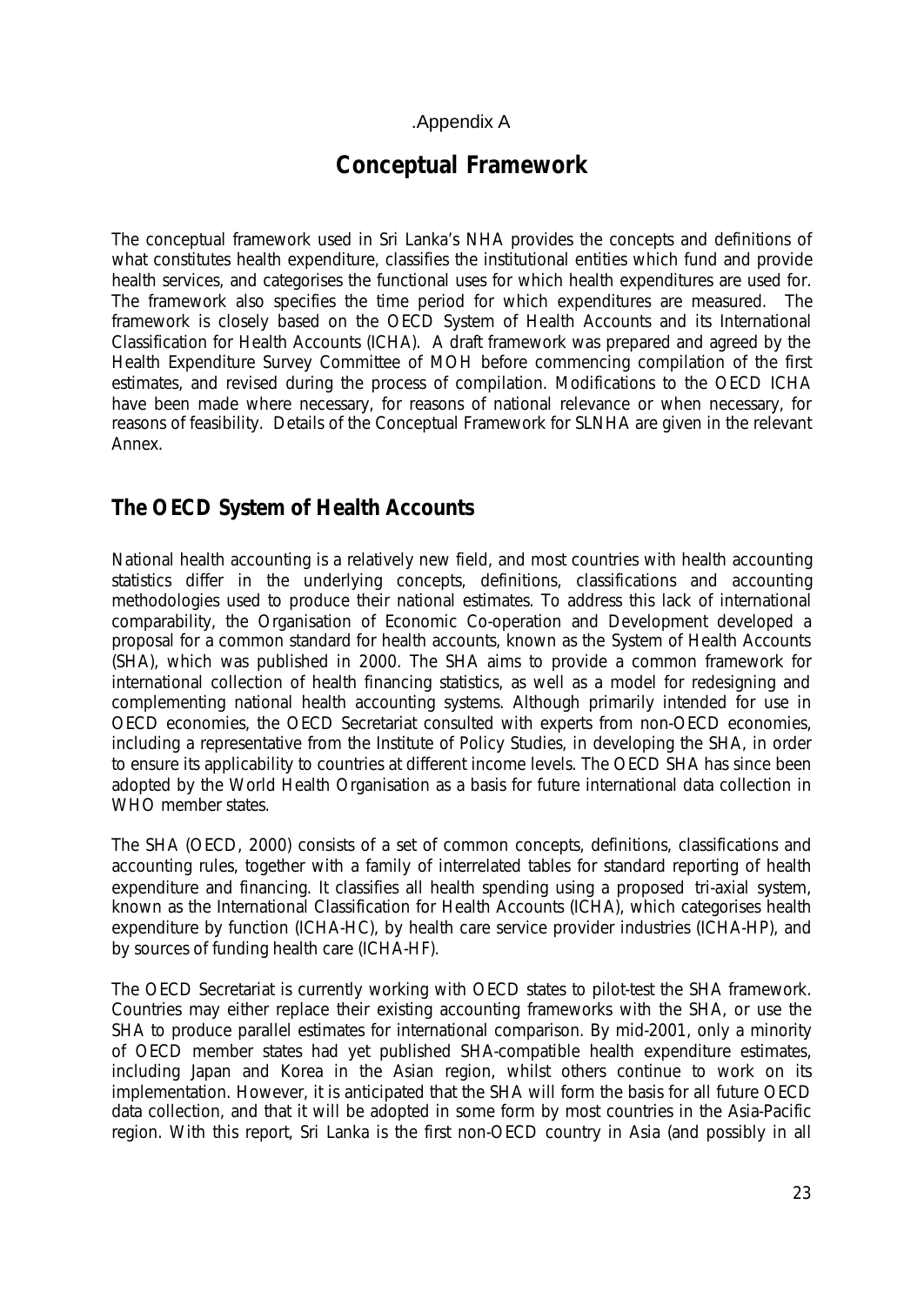regions) to release SHA-compatible health expenditure estimates. OECD SHA tables are presented in Annex 9.

## *Health expenditure definition*

Health expenditures can be measured using a number of different concepts and boundaries. It is necessary to define what constitutes health spending, which items of health spending are counted in total expenditure, and the geographical boundaries for national spending.

#### *Definition of health and health-related expenditure*

Health and health-related expenditure consists of all expenditures or outlays for prevention, promotion, rehabilitation, and care; population activities, and emergency programs for the specific and predominant objective of improving health. Health includes both the health of individuals as well as of groups of individuals or populations. Expenditures are defined on the basis of their primary purpose, regardless of the primary function or activity of the entity providing or paying for the associated health services. Health-related expenditures include expenditures on health related functions such as medical education and training, research and development and environmental health.

It should be noted that the SLNHA includes in health expenditure, expenditures for goods and services delivered by traditional and unregistered or illegal providers.

#### *Total Expenditure on Health*

For SLNHA purposes, not all expenditures related to health are counted in the reported national expenditure totals. The national totals in SLNHA correspond to Total Expenditure on Health (TEH). Similar to the OECD SHA definition of the same term, TEH is defined as follows:

Total expenditure on health includes all direct health expenditures plus gross capital formation in health care provider industries (institutions where health care is the predominant activity). It does not include expenditures on health related functions such as medical education and training, research and development and environmental health.

| . .<br>۰, |  |
|-----------|--|
|-----------|--|

| Total Expenditure on Health $=$ | Personal Health Services                           |
|---------------------------------|----------------------------------------------------|
|                                 | + Community Health Services                        |
|                                 | + Health Administration Expenditures               |
|                                 | + Gross Capital Formation in Health Care Providers |
|                                 |                                                    |

#### *Geographical restriction of total expenditures on health*

TEH includes only health expenditures for the benefit of individuals resident in Sri Lanka. Expenditures for the benefit of Sri Lankan citizens living abroad are excluded, although expenditures in other territories or countries for the benefit of residents of Sri Lanka are included, as well as expenditures for the benefit of foreign citizens resident in Sri Lanka.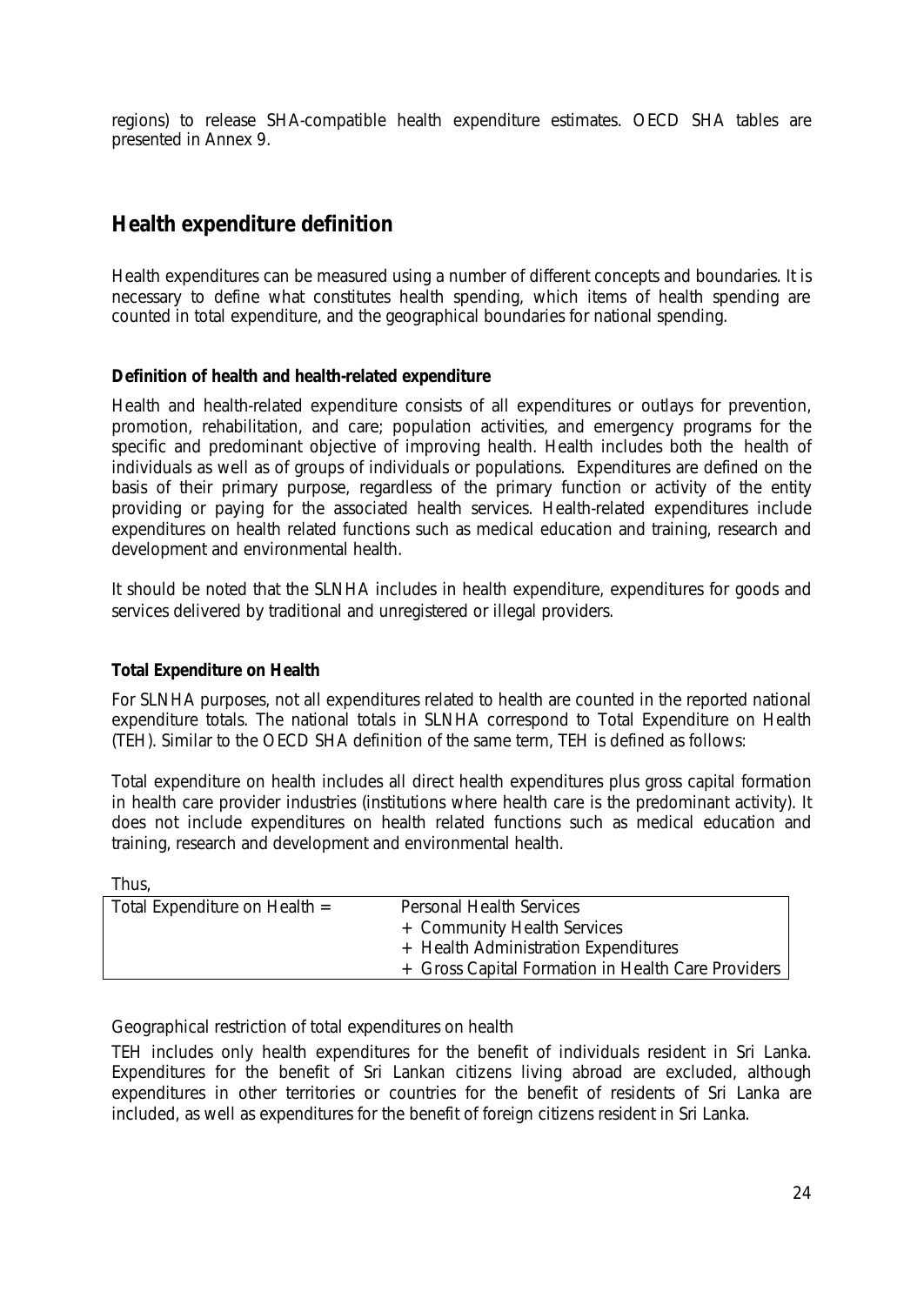#### *Base year*

SLNHA are estimated initially for a base year of 1997. This was chosen because it was the most recent year for which both statistics on audited government expenditures and estimates from the Central Bank Consumer Finance and Socio-Economic Survey were available.

#### *Accounting basis*

SLNHA are estimated on a calendar year basis, as much of the data are available on that basis. The accounting basis used is a cash one. Although estimating expenditures on an accrual basis might be desirable, government expenditures are generally only reported on a cash basis, and household survey data typically correspond to expenditures measured on a cash basis.

## *Classification of expenditures*

#### *Classification of entities*

In SLNHA, expenditures are measured and organised on the basis of the entities making the expenditures, and those entities using the expenditures. Two sets of entities are classified: financing sources and providers.

Entities are defined as economic agents, which are capable of owning assets, incurring liabilities, and engaging in economic activities or transactions with other entities. They can consist of individuals, groups of individuals, institutions, enterprises, government agencies or NGOs/non-profit institutions.

#### *Financing sources*

Financing sources are defined as entities, which are responsible for directly financing health expenditures, either by providing funds or transferring them to the final producer. Financing sources are grouped into four mutually exclusive institutional sectors:

- ß Government (Central government, Provincial councils, Local/municipal government).
- **Non-profit institutions.**
- **For-profit enterprises ((Employers, Other private sources).**
- **Households.**

#### *Providers*

The following classification of providers is used:

- ß Government owned hospitals, nursing home and residential care facilities, non-hospital medical facilities, public health programme facilities, health administration institutions.
- **•** Academic and training institutions.
- Non-profit institutions/NGO owned hospitals, nursing home and residential care facilities, non-hospital medical facilities, other non-profit providers.
- **Enterprise own services.**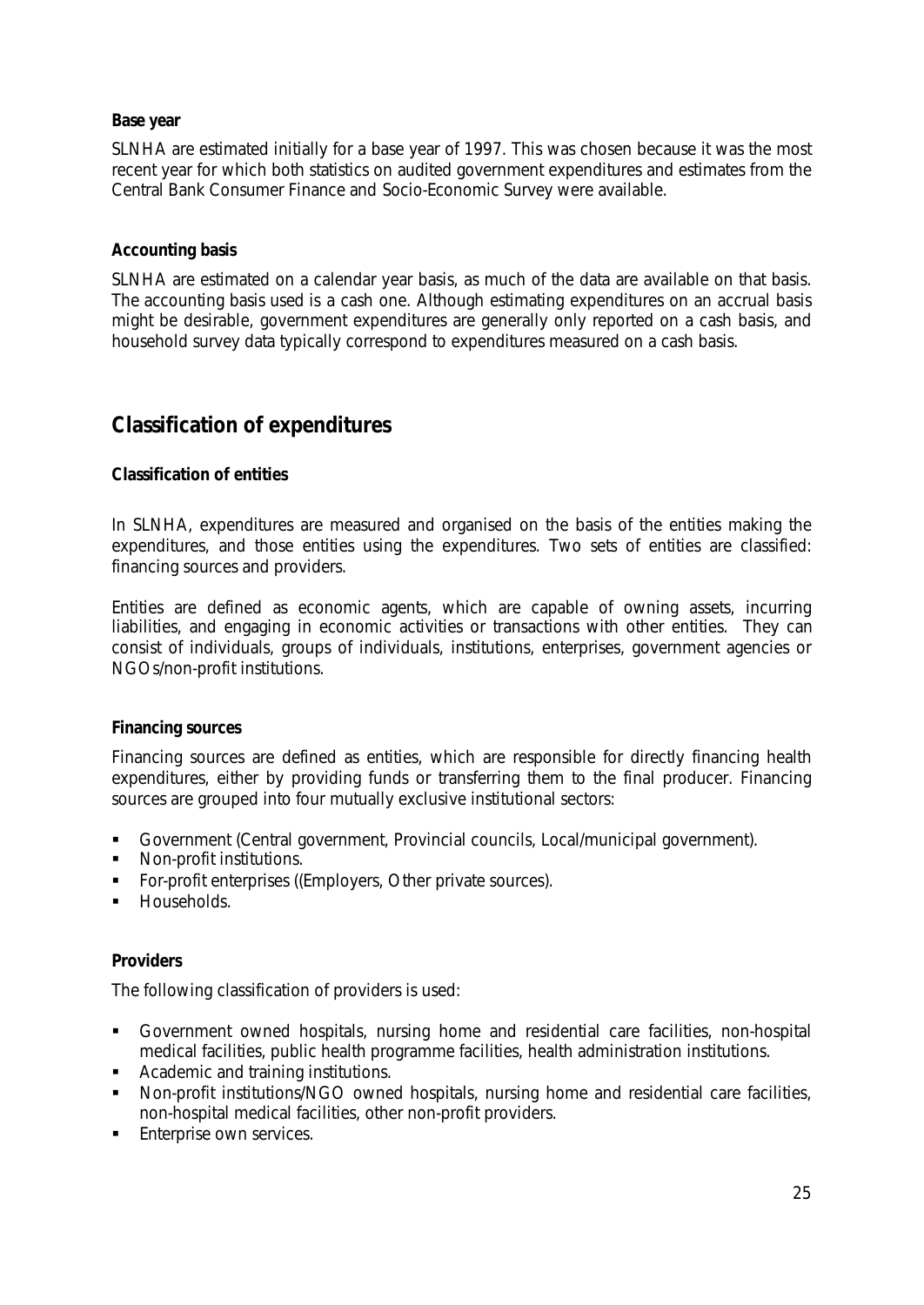- ß For-profit providers: private modern medical and dental providers, diagnostic / imaging service providers, private Ayurvedic and other traditional systems practitioners, retail sale and other providers of medical goods.
- ß Foreign providers.

A more detailed listing or provider categories, their SLNHA database codes and the corresponding ICHA-HP codes is provided in the Annex.

#### *Functions*

All health expenditures are categorised into two types of function:

- 1. Core functions of medical care.
- 2. Health-related functions.

Each of these are further disaggregated as shown:

#### *Functions of medical care*

- F1. Services of curative care
- 
- F2. Services of rehabilitative care<br>F3. Services of long-term nursing Services of long-term nursing care
- F4. Ancillary services to medical care
- F5. Distribution of medical goods
- F6. Prevention and public health services
- F7. Health programme administration and health insurance

#### *Health-related functions*

- F.R.1. Investment into medical facilities
- F.R.2. Education and training of health personnel
- F.R.3. Research and development in health
- F.R.4. Food, hygiene and drinking water control
- F.R.5. Environmental health
- F.R.6. Administration and provision of social services in kind
- F.R.7. Administration and provision of cash benefits

A complete list of definitions is available in the Annex, and the detailed definitions are provided in the relevant Annex too. Total expenditure on health (TEH) corresponds to expenditures on functions F1 to F7 plus FR1.

#### **Deviations from the conceptual framework**

For reasons of practical feasibility, certain expenditures by government departments in support of other departments producing health care services, such as Government Printer and Government Analyst, have been excluded in these first estimates.

#### **Expenditures in real terms**

SLNHA estimates are presented in both nominal (current market prices) and real terms (constant 1997 Rupees). In order to obtain the latter the implicit price deflator (1997=100) is used. No attempt is made to deflate expenditures using a health specific deflator, since that does not exist at this time.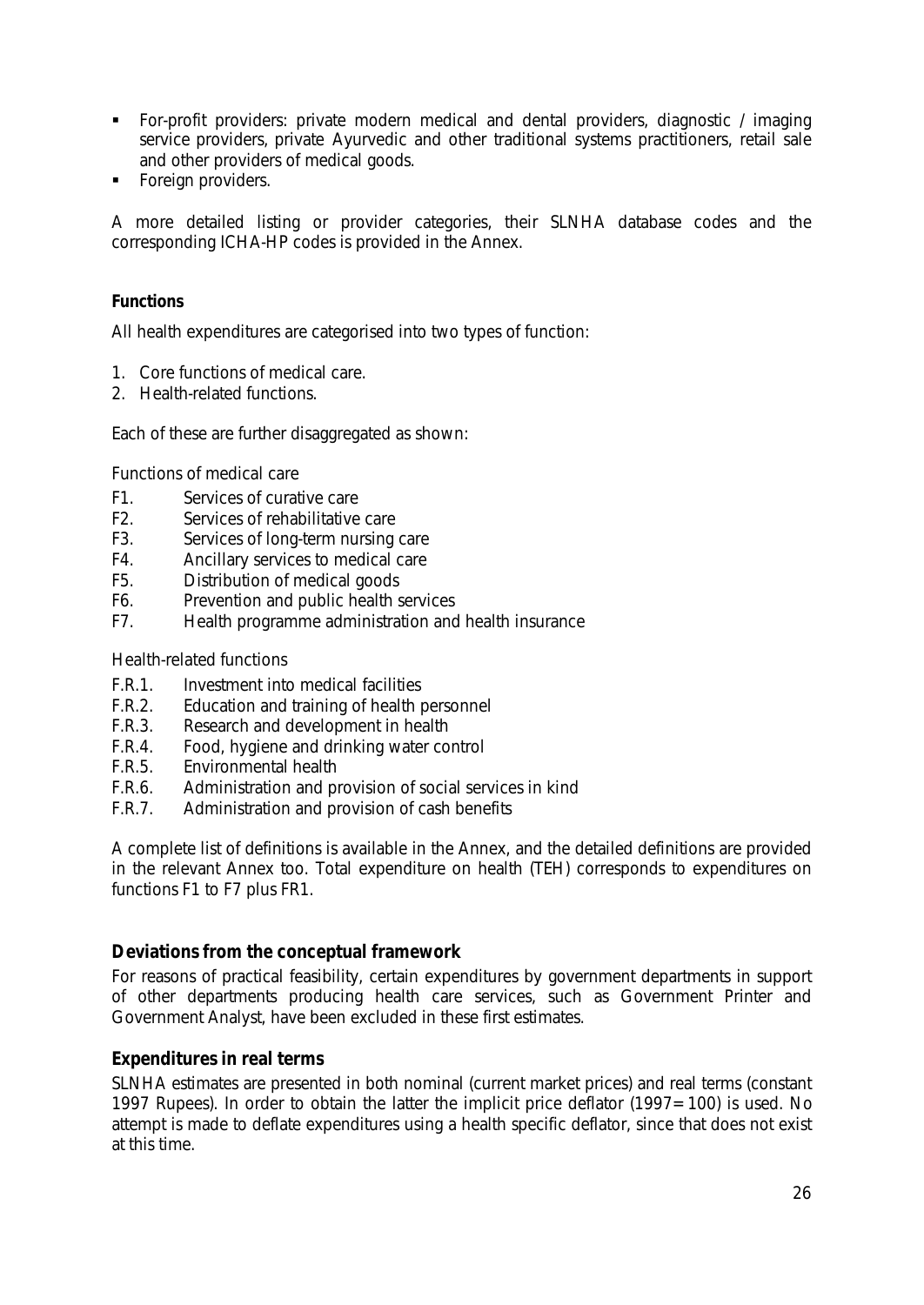## **Future revision of estimates**

These are the first SLNHA estimates. They attempt to achieve a compromise between timeliness and detail on one side and data quality on the other. As with any such estimations, revisions will be necessary to the methodology and numbers as new data sources become available, as improved estimation procedures are developed and as the conceptual framework itself is revised with future needs and trends in international practice. Routine revisions will therefore be necessary in future years in order to maintain and improve quality and usefulness of the NHA, as well as to update it.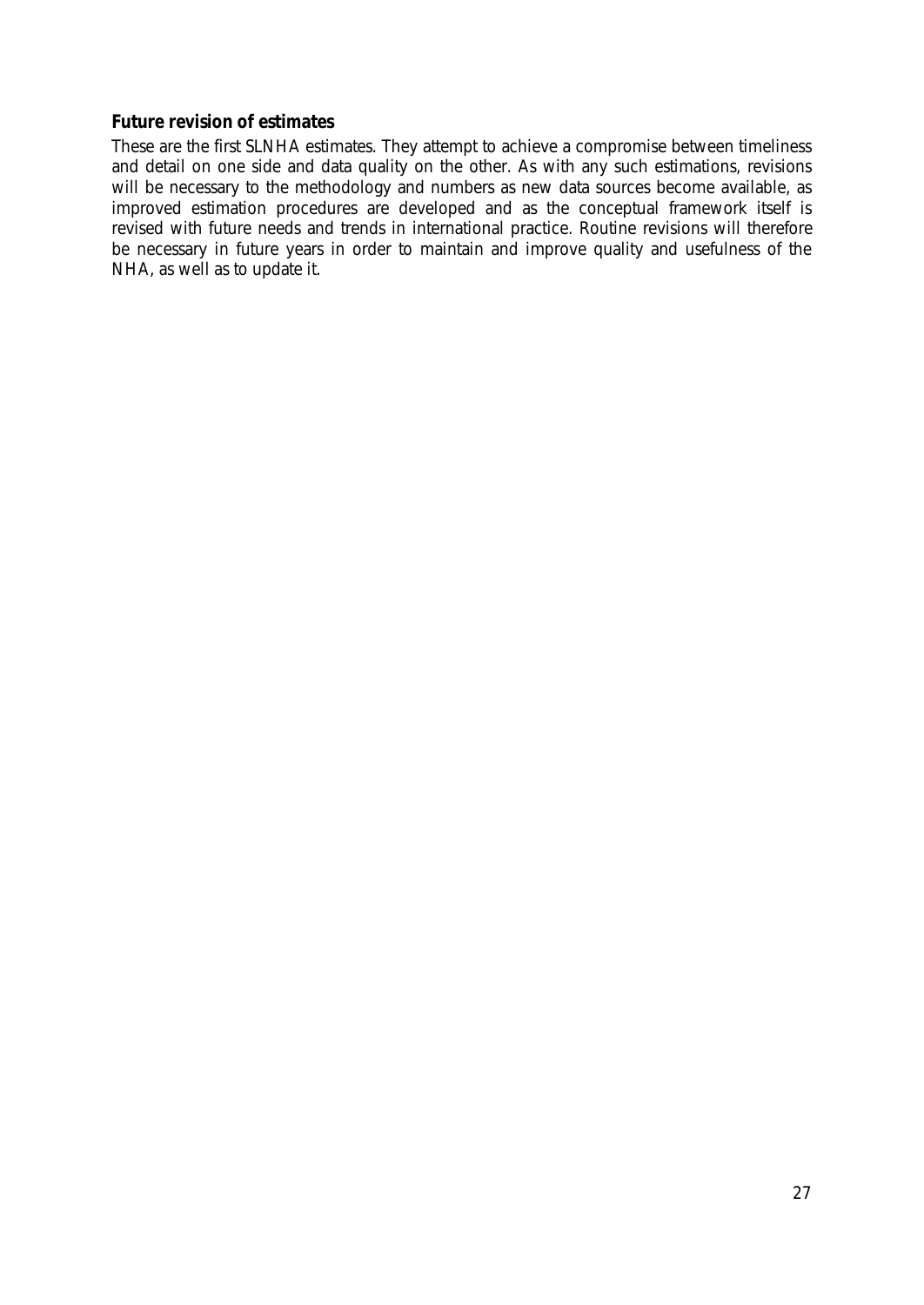## Appendix B

## **Methods and Data Sources**

## *Estimation of public health expenditures*

Public expenditure on health consists of all health expenditures by the Ministry of Health, other central government ministries, agencies and departments, Provincial Councils and Local Governments.

The estimation of public sector health spending requires more than counting expenditures by the Health Ministry. For the purpose of the SLNHA estimates, public health expenditures include the following components:

- 1. Direct expenditures by departments and government agencies to provide health care goods and services.
- 2. The cost of central administrative services provided by other government departments in support of departments and government agencies directly delivering health care goods and services.

## **Central Government expenditures**

The main source of data for Central Government expenditures was the State Accounts reported in the Budget Estimates for each year, which contain the audited actual accounts of each government department.

#### *Ministry of Health*

Data on actual recurrent and capital expenditures by the MOH were obtained directly from the State Accounts. These expenditures were then disaggregated into provider and function types on the basis of their Programme and Project classifications. Often, further disaggregation within the Projects was necessary, and carried out using secondary information. For instance, expenditures of each of the Central Ministry hospitals were disaggregated into in patient and outpatient care categories using data collected in public facility surveys carried out in 1991 and 1997. Projects such as Health Education, General Preventive Services and Family Health were disaggregated into more detailed functional categories by consulting with the MOH officials responsible for each of the projects.

#### *MOH allocations to Provincial Councils*

These include allocations under the Development of Health Institutions in the Provincial Councils programme. State Accounts record actual amounts of total expenditures but only estimates of individual province expenditures. The estimates were used to disaggregate the total expenditures proportionately across the provinces.

#### *Other government ministries, departments and agencies*

The Budget Estimates for 1997 and for other years were reviewed and the departments and programmes other than those associated with MOH, which directly provided health care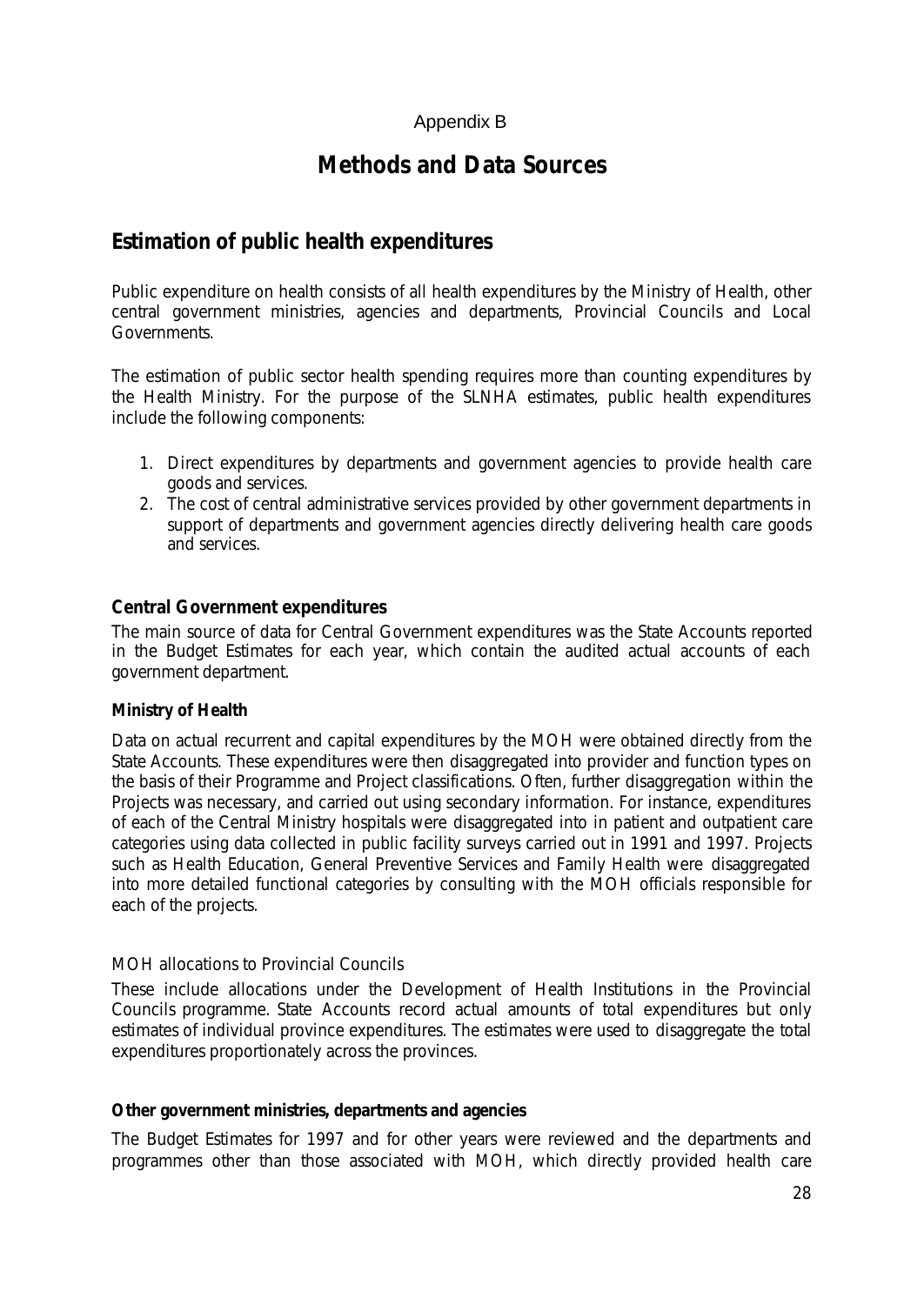services identified. They were included following review by MOH-HESC as to the appropriateness for their inclusion in SLNHA. For several of the other ministries and agencies that were identified, only a part of each programme contributed to health was counted. In such cases different members of MOH-HESC were approached to obtain the information required to estimate the proportion of each ministry's spending that is attributable to health. In most cases, the estimates of proportions were based on information provided by responsible officers in the relevant department or ministry. Additional data were also obtained directly from these other ministries to supplement the State Accounts numbers reported in the Budget Estimates and enable further disaggregation of expenditures.

## *Medical schools*

Spending on medical education and training were estimated from data obtained directly from the Deans of each of the medical schools and the University Grants Commission.

## *Integrated Rural Development Project (IRDP)*

The Ministry of Plan Implementation provided data on the amount of expenditures by each of the IRDP projects in the country that is directly attributable to health.

## *President's Fund*

The proportion of expenditures on a project by project basis directly attributable to health was obtained directly from the Fund.

#### *Central Administrative Overheads*

There is no system for cross-charging for services delivered between government departments, and so no routine information on the cost of such services. As such, it was difficult to estimate the value of administrative and support services provided to MOH by the Electrical Department, the Government Analyst, the Department of Buildings and other such government departments. It was decided by MOH-HESC to temporarily ignore those items of expenditures and ensure instead that future estimates do incorporate them.

## **Provincial Councils**

Provincial Council expenditures consist of recurrent expenditures financed directly by the Finance Commission and capital expenditures that are funded by the MOH Medium Term Investment Programme, Criteria-Based Allocations and Matching Grants.

Under the Thirteenth Amendment to the Constitution Provincial Councils are not required to report their expenditures to the Central Government. In practice, they have exercised that right and have refused to routinely report data on their actual expenditures to the Central Government. In order to overcome this problem, IPS carried out a survey of all the Provincial Departments of Health, which was administered by the Finance Commission. The survey collected data on recurrent and capital expenditures on health incurred by each of the Provincial Councils for the period 1990 to 1999. The voluntary nature of the survey, the involvement of the Finance Commission and follow-up procedures used by IPS ensured that the survey had a 100 per cent response rate. The survey also obtained programme breakdowns of the expenditures. Future attempts to collect Provincial Council health expenditure data should use similar techniques.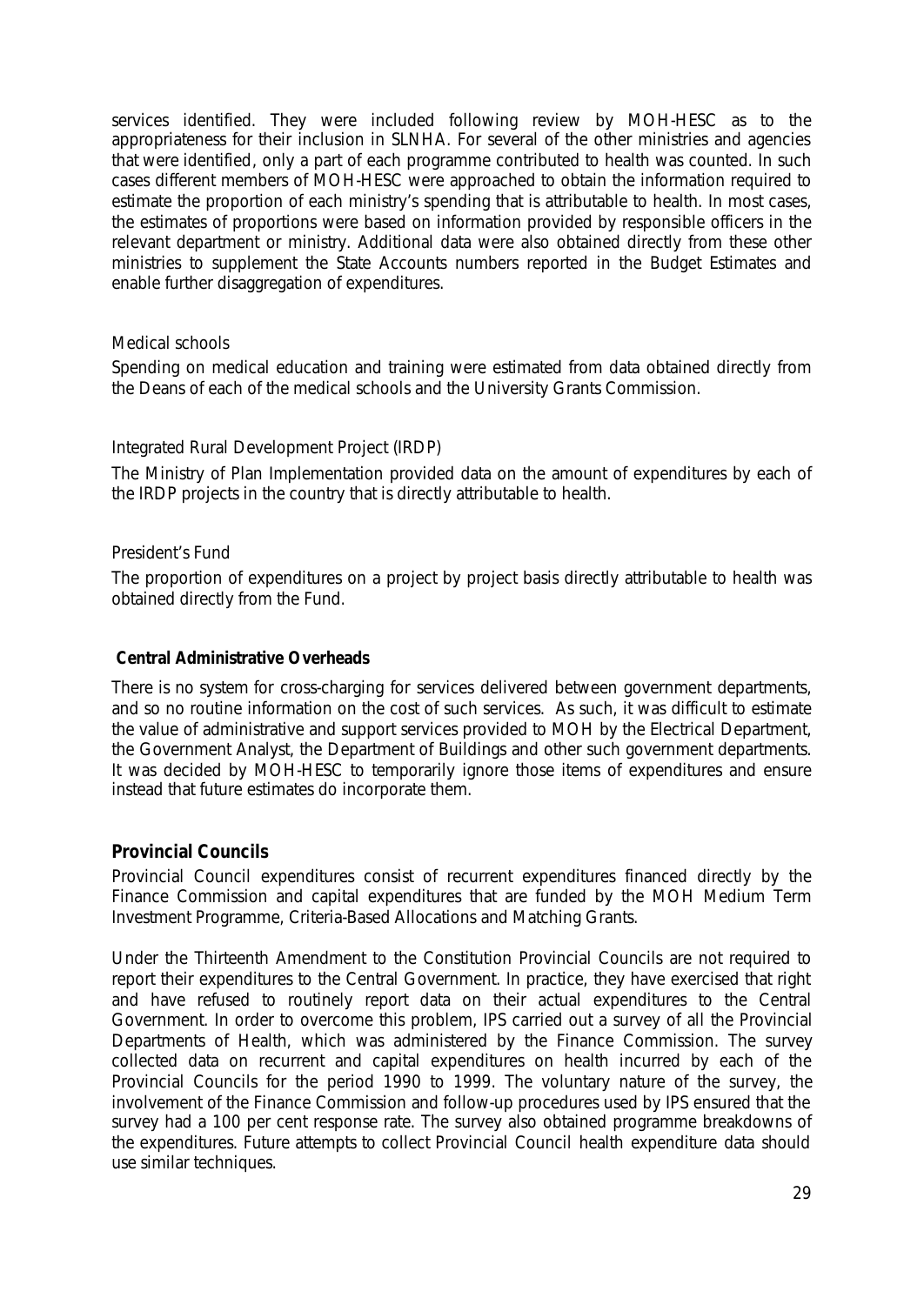Capital expenditures incurred under the Medium Term Investment Programme were obtained from the State Accounts. Additional data were collected directly from the Provincial Councils, Finance Commission and the Ministry of Provincial Councils and Local Government on Criteria Based Allocations and Matching Grants.

### **Local Government**

IPS carried out a survey of all Municipal Councils and Urban Councils to collect data on recurrent and capital expenditures for the period 1990-99. Where data were missing or incomplete, the local governments were contacted by phone to either obtain the data or obtain clarifications on whether expenditures were missing or simply zero. The response rate was 100 per cent, which was achieved through constant following up by IPS staff. Functional breakdowns of expenditures incurred by local governments were estimated by obtaining additional information from a stratified sample of local government bodies.

## *Estimation of private expenditures on health*

Private expenditure on health consists of all health expenditures by households, for-profit enterprises and employers, and non-profit institutions serving households. It is estimated as the sum of several components, each estimated essentially independently using a mix of methods and types of data. The components consist of:

- Expenditures at private hospitals
- Household expenditures on user fees at government institutions
- Household expenditures for services of private practitioners
- Household expenditures for services of private traditional medical practitioners
- Household expenditures for purchases of western medicines
- Household expenditures for services of medical laboratories and diagnostic facilities
- Household expenditures on other medical goods and services
- Health expenditures for services of dental practitioners
- Employer expenditures
- Insurance expenditures
- Miscellaneous items

## **Use of household survey data in estimation of private expenditures on health**

The bulk of private expenditures consist of expenditures by households in the form of out-ofpocket payments. An important source of data on such expenditures consists of available national surveys. There are three sets of national household expenditure surveys available: (i) Central Bank Consumer Finances Survey (CFS) series (1953, 1963, 1973, 1978/79, 1981/82, 1986/87, 1996/97); (ii) Census and Statistics Department Socio-Economic Survey (HIES) series (1980/81, 1985/86, 1990/91, and 1995/96); and the MOH/IDA Household Health Expenditure and Utilisation Survey (1991). The first two are large (5,000 plus households) nationally representative probability surveys (except that starting in the 1990s, both surveys either exclude or only cover small areas of the temporarily-merged Northern-Eastern Provinces owing to the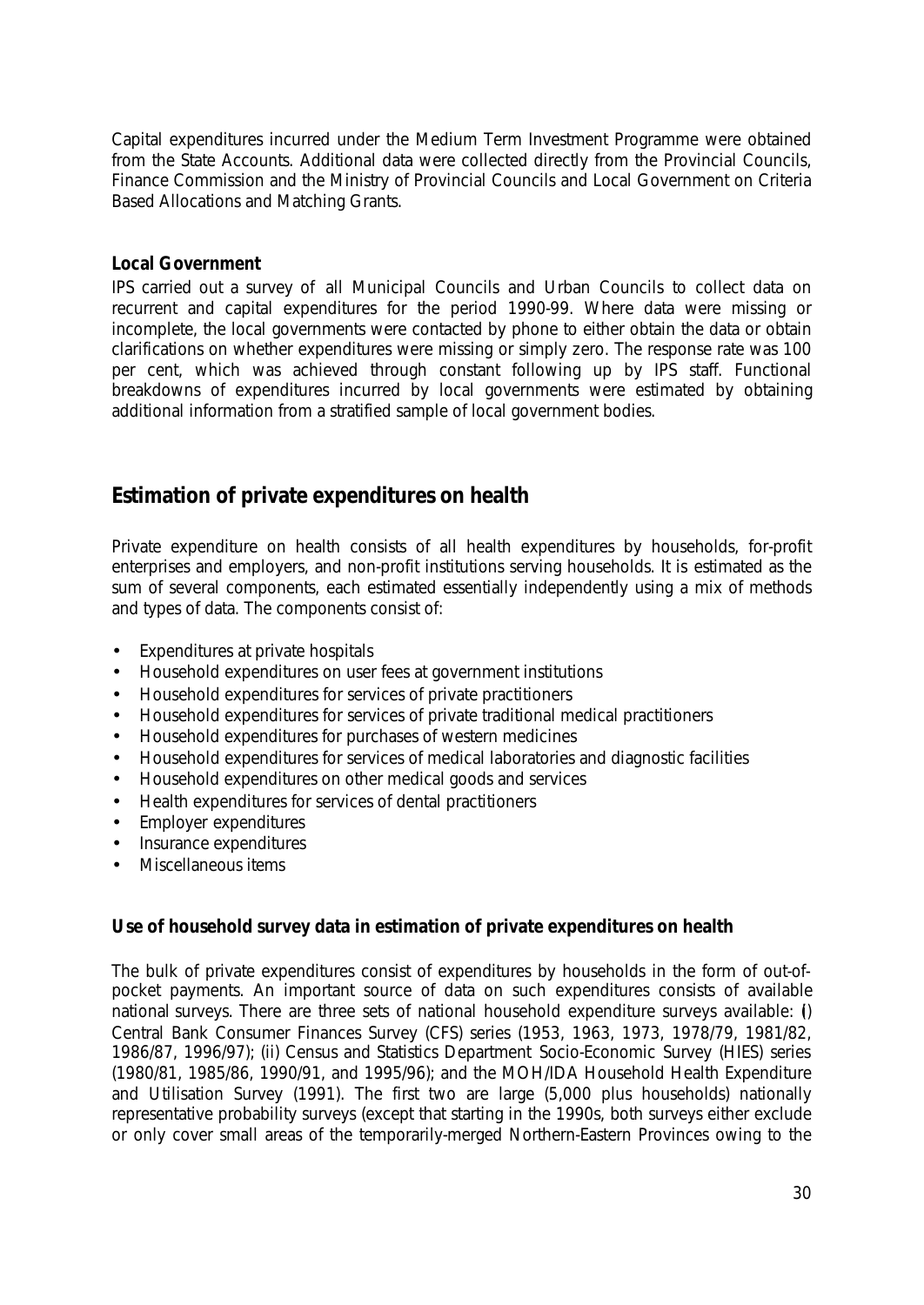security situation). The MOH/IDA survey in 1992 was a 9,000 household probability sample survey conducted in four districts chosen to be representative of the whole country.

The various surveys can be used to generate estimates of household expenditures on health in two ways:

- The *constant ratio method* involves assuming that the ratio of reported household expenditures on health to reported total household expenditures on all goods and services in the survey is correct. This implicitly assumes that any recall bias affecting reports of household spending, affects health expenditures on average to the same extent as other goods and services. This ratio can then be used to derive estimates of expenditures on the specific items of health expenditures by multiplying it into private consumption as estimated in the national income accounts. The latter is an independent estimate of household spending incorporating the other information from both the production and demand sides available to the national income accountants (note that private consumption also includes some additional expenditures by non-profit institutions and others, but these are relatively minor).
- The *direct per capita method* assumes that the per capita expenditures reported by households are correct and unbiased. This implicitly assumes that the survey estimate is not subject to any net recall bias. The national estimate of expenditure is then derived by simply multiplying the per capita estimate for the particular item of interest into the estimated national population for the given year.

All household surveys are subject to both sampling error and non-sampling error (Rannan-Eliya and Somanathan, 1998). In the case of the household surveys mentioned, sampling error can be regarded as of minimal impact given the large sample sizes involved. The only sampling error is likely to occur as a result of none or partial coverage of the Northern-Eastern Province in recent years. The main contribution to survey error is likely to be non-sampling error, the major part of which can be expected to be recall bias, where respondents forget to report expenditures that have taken place in the reference period, or report expenditures that have not taken place in the reference period. Recall bias tends to have a negative impact in most general household consumption surveys, although its impact can be a positive bias in surveys which intensively focus on household health utilisation and expenditures. The direct per capita method will tend to provide a lower-bound estimate of expenditures given that recall bias can be expected to be generally negative. The constant ratio method is intended to control for the average degree of recall bias in any survey, but it cannot control for variations in recall bias between different items. The survey literature suggests that such variation in reporting of different types of health expenditures, such as between expenditures on inpatient episodes and expenditures on routine medications, does occur.

The most feasible method of dealing with the problem of non-sampling error in household surveys is to quantify the degree of any recall bias using other independent data to verify expenditures on specific goods and services. In estimating health expenditures in SLNHA, other data sources have been investigated where they exist, and these independent estimates confronted with the household survey estimates before a final estimate is derived, taking into account the estimated relative reliability of each data source.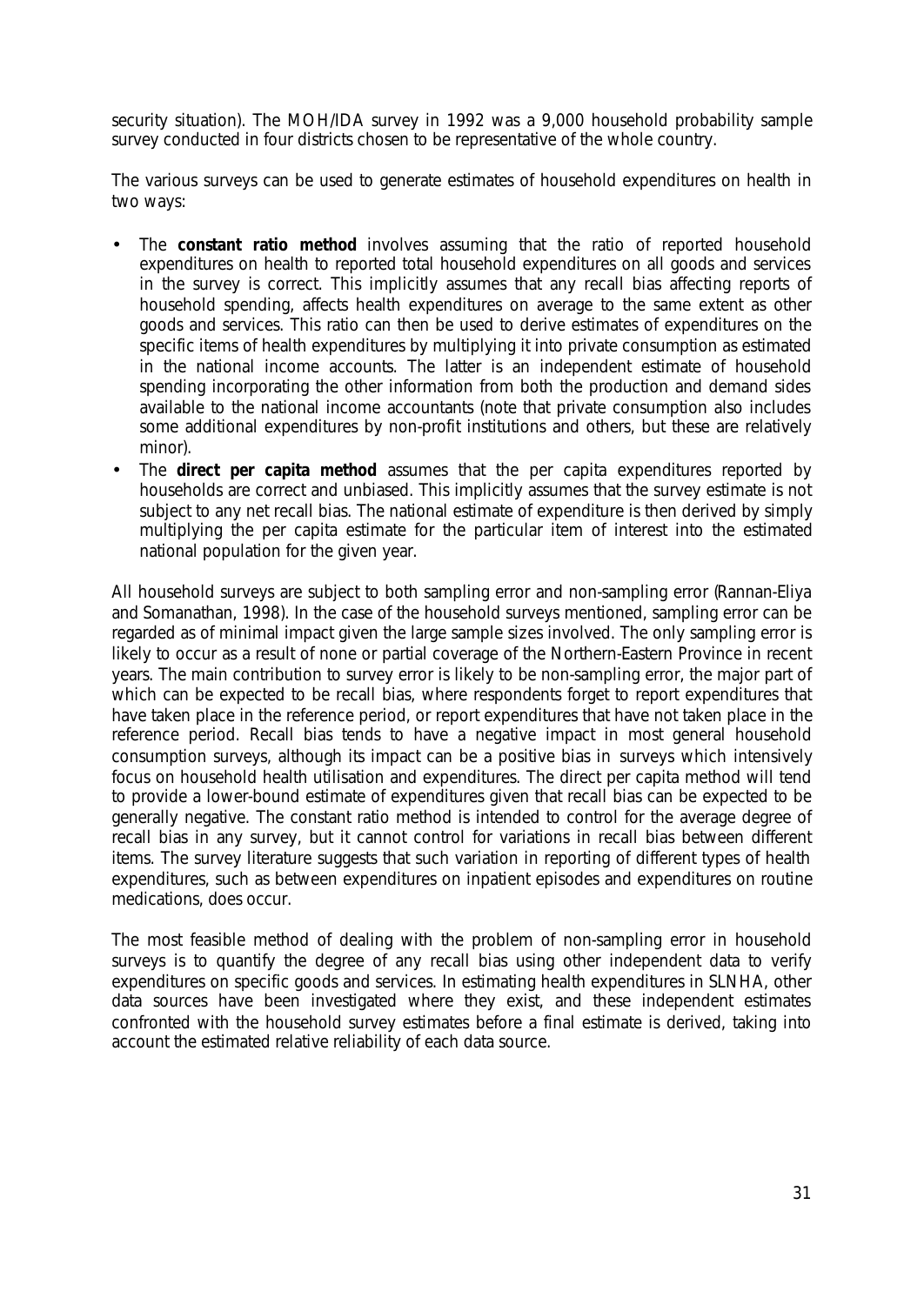## **Expenditures at private hospitals**

Expenditures at private hospitals were assumed to be equal to revenues of private hospitals. Revenues were estimated using data collected by the IPS/MOH Private Hospital Survey 1998, carried out in the same year. This was a questionnaire survey by IPS of all private hospitals in the Western Province and a sample of private hospitals in other provinces. The survey was administered by mail and fax with follow-up by field workers. The survey instrument requested basic data on revenues and patient statistics for several years during the period 1991-1997. Although the survey was conducted with the support of MOH, survey respondents were assured complete confidentiality for information provided, and given a guarantee that no data would be shared directly with any government agency. The response rate was relatively high, and it was estimated that the responding hospitals accounted for 72 per cent of all private hospital beds in the country. Total revenues for all private hospitals in Sri Lanka were then estimated assuming that the average revenue per bed for the hospitals providing data was representative of all private hospitals, and using other independent information on the number of private beds in each province. Two separate estimates were made for the Western Province and for all other provinces. The estimates derived in this way were then used to obtain an estimate of private hospital revenues as a percentage of GDP for the years 1990, 1991, 1992, 1994, 1996 and 1997. The share of GDP for intervening years was then estimated on the basis of linear interpolation, and assumed to be constant for years immediately before and afterwards.

The estimates obtained in this way were checked for validity by comparison with data from two sources: (i) data collected in the MOH/IDA Health Facilities Survey of 1992, where it was possible to cross-check responses for a small number of hospitals which could be directly identified in the data set; (ii) the national household expenditure surveys conducted by the Census and Statistics Department and by the Central Bank. The hospital survey-derived estimates were midway between the estimates from the household surveys obtained using the direct per capita method, and at the lower end of the range suggested by the constant ratio method. The household survey data were considered to be consistent with the hospital survey data, and the estimate was not modified further.

## **Household expenditures on user fees at government institutions**

These were estimated as the total revenues of government medical institutions in the State Accounts as reported in the Budget Estimates.

## **Household expenditures for services of private practitioners**

Three data sources were used to derive estimates of household spending at private practitioners:

1. IPS Private Clinic Survey 2000: A nationally representative, stratified sample survey of approximately 147 full-time private general practitioner clinics in all eight provinces conducted by IPS during 2000-1. The survey instrument collected data on the numbers of patients visiting the sampled clinics and asked doctors to report their average consultation charges. The response rate in the survey was greater than 95 per cent. An estimate of revenues of all private doctors was derived by developing estimates of the total number of consultations at private practitioners (including government doctors practising privately) and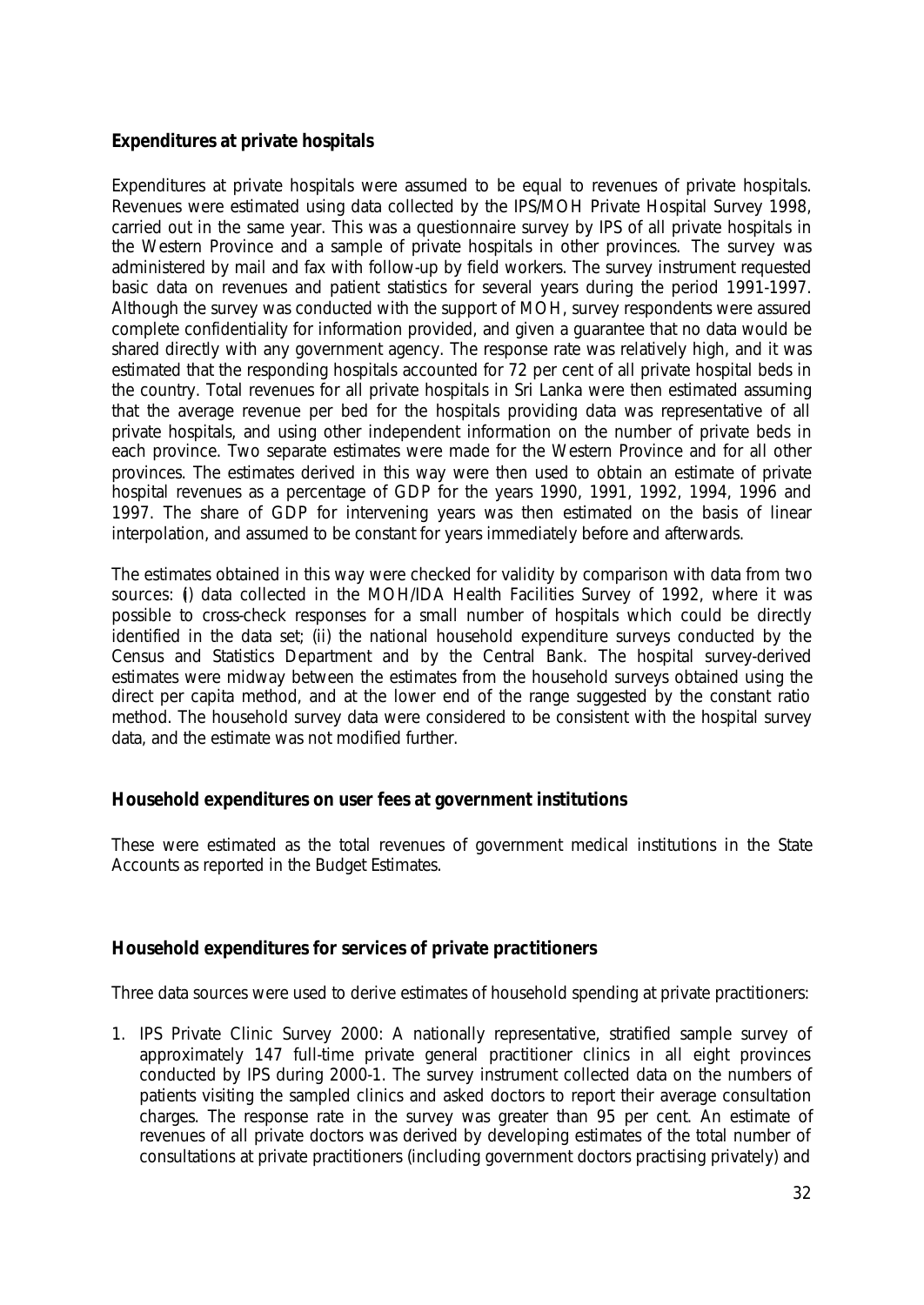using the survey to derive the average price per consultation. This estimate was then adjusted upwards to take into account payments to medical specialists for outpatient consultation and the likelihood that the fees charged by medical specialists are higher than those charged by private general practitioners.

- 2. Central Bank Consumer Finance Survey 1996/97: Estimates were derived using both the constant ratio and direct per capita methods.
- 3. Census and Statistics Department Household Socio-Economic Survey 1995/96: Estimates were derived using both the constant ratio and direct per capita methods.

The two sets of estimates obtained from the household surveys were not directly comparable since the questionnaires used in each survey categorised household spending on these services in different ways. The Central Bank survey estimates were generally one seventh the level of those reported in the Census surveys, but the major reason for this disparity appears to be that most expenditures at private practitioners were reported as expenditures for drugs and medical tests in the Central Bank survey, a category which does not directly correspond to the categories used in the CSD survey. Overall, the Private Clinic Survey-derived estimate lay midway between the two sets of household survey estimates.

Given that there were no other independent sources of information, it was decided to use the private clinic survey-derived estimate as the final estimate. This has the advantage that it is also close to the average of the two different household survey estimates, neither of which can be determined to be more reliable than the other. Estimates for other years were then developed assuming that this expenditure item had accounted for a constant share of GDP during the decade under review, with an additional adjustment to reflect an increasing share of GDP as implied by successive Central Bank Consumer Finance Surveys.

## **Household expenditures for services of medical specialists offered as part of inpatient medical care**

Medical specialists typically charge for their services by including their invoices as part of the overall bill presented to patients by private hospitals. It was assumed that these charges accounted for approximately 30 per cent of all household payments to private hospitals, taking into account data collected from a sample of private medical insurance claims and general opinion. Estimates were then derived from the estimate of revenues of private hospitals.

#### **Household expenditures for services of traditional medical practitioners**

The Central Bank Consumer Finance Surveys of 1990/91 and 1996/97 were used to develop initial estimates. The number of annual consultations at these providers was estimated assuming that the ratio of visits to traditional medical practitioners compared to visits to western medical practitioners was correct, and that the average price per consultation was less than that at western medical practitioners. This produced two estimates of spending as a share of GDP for the two years concerned. Estimates for intervening years were then derived by linear interpolation between the two estimates of the GDP share. Expenditures on charms and other ayurvedic products were estimated from the survey data.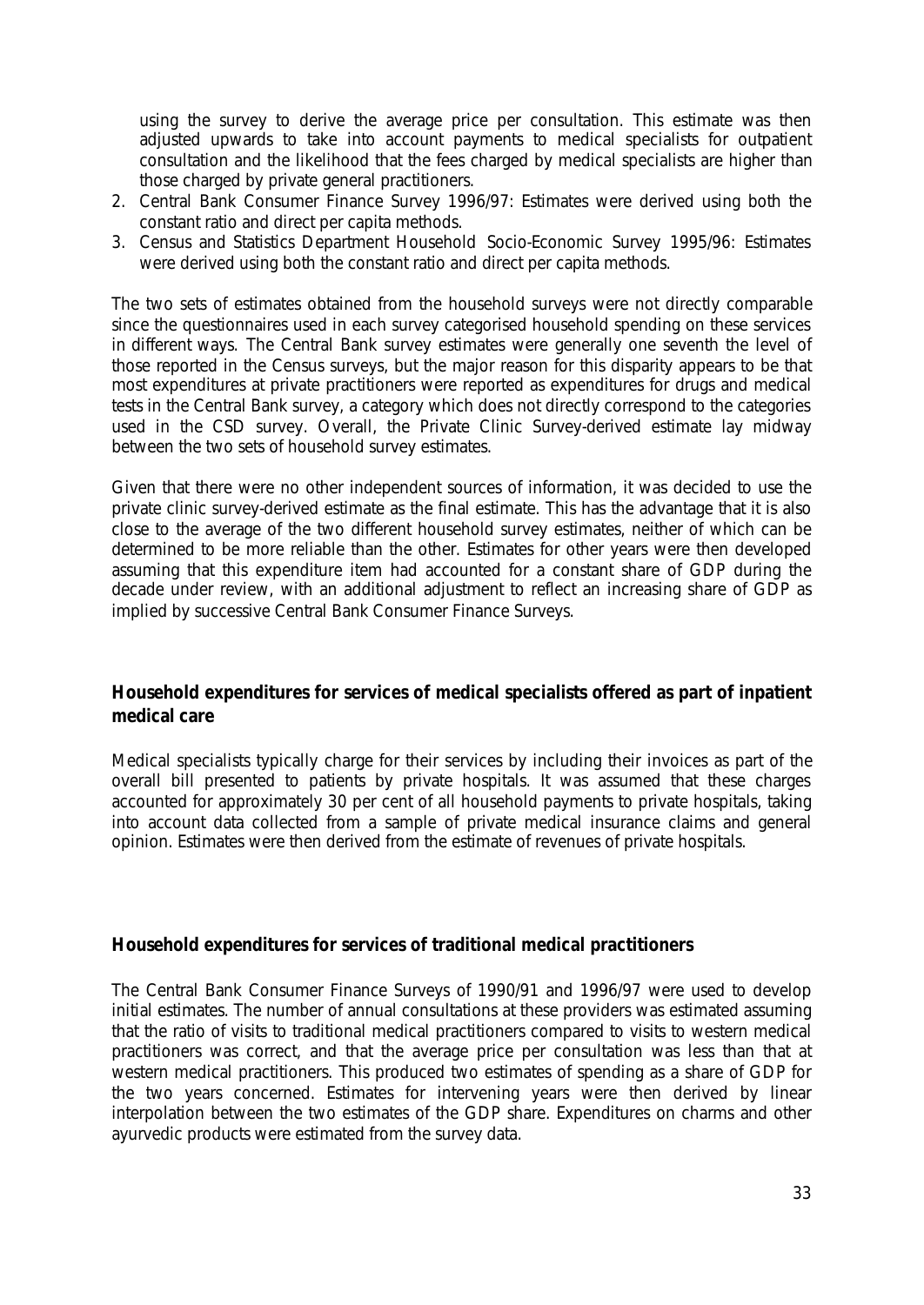## **Household expenditures on purchases of western pharmaceuticals and medicines**

These are principally estimated using data from the Sri Lanka Pharmaceutical Audit (SLPA) of IMS-HEALTH. Adjustments are made to these data to take into account non-coverage of the temporarily-merged Northern-Eastern Province by SLPA, and the product segments in the retail pharmaceutical market not covered by SLPA. As SLPA data are only available from 1998 onwards, estimates for prior years were derived using two methods of extrapolation. The first involved using data on pharmaceutical imports as the index, and the second involved using private consumption in the national income accounts as the index. Examination of the available household survey data from prior years could not distinguish which method of extrapolation was superior, so the final estimate was derived by averaging the estimates from the two extrapolations. The overall accuracy of this IMS-derived estimate was then checked by comparing the estimates with the Central Bank CFS for 1996/97 and the CSD HEIS for 1995/96. The IMS-based estimates were found to lie almost midway between estimates derived from these two surveys using both the direct per capita method and the constant ratio method. As it was not possible to regard either of these two surveys as more reliable, the IMS-derived estimate was retained without further modification, with the knowledge that it also was close to the average of the two sets of survey estimates.

## **Household expenditures for services of medical laboratories and diagnostic facilities**

These were estimated on the assumption that the ratio of such expenditures to expenditures on medicines was 1 to 4, as reported in the CSD HIES 1995/96 data. In future, direct surveys of these facilities should be carried out to obtain more reliable and frequent estimates.

#### **Household expenditures for spectacles, wheel chairs, artificial limbs, etc.**

Estimates for these expenditures were obtained after using the Central Bank CFS 1996/97 to provide two sets of estimates using both the constant ratio and direct per capita methods. Expenditures for spectacles were estimated separately from those for wheel chairs and artificial limbs, since the Central Bank CFS asked separately for these items. The final estimate represented a compromise between the two sets of estimates. Expenditures for other years were obtained by extrapolation using nominal GDP.

## **Household expenditures for (i) services of dental practitioners, (ii) purchases of medical supplies, and (iii) purchases of therapeutical appliances and equipment.**

Estimates for these expenditures were taken directly from the estimates given in the national income accounts estimates published by the Census and Statistics Department for 1996-1998, extrapolated to earlier years using nominal GDP. Separate estimates were made for each of these three categories. However, the estimate of expenditures for services of dental practitioners appeared to be too low at Rs. 10 million in 1998. For this reason, it was replaced by a guesstimate of Rs. 91 million in 1998, which was derived by asking key informants to provide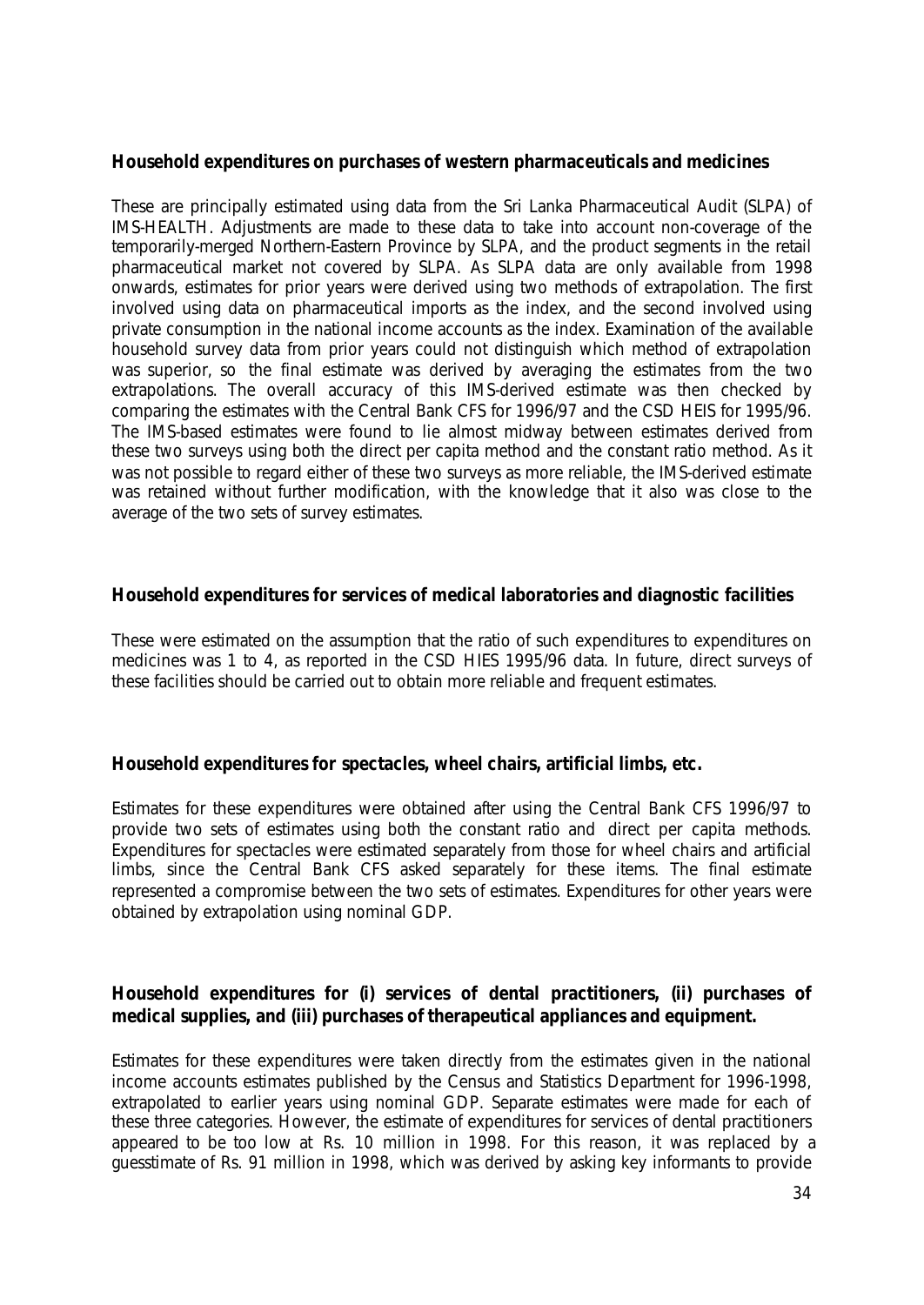estimates of the number of practising dentists in the country as well as estimates of their average monthly income. This substitute estimate was then extrapolated to earlier years using nominal GDP.

## **Employer medical expenditures**

A stratified sample survey of employers was carried out to collect data on their medical expenditures, including payments for medical insurance schemes. The strata consisted of banks, public sector corporations and government-owned business undertakings, BOI firms, quoted firms, and non-quoted firms. Estimates for each group were then derived using a ratio estimator of the average expenditure per employee.

## **Expenditures by non-profit institutions**

A stratified sample survey of non-profit institutions to collect data on their health expenditures was conducted by IPS in 2000. A total of 151 NGOs were eventually surveyed. There is no national registration system for non-profit institutions, so separate sampling frames were compiled for (i) NGOs registered nationally with the Social Service Department, NGO Secretariat and UNOPS – Jaffna,; (ii) NGOs registered with Provincial Councils, (iii) NGOs registered at District Secretariats; (iv) NGOs registered at Divisional Secretariat level. Cluster sampling was used in the case of the last three categories. Nationally-registered NGOs were over-sampled, since it was thought that they account for the largest share of NGO spending. A census was carried out in the case of NGOs registered in the Northern-Eastern Province and located in the Jaffna district using the good offices of UNOPS. As there is no published estimate of the total number of NGOs in Sri Lanka, estimates of the number of NGOs registered at district and divisional secretariat level were developed by sampling a number of districts and divisional secretariats and counting the total number of NGOs registered. The sample survey produced estimates of the percentage of NGOs registered at each level involved in health activities, and the average expenditures by those who were. These estimates were then used to obtain estimates of total national spending by NGOs.

## **Expenditures by insurance schemes**

With the cooperation of the Insurance Controllers Department all the insurance firms in the country were surveyed to obtain details of premiums paid and actual payments made with respect to settled claims made for purposes of medical care. Life insurance schemes were surveyed separately from general insurance schemes. In addition to this survey which provided data on aggregate insurance expenditures, a sample of 470 medical insurance claims records were analysed to determine the proportions of medical insurance-funded expenditures which were used for different categories of medical services and goods. Data from a similar study of insurance claims records conducted by IPS in 1996 were also used.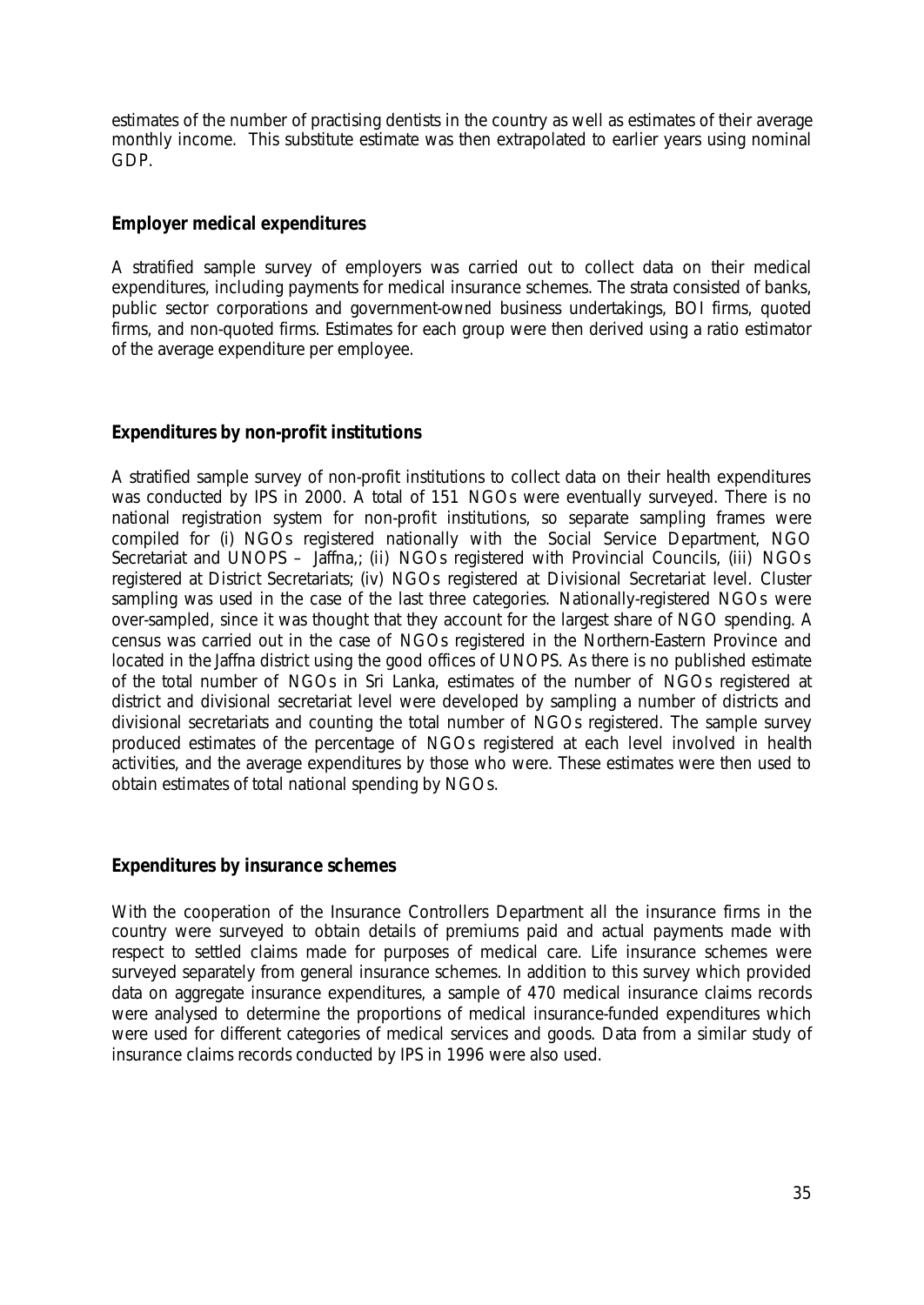## Appendix C

## **List of Institutions/People Consulted**

## **(I) Government Departments / Ministries**

## *Department of Health Services, Ministry of Health*

Dr. K.C.S.Dalpatadu, Deputy Director General of Services (Planning) Dr. Samarage, Director (Organization & Development) Dr. Senanayake, (Director Information) Dr. W.Karandagoa, Former Director (Policy Analysis) Dr. A.T.P.L. Abeykone, Director (Population) Mr. P.A.P. Pathiratne, Director (Finance Planning) Dr. Dula de Silva, Deputy Director General (Public Health Services) Mr.R.B.Palipana, Assistant Director (Planning) Mr. G.A. Udayantha, Planning & Programming Assistant Mr. Aruna Premaratne, Clerk

#### *Provincial Departments of Health*

Dr.H.R.U. Indrasiri, Provincial Director of Health Services (Western Provice) Dr.N.Edirisinghe, Provincial Director of Health Services ( Sabaragamuwa Province) Mr.H.M.R.Pilapitiya, Provincial Director of Health Services ( Central Province) Dr.W.M.T.B.Wijekoon, Provincial Director of Health Services (North Central Province) Dr. S.W.Pathinayake, Provincial Director of Health Services ( Southern Province) Mrs.H.K.Hemalatha, Accountant DPDH office (Southern Province)

#### *Provincial Councils*

Mr.J.M.D.Jayaweera, Secretary (Health) , Uva Provincial Council Mr.A.Tissera, Secretary(Health), North East Provincial Council Mrs. Chandra Munasinghe, Asst.Secretary (Planning), Central Province-Provincial Council Mr.W.M.Ariyaratne, Accountant (Dept. of Health), North Western Provincial Council Mrs.M.I.P.Wickramasinghe, Deputy Secretary (Social Service), Uva Provincial Council Mr.S.N.Kannangara, Provincial Director( Social Services), Western Provincial council Mrs.M.Hemachandra, Asst. Secretary (Social services), Sabaragamuwa Provincial Council Mrs. Chandra Wickramasinghe,Provincial Director of Health Services, Central Provincial Council Mrs.S.Balasubramanium, Administrative Officer, Dept. of Social Services, North East Provincial Council Mrs.Daisy Dharmawardana, Provincial Director (Social Services) North Western Provincial Council. Mr.S.M.Samasundara, Asst. Director Social Services, Uva Provincial Council

#### *Local Governments*

Dr. Tissa Ranasighe, Chief Medical Officer (Public Health) Colombo Municipal Council Dr. Mrs.N. Wickramasinghe, Chief Medical Officer (Curative ), Colombo Municipal Council Dr.C.D.Palitharatne, Chief Ayurvedic Medical Officer Colombo Municipal Council The Municipal Commissioners of the Municipal Councils The Secretaries of the Urban Councils.

#### *Ministry of Finance and Planning*

Dr.Mrs. P. Alailima, Director General, Dept. of National Planning Mr.B.Abeygunawardna, Director, Dept.of National Planning Mrs.W.A.S. Mahawewa, Additional Director, Dept of National Planning Mrs. G.D.C. Ekanayake, Controller (Insurance Division) Mr.M.Kanapathipillai, Deputy Controller (Insurance Division)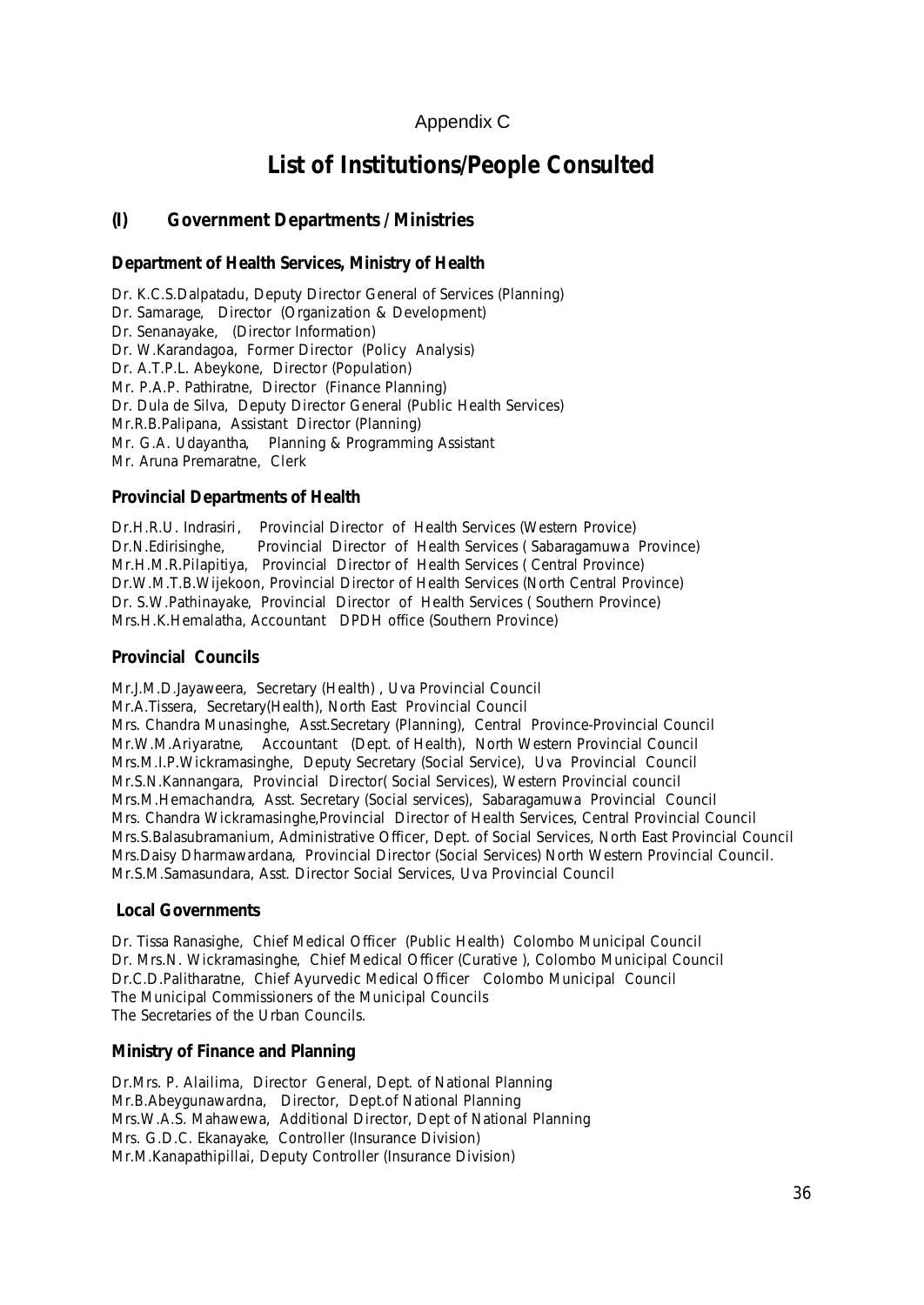#### *Finance Commission*

Mr. T. G. Jayasinghe, Secretary Mr. Athula Chandrasiri, Senior Research Officer

#### *Ministry of Social Services*

Mr. H.S. Imaduwa, Director (Planning)

#### *Ministry of Co-operative Development*

Mr. S. Withanage, Additional Secretary Mr. P. A. Ranawatte, Commissioner Cooperative Development

#### *Ministry of Livestock Development & Estate Infrastructure*

Mr. T. Kumaradasn, Additional Secretary Dr. S. Daniel, Director (Planning)

#### *Plantation Housing and Social Welfare Trust*

Dr. Indra Hettiarachchi, Director (Health & Womens Programmes)

#### *University Grants Commission*

Miss D. F. C. Hanwella, Director (Finance)

#### *Ministry of Provincial Councils and Local Government*

Mr. S. Aloysius, Director ( Expenditure Monitoring) Mr. M. G. Bandara, Assistant Director ( Expenditure Monitoring)

#### *Department of Census and Statistics*

Mr. A. G. W. Nanayakkara, Director General Mr. Yasantha Fernando, Deputy Director

#### *Central Bank of Sri Lanka*

Mrs. Chandra Premarartne, Deputy Director (Economic Research)

#### *Ministry of Labour*

Dr. W. R. De Alwis, Deputy Commissioner (Occupational Health) Dept .of Labour The Deputy General Manager, Employees Trust Fund Board

#### *Ministry of Plan Implementation*

Mrs. Nanda Alahakone, Director (Project Evaluation) Mr. S. Rahubadda, Director IRDP Mr. Dudly Wijenayake, Assistant Director Mr. H.A.D.R. Perera, Director/Registrar, Secretariat for Non Governmental Organisations The Project Directors, District IRDP Projects

#### *President Fund*

Mr. H. A. Wimalasena, Accountant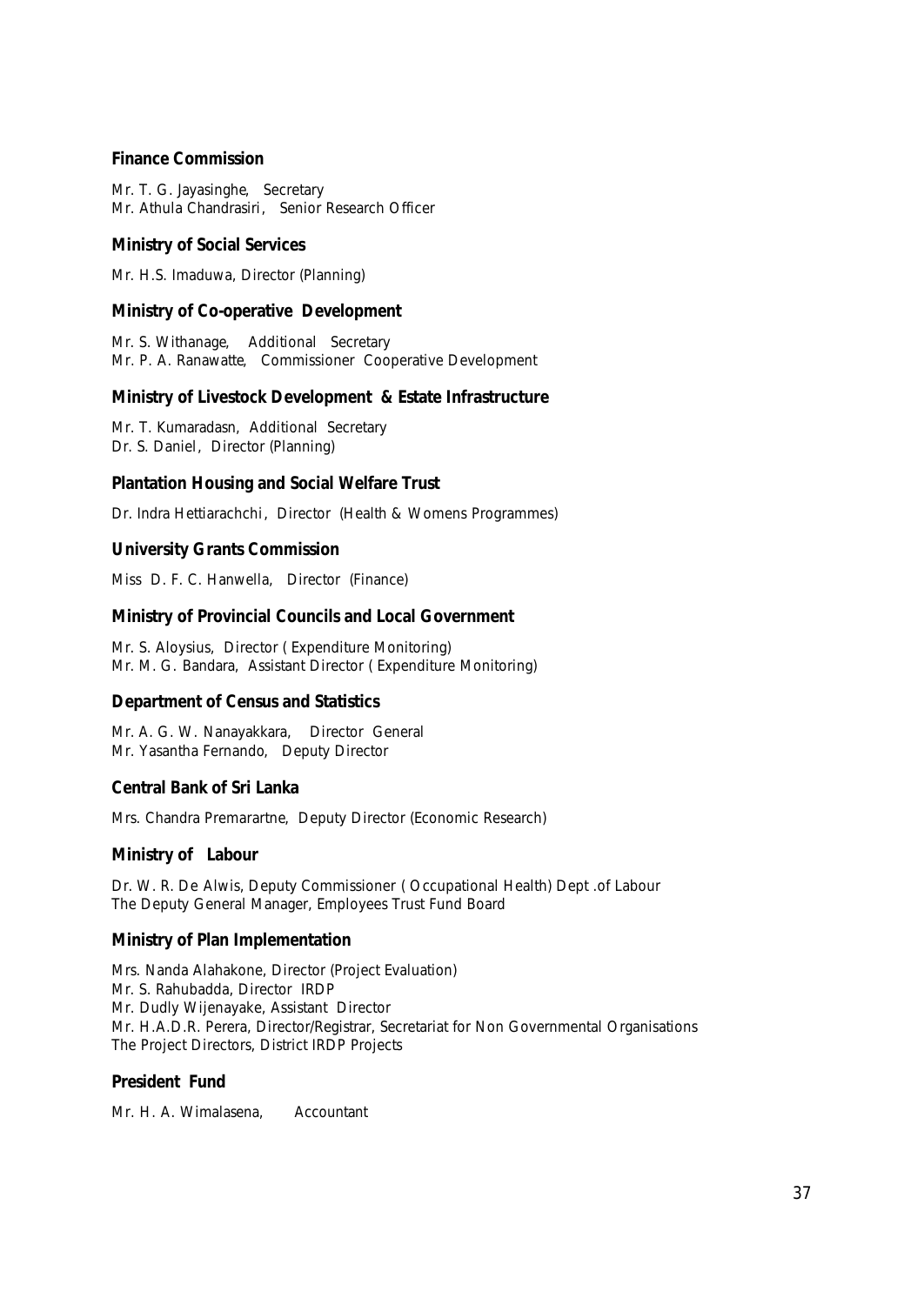## *Other Government Officials*

Mr. I. A. Wicrama, District Secretary, Kalutara

## **(II) Health Care Professional Groups and Associations**

Ceylon National Association For The Prevention of Tuberculosis (CNAPT) Sri Lanka Cancer Society St John;s Ambulance Brigade Sri Lanka College of General Practitioners Independent Medical Practitioners' Association

## **(III) Insurance Companies and Organisations**

Mr.J.Thalagala, Deputy General Manager, Sri Lanka Insurance Corporation Mr.M.N.R.Perera, General Manager, National Insurance Corporation Mr. S.Ratnadas, Deputy Managing Director, Ceylinco Insurance Corporation Mr.T.Ranasinghe, Manager, Ceylinco Life Mr.K.Karunaratne, Assistant General Manager, CTC Eagle Mr.M.Peter, Assistant General Manager, Janasakthi General Insurance Mr.A.J.Alles, General Manager, Union Assurance Ltd

## **(IV) Academic Institutions**

The Senior Assistant Bursar, University of Colombo Medical Faculty Mr. S.K.J. Hapangama, Bursar, Kelaniya University Medical Faculty Mr. P. G. Maithriratne, Assistant Bursar, University of Sri Jayawardana Pura, Faculty of Medical Science Mr.K.Kanageratnam, Acting Bursar, University of Jaffna Faculty of Medicine The Acting Bursar, University of Peradeniya Faculty of Medicine The Senior Assistant Bursar, University of Ruhuna Faculty of Medicine The Senior Assistant Bursar, University of Kelaniya- Gampaha Wickramarachchi Ayurveda Institute The Senior Assistant Bursar, University of Colombo- Institute of Indigenous Medicine The Senior Assistant Bursar, University of Colombo-Post graduate Institute Of Medicine

## **(V) Other Organizations**

Mr. M. Balasubramanium, Country Manager, IMS Lanka Private Ltd Mr. Hema Wijeratne, Chairman, Insurance Services International Private Ltd Dr. Mrs. P. Ratnayake, South Asia Partnership Sri Lanka Red Cross Society Sri Lanka Jathika Sarvodaya Sangamaya United Nations Office for Project Services (UNOPS Jaffna) Family Planning Association of Sri Lanka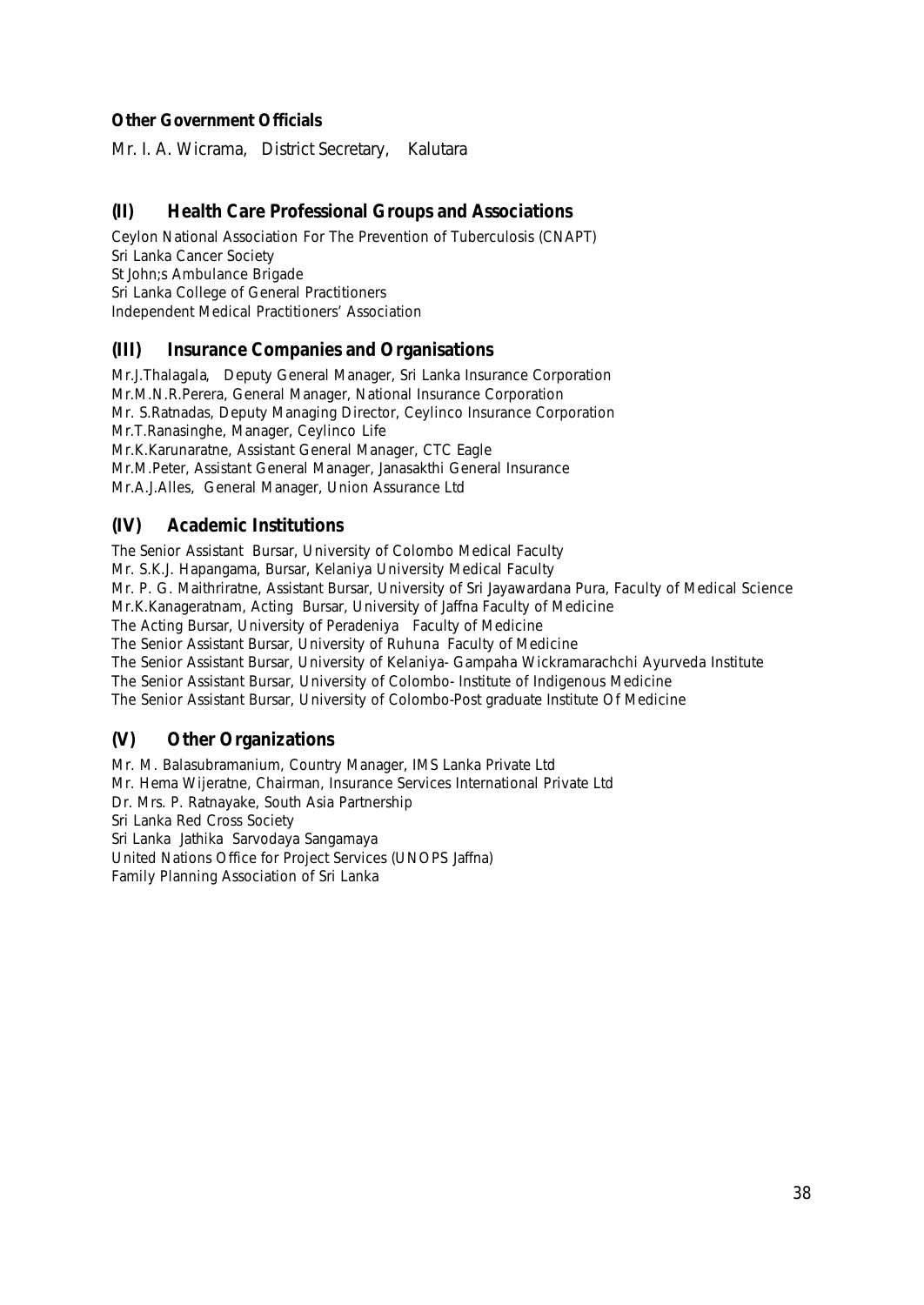## Annex of Tables

# **Annex Table 1: Overview of Health Expenditures in Sri Lanka, 1990-99**

|                                                       | 1990   | 1991   | 1992   | 1993   | 1994   | 1995   | 1996   | 1997           | 1998           | 1999             |
|-------------------------------------------------------|--------|--------|--------|--------|--------|--------|--------|----------------|----------------|------------------|
|                                                       |        |        |        |        |        |        |        |                |                |                  |
| Total expenditure on health (Rupees million)          |        |        |        |        |        |        |        |                |                |                  |
| Nominal                                               | 11,196 | 11,742 | 14,591 | 15,276 | 18,194 | 22,288 | 25,068 | 28,389         | 34,608         | 39,177           |
| Real (1990 = 100)                                     | 11,196 | 10,580 | 11,954 | 11,433 | 12,453 | 14,068 | 14,116 | 14,675         | 16,437         | 17,727           |
| Nominal (US Dollars)                                  | 199    | 188    | 212    | 203    | 221    | 250    | 251    | 261            | 292            | 315              |
| Real (US Dollars, 1990 = 100)                         | 199    | 169    | 174    | 152    | 151    | 158    | 141    | 135            | 139            | 142              |
|                                                       |        |        |        |        |        |        |        |                |                |                  |
| Per capita nominal health expenditure (Rupees)        |        |        |        |        |        |        |        |                |                |                  |
| Public spending                                       | 331    | 316    | 406    | 394    | 468    | 596    | 683    | 757            | 945            | 1,013            |
| Private spending                                      | 328    | 365    | 432    | 473    | 551    | 634    | 686    | 773            | 899            | 1,055            |
| <b>Total</b>                                          | 659    | 681    | 838    | 867    | 1,018  | 1,231  | 1,369  | 1,530          | 1,843          | 2,068            |
|                                                       |        |        |        |        |        |        |        |                |                |                  |
| Per capita real health expenditure (Rupees, 1990=100) |        |        |        |        |        |        |        |                |                |                  |
| Public spending                                       | 331    | 285    | 332    | 295    | 320    | 376    | 385    | 391            | 449            | 458              |
| Private spending                                      | 328    | 329    | 354    | 354    | 377    | 400    | 386    | 400            | 427            | 477              |
| <b>Total</b>                                          | 659    | 613    | 687    | 649    | 697    | 777    | 771    | 791            | 876            | 936              |
|                                                       |        |        |        |        |        |        |        |                |                |                  |
| Per capita health expenditure (US Dollars)            |        |        |        |        |        |        |        |                |                |                  |
| Nominal total                                         | 12     | 11     | 12     | 12     | 12     | 14     | 14     | 14             | 16             | 17               |
| Real total (1990 = 100)                               | 12     | 10     | 10     | 9      | 8      | 9      | 8      | $\overline{7}$ | $\overline{7}$ | $\boldsymbol{8}$ |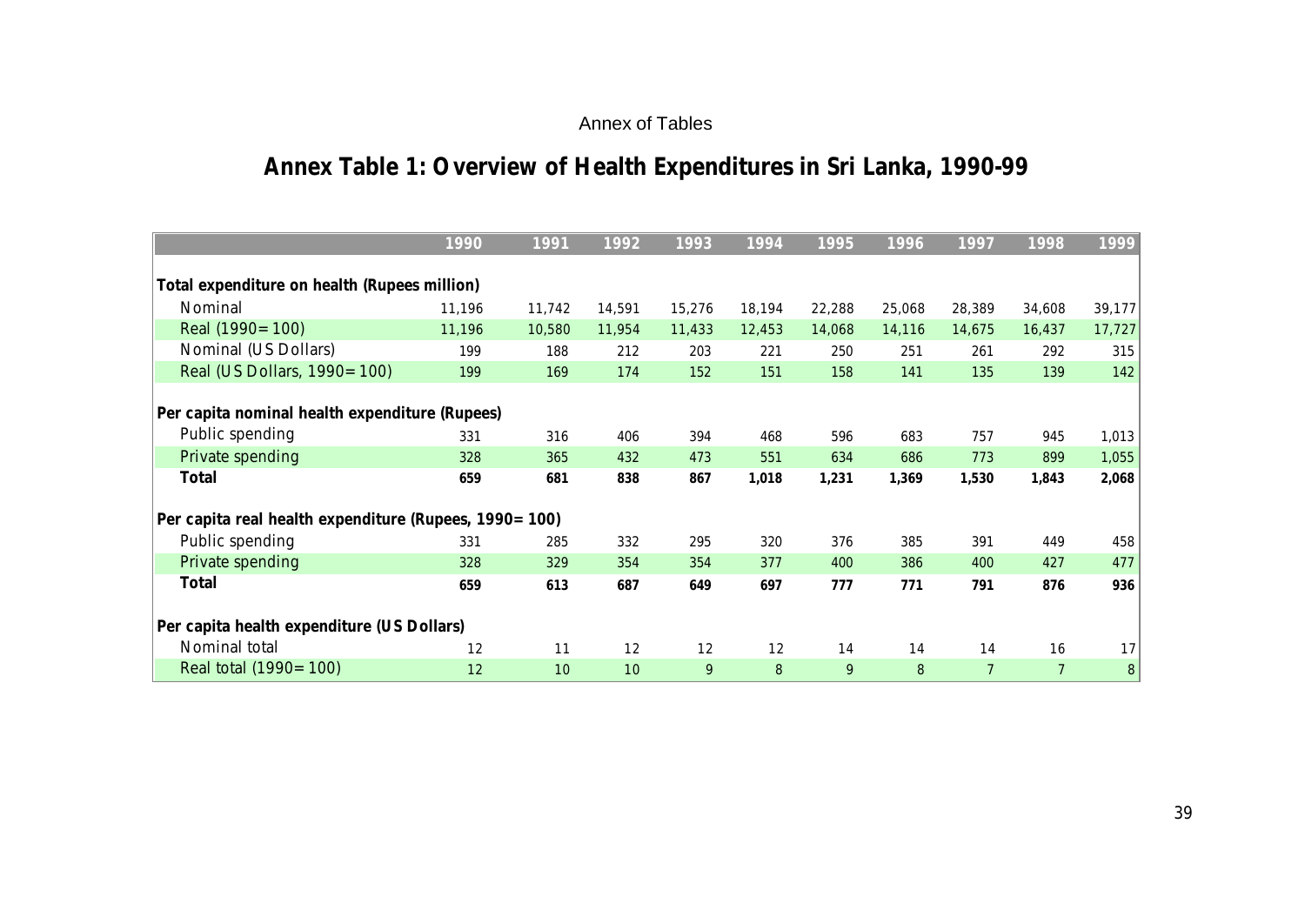|                                          | 1990   | 1991   | 1992   | 1993   | 1994   | 1995   | 1996   | 1997   | 1998   | 1999   |
|------------------------------------------|--------|--------|--------|--------|--------|--------|--------|--------|--------|--------|
| <b>RUPEES MILLION</b>                    |        |        |        |        |        |        |        |        |        |        |
| Government                               |        |        |        |        |        |        |        |        |        |        |
| Central MOH                              | 3,142  | 2,795  | 3,999  | 3,963  | 4,433  | 6,179  | 7,226  | 8,530  | 11,014 | 11,938 |
| <b>Provincial DOHs</b>                   | 2,214  | 2,320  | 2,619  | 2,473  | 3,298  | 3,828  | 4,283  | 4,483  | 5,559  | 5,988  |
| Local goverments                         | 135    | 159    | 175    | 199    | 215    | 267    | 317    | 317    | 348    | 415    |
| Other government ministries, departments | 129    | 176    | 270    | 301    | 413    | 526    | 680    | 717    | 818    | 851    |
| Private                                  |        |        |        |        |        |        |        |        |        |        |
| <b>Households</b>                        | 4,912  | 5,513  | 6,624  | 7,255  | 8,565  | 10,004 | 10,809 | 12,470 | 14,848 | 17,784 |
| <b>Employers</b>                         | 429    | 507    | 577    | 699    | 808    | 948    | 1,097  | 1,112  | 1,126  | 1,141  |
| Insurance                                | 65     | 74     | 101    | 122    | 156    | 182    | 248    | 288    | 316    | 348    |
| Non-profits                              | 171    | 197    | 225    | 265    | 307    | 354    | 407    | 472    | 580    | 713    |
| <b>TOTAL</b>                             | 11,196 | 11,742 | 14,591 | 15,276 | 18,194 | 22,288 | 25,068 | 28,389 | 34,608 | 39,177 |
|                                          |        |        |        |        |        |        |        |        |        |        |
| PERCENTAGE OF TEH (%)                    |        |        |        |        |        |        |        |        |        |        |
| Government                               |        |        |        |        |        |        |        |        |        |        |
| Central MOH                              | 28%    | 24%    | 27%    | 26%    | 24%    | 28%    | 29%    | 30%    | 32%    | 30%    |
| <b>Provincial DOHs</b>                   | 20%    | 20%    | 18%    | 16%    | 18%    | 17%    | 17%    | 16%    | 16%    | 15%    |
| Local goverments                         | 1%     | 1%     | 1%     | 1%     | 1%     | 1%     | 1%     | 1%     | 1%     | 1%     |
| Other government ministries, departments | 1%     | 1%     | 2%     | 2%     | 2%     | 2%     | 3%     | 3%     | 2%     | 2%     |
| Private                                  |        |        |        |        |        |        |        |        |        |        |
| Households                               | 44%    | 47%    | 45%    | 47%    | 47%    | 45%    | 43%    | 44%    | 43%    | 45%    |
| <b>Employers</b>                         | 4%     | 4%     | 4%     | 5%     | 4%     | 4%     | 4%     | 4%     | 3%     | 3%     |
| Insurance                                | 1%     | 1%     | 1%     | 1%     | 1%     | 1%     | 1%     | 1%     | 1%     | 1%     |
| Non-profits                              | 2%     | 2%     | 2%     | 2%     | 2%     | 2%     | 2%     | 2%     | 2%     | 2%     |
| <b>TOTAL</b>                             | 100%   | 100%   | 100%   | 100%   | 100%   | 100%   | 100%   | 100%   | 100%   | 100%   |

# **Annex Table 2: Total Expenditure on Health (TEH) by Source, 1990-99**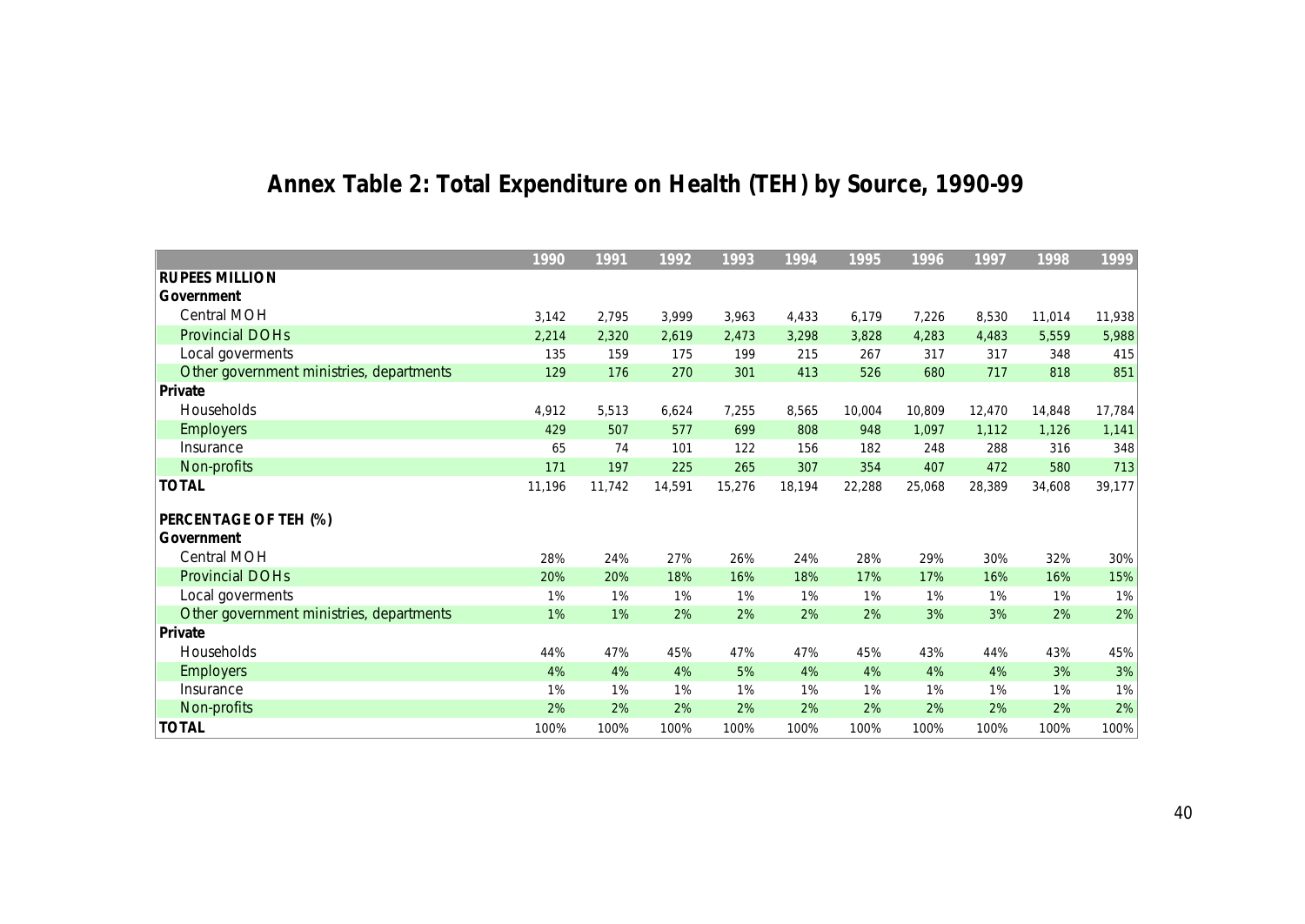## **Annex Table 3: Functional Classification in Sri Lanka NHA (with Equivalent ICHA codes)**

| Services of curative care<br>HC.1<br>F1<br>F1.1<br>HC.1.1<br>Hospital care<br>Hospital in-patient care<br>F1.1.1<br>HC.1.1<br>Hospital out-patient care<br>F1.1.2<br>HC.1.1<br>Ayurvedic hospital in-patient care<br>F1.1.3<br>HC.1.1<br>Ayurvedic hospital out-patient care<br>F1.1.4<br>HC.1.1<br>Other in-patient curative care n.e.c<br>F1.1.9<br>HC.1.1<br>Day cases of curative care<br>F1.2<br>HC.1.2<br>Ambulatory care<br>F1.3<br>HC.1.3<br>Registered medical practitioners<br>F1.3.1<br>HC.1.3<br><b>General practitioners</b><br>F1.3.1.1<br>HC.1.3<br>Medical specialists<br>F1.3.1.2<br>HC.1.3<br>Other registered medical care professionals<br>HC.1.3<br>F1.3.2<br>Unregistered medical care professionals<br>F1.3.3<br>HC.1.3<br>Traditional medicine providers<br>F1.3.4<br>HC.1.3<br>Registered traditional medicine providers<br>F1.3.4.1<br>HC.1.3<br>Unregistered traditional medicine providers<br>F1.3.4.2<br>HC.1.3<br>Outpatient dental care<br>F1.3.5<br>HC.1.3.2<br>Other specialised healthcare<br>F1.3.6<br>HC.1.3.3<br>Other outpatient curative care n.e.c<br>HC.1.3.9<br>F1.3.9<br>Curative home care<br>F1.4<br>HC.1.4<br>Other services of curative care n.e.c<br>HC.1.9<br>F1.9<br>Services of rehabilitative care<br>F <sub>2</sub><br>HC.2 | <b>SLHA-HC Code</b><br><b>ICHA-HC Code</b> |
|----------------------------------------------------------------------------------------------------------------------------------------------------------------------------------------------------------------------------------------------------------------------------------------------------------------------------------------------------------------------------------------------------------------------------------------------------------------------------------------------------------------------------------------------------------------------------------------------------------------------------------------------------------------------------------------------------------------------------------------------------------------------------------------------------------------------------------------------------------------------------------------------------------------------------------------------------------------------------------------------------------------------------------------------------------------------------------------------------------------------------------------------------------------------------------------------------------------------------------------------------------------------------------|--------------------------------------------|
|                                                                                                                                                                                                                                                                                                                                                                                                                                                                                                                                                                                                                                                                                                                                                                                                                                                                                                                                                                                                                                                                                                                                                                                                                                                                                  |                                            |
|                                                                                                                                                                                                                                                                                                                                                                                                                                                                                                                                                                                                                                                                                                                                                                                                                                                                                                                                                                                                                                                                                                                                                                                                                                                                                  |                                            |
|                                                                                                                                                                                                                                                                                                                                                                                                                                                                                                                                                                                                                                                                                                                                                                                                                                                                                                                                                                                                                                                                                                                                                                                                                                                                                  |                                            |
|                                                                                                                                                                                                                                                                                                                                                                                                                                                                                                                                                                                                                                                                                                                                                                                                                                                                                                                                                                                                                                                                                                                                                                                                                                                                                  |                                            |
|                                                                                                                                                                                                                                                                                                                                                                                                                                                                                                                                                                                                                                                                                                                                                                                                                                                                                                                                                                                                                                                                                                                                                                                                                                                                                  |                                            |
|                                                                                                                                                                                                                                                                                                                                                                                                                                                                                                                                                                                                                                                                                                                                                                                                                                                                                                                                                                                                                                                                                                                                                                                                                                                                                  |                                            |
|                                                                                                                                                                                                                                                                                                                                                                                                                                                                                                                                                                                                                                                                                                                                                                                                                                                                                                                                                                                                                                                                                                                                                                                                                                                                                  |                                            |
|                                                                                                                                                                                                                                                                                                                                                                                                                                                                                                                                                                                                                                                                                                                                                                                                                                                                                                                                                                                                                                                                                                                                                                                                                                                                                  |                                            |
|                                                                                                                                                                                                                                                                                                                                                                                                                                                                                                                                                                                                                                                                                                                                                                                                                                                                                                                                                                                                                                                                                                                                                                                                                                                                                  |                                            |
|                                                                                                                                                                                                                                                                                                                                                                                                                                                                                                                                                                                                                                                                                                                                                                                                                                                                                                                                                                                                                                                                                                                                                                                                                                                                                  |                                            |
|                                                                                                                                                                                                                                                                                                                                                                                                                                                                                                                                                                                                                                                                                                                                                                                                                                                                                                                                                                                                                                                                                                                                                                                                                                                                                  |                                            |
|                                                                                                                                                                                                                                                                                                                                                                                                                                                                                                                                                                                                                                                                                                                                                                                                                                                                                                                                                                                                                                                                                                                                                                                                                                                                                  |                                            |
|                                                                                                                                                                                                                                                                                                                                                                                                                                                                                                                                                                                                                                                                                                                                                                                                                                                                                                                                                                                                                                                                                                                                                                                                                                                                                  |                                            |
|                                                                                                                                                                                                                                                                                                                                                                                                                                                                                                                                                                                                                                                                                                                                                                                                                                                                                                                                                                                                                                                                                                                                                                                                                                                                                  |                                            |
|                                                                                                                                                                                                                                                                                                                                                                                                                                                                                                                                                                                                                                                                                                                                                                                                                                                                                                                                                                                                                                                                                                                                                                                                                                                                                  |                                            |
|                                                                                                                                                                                                                                                                                                                                                                                                                                                                                                                                                                                                                                                                                                                                                                                                                                                                                                                                                                                                                                                                                                                                                                                                                                                                                  |                                            |
|                                                                                                                                                                                                                                                                                                                                                                                                                                                                                                                                                                                                                                                                                                                                                                                                                                                                                                                                                                                                                                                                                                                                                                                                                                                                                  |                                            |
|                                                                                                                                                                                                                                                                                                                                                                                                                                                                                                                                                                                                                                                                                                                                                                                                                                                                                                                                                                                                                                                                                                                                                                                                                                                                                  |                                            |
|                                                                                                                                                                                                                                                                                                                                                                                                                                                                                                                                                                                                                                                                                                                                                                                                                                                                                                                                                                                                                                                                                                                                                                                                                                                                                  |                                            |
|                                                                                                                                                                                                                                                                                                                                                                                                                                                                                                                                                                                                                                                                                                                                                                                                                                                                                                                                                                                                                                                                                                                                                                                                                                                                                  |                                            |
| Inpatient rehabilitative care<br>F2.1<br>HC.2.1                                                                                                                                                                                                                                                                                                                                                                                                                                                                                                                                                                                                                                                                                                                                                                                                                                                                                                                                                                                                                                                                                                                                                                                                                                  |                                            |
| Day cases of rehabilitative care<br>F2.2<br>HC.2.2                                                                                                                                                                                                                                                                                                                                                                                                                                                                                                                                                                                                                                                                                                                                                                                                                                                                                                                                                                                                                                                                                                                                                                                                                               |                                            |
| Out-patient rehabilitative care<br>F2.3<br>HC.2.3                                                                                                                                                                                                                                                                                                                                                                                                                                                                                                                                                                                                                                                                                                                                                                                                                                                                                                                                                                                                                                                                                                                                                                                                                                |                                            |
| Services of rehabilitative home care<br>F2.4<br>HC.2.4                                                                                                                                                                                                                                                                                                                                                                                                                                                                                                                                                                                                                                                                                                                                                                                                                                                                                                                                                                                                                                                                                                                                                                                                                           |                                            |
| Other services of rehabilitative care n.e.c<br>HC.2.9<br>F2.9                                                                                                                                                                                                                                                                                                                                                                                                                                                                                                                                                                                                                                                                                                                                                                                                                                                                                                                                                                                                                                                                                                                                                                                                                    |                                            |
| Services of long-term nursing care<br>F <sub>3</sub><br>HC.3                                                                                                                                                                                                                                                                                                                                                                                                                                                                                                                                                                                                                                                                                                                                                                                                                                                                                                                                                                                                                                                                                                                                                                                                                     |                                            |
| In-patient long term nursing care<br>F3.1<br>HC.3.1                                                                                                                                                                                                                                                                                                                                                                                                                                                                                                                                                                                                                                                                                                                                                                                                                                                                                                                                                                                                                                                                                                                                                                                                                              |                                            |
| Day cases of long-term nursing care<br>F3.2<br>HC.3.2<br>Long term nursing care:home<br>F3.3<br>HC.3.3                                                                                                                                                                                                                                                                                                                                                                                                                                                                                                                                                                                                                                                                                                                                                                                                                                                                                                                                                                                                                                                                                                                                                                           |                                            |
| Other services of long-term nursing care n.e.c<br>F3.9<br>HC.3.9                                                                                                                                                                                                                                                                                                                                                                                                                                                                                                                                                                                                                                                                                                                                                                                                                                                                                                                                                                                                                                                                                                                                                                                                                 |                                            |
| Ancillary services to medical care<br>F4<br>HC.4                                                                                                                                                                                                                                                                                                                                                                                                                                                                                                                                                                                                                                                                                                                                                                                                                                                                                                                                                                                                                                                                                                                                                                                                                                 |                                            |
| <b>Clinical laboratory</b><br>F4.1<br>HC.4.1                                                                                                                                                                                                                                                                                                                                                                                                                                                                                                                                                                                                                                                                                                                                                                                                                                                                                                                                                                                                                                                                                                                                                                                                                                     |                                            |
| F4.2<br>Diagnostic imaging<br>HC.4.2                                                                                                                                                                                                                                                                                                                                                                                                                                                                                                                                                                                                                                                                                                                                                                                                                                                                                                                                                                                                                                                                                                                                                                                                                                             |                                            |
| Patient transport and emergency rescue<br>F4.3<br>HC.4.3                                                                                                                                                                                                                                                                                                                                                                                                                                                                                                                                                                                                                                                                                                                                                                                                                                                                                                                                                                                                                                                                                                                                                                                                                         |                                            |
| Other ancillary services n.e.c<br>F4.9<br>HC.4.9                                                                                                                                                                                                                                                                                                                                                                                                                                                                                                                                                                                                                                                                                                                                                                                                                                                                                                                                                                                                                                                                                                                                                                                                                                 |                                            |
| Medical goods dispensed to out-patients<br>F <sub>5</sub><br>HC.5                                                                                                                                                                                                                                                                                                                                                                                                                                                                                                                                                                                                                                                                                                                                                                                                                                                                                                                                                                                                                                                                                                                                                                                                                |                                            |
| Pharmaceuticals and other medical non-durables<br>F5.1<br>HC.5.1                                                                                                                                                                                                                                                                                                                                                                                                                                                                                                                                                                                                                                                                                                                                                                                                                                                                                                                                                                                                                                                                                                                                                                                                                 |                                            |
| Prescribed medicines<br>F5.1.1<br>HC.5.1.1<br>Over-the-counter medicines<br>F5.1.2<br>HC.5.1.2                                                                                                                                                                                                                                                                                                                                                                                                                                                                                                                                                                                                                                                                                                                                                                                                                                                                                                                                                                                                                                                                                                                                                                                   |                                            |
| <b>Traditional medicines</b><br>F5.1.3<br>HC.5.1.3                                                                                                                                                                                                                                                                                                                                                                                                                                                                                                                                                                                                                                                                                                                                                                                                                                                                                                                                                                                                                                                                                                                                                                                                                               |                                            |
| Other pharmaceuticals and medical non-durables n.e.c<br>F5.1.9<br>HC.5.1.3                                                                                                                                                                                                                                                                                                                                                                                                                                                                                                                                                                                                                                                                                                                                                                                                                                                                                                                                                                                                                                                                                                                                                                                                       |                                            |
| Therapeutic appliances and other medical durables<br>F5.2<br>HC.5.2                                                                                                                                                                                                                                                                                                                                                                                                                                                                                                                                                                                                                                                                                                                                                                                                                                                                                                                                                                                                                                                                                                                                                                                                              |                                            |
| Glasses and other vision products<br>F5.2.1<br>HC.5.2.1                                                                                                                                                                                                                                                                                                                                                                                                                                                                                                                                                                                                                                                                                                                                                                                                                                                                                                                                                                                                                                                                                                                                                                                                                          |                                            |
| Orthopaedic appliances and other prosthetics<br>F5.2.2<br>HC.5.2.2                                                                                                                                                                                                                                                                                                                                                                                                                                                                                                                                                                                                                                                                                                                                                                                                                                                                                                                                                                                                                                                                                                                                                                                                               |                                            |
| Hearing aids<br>F5.2.3<br>HC.5.2.3<br>HC.5.2.4<br>F5.2.4                                                                                                                                                                                                                                                                                                                                                                                                                                                                                                                                                                                                                                                                                                                                                                                                                                                                                                                                                                                                                                                                                                                                                                                                                         |                                            |
| Medico-technical devices<br>Other therapeutic appliances and medical durables n.e.c<br>F5.2.9<br>HC.5.2.5                                                                                                                                                                                                                                                                                                                                                                                                                                                                                                                                                                                                                                                                                                                                                                                                                                                                                                                                                                                                                                                                                                                                                                        |                                            |
| Other medical goods dispensed to out-patients n.e.c<br>F5.9<br>HC.5.2.9                                                                                                                                                                                                                                                                                                                                                                                                                                                                                                                                                                                                                                                                                                                                                                                                                                                                                                                                                                                                                                                                                                                                                                                                          |                                            |
| Preventive and public health services<br>F6<br>HC.6                                                                                                                                                                                                                                                                                                                                                                                                                                                                                                                                                                                                                                                                                                                                                                                                                                                                                                                                                                                                                                                                                                                                                                                                                              |                                            |
| Family planning and reproductive health services<br>F6.1<br>HC.6.1                                                                                                                                                                                                                                                                                                                                                                                                                                                                                                                                                                                                                                                                                                                                                                                                                                                                                                                                                                                                                                                                                                                                                                                                               |                                            |
| Maternal health<br>F6.1.1<br>HC.6.1                                                                                                                                                                                                                                                                                                                                                                                                                                                                                                                                                                                                                                                                                                                                                                                                                                                                                                                                                                                                                                                                                                                                                                                                                                              |                                            |
| Infant and child care<br>F6.1.2<br>HC.6.1                                                                                                                                                                                                                                                                                                                                                                                                                                                                                                                                                                                                                                                                                                                                                                                                                                                                                                                                                                                                                                                                                                                                                                                                                                        |                                            |
| Family planning services<br>F6.1.3<br>HC.6.1                                                                                                                                                                                                                                                                                                                                                                                                                                                                                                                                                                                                                                                                                                                                                                                                                                                                                                                                                                                                                                                                                                                                                                                                                                     |                                            |
| Other reproductive health services<br>HC.6.1<br>F6.1.9<br>School health services<br>F6.2<br>HC.6.2                                                                                                                                                                                                                                                                                                                                                                                                                                                                                                                                                                                                                                                                                                                                                                                                                                                                                                                                                                                                                                                                                                                                                                               |                                            |
| Prevention and management of communicable diseases<br>F6.3<br>HC.6.3                                                                                                                                                                                                                                                                                                                                                                                                                                                                                                                                                                                                                                                                                                                                                                                                                                                                                                                                                                                                                                                                                                                                                                                                             |                                            |
| Immunisation<br>F6.3.1<br>HC.6.3                                                                                                                                                                                                                                                                                                                                                                                                                                                                                                                                                                                                                                                                                                                                                                                                                                                                                                                                                                                                                                                                                                                                                                                                                                                 |                                            |
| STD's<br>F6.3.2<br>HC.6.3                                                                                                                                                                                                                                                                                                                                                                                                                                                                                                                                                                                                                                                                                                                                                                                                                                                                                                                                                                                                                                                                                                                                                                                                                                                        |                                            |
| Prevention and management of other communicable diseases n.e.c<br>F6.3.9<br>HC.6.3                                                                                                                                                                                                                                                                                                                                                                                                                                                                                                                                                                                                                                                                                                                                                                                                                                                                                                                                                                                                                                                                                                                                                                                               |                                            |
| Prevention and management of non-communicable diseases<br>F6.4<br>HC.6.4                                                                                                                                                                                                                                                                                                                                                                                                                                                                                                                                                                                                                                                                                                                                                                                                                                                                                                                                                                                                                                                                                                                                                                                                         |                                            |
| Occupational health care<br>F6.5<br>HC.6.5                                                                                                                                                                                                                                                                                                                                                                                                                                                                                                                                                                                                                                                                                                                                                                                                                                                                                                                                                                                                                                                                                                                                                                                                                                       |                                            |
| Other public health services n.e.c<br>F6.9<br>HC.6.9                                                                                                                                                                                                                                                                                                                                                                                                                                                                                                                                                                                                                                                                                                                                                                                                                                                                                                                                                                                                                                                                                                                                                                                                                             |                                            |
| Health programme administration and health insurance<br>F7<br>HC.7                                                                                                                                                                                                                                                                                                                                                                                                                                                                                                                                                                                                                                                                                                                                                                                                                                                                                                                                                                                                                                                                                                                                                                                                               |                                            |
| General government administration of health<br>F7.1<br>HC.7.1<br>Health administration and health insurance - private<br>F7.2<br>HC.7.2                                                                                                                                                                                                                                                                                                                                                                                                                                                                                                                                                                                                                                                                                                                                                                                                                                                                                                                                                                                                                                                                                                                                          |                                            |
| Other health programme administration and health insurance n.e.c<br>F7.9<br>HC.7.9                                                                                                                                                                                                                                                                                                                                                                                                                                                                                                                                                                                                                                                                                                                                                                                                                                                                                                                                                                                                                                                                                                                                                                                               |                                            |

Continued..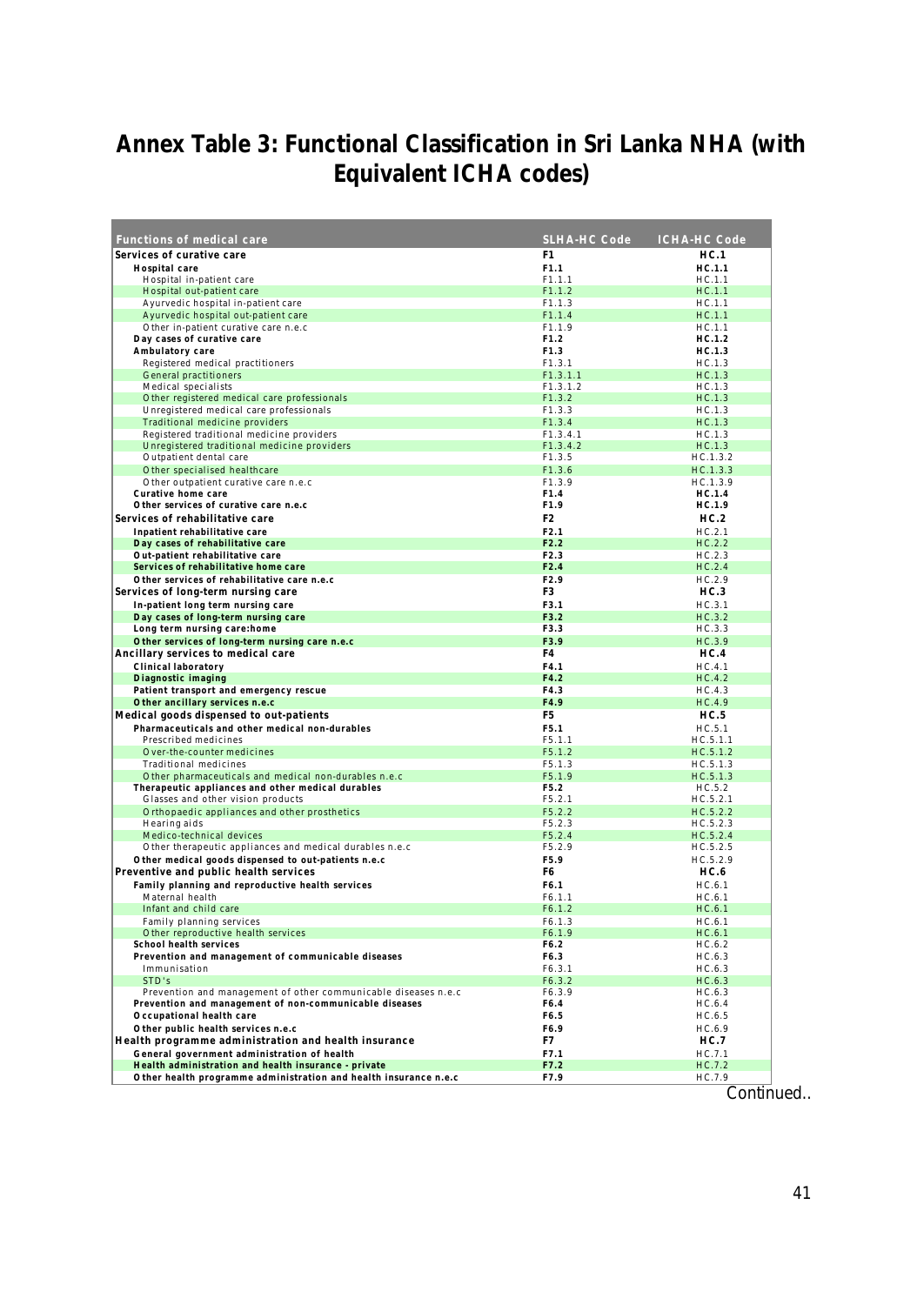| <b>Health related functions</b>                                                              | <b>SLHA-HC Code</b> | <b>ICHA-HC Code</b> |
|----------------------------------------------------------------------------------------------|---------------------|---------------------|
| Capital formation of health care provider institutions                                       | <b>FR.1</b>         | HC.R.1              |
| Education and training of health personnel                                                   | <b>FR.2</b>         | HC.R.2              |
| Research and development in health                                                           | <b>FR.3</b>         | HC.R.3              |
| Food, hygiene and drinking water control                                                     | <b>FR.4</b>         | HC.R.4              |
| Environmental health                                                                         | <b>FR.5</b>         | HC.R.5              |
| Administration and provision of social services in kind to assist living with disease a FR.6 |                     | HC.R.6              |
| Administration and provision of health related cash benfits                                  | <b>FR.7</b>         | HC.R.7              |
| Other health related functions n.e.c.                                                        |                     | HC.R.9              |
| Non-health related functions n.e.c.                                                          | FR.9                | HC.R.9              |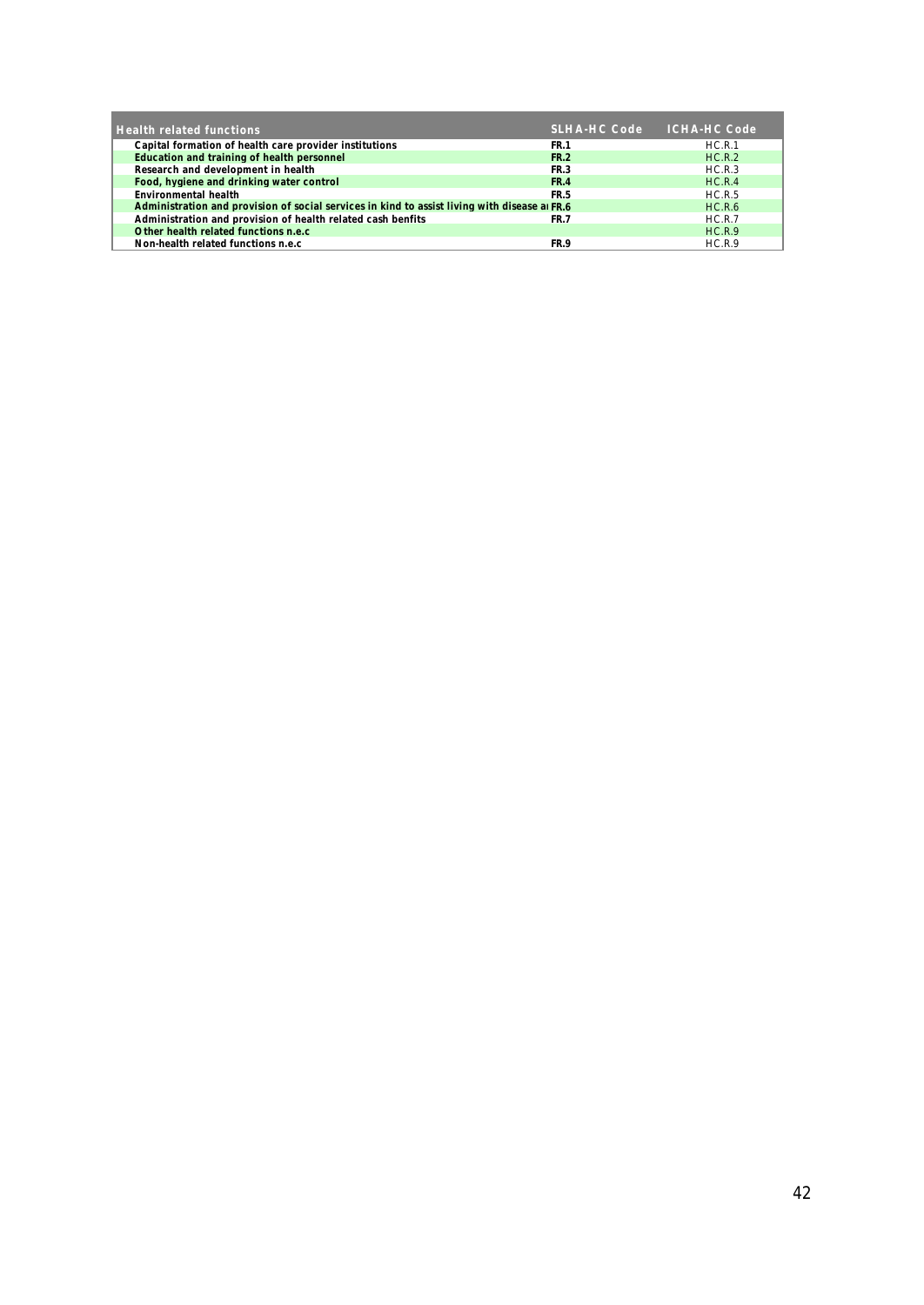# **Annex Table 4: Provider Classification in Sri Lanka NHA (with Equivalent ICHA Codes)**

| <b>PROVIDER NAME</b><br><b>SECTOR</b>                                         | <b>SLHA-HP CODE</b> | <b>ICHA-HP CODE</b> |
|-------------------------------------------------------------------------------|---------------------|---------------------|
| <b>GOVERNMENT SECTOR</b>                                                      |                     |                     |
| Government Entities 10001-29999                                               | 10000               |                     |
| Government Hospitals 10001 - 13999                                            | 10001               | HP.1                |
|                                                                               |                     |                     |
| Central government hospitals 11001-11999                                      | 11000               | HP.1                |
| National general hospitals (MOH)                                              | 11100               | HP.1.1              |
| Sri Jayewardenepura General Hospital<br>Sri Lanka National Hospital - Colombo | 11101<br>11102      | HP.1.1<br>HP.1.1    |
| General Hospital Kandy                                                        | 11103               | HP.1.1              |
| General Hospital Peradeniya                                                   | 11104               | HP.1.1              |
| General Hospital Ragama                                                       | 11105               | HP.1.1              |
| General Hospital Karapitiya                                                   | 11106               | HP.1.1              |
| General Hospital Jaffna                                                       | 11107               | HP.1.1              |
| General Hospital Kalubowila                                                   | 11108               | HP.1.1              |
| General Hospital Kalutara                                                     | 11109               | HP.1.1              |
| General Hospital Mahamodara<br>General Hospital Batticaloa                    | 11110               | HP.1.1              |
| General Hospital Ratnapura                                                    | 11111<br>11112      | HP.1.1<br>HP.1.1    |
| General Hospital Kurunegala                                                   | 11113               | HP.1.1              |
| <b>General Hospital Matara</b>                                                | 11114               | HP.1.1              |
| General Hospital Colombo South                                                | 11115               | HP.1.1              |
| General Ayurvedic/Indig. Medicine hospitals                                   | 11150               | HP.1.1              |
| <b>Plantation Estate Hospitals</b>                                            | 11160               | HP.1.1              |
| Provincial hospitals under MOH                                                | 11170               | <b>HP.1.1</b>       |
| National general hospitals n.e.c.                                             | 11199               | HP.1.1              |
| National mental and substance abuse hospitals                                 | 11500               | HP.1.2              |
| Mental Hospital<br>National speciality hospitals                              | 11501<br>11600      | HP.1.2<br>HP.1.3    |
| Lady Ridgeway Hospital for Children                                           | 11601               | HP.1.3              |
| <b>Eve Hospital</b>                                                           | 11602               | HP.1.3              |
| De Soysa Hospital for Women                                                   | 11603               | HP.1.3              |
| Castle Hospital for Women                                                     | 11604               | HP.1.3              |
| Maharagama Cancer Hospital                                                    | 11605               | HP.1.3              |
| Dental Hospital/Institute, Colombo                                            | 11606               | HP.1.3              |
| Fever Hospital Angoda                                                         | 11607               | HP.1.3              |
| National speciality hospitals n.e.c.                                          | 11699               | HP.1.3              |
| National military hospitals<br>National police hospitals                      | 11700<br>11750      | HP.1.1<br>HP.1.1    |
| Police Hospital                                                               | 11751               | HP.1.1              |
| National prison hospitals                                                     | 11800               | HP.1.1              |
| National hospitals n.e.c.                                                     | 11999               | HP.1.9              |
| Provincial hospitals 12001-12999                                              | 12000               | HP.1                |
| Provincial hospitals not under MOH                                            | 12100               | HP.1.1              |
| Provincial hospitals, WP                                                      | 12110               | HP.1.1              |
| Provincial hospitals, CP                                                      | 12111               | <b>HP.1.1</b>       |
| Provincial hospitals, SP                                                      | 12112               | HP.1.1              |
| Provincial hospitals, NEP                                                     | 12113               | HP.1.1              |
| Provincial hospitals, NWP<br>Provincial hospitals, NCP                        | 12114<br>12115      | HP.1.1<br>HP.1.1    |
| Provincial hospitals, Uva                                                     | 12116               | HP.1.1              |
| Provincial hospitals, Sabragamuwa                                             | 12117               | HP.1.1              |
| Provincial hospitals n.e.c.                                                   | 12149               | HP.1.1              |
| <b>Base hospital</b>                                                          | 12150               | HP.1.1              |
| Base hospital Kegalle                                                         | 12151               | HP.1.1              |
| Base hospitals, WP                                                            | 12160               | HP.1.1              |
| Base hospitals, CP                                                            | 12161               | HP.1.1              |
| Base hospitals, SP                                                            | 12162               | HP.1.1              |
| Base hospitals, NEP<br>Base hospitals, NWP                                    | 12163<br>12164      | HP.1.1<br>HP.1.1    |
| Base hospitals, NCP                                                           | 12165               | HP.1.1              |
| Base hospitals, Uva                                                           | 12166               | HP.1.1              |
| Base hospitals, Sabragamuwa                                                   | 12167               | HP.1.1              |
| Base hospitals n.e.c.                                                         | 12199               | HP.1.1              |
| <b>District hospitals</b>                                                     | 12200               | HP.1.1              |
| <b>District hospital Kandana</b>                                              | 12201               | HP.1.1              |
| District hospitals, WP                                                        | 12210               | HP.1.1              |
| <b>District hospitals, CP</b>                                                 | 12211               | HP.1.1              |
| District hospitals, SP<br><b>District hospitals, NEP</b>                      | 12212<br>12213      | HP.1.1<br>HP.1.1    |
| District hospitals, NWP                                                       | 12214               | HP.1.1              |
| <b>District hospitals, NCP</b>                                                | 12215               | HP.1.1              |
| District hospitals, Uva                                                       | 12216               | HP.1.1              |
| District hospitals, Sabragamuwa                                               | 12217               | HP.1.1              |

Cont..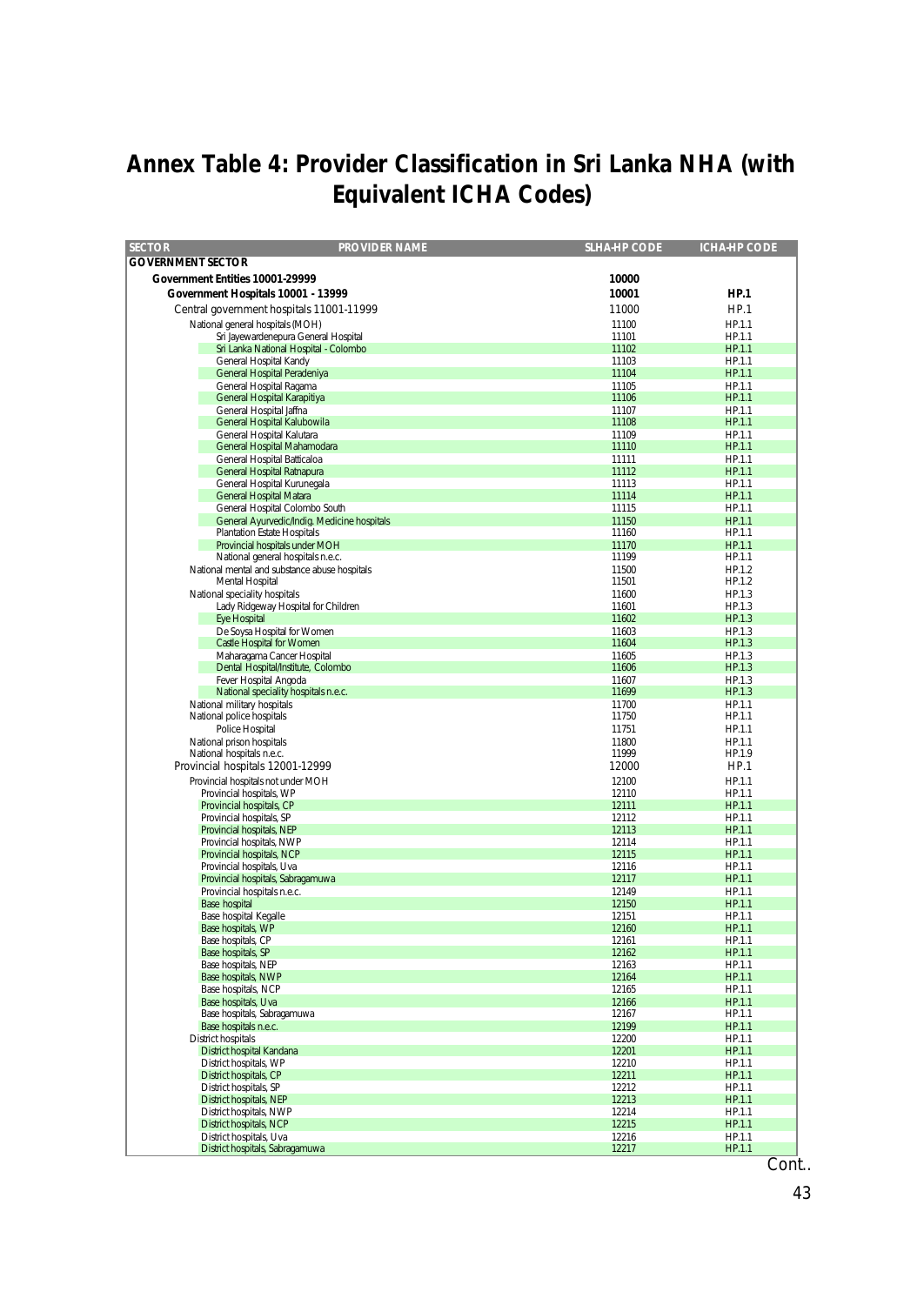| District hospitals n.e.c.                                                    | 12399 | HP.1.1 |
|------------------------------------------------------------------------------|-------|--------|
|                                                                              |       |        |
| Peripheral units                                                             | 12400 | HP.1.1 |
| Peripheral units, WP                                                         | 12410 | HP.1.1 |
| Peripheral units, CP                                                         | 12411 | HP.1.1 |
| Peripheral units, SP                                                         | 12412 | HP.1.1 |
|                                                                              |       |        |
| Peripheral units, NEP                                                        | 12413 | HP.1.1 |
| Peripheral units, NWP                                                        | 12414 | HP.1.1 |
| Peripheral units, NCP                                                        | 12415 | HP.1.1 |
|                                                                              |       |        |
| Peripheral units, Uva                                                        | 12416 | HP.1.1 |
| Peripheral units, Sabragamuwa                                                | 12417 | HP.1.1 |
| Peripheral units n.e.c.                                                      | 12599 | HP.1.1 |
|                                                                              |       |        |
| Rural hospitals                                                              | 12600 | HP.1.1 |
| Rural hospitals, WP                                                          | 12610 | HP.1.1 |
| Rural hospitals, CP                                                          | 12611 | HP.1.1 |
|                                                                              |       |        |
| Rural hospitals, SP                                                          | 12612 | HP.1.1 |
| Rural hospitals, NEP                                                         | 12613 | HP.1.1 |
| Rural hospitals, NWP                                                         | 12614 | HP.1.1 |
|                                                                              |       |        |
| Rural hospitals, NCP                                                         | 12615 | HP.1.1 |
| Rural hospitals, Uva                                                         | 12616 | HP.1.1 |
| Rural hospitals, Sabragamuwa                                                 | 12617 | HP.1.1 |
|                                                                              |       |        |
| Rural hospitals n.e.c.                                                       | 12699 | HP.1.1 |
| Central Dispensary & Maternity Homes                                         | 12700 | HP.1.1 |
|                                                                              |       |        |
| <b>Central Dispensaries</b>                                                  | 12701 | HP.1.1 |
| CD&MH, WP                                                                    | 12710 | HP.1.1 |
| CD&MH, CP                                                                    | 12711 | HP.1.1 |
|                                                                              |       |        |
| CD&MH, SP                                                                    | 12712 | HP.1.1 |
| CD&MH, NEP                                                                   | 12713 | HP.1.1 |
| CD&MH, NWP                                                                   | 12714 | HP.1.1 |
|                                                                              |       |        |
| CD&MH, NCP                                                                   | 12715 | HP.1.1 |
| CD&MH, Uva                                                                   | 12716 | HP.1.1 |
| CD&MH, Sabragamuwa                                                           | 12717 | HP.1.1 |
|                                                                              |       |        |
| CD, WP                                                                       | 12720 | HP.1.1 |
| CD, CP                                                                       | 12721 | HP.1.1 |
| CD, SP                                                                       | 12722 | HP.1.1 |
|                                                                              |       |        |
| CD, NEP                                                                      | 12723 | HP.1.1 |
| CD, NWP                                                                      | 12724 | HP.1.1 |
| CD, NCP                                                                      | 12725 | HP.1.1 |
|                                                                              |       |        |
| CD, Uva                                                                      | 12726 | HP.1.1 |
| CD, Sabragamuwa                                                              | 12727 | HP.1.1 |
|                                                                              |       |        |
| CD&MH n.e.c.                                                                 | 12799 | HP.1.1 |
| Provincial mental and substance abuse hospitals                              | 12800 | HP.1.2 |
| Provincial speciality hospitals                                              | 12850 | HP.1.3 |
|                                                                              |       |        |
| Provincial hospitals n.e.c.                                                  | 12999 | HP.1.9 |
| Local government hospitals 13001-13999                                       | 13000 | HP.1   |
|                                                                              |       |        |
| Local government general hospitals                                           | 13100 | HP.1.1 |
| Local government mental and substance abuse hospitals                        | 13500 | HP.1.2 |
| Local government speciality hospitals                                        | 13600 | HP.1.3 |
|                                                                              |       |        |
| Local government hospitals n.e.c.                                            | 13999 | HP.1.9 |
| Nursing home and residential facilities 14001-14999                          | 14000 | HP.2   |
|                                                                              |       |        |
| Nursing care facilities                                                      | 14100 | HP.2.1 |
| Rehabilitation Hospital Ragama                                               | 14101 | HP.2.1 |
|                                                                              |       | HP.2.2 |
| Residential mental retardation, mental health and substance abuse facilities | 14200 |        |
| Community care facilities for the elderly                                    | 14300 | HP.2.3 |
| Residential care facilities n.e.c.                                           | 14999 | HP.2.9 |
|                                                                              |       |        |
| Non-hospital medical service facilities 15001-17999                          | 15000 | HP.3   |
| Central non-hospital medical service facilities                              | 15001 | HP.3.1 |
|                                                                              |       |        |
| Non-hospital physician ambulatory facilities                                 | 15100 | HP.3.1 |
| Non-hospital dental ambulatory facilities                                    | 15200 | HP.3.2 |
|                                                                              |       |        |
| Non-hospital other ambulatory facilities                                     | 15300 | HP.3.3 |
| Non-hospital other traditional medicine ambulatory facilities                | 15400 | HP.3.3 |
| Non-hospital out-patient care centres                                        | 15500 | HP.3.4 |
|                                                                              |       |        |
| Family planning clinic services                                              | 15510 | HP.3.4 |
| Out-patient mental health and substance abuse centres                        | 15520 | HP.3.4 |
| Ambulatory surgery centres                                                   | 15530 | HP.3.4 |
|                                                                              |       |        |
| Dialysis care centres                                                        | 15540 | HP.3.4 |
| Other outpatient centres                                                     | 15599 | HP.3.4 |
|                                                                              |       |        |
| Medical and diagnostic laboratories                                          | 15600 | HP.3.5 |
| Home health care services                                                    | 15700 | HP.3.6 |
| Ambulance services                                                           | 15800 | HP.3.9 |
|                                                                              |       |        |
| <b>Blood and tissue banks</b>                                                | 15900 | HP.3.9 |
| National Blood Transfusion Service                                           | 15901 | HP.3.9 |
|                                                                              | 15999 | HP.3.9 |
| All other non-hospital medical service facilities                            |       |        |

cont..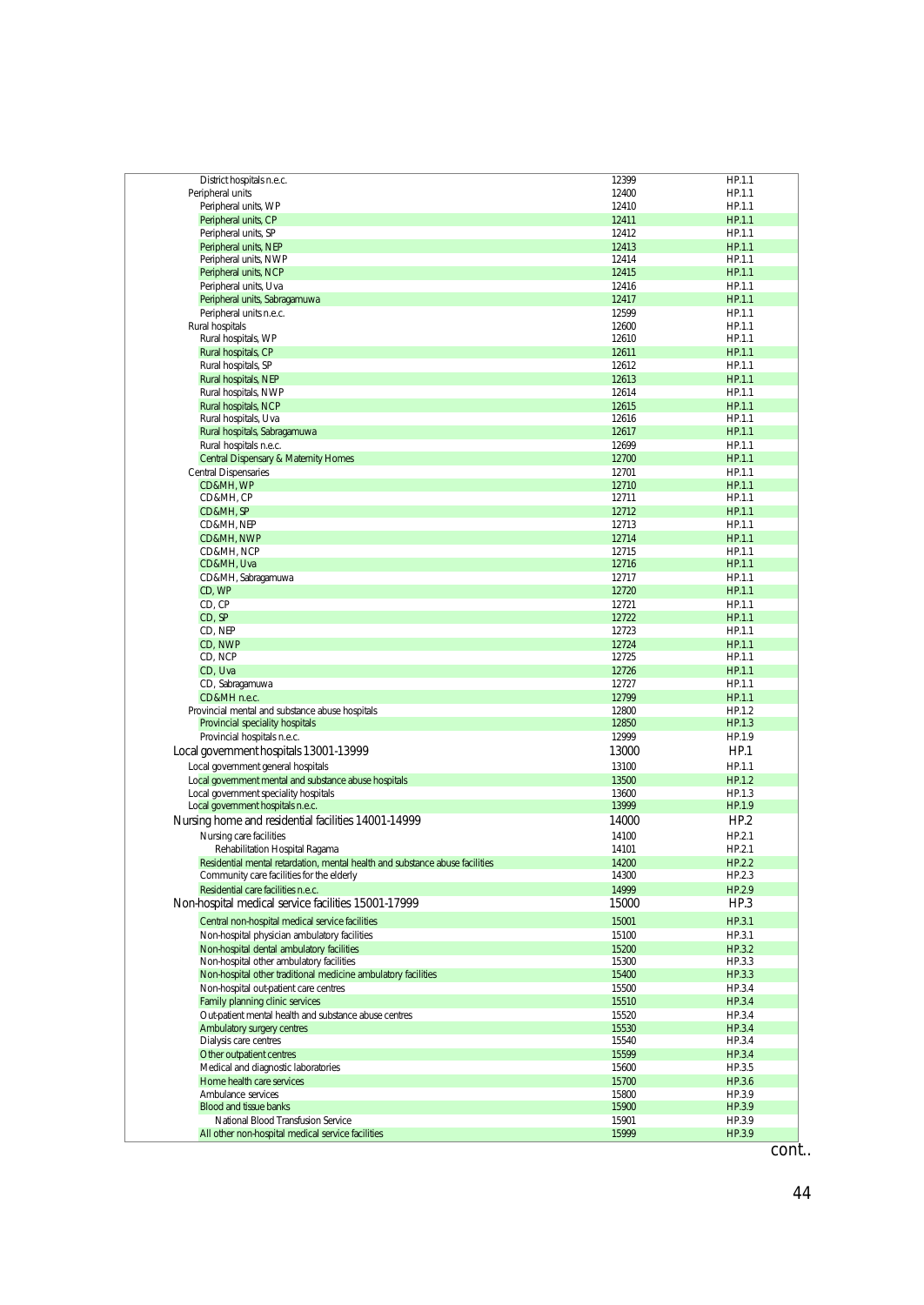| Provincial non-hospital medical service facilities                    | 16000          | HP.3             |
|-----------------------------------------------------------------------|----------------|------------------|
| <b>MOOH Units</b>                                                     |                |                  |
| MOOH units, WP                                                        | 16100<br>16110 | HP.3.4<br>HP.3.4 |
| MOOH units. CP                                                        | 16111          | HP.3.4           |
| MOOH units, SP                                                        | 16112          | HP.3.4           |
| MOOH units, NEP                                                       | 16113          | HP.3.4           |
| <b>MOOH units. NWP</b>                                                | 16114          | HP.3.4           |
| MOOH units, NCP                                                       | 16115          | HP.3.4           |
|                                                                       |                |                  |
| MOOH units, Uva                                                       | 16116          | HP.3.4           |
| MOOH units, Sabragamuwa                                               | 16117<br>16999 | HP.3.4           |
| Other provincial non-hospital medical service facilities n.e.c.       |                | HP.3.4           |
| Local government non-hospital medical service facilities              | 17000          | HP.3             |
| Local government dispensaries                                         | 17100          | HP.3.4           |
| WP local government dispensaries                                      | 17110          | HP.3.4           |
| CP local government dispensaries                                      | 17120          | HP.3.4           |
| SP local government dispensaries                                      | 17130          | HP.3.4           |
| NEP local government dispensaries                                     | 17140          | HP.3.4           |
| NWP local government dispensaries                                     | 17150          | HP.3.4           |
| NCP local government dispensaries                                     | 17160          | HP.3.4           |
| Uva local government dispensaries                                     | 17170          | HP.3.4           |
| Sab local government dispensaries                                     | 17180          | HP.3.4           |
| Other local government non-hospital medical service facilities n.e.c. | 17999          | HP.3.4           |
| Public/Community health services 18001-18999                          | 18000          | HP.5             |
| Central government public health services                             | 18100          | HP.5             |
| Anti-TB/Respiratory Diseases Control Programme                        | 18101          | HP.5             |
| Anti-Leprosy Campaign                                                 | 18102          | HP.5             |
| School medical services                                               | 18103          | HP.5             |
|                                                                       |                | HP.5             |
| Quarantine service/Port Health Office                                 | 18104          | HP.5             |
| Anti Malaria Campaign                                                 | 18105          |                  |
| Anti Filariasis Campaign                                              | 18106          | HP.5             |
| STD/AIDS Control Programme                                            | 18107          | HP.5             |
| Public Health Veterinary Services/Rabies Control                      | 18108          | HP.5             |
| Food quality control                                                  | 18109          | HP.5             |
| <b>Family Health Bureau</b>                                           | 18121          | HP.5             |
| <b>Health Education Bureau</b>                                        | 18122          | HP.5             |
| Others n.e.c.                                                         | 18199          | HP.5             |
| Provincial public health services                                     | 18400          | HP.5             |
| WP Community Health Services                                          | 18401          | HP.5             |
| CP Community Health Services                                          | 18402          | HP.5             |
| SP Community Health Services                                          | 18403          | HP.5             |
| NEP Community Health Services                                         | 18404          | HP.5             |
| NWP Community Health Services                                         | 18405          | HP.5             |
| NCP Community Health Services                                         | 18406          | HP.5             |
| Uva Community Health Services                                         | 18407          | HP.5             |
| Sabaragamuwa Community Health Services                                | 18408          | HP.5             |
| NP Community Health Services                                          | 18409          | HP.5             |
| <b>EP Community Health Services</b>                                   | 18410          | HP.5             |
| Local government public health services                               | 18600          | HP.5             |
| WP Local government Services                                          | 18601          | HP.5             |
| CP Local government Services                                          | 18602          | HP.5             |
| SP Local government Services                                          | 18603          | HP.5             |
| NEP Local government Services                                         | 18604          | HP.5             |
| NWP Local government Services                                         | 18605          | HP.5             |
| NCP Local government Services                                         | 18606          | HP.5             |
| Uva Local government Services                                         | 18607          | HP.5             |
| Sabaragamuwa Local government Services                                | 18608          | HP.5             |
| NP Local government Services                                          | 18609          | HP.5             |
| EP Community Health Services                                          | 18610          | HP.5             |
|                                                                       |                |                  |
| Government health administration and other institutions 19001-19599   | 19000          | HP.6.1           |
| Central administative and other institutions 19101-19399              | 19100          | HP.6.1           |
| Central administrative services 19111-19199                           | 19110          | HP.6.1           |
| MOH Headquarters                                                      | 19111          | HP.6.1           |
| Ministry of Indigenous Medicine Headquarters                          | 19112          | HP.6.1           |
| <b>DOHS</b>                                                           | 19113          | HP.6.1           |
| Department of Ayurveda                                                | 19114          | HP.6.1           |
| Judicial Medical Services                                             | 19121          | HP.6.1           |
| <b>Epidemiological Unit</b>                                           | 19122          | HP.6.1           |
| Central support services 19201-19299                                  | 19200          | HP.6.1           |
| Bio-Medical Engineering Division                                      | 19201          | HP.6.1           |
| National Drug Quality Control Assurance Laboratory                    | 19203          | HP.6.1           |
| Central administrative support services outside of MOH                | 19250          | HP.6.1           |
| <b>Electrical Department support services</b>                         | 19251          | HP.6.1           |
| Department of Treasury Services                                       | 19252          | HP.6.1           |
| Deparment of External Resources                                       | 19253          | HP.6.1           |
|                                                                       |                |                  |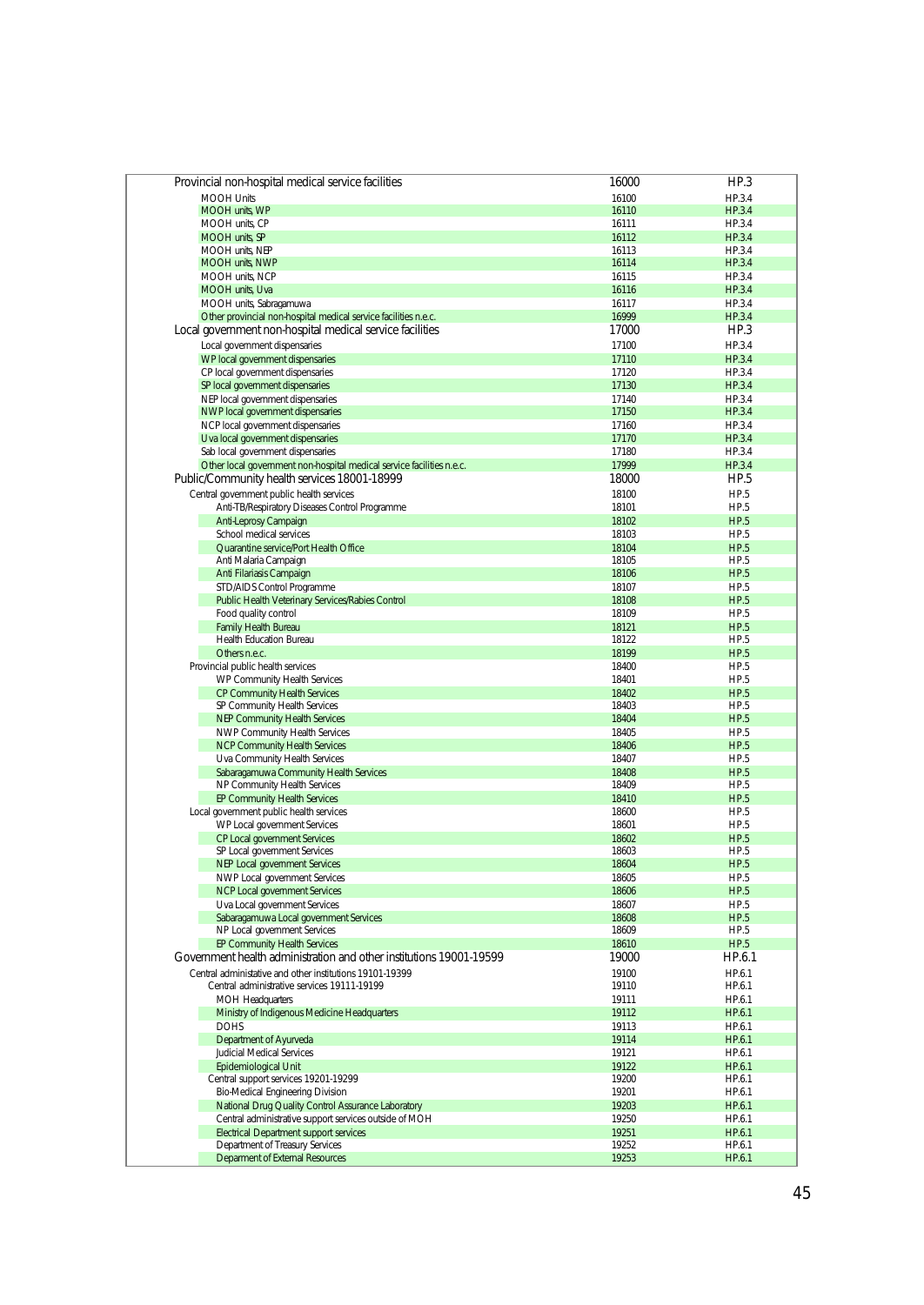| Department of Government Analyst                             | 19254 | HP.6.1 |
|--------------------------------------------------------------|-------|--------|
| Department of Information                                    | 19255 | HP.6.1 |
|                                                              |       |        |
| Department of Government Printing                            | 19256 | HP.6.1 |
| Other central administrative support services outside of MOH | 19298 | HP.6.1 |
| Others n.e.c.                                                | 19299 | HP.6.1 |
| Government social security administration                    | 19300 | HP.6.2 |
| EPF                                                          | 19301 | HP.6.2 |
| ETF                                                          | 19302 | HP.6.2 |
| Public Servants Medical Insurance Scheme                     | 19303 | HP.6.2 |
|                                                              |       |        |
| Other social security schemes n.e.c.                         | 19399 | HP.6.2 |
| Provincial institutions 19401-19499                          | 19400 | HP.6.1 |
| Western PDOH                                                 | 19411 | HP.6.1 |
| Central PDOH                                                 | 19412 | HP.6.1 |
| Southern PDOH                                                | 19413 | HP.6.1 |
| North Western PDOH                                           | 19414 | HP.6.1 |
| North Central PDOH                                           | 19415 | HP.6.1 |
| Uva PDOH                                                     | 19416 | HP.6.1 |
|                                                              |       |        |
| Sabaragamuwa PDOH                                            | 19417 | HP.6.1 |
| Northern PDOH                                                | 19418 | HP.6.1 |
| Eastern PDOH                                                 | 19419 | HP.6.1 |
| Northern-Eastern PDOH                                        | 19420 | HP.6.1 |
| Local government institutions 19501-19899                    | 19500 | HP.6.1 |
| Municipal Councils 19700-19699                               | 19600 | HP.6.1 |
| Badulla MC                                                   |       |        |
|                                                              | 19601 | HP.6.1 |
| <b>Batticaloa MC</b>                                         | 19602 | HP.6.1 |
| Colombo MC                                                   | 19603 | HP.6.1 |
| Dehiwela-Mt Lavinia MC                                       | 19604 | HP.6.1 |
| Galle MC                                                     | 19605 | HP.6.1 |
| Jaffna MC                                                    | 19606 | HP.6.1 |
| Kandy MC                                                     | 19607 | HP.6.1 |
| Kurunegala MC                                                | 19608 | HP.6.1 |
| Matale MC                                                    | 19609 | HP.6.1 |
|                                                              |       |        |
| Moratuwa MC                                                  | 19610 | HP.6.1 |
| Negombo MC                                                   | 19611 | HP.6.1 |
| Nuwara-Eliya MC                                              | 19612 | HP.6.1 |
| Ratnapura MC                                                 | 19613 | HP.6.1 |
| Sri-Jayawardanapura MC                                       | 19614 | HP.6.1 |
| Urban Councils 19700-19799                                   | 19700 | HP.6.1 |
| Ampara UC                                                    | 19701 | HP.6.1 |
|                                                              |       |        |
| Anuradhapura UC                                              | 19702 | HP.6.1 |
| Balangoda UC                                                 | 19703 | HP.6.1 |
| Bandarawela UC                                               | 19704 | HP.6.1 |
| Beruwela UC                                                  | 19705 | HP.6.1 |
| Chilaw UC                                                    | 19706 | HP.6.1 |
| Gampaha UC                                                   | 19707 | HP.6.1 |
| Gampola UC                                                   | 19708 | HP.6.1 |
| Hambantota UC                                                | 19709 | HP.6.1 |
|                                                              |       |        |
| Haputale UC                                                  | 19710 | HP.6.1 |
| Hatton-Dickoya UC                                            | 19711 | HP.6.1 |
| Horana UC                                                    | 19712 | HP.6.1 |
| Ja-ela UC                                                    | 19713 | HP.6.1 |
| Kadugannawa UC                                               | 19714 | HP.6.1 |
| Kalutara UC                                                  | 19715 | HP.6.1 |
| Katunayake-Seeduwa UC                                        | 19716 | HP.6.1 |
| Kegalle UC                                                   | 19717 | HP.6.1 |
| Kolonnawa UC                                                 | 19718 | HP.6.1 |
|                                                              |       |        |
| Kuliyapitiya UC                                              | 19719 | HP.6.1 |
| Matara UC                                                    | 19720 | HP.6.1 |
| Minuwangoda UC                                               | 19721 | HP.6.1 |
| Nawalapitiya UC                                              | 19722 | HP.6.1 |
| Panadura UC                                                  | 19723 | HP.6.1 |
| Peliyagoda UC                                                | 19724 | HP.6.1 |
| Puttalam UC                                                  | 19725 | HP.6.1 |
| Seethawakapura UC                                            | 19726 | HP.6.1 |
|                                                              |       |        |
| Talawakelle-Lindula UC                                       | 19727 | HP.6.1 |
| Tangalle UC                                                  | 19728 | HP.6.1 |
| Trincomalee UC                                               | 19729 | HP.6.1 |
| Wattala-Mabole UC                                            | 19730 | HP.6.1 |
| Wattegama UC                                                 | 19731 | HP.6.1 |
| Weligama UC                                                  | 19732 | HP.6.1 |
| Moratuwa UC                                                  | 19733 | HP.6.1 |
| Sri-Jayawardanapura UC                                       | 19734 | HP.6.1 |
|                                                              |       |        |
| Varuniya                                                     | 19735 | HP.6.1 |
| Pradeshiya Sabhas                                            | 19800 | HP.6.1 |
| All other local governments n.e.c.                           | 19899 | HP.6.1 |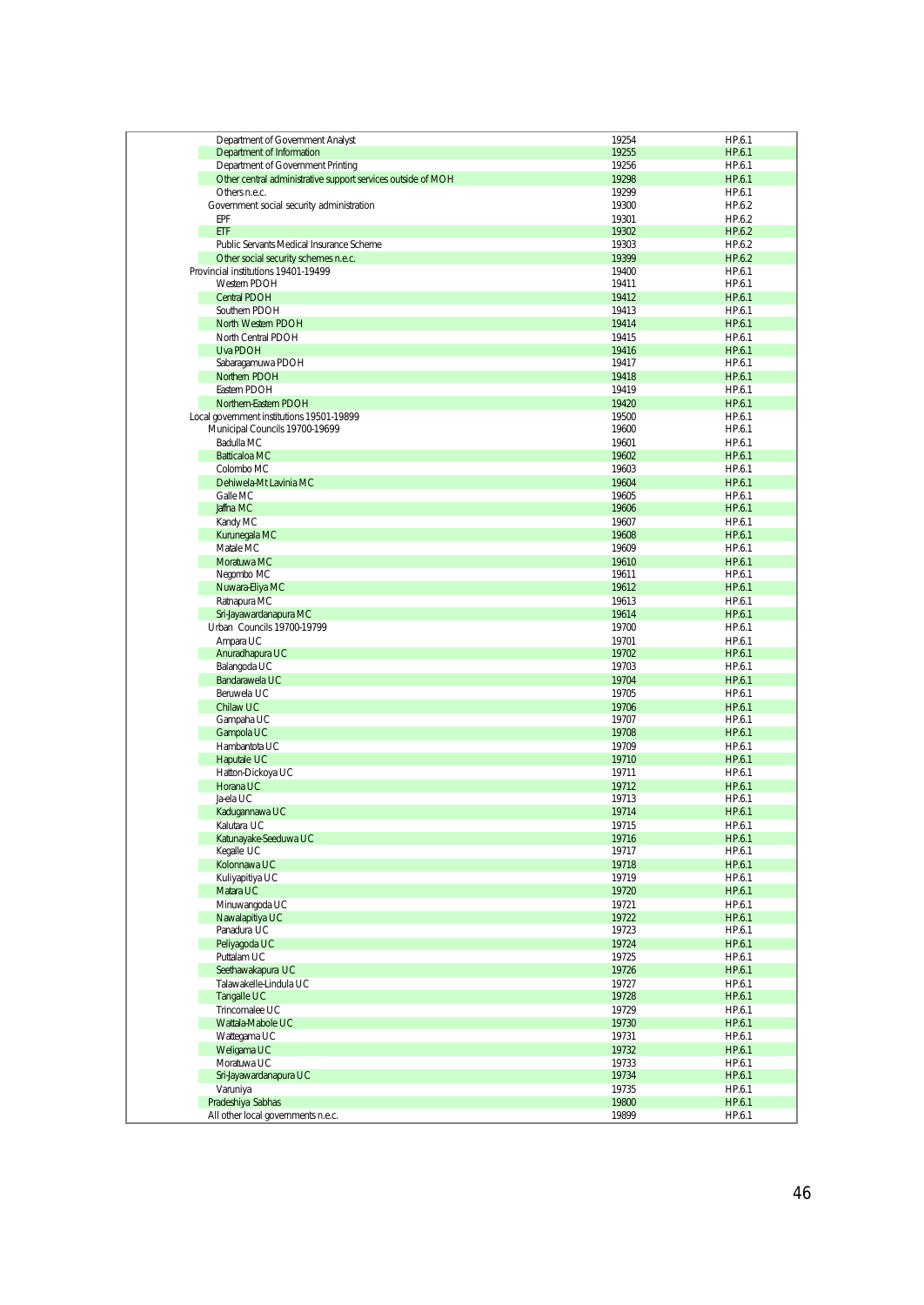| Government (entities that finance or provide health care as a secondary objective)           | 20000          | HP.6             |
|----------------------------------------------------------------------------------------------|----------------|------------------|
| Ministry of Finance and Planning                                                             | 21100          | HP.6.1           |
| Department of Census and Statistics                                                          | 21110          | HP.6.1           |
| Ministry of Plan Implementation and Partliamentary Affairs                                   | 21200          | HP.3.4           |
| IRDPs 21211-21229                                                                            | 21210          | HP.3.4           |
| IRDP - Anuradhapura<br><b>IRDP - Badulla</b>                                                 | 21211<br>21212 | HP.3.4<br>HP.3.4 |
| IRDP - Hambantota                                                                            | 21213          | HP.3.4           |
| <b>IRDP - Kalutara</b>                                                                       | 21214          | HP.3.4           |
| <b>IRDP - Kandy</b>                                                                          | 21215          | HP.3.4           |
| <b>IRDP</b> - Matale                                                                         | 21216          | HP.3.4           |
| IRDP - Matara                                                                                | 21217          | HP.3.4           |
| IRDP - Moneragala                                                                            | 21218          | HP.3.4           |
| IRDP - Nuwera-Eliya                                                                          | 21219          | HP.3.4           |
| IRDP - Ratnapura<br>IRDP - Vavuniya                                                          | 21220<br>21221 | HP.3.4<br>HP.3.4 |
| Ministry of Social Services                                                                  | 21300          | HP.3.4           |
| Department of Social Services                                                                | 21301          | HP.3.4           |
| Community-based Rehabilitation Programme                                                     | 21302          | HP.3.4           |
| Ministry of Defence (21401-21499)                                                            | 21400          | HP.1.1           |
| Sri Lanka Army                                                                               | 21401          | HP.1.1           |
| Sri Lanka Navy                                                                               | 21402          | HP.1.1           |
| Sri Lanka Airforce                                                                           | 21403          | HP.1.1           |
| Sri Lanka Police                                                                             | 21404          | HP.1.1           |
| Ministry of Livestock Development and Estate Infrastructure<br>Ministry of Labour            | 21500<br>21600 | HP.3.4<br>HP.7.1 |
| Department of Labour                                                                         | 21601          | HP.7.1           |
| Other ministries                                                                             | 21900          | HP.6.1           |
| Academic, research or training institutions 23001-23999                                      | 23000          | HP.7.9           |
| Education and training institutions 23101-23199                                              | 23100          | HP.7.9           |
| Medical training schools                                                                     | 23110          | HP.7.9           |
| Dental training schools                                                                      | 23130          | HP.7.9           |
| Nursing training schools                                                                     | 23131          | HP.7.9           |
| Other health personnel training schools                                                      | 23132          | HP.7.9           |
| <b>NIHS Kalutara</b>                                                                         | 23151          | HP.7.9           |
| Institute of Postgraduate Studies in Medical Education                                       | 23152          | HP.7.9           |
| National Institute of Social Development<br>Research institutions 23201-23299                | 23153<br>23200 | HP.7.9<br>HP.7.9 |
| <b>Medical Research Institute</b>                                                            | 23201          | HP.7.9           |
| Institute of Fundamental Studies                                                             | 23211          | HP.7.9           |
| Institute of Policy Studies                                                                  | 23212          | HP.7.9           |
| Other research institutions n.e.c.                                                           | 23299          | HP.7.9           |
| <b>Other National Public Institutions</b>                                                    | 27000          | HP.6.1           |
| <b>Central Bank</b>                                                                          | 27001          | HP.6.1           |
| <b>Finance Commission</b>                                                                    | 27002          | HP.6.1           |
| Other public institutions n.e.c.                                                             | 27999          | HP.6.1           |
| <b>NONPROFIT SECTOR</b>                                                                      |                |                  |
| Nonprofit Institutions 30000-39999                                                           | 30000          | HP.3.9           |
| National level NPISHs 31001-31199                                                            | 31000          | HP.3.9           |
| Family Planning Association of Sri Lanka                                                     | 31001          | HP.3.9           |
| Red Cross                                                                                    | 31002          | HP.3.9           |
| St John's Council for Sri Lanka                                                              | 31003          | HP.3.9           |
| CNAPT (National Association for the Prevention of TB)<br><b>Children's Convalescent Home</b> | 31004          | HP.5             |
| SLNF Smoke and Health                                                                        | 31005<br>31006 | HP.2.1<br>HP.5   |
| Sahanaya                                                                                     | 31007          | HP.3.4           |
| National level NPISHs n.e.c.                                                                 | 31999          | HP.3.9           |
| Local NPISH <sub>S</sub>                                                                     | 32000          | HP.3             |
| <b>INSURERS</b>                                                                              |                |                  |
| <b>Insurers 40001-49999</b>                                                                  | 40000          | HP.6.4           |
| Government health insurance companies 40100-40199                                            | 40100          | HP.6.4           |
| Sri Lanka Insurance Corporation                                                              | 40101          | <b>HP.6.4</b>    |
| <b>SLIC Life</b>                                                                             | 40102          | HP.6.4           |
| National Insurance Corporation                                                               | 40103          | <b>HP.6.4</b>    |
| Private health insurance companies 40200-40299                                               | 40200          | HP.6.4           |
| <b>PRIVATE SECTOR</b>                                                                        |                |                  |
| Private health care providers 50001-59999                                                    | 50000          | N                |
| Private hospitals                                                                            | 50001          | HP.1             |
| Private general hospitals                                                                    | 51000          | HP.1.1           |
| Private mental health and substance abuse hospitals                                          | 51500          | HP.1.2           |
| Private speciality hospitals                                                                 | 51600          | HP.1.3           |
| Private hospitals n.e.c.                                                                     | 51699          | HP.1.3           |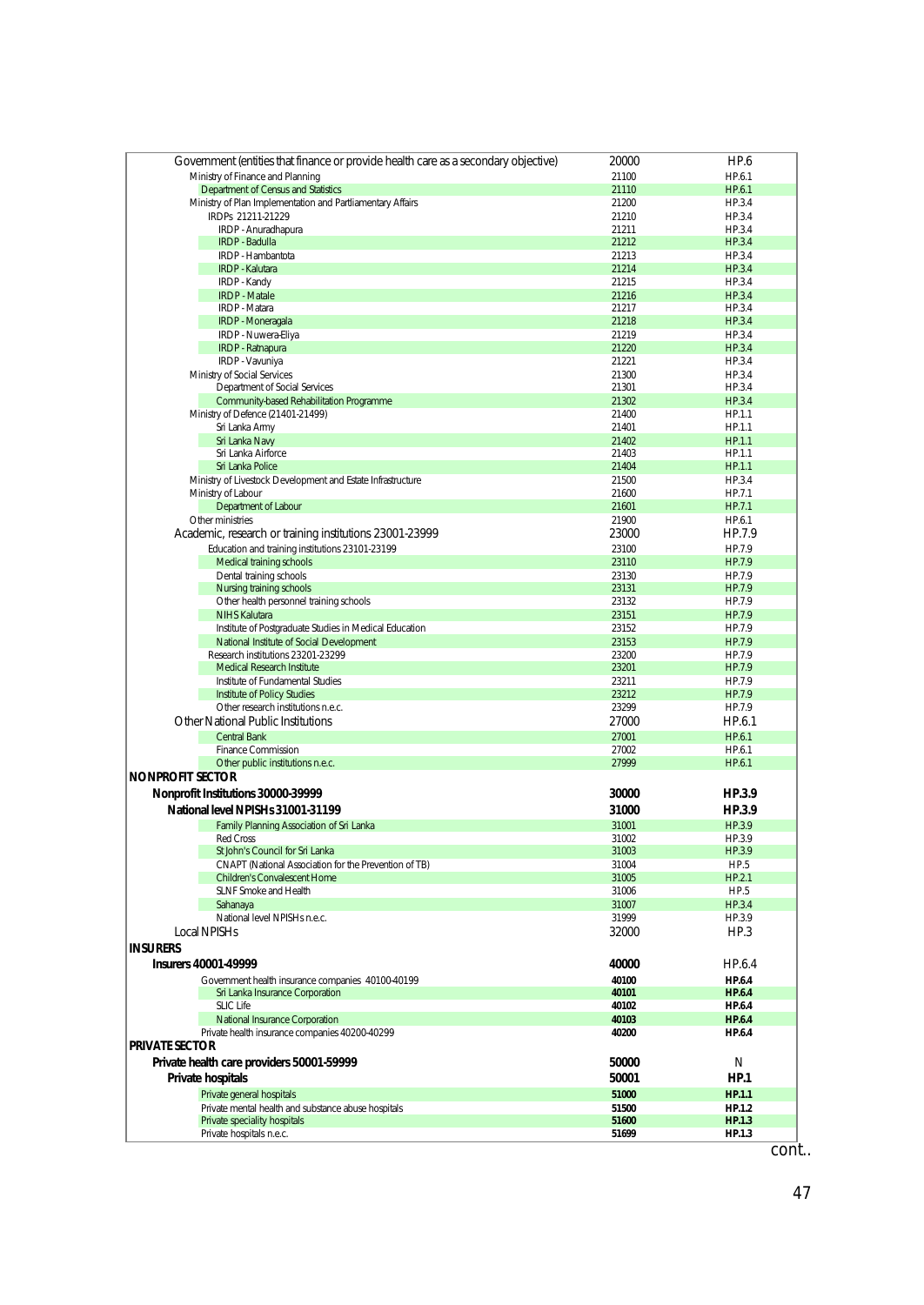| Private nursing care facilities                                                                  | 51700          | <b>HP.2.1</b> |
|--------------------------------------------------------------------------------------------------|----------------|---------------|
| Private residential mental retardation, mental health and substance abuse facilities             | 51800          | HP.2.2        |
| All other private nursing and residential care facilities                                        | 51999          | HP.2.9        |
|                                                                                                  | 52000          |               |
| Private ambulatory physician services                                                            |                | HP.3          |
| Private general practitioners                                                                    | 52100          | HP.3.1        |
| Government doctors in private practice                                                           | 52200          | <b>HP.3.1</b> |
| Private specialists                                                                              | 52300          | HP.3.1        |
| Private ayurvedic and indigenous medical practitioners                                           | 53000          | HP.3.1        |
| Private homeopathic and other non-allopathic practitioners                                       | 54000          | HP.3.1        |
|                                                                                                  |                |               |
| Private physicians n.e.c.                                                                        | 54999          | HP.3.1        |
| Private dental providers                                                                         | 55000          | HP.3.2        |
| Private other practitioners                                                                      | 56000          | HP.3.3        |
|                                                                                                  |                |               |
| Private other non-hospital medical facilities                                                    | 57000          | HP.3.4        |
| Private family planning centres                                                                  | 57110          | HP.3.4        |
| Private out-patient mental health and substance abuse centres                                    | 57120          | HP.3.4        |
| Private ambulatory surgery centres                                                               | 57130          | <b>HP.3.4</b> |
| Private dialysis care centres                                                                    | 57140          | HP.3.4        |
|                                                                                                  |                |               |
| Private other outpatient centres                                                                 | 57190          | HP.3.4        |
| Private medical and diagnostic laboratories                                                      | 57500          | HP.3.5        |
| Private home health care services                                                                | 57600          | <b>HP.3.6</b> |
| Private ambulance services                                                                       | 57700          | HP.3.9        |
| Private blood and tissue banks                                                                   | 57800          | HP.3.9        |
| Private all other non-hospital medical service facilities                                        | 57999          | HP.3.9        |
| Retail sale and other providers of medical goods                                                 | 58000          | HP.4          |
|                                                                                                  |                |               |
| <b>Pharmacies</b>                                                                                | 58100          | <b>HP.4.1</b> |
| Retail sale and other suppliers of optical glasses and other vision products                     | 58200          | <b>HP.4.2</b> |
| Retail sale and other suppliers of hearing aids                                                  | 58300          | <b>HP.4.3</b> |
| Retail sale and other suppliers of medical appliances (other than optical glasses and hearing ai | 58400          | <b>HP.4.4</b> |
| Retailers of traditional medicines and supplies                                                  | 58500          | <b>HP.4.9</b> |
| Shops and all other miscellaneous sale and other suppliers of pharmaceuticals and medical gc     | 59999          | <b>HP.4.9</b> |
|                                                                                                  |                |               |
| <b>OTHERS</b>                                                                                    |                |               |
| Other entities 60000-69999                                                                       | 60000          | HP.7          |
| Establishments providing occupational health services as ancilliary production                   | 61000          | HP.7.1        |
|                                                                                                  |                |               |
|                                                                                                  |                |               |
| Other industries providing health care as secondary function                                     | 62000          | HP.7.9        |
|                                                                                                  | 62100          | HP.7.9        |
| Military health services (not provided in health care facilities)                                |                |               |
| Army health services                                                                             | 62101          | HP.7.9        |
| Navy health services                                                                             | 62102          | HP.7.9        |
| Airforce health services                                                                         | 62103          | HP.7.9        |
| Police health services                                                                           | 62104          | HP.7.9        |
| Prison health services (not provided in health care facilities)                                  | 62200          | HP.7.9        |
| School health services                                                                           | 62300          | HP.7.9        |
| Enterprises (Employers providing health care as secondary function)                              | 63000          | HP.7.9        |
|                                                                                                  |                |               |
| State enterprises                                                                                | 63100          | HP.7.9        |
| Public companies                                                                                 | 63200          | HP.7.9        |
| BOI firms (exc. Public firms)                                                                    | 63300          | HP.7.9        |
| Private firms non-BOI                                                                            | 63400          | HP.7.9        |
| Other firms n.e.c.                                                                               | 63999          | HP.7.9        |
| Other industries provding health as secondary function n.e.c.                                    | 69999          | HP.7.9        |
| <b>REST OF WORLD</b>                                                                             |                |               |
|                                                                                                  |                |               |
| Foreign entities 80000-89999                                                                     | 80000          |               |
| Intergovernmental/international agencies                                                         | 81000          | HP.9          |
| World Health Organisation                                                                        | 81001          | HP.9          |
| United Nations Children's Fund                                                                   | 81002          | HP.9          |
|                                                                                                  |                |               |
| United Nations Development Programme                                                             | 81003          | HP.9          |
| United Nations Populations Fund                                                                  | 81004          | HP.9          |
| <b>World Bank</b>                                                                                | 81005          | HP.9          |
| International agencies n.e.c.                                                                    | 81999          | HP.9          |
| Foreign governments                                                                              | 82000          | HP.9          |
| Foreign governments n.e.c.                                                                       | 82999          | HP.9          |
|                                                                                                  |                |               |
| <b>Foreign NPISHs</b>                                                                            | 83000          | HP.9          |
| <b>Foreign Firms</b>                                                                             | 84000          | HP.9          |
| Foreian BOI firms                                                                                | 84100          | HP.9          |
| Foreign non-BOI firms                                                                            | 84200          | HP.9          |
|                                                                                                  |                |               |
| Other foreign firms                                                                              | 84999          | HP.9          |
| Other foreign entities n.e.c.<br>All other entities                                              | 89999<br>90000 | HP.9<br>HP.9  |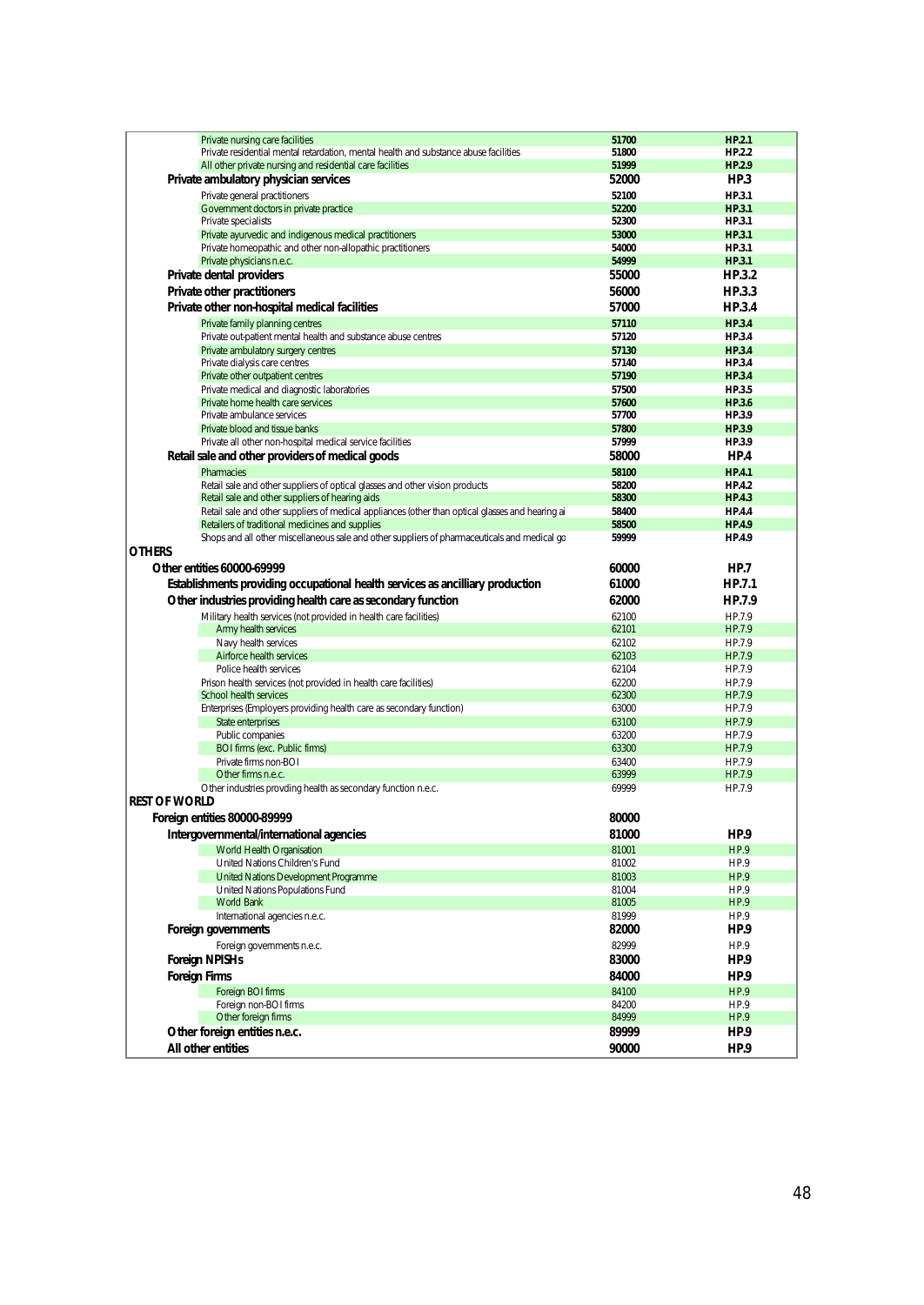# **Annex Table 5: Expenditures on Health by Local Governments (Rupees), 1990-99**

| Local government                                | 1990           | 1991           | 1992           | 1993           | 1994         | 1995        | 1996         | 1997           | 1998        | 1999           |
|-------------------------------------------------|----------------|----------------|----------------|----------------|--------------|-------------|--------------|----------------|-------------|----------------|
| <b>Municipal Council -Recurrent Expenditure</b> |                |                |                |                |              |             |              |                |             |                |
| <b>Badulla MC</b>                               | 3,416,556      | 3,736,369      | 4,042,970      | 4,195,676      | 5,156,566    | 5,330,671   | 4,946,734    | 4,908,357      | 5,008,201   | $\Omega$       |
| Batticaloa MC                                   | 3,627,447      | 4,116,609      | 3,766,326      | 4,964,311      | 4,816,670    | 4,932,525   | 6.517.481    | 5,188,562      | 6,857,997   | $\Omega$       |
| Colombo MC                                      | 53,337,070     | 62,770,544     | 68,248,875     | 92,450,443     | 89,550,512   | 89,059,717  | 94,051,405   | 95,010,904     | 82,083,000  | 116,948,000    |
| Dehiwela-Mt Lavinia MC                          | 25,234,328     | 25,730,006     | 24,414,405     | 29,809,402     | 35,374,786   | 37,210,195  | 48,092,140   | 47,935,363     | 59,840,061  | 63,946,538     |
| <b>Galle MC</b>                                 | $\Omega$       | 5,941,371      | 6,917,512      | 7,936,118      | 8,011,338    | 8,246,456   | 9,979,509    | 10,937,668     | 16,453,148  |                |
| Jaffna MC                                       | 11.399.078     | 8,112,595      | 19,098,599     | 17,638,866     | 18,411,658   | 17,416,355  | 20,856,105   | 24,152,578     | 29,386,525  | $\Omega$       |
| Kandy MC                                        | 18,158,111     | 20.711.445     | 19,595,821     | 22,826,647     | 23,303,529   | 25,645,700  | 26,572,929   | 30.012.185     | 13,116,214  | $\overline{0}$ |
| Kurunegala MC                                   | 4,085,200      | 4,733,700      | 5,450,200      | 6,348,400      | 6,755,500    | 7,086,800   | 8,193,700    | 9,184,800      | 10,877,500  | $\Omega$       |
| Matale MC                                       | 4,506,593      | 5,333,042      | 5,981,346      | 5,942,680      | 6,824,108    | 7,351,769   | 8,496,953    | 9,144,875      | 10,483,219  | $\overline{0}$ |
| Moratuwa MC                                     | $\mathbf 0$    | $\mathbf 0$    | 0              | $\mathbf 0$    | 0            | $\mathbf 0$ | 0            | 18.659.857     | 23.918.486  |                |
| Negombo MC                                      | 7,647,376      | 9,628,004      | 10,546,448     | 10,635,493     | 10,943,634   | 12,039,963  | 13,841,674   | 14,892,898     | 16,445,869  | $\Omega$       |
| Nuwara-Eliya MC                                 | 3,626,282      | 4,394,559      | 4,594,092      | 5,467,273      | 5,575,360    | 5,539,055   | 6,589,788    | 7,212,498      | 7,738,312   | $\Omega$       |
| Ratnapura MC                                    | $\overline{0}$ | $\overline{0}$ | 5,097,880      | 5,260,890      | 7,160,865    | 7,433,160   | 7,543,655    | 8,185,500      | 7,974,020   |                |
| Sri-Jayawardanapura MC                          | $\mathbf 0$    | 0              | 0              | $\mathbf 0$    | 0            | $\mathbf 0$ | 0            | 22,884,800     | 28,927,000  | 41,851,000     |
|                                                 |                |                |                |                |              |             |              |                |             |                |
| Municipal Council - Capital Expenditure         |                |                |                |                |              |             |              |                |             |                |
| <b>Badulla MC</b>                               | 23,646         | 17,700         | $\overline{0}$ | $\overline{0}$ | $\mathbf{0}$ | 29,190      | $\mathbf{0}$ | 3,805,200      | 1,516,350   | $\Omega$       |
| Batticaloa MC                                   | 28,382         | 97,477         | 22,349         | 359,804        | 132,804      | 389.108     | 121,547      | 550,075        | 139,005     | $\Omega$       |
| Colombo MC                                      | 10,660,000     | 11,400,000     | 14,862,045     | 7,027,787      | 7,093,190    | 21,396,746  | 27,283,733   | 28,067,017     | 28,993,000  | 42,186,000     |
| Dehiwela-Mt Lavinia MC                          | 393,237        | 983,904        | 3,319,250      | 1,185,088      | 1,093,896    | 3,179,520   | 12,056,950   | 104,272        | 309,344     | 59,117         |
| <b>Galle MC</b>                                 | $\Omega$       | 5,713,416      | 714,061        | 220,854        | 591,201      | 842,277     | 420,043      | 3,107,058      | 494,647     | $\Omega$       |
| Jaffna MC                                       | 1,031,158      | $\Omega$       | 1,216,018      | 622,670        | 2,093,978    | 449.937     | 500.540      | 1,655,055      | 3,562,925   | $\Omega$       |
| Kandy MC                                        | 369,101        | 2,984,228      | 1,197,713      | 689,039        | 1,909,352    | 1,215,516   | 276,708      | 251,288        | 334,607     | $\overline{0}$ |
| Kurunegala MC                                   | 814,200        | 117,600        | 329,100        | 445,700        | 136,000      | 140,600     | 296,700      | 241,700        | 16,600      | $\Omega$       |
| Matale MC                                       | 13,995         | 71,198         | 32,304         | $\overline{0}$ | 23,991       | 9,720       | 37,793       | $\overline{0}$ | 64,450      | $\Omega$       |
| Moratuwa MC                                     | $\Omega$       | $\Omega$       | 0              | $\mathbf 0$    | $\Omega$     | $\Omega$    | 0            | 219.077        | 10,938,185  | O              |
| Negombo MC                                      | 5.402.572      | 3,202,911      | 1,339,198      | 2,251,025      | 1,694,050    | 2,374,203   | 2,520,992    | 2,790,299      | 115,870     | $\overline{0}$ |
| Nuwara-Eliya MC                                 | 489,850        | 0              | $\mathbf 0$    | $\mathbf 0$    | $\Omega$     | $\Omega$    | 0            | 1,350,600      | $\Omega$    | $\Omega$       |
| Ratnapura MC                                    | $\overline{0}$ | $\overline{0}$ | 40,700         | 40,700         | 240,700      | 2,552,200   | 6,350,700    | 1,250,800      | 100,000     | $\Omega$       |
| Sri-Jayawardanapura MC                          | $\Omega$       | $\Omega$       | $\mathbf 0$    | $\mathbf 0$    | $\Omega$     | $\Omega$    | 0            | 2,504,500      | 12,940,800  | 441,000        |
| Total                                           | 154,264,182    | 179,796,678    | 200,827,212    | 226,318,866    | 236,893,688  | 259,871,383 | 305,547,779  | 354,207,786    | 378,635,335 | 265,431,655    |

Cont..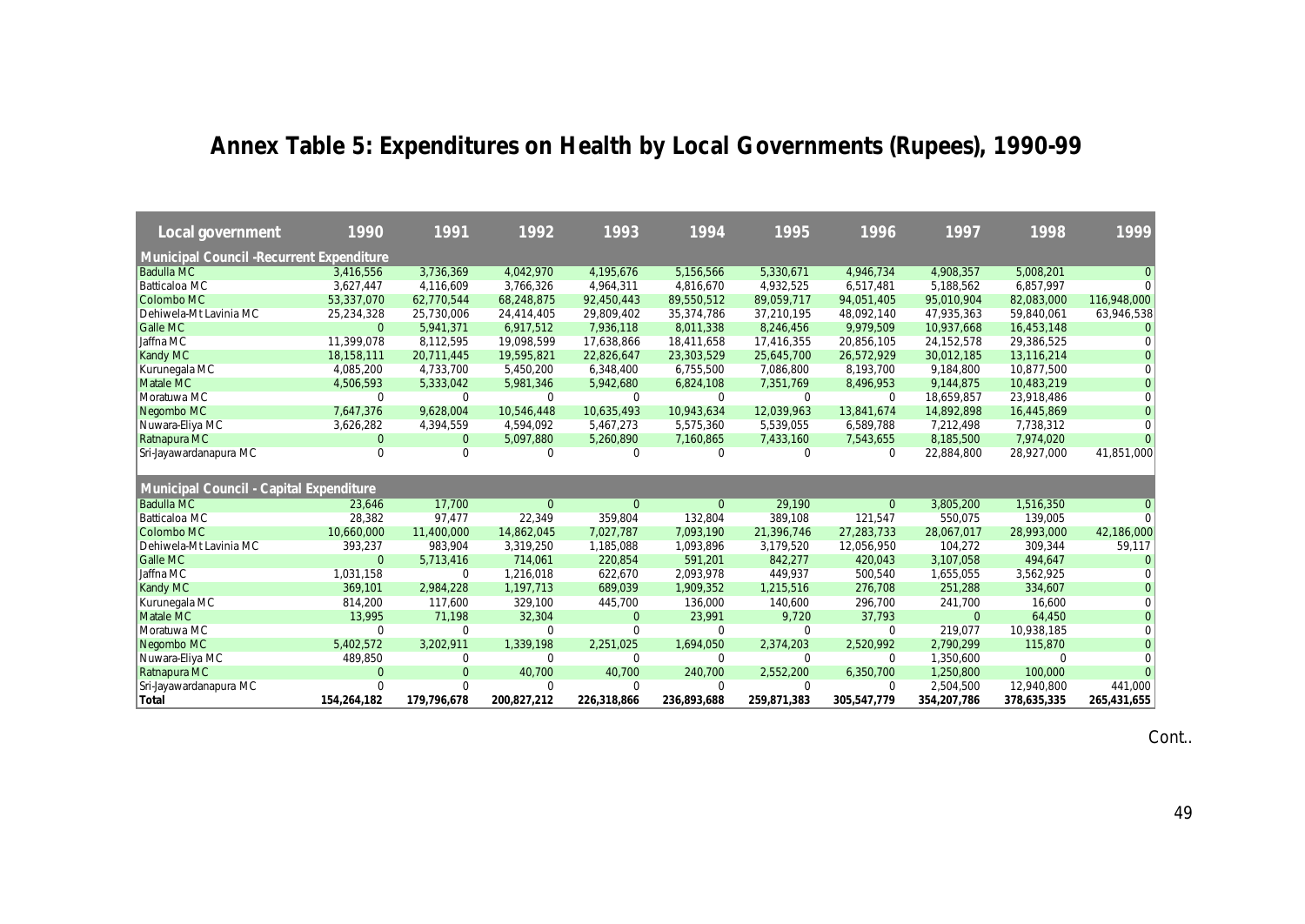| Local government                             | 1990        | 1991       | 1992         | 1993        | 1994        | 1995        | 1996        | 1997         | 1998           | 1999           |
|----------------------------------------------|-------------|------------|--------------|-------------|-------------|-------------|-------------|--------------|----------------|----------------|
| <b>Urban Council - Recurrent Expenditure</b> |             |            |              |             |             |             |             |              |                |                |
| Ampara UC                                    | 777,019     | 1,299,097  | 1,855,541    | 1,469,207   | 1,746,300   | 1,351,238   | 1,531,558   | 2,450,445    | 2,759,157      | $\mathbf{0}$   |
| Anuradhapura UC                              | 4,283,368   | 4,841,121  | 5,052,267    | 5,001,616   | 6,522,694   | 6,570,866   | 6,883,536   | 8,087,844    | 8,892,594      | $\Omega$       |
| Balangoda UC                                 | 988,949     | 1,134,935  | 992,931      | 1,243,298   | 1,153,914   | 1,303,660   | 1,850,461   | 1,787,637    | 1,384,269      | $\mathbf{0}$   |
| Bandarawela UC                               | 1,664,775   | 1,956,854  | 2,149,507    | 2,353,115   | 2,339,289   | 2,314,183   | 2,572,337   | 3,290,965    | 4,393,203      | $\mathbf 0$    |
| Beruwela UC                                  | 1,314,430   | 1,857,255  | 1,752,668    | 1,538,039   | 2,013,585   | 1,791,879   | 1,725,240   | 2,075,122    | 2,425,195      | $\Omega$       |
| Chilaw UC                                    | 3,441,954   | 4,057,553  | 4,165,707    | 4,980,079   | 5,060,079   | 5,342,661   | 5,460,502   | 5,874,332    | 7,366,718      | 6,067,201      |
| Gampaha UC                                   | 2,741,045   | 3,217,915  | 3,467,340    | 587,373     | 3,285,366   | 3,833,267   | 4,145,457   | 4,343,362    | 6,001,588      | $\Omega$       |
| <b>Gampola UC</b>                            | 2,612,406   | 2,479,980  | 2,736,852    | 3,453,370   | 3,485,110   | 3,682,880   | 4,235,865   | 5,126,268    | 6,268,214      | $\mathbf 0$    |
| Hambantota UC                                | 815,300     | 927,800    | 1,207,300    | 1,235,600   | 1,484,400   | 1,595,300   | 1,651,400   | 2,001,900    | 1,715,000      | $\mathbf 0$    |
| Haputale UC                                  | 423,749     | 549,173    | 621,912      | 684,142     | 654,715     | 824,197     | 955,455     | 1,026,426    | 1,216,284      | $\Omega$       |
| Hatton-Dickoya UC                            | 1,718,504   | 2,013,630  | 2.161.798    | 2,860,555   | 3,116,465   | 3,183,795   | 3,519,227   | 4,273,103    | 4,805,765      | $\overline{0}$ |
| Horana UC                                    | $\mathbf 0$ | 1,665,305  | 2,125,919    | 2,736,906   | 2,623,319   | 2,896,412   | 2,815,295   | 3,382,332    | 3,700,860      | $\mathbf 0$    |
| Ja-ela UC                                    | 1,786,728   | 1,806,397  | 2,073,037    | 2,249,036   | 2,400,315   | 2,735,090   | 3,146,228   | 3,278,119    | 3,498,448      | $\mathbf{O}$   |
| Kadugannawa UC                               | 695,196     | 727,900    | 711,352      | 879,974     | 901,765     | 950,067     | 1,109,767   | 1,121,572    | 1,384,901      | $\mathbf 0$    |
| Kalutara UC                                  | 4,586,221   | 4,070,640  | 3,694,507    | 4,291,013   | 4,652,229   | 5,440,214   | 6,121,019   | 5,824,697    | 7,148,130      | $\overline{0}$ |
| Katunayake-Seeduwa UC                        | 1,058,830   | 1,218,169  | 1,248,045    | 1,415,087   | 1,590,349   | 2,226,765   | 2,785,690   | 3,011,121    | 3,336,588      | $\Omega$       |
| Kegalle UC                                   | 2,098,160   | 2,269,867  | 2,346,790    | 2,858,807   | 3,070,630   | 3,196,638   | 3,206,040   | 3,368,474    | 3,657,008      | $\mathbf{0}$   |
| Kolonnawa UC                                 | 439,056     | 638,799    | 5,201,649    | 6,353,776   | 8,102,241   | 6,819,340   | 6,703,800   | 8,212,155    | 8,413,269      | $\mathbf 0$    |
| Kuliyapitiya UC                              | 1,547,700   | 1,727,646  | 1,624,793    | 1,750,796   | 1,866,884   | 2,027,899   | 2,283,397   | 2,411,027    | 2,942,842      | $\overline{0}$ |
| Matara UC                                    | 4,804,941   | 4,952,044  | 5,930,456    | 6,428,035   | 7,020,464   | 7,408,774   | 7,618,699   | 7,707,554    | 9,488,526      | $\mathbf 0$    |
| Minuwangoda UC                               | 1,560,570   | 883,452    | 1,908,170    | 337,179     | 1,872,499   | 2,183,007   | 3,086,512   | 3,233,230    | 4,466,748      | $\overline{0}$ |
| Nawalapitiya UC                              | 2,519,369   | 1,899,600  | 2,451,221    | 2,825,713   | 2,835,017   | 2,689,400   | 3,014,250   | 3,005,002    | 3,519,269      | $\Omega$       |
| Panadura UC                                  | 3,095,767   | 3,260,521  | 3,327,263    | 3,640,158   | 3,877,071   | 3,896,335   | 4,630,343   | 5,820,904    | 7,116,189      | 7,156,359      |
| Peliyagoda UC                                | 1,530,550   | 1,649,000  | 2,078,550    | 2,564,700   | 2,666,300   | 2,659,850   | 3,362,341   | 4,015,175    | 4,851,500      | 5,382,200      |
| Puttalam UC                                  | 2,529,669   | 2,759,039  | 2,769,039    | 3,036,448   | 3,271,675   | 3,381,346   | 3,555,108   | 4,006,538    | 4,393,310      | $\mathbf{0}$   |
| Seethawakapura UC                            | 1,523,478   | 220,396    | 1,800,888    | 2,198,349   | 2,807,414   | 2,366,443   | 2,672,950   | 3,282,500    | 3,358,249      |                |
| Talawakelle-Lindula UC                       | 846,855     | 1,164,300  | 1,110,116    | 1,187,180   | 1,264,328   | 1,329,423   | 1,436,358   | 1,542,793    | 1,831,309      | 1,978,398      |
| Tangalle UC                                  | 4,703,185   | 3,445,142  | 4,334,311    | 5,151,624   | 5,255,748   | 5,852,015   | 6,146,301   | 6,347,500    | 6,935,643      |                |
| Trincomalee UC                               | 4,062,162   | 4,942,704  | 5,957,145    | 5,539,386   | 6,574,725   | 5,995,997   | 7,068,628   | 7,174,020    | 8,325,272      | 8,102,662      |
| Wattala-Mabole UC                            | 1,856,096   | 2,217,286  | 2,664,692    | 3,181,165   | 3,435,733   | 1,641,805   | 2,328,668   | 3,573,649    | 3,782,069      | 5,719,728      |
| Wattegama UC                                 | 617,690     | 540,974    | 531,277      | 871,827     | 752,114     | 575,193     | 782,559     | 310,156      | 771,106        | $\Omega$       |
| Weligama UC                                  | 1,543,928   | 1,710,331  | 1,771,923    | 1,858,666   | 2,162,726   | 3,166,990   | 5,433,265   | 3,374,946    | 3,160,207      | 3,177,217      |
| Moratuwa UC                                  | 9,519,242   | 11,048,030 | 11, 164, 704 | 13,795,802  | 13,558,703  | 14,937,848  | 16,588,140  | $\mathbf{0}$ | $\overline{0}$ | $\mathbf{0}$   |
| Sri-Jayawardanapura UC                       | 8,109,700   | 9,555,200  | 11,616,600   | 13,566,600  | 13,764,100  | 14,262,800  | 20,468,800  | $\mathbf 0$  | $\Omega$       | $\Omega$       |
| Varuniya                                     | 1,251,290   | 1,426,630  | 2,319,136    | 2,337,057   | 2,952,072   | 2,678,732   | 2,760,734   | 2.801.735    | 3.252.746      |                |
| <b>TOTAL</b>                                 | 83,067,882  | 90,134,685 | 106,925,406  | 116,461,678 | 130,140,338 | 133,112,309 | 153,655,930 | 127,142,604  | 146,562,176    | 37,583,765     |

 $\overline{C}$ ont..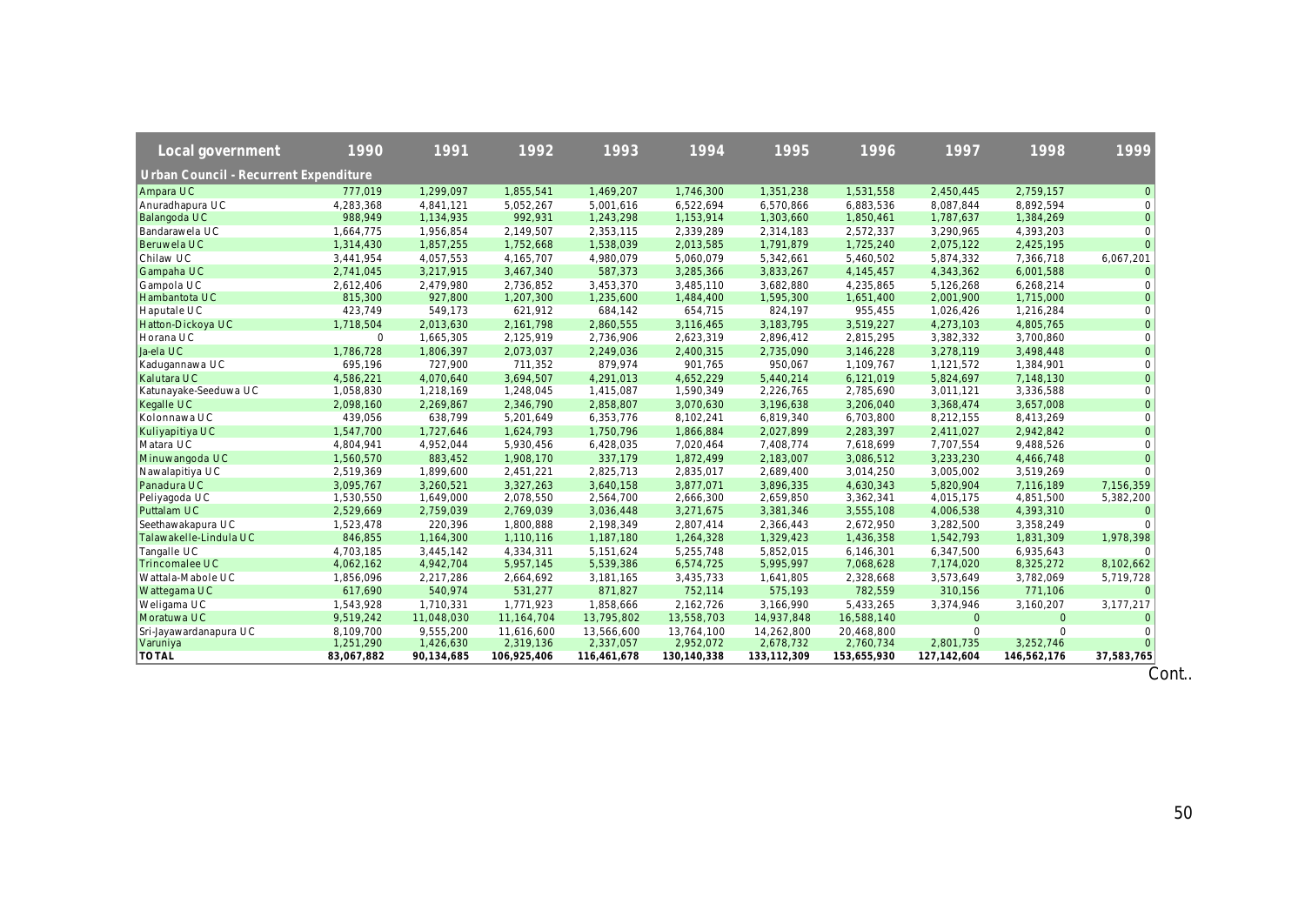| Local government                    | 1990         | 1991           | 1992           | 1993           | 1994           | 1995           | 1996           | 1997           | 1998           | 1999      |
|-------------------------------------|--------------|----------------|----------------|----------------|----------------|----------------|----------------|----------------|----------------|-----------|
| Urban Council - Capital Expenditure |              |                |                |                |                |                |                |                |                |           |
| Ampara UC                           | $\mathbf{0}$ | $\mathbf{O}$   | $\mathbf{0}$   | $\mathbf{0}$   | $\overline{0}$ | $\overline{0}$ | $\overline{0}$ | $\mathbf{0}$   | $\overline{0}$ | $\Omega$  |
| Anuradhapura UC                     | $\mathbf 0$  | 70,645         | 0              | $\mathbf 0$    | $\Omega$       | $\mathbf 0$    | $\mathbf 0$    | $\mathbf 0$    | 904,500        |           |
| Balangoda UC                        | 107,767      | $\overline{0}$ | $\overline{0}$ | $\overline{0}$ | 440,000        | $\mathbf{0}$   | $\mathbf{0}$   | $\Omega$       | $\overline{0}$ | $\Omega$  |
| Bandarawela UC                      | 227,650      | 496,106        | 265,974        | 39,025         | 67,936         | 3,190,674      | 826.498        | 350,280        | 458,252        |           |
| Beruwela UC                         | 73,250       | $\mathbf{0}$   | $\mathbf{0}$   | $\Omega$       | $\Omega$       | 1,181,480      | 101,000        | $\Omega$       | $\Omega$       | $\Omega$  |
| Chilaw UC                           | $\mathbf 0$  | $\mathbf 0$    | 688,000        | 641,000        | 65,000         | $\mathbf 0$    | $\Omega$       | $\Omega$       | $\Omega$       | 211,811   |
| Gampaha UC                          | $\mathbf{O}$ | $\overline{0}$ | 10,240         | 51,500         | 547,650        | 583,014        | 1,266,050      | 842,964        | $\Omega$       |           |
| Gampola UC                          | $\mathbf 0$  | 33,240         | 28,500         | 15,300         | 35,940         | 2,365,431      | 594,565        | 42,910         | 23,450         | $\Omega$  |
| Hambantota UC                       | 200,000      | 500,000        | 75,000         | 445,000        | 75,000         | 215,000        | 370,000        | 355,000        | 1,057,000      |           |
| Haputale UC                         | 56,363       | 100,000        | $\mathbf 0$    | $\mathbf 0$    | $\mathbf 0$    | 261,220        | 467,500        | 92,500         | 92,500         |           |
| Hatton-Dickoya UC                   | 18,221       | $\overline{0}$ | 243,369        | 349,589        | 416,618        | 166,426        | 16,487         | 198,787        | 87,279         |           |
| Horana UC                           | $\mathbf{O}$ | 102            | 120,724        | 12,336         | 13,943         | 5,215          | 76,940         | $\mathbf 0$    | $\Omega$       | $\Omega$  |
| Ja-ela UC                           | 497,220      | 478,395        | 19,120         | 82,635         | 1,367,950      | 111,850        | 462,251        | 51,925         | 600,500        | $\Omega$  |
| Kadugannawa UC                      | 93,603       | 7,372          | 234,948        | 145,953        | $\Omega$       | 583,637        | 27,083         | 244,100        | 819,000        |           |
| Kalutara UC                         | 20,010       | 1,183,500      | 260,930        | 260,930        | 173,558        | 67,287         | $\Omega$       | 2,000,000      | $\Omega$       | $\Omega$  |
| Katunayake-Seeduwa UC               | 98,085       | 328,635        | $\mathbf 0$    | 227,085        | 742,775        | 154,500        | 1,617,646      | 372,962        | 1,150,000      |           |
| Kegalle UC                          | 163,392      | $\mathbf{0}$   | $\mathbf 0$    | $\mathbf{0}$   | $\Omega$       | 475,000        | 752,500        | 266,500        | $\mathbf{0}$   |           |
| Kolonnawa UC                        | 912,570      | $\mathbf 0$    | $\mathbf 0$    | $\Omega$       | 215,649        | 433,958        | 3,418,938      | 2,983,191      | $\Omega$       |           |
| Kuliyapitiya UC                     | 226,020      | 50,000         | $\Omega$       | 62,333         | 10,500         | $\overline{0}$ | 1,074,287      | 38,850         | 1,034,670      |           |
| Matara UC                           | 54,349       | 148,500        | $\mathbf 0$    | $\mathbf 0$    | 836,450        | 2,040,000      | 2,284,011      | 570,500        | 5,374,504      |           |
| Minuwangoda UC                      | $\mathbf{0}$ | $\mathbf 0$    | 4,565          | 28,494         | 31,125         | 332,511        | 940,082        | 624,910        | $\Omega$       | $\Omega$  |
| Nawalapitiya UC                     | 4,655        | 2,550          | 597,500        | $\Omega$       | $\Omega$       | 1,332,453      | 826,750        | $\Omega$       | 1,476,850      |           |
| Panadura UC                         | 40,775       | 790            | 165,380        | 36,000         | 17,076         | 4,900          | 1,715,723      | 34,000         | $\Omega$       | 48,025    |
| Peliyagoda UC                       | 5,000        | $\mathbf{0}$   | $\mathbf 0$    | $\Omega$       | 104,000        | 95,000         | 225,000        | 2,600,000      | 1,800,000      | 1,800,000 |
| Puttalam UC                         | 84,345       | 499,278        | 275,816        | 287,447        | 220,046        | 149,226        | 186,367        | 233,880        | 1,463,774      | $\Omega$  |
| Seethawakapura UC                   | 312,465      | $\mathbf 0$    | $\mathbf 0$    | 17,345         | 749,945        | $\mathbf 0$    | 102,296        | 265,243        | 105,248        | $\Omega$  |
| Talawakelle-Lindula UC              | $\Omega$     | $\Omega$       | $\Omega$       | $\Omega$       | $\Omega$       | $\mathbf{0}$   | 75,000         | 125,000        | 150,000        | 250,000   |
| Tangalle UC                         | 5,000        | 16,260         | 450,949        | 411,068        | 1,656,575      | 204,661        | 647,721        | 2,220,647      | 6,054,543      |           |
| Trincomalee UC                      | $\Omega$     | $\overline{0}$ | 34,985         | 26,678         | 37,353         | 21,169         | 10,314         | 30,865         | 16,460         | 1,650     |
| Wattala-Mabole UC                   | 235,200      | $\mathbf{0}$   | 84,250         | 56,000         | $\Omega$       | 1,585,250      | 836,750        | 96,000         | 22,890         | 94,875    |
| <b>Wattegama UC</b>                 | $\Omega$     | 10,400         | 846,020        | 43,066         | $\Omega$       | $\Omega$       | 53,594         | $\Omega$       | $\Omega$       |           |
| Weligama UC                         | 114,268      | 14,219         | 2,915          | 1,859,288      | 2,717,951      | 1,119,000      | 5,350          | 630,000        | 1,758,024      | 1,364,925 |
| Moratuwa UC                         | 630,329      | 952,928        | 1,547,570      | 815,451        | 221,719        | 352,941        | 9,227,294      | $\overline{0}$ | $\mathbf{O}$   |           |
| Sri-Jayawardanapura UC              | 2,385,200    | 156,300        | $\mathbf 0$    | 493,800        | 946,100        | 7,051,300      | 6,323,700      | $\mathbf 0$    | $\Omega$       |           |
| Varuniya                            | $\Omega$     | 7,970          | 12,604         | 13,667         | 10,523         | 9,375          | 9,662          | 9,806          | 11,387         |           |
| Total                               | 6,565,737    | 5,057,190      | 5,969,359      | 6,420,990      | 11,721,382     | 24,092,478     | 34,541,359     | 15.280.820     | 24.460.831     | 3,771,286 |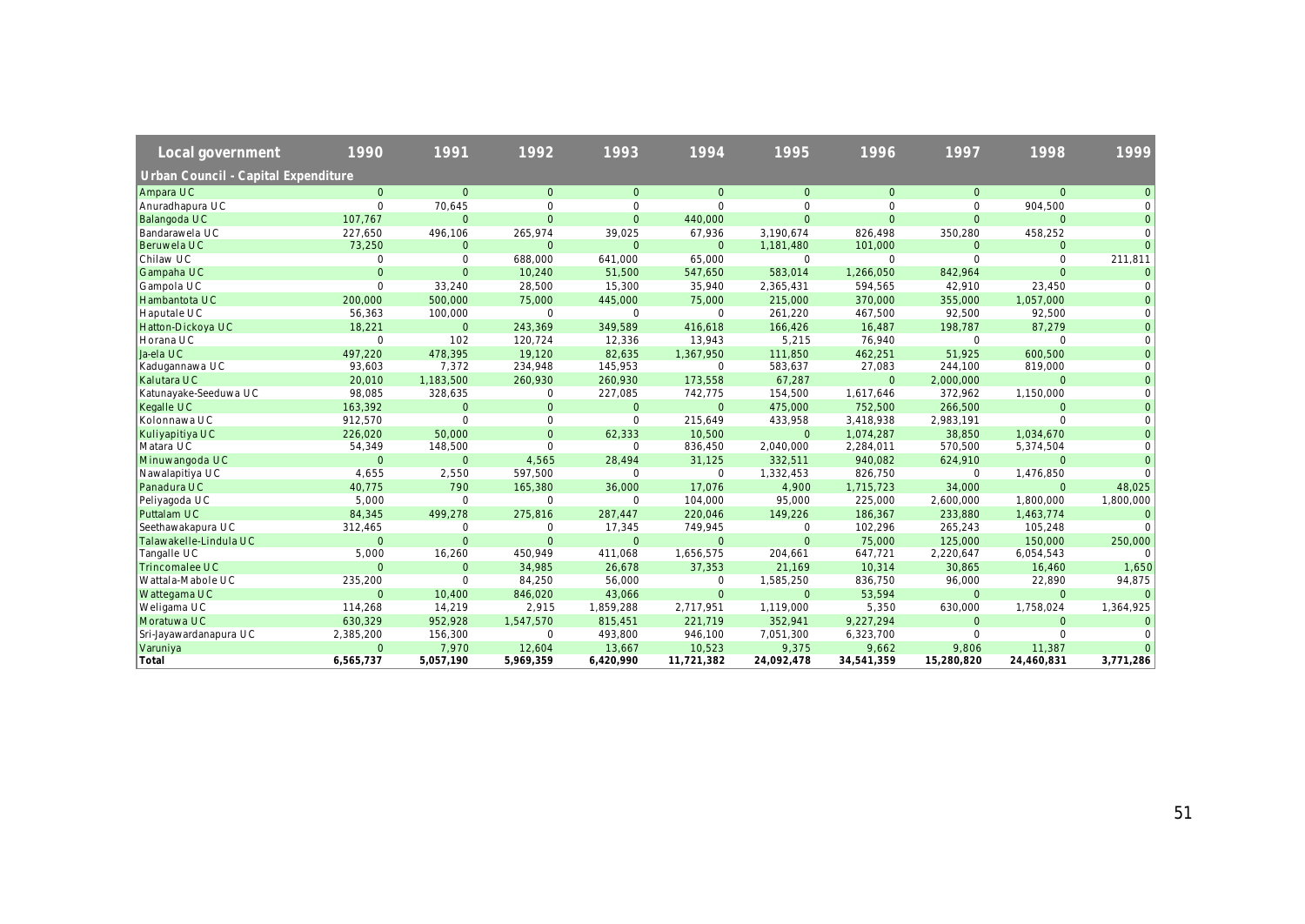|                                    | 1990    | 1991    | 1992    | 1993    | 1994    | 1995    | 1996    | 1997    | 1998      | 1999      |
|------------------------------------|---------|---------|---------|---------|---------|---------|---------|---------|-----------|-----------|
|                                    |         |         |         |         |         |         |         |         |           |           |
| <b>GDP Nominal (Rs million)</b>    | 321,784 | 372,345 | 425,283 | 499,565 | 579,084 | 667,772 | 768,128 | 890,272 | 1,017,986 | 1,110,653 |
| GDP Real (1990=100)                | 321,784 | 335,498 | 348,438 | 373,884 | 396,336 | 421,504 | 432,529 | 460,210 | 483,494   | 502,560   |
| <b>GDP Defator (1990=100)</b>      | 100.0   | 111.0   | 122.1   | 133.6   | 146.1   | 158.4   | 177.6   | 193.4   | 210.5     | 221.0     |
| GDP Deflator (1997=100)            | 51.7    | 57.4    | 63.1    | 69.1    | 75.5    | 81.9    | 91.8    | 100.0   | 108.8     | 114.2     |
| Foreign exchange rate for US\$     | 56.3    | 62.5    | 68.7    | 75.2    | 82.3    | 89.2    | 100.0   | 108.9   | 118.6     | 124.4     |
|                                    |         |         |         |         |         |         |         |         |           |           |
| <b>Total population (millions)</b> | 17.0    | 17.2    | 17.4    | 17.6    | 17.9    | 18.1    | 18.3    | 18.6    | 18.8      | 18.9      |
| Population by province (thousands) |         |         |         |         |         |         |         |         |           |           |
| Western province                   | 4,387   | 4,439   | 4,439   | 4,542   | 4,542   | 4,542   | 4,711   | 4,890   | 5,068     | 5,257     |
| Central province                   | 2,180   | 2,198   | 2,198   | 2,233   | 2,221   | 2,233   | 2,316   | 2,431   | 2,545     | 2,668     |
| Southern province                  | 2,207   | 2,238   | 2,238   | 2,299   | 2,350   | 2,299   | 2,388   | 2,376   | 2,363     | 2,351     |
| Northwestern province              | 1,999   | 2,026   | 2,026   | 2,079   | 2,123   | 2,168   | 2,158   | 2,149   | 2,139     | 2,130     |
| Northcentral province              | 1,019   | 1,036   | 1,036   | 1,070   | 1,098   | 1,126   | 1,116   | 1,106   | 1,096     | 1,086     |
| Uva province                       | 1,045   | 1,058   | 1,058   | 1,085   | 1,091   | 1,098   | 1,135   | 1,174   | 1,213     | 1,254     |
| Sabaragamuwa province              | 1,656   | 1,677   | 1,677   | 1,718   | 1,577   | 1,437   | 1,543   | 1,662   | 1,780     | 1,912     |
| Northeastern province              | 2,490   | 2,524   | 2,524   | 2,593   | 2,691   | 2,789   | 2,724   | 2,661   | 2,598     | 2,537     |

# **Annex Table 6: Basic Socio-Economic Statistics, 1990-99**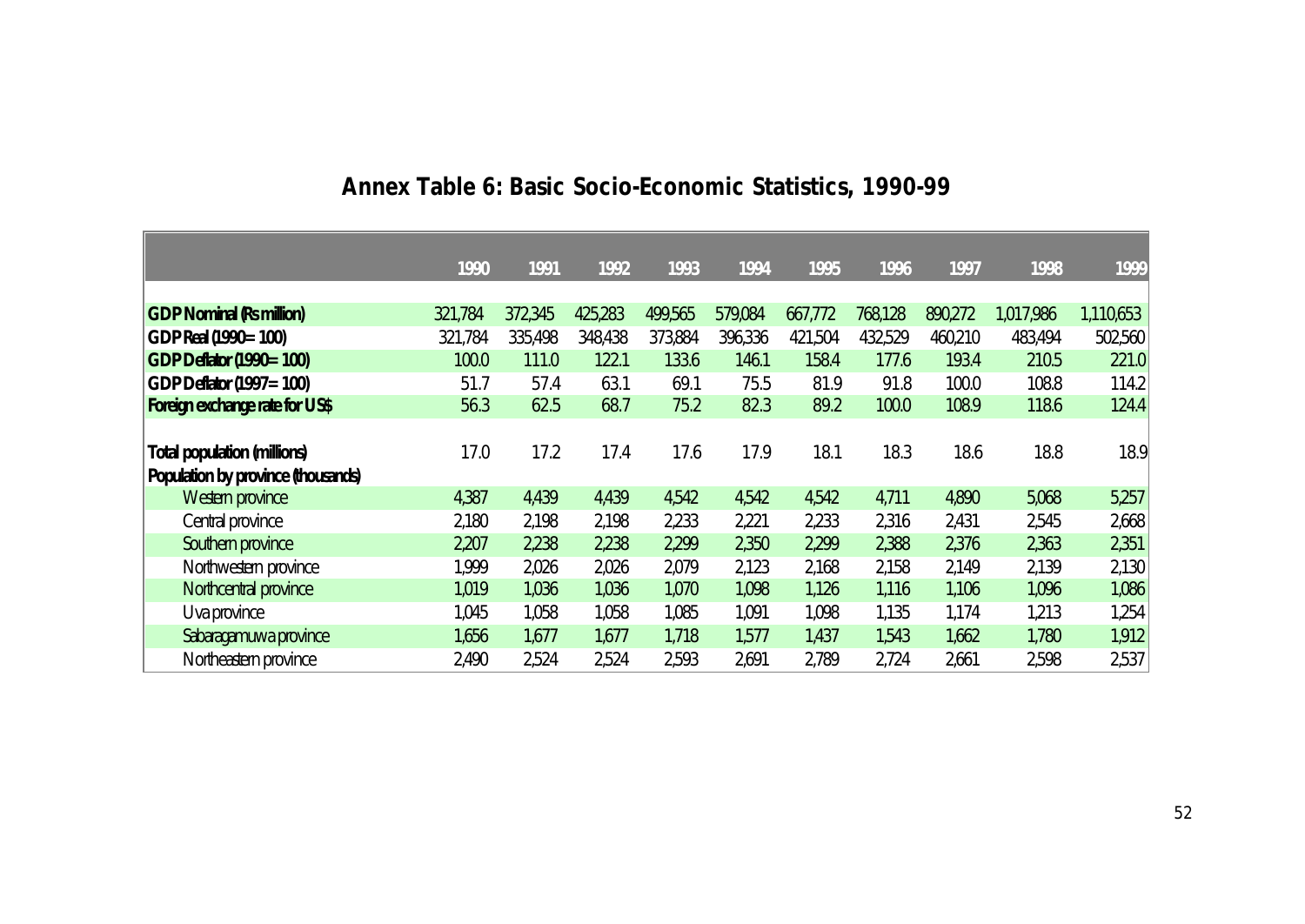# **Annex Table 7: Summary of Government Expenditures in Provinces by Function (%), 1990-99**

|       | <b>WESTERN PROVINCE</b>                                      |       |      |      |      |       |      |      |       |       |        |
|-------|--------------------------------------------------------------|-------|------|------|------|-------|------|------|-------|-------|--------|
|       | Government agencies                                          |       |      |      |      |       |      |      |       |       |        |
| Code  | <b>Function</b>                                              | 1990  | 1991 | 1992 | 1993 | 1994  | 1995 | 1996 | 1997  | 1998  | 1999   |
| 10000 | Services of curative care                                    | 84%   | 84%  | 86%  | 86%  | 88%   | 87%  | 86%  | 88%   | 83%   | 83%    |
| 11100 | In-patient care                                              | 56%   | 56%  | 57%  | 57%  | 59%   | 58%  | 58%  | 59%   | 55%   | $56\%$ |
| 11200 | Ambulatory care                                              | 26%   | 25%  | 26%  | 26%  | 27%   | 27%  | 26%  | 27%   | 26%   | $26\%$ |
| 20000 | Services of rehabilitative care                              | 0%    | 0%   | 0%   | 0%   | $0\%$ | 0%   | 0%   | 0%    | $0\%$ | $0\%$  |
|       | 40000 Ancillary services to medical care                     | 0%    | 0%   | 0%   | 0%   | 0%    | 0%   | 0%   | 0%    | 0%    | $0\%$  |
|       | 50000 Medical goods dispensed to out-patients                | 0%    | 0%   | 0%   | 0%   | 0%    | 0%   | 0%   | 0%    | 0%    | $0\%$  |
| 60000 | Preventive and public health services                        | 11%   | 11%  | 9%   | 10%  | 8%    | 7%   | 7%   | 6%    | 7%    | 7%     |
|       | 70000 Health programme administration and health insurance   | $1\%$ | 1%   | 1%   | 1%   | 1%    | 1%   | 1%   | $1\%$ | $1\%$ | $1\%$  |
|       | 91000 Capital formation of health care provider institutions | 4%    | 4%   | 4%   | 3%   | 3%    | 6%   | 7%   | 5%    | 8%    | $8\%$  |

## **CENTRAL PROVINCE**

|       | Government agencies                                          |       |      |      |      |      |      |      |      |      |      |  |  |
|-------|--------------------------------------------------------------|-------|------|------|------|------|------|------|------|------|------|--|--|
| Code  | <b>Function</b>                                              | 1990  | 1991 | 1992 | 1993 | 1994 | 1995 | 1996 | 1997 | 1998 | 1999 |  |  |
| 10000 | Services of curative care                                    | 72%   | 71%  | 74%  | 79%  | 80%  | 79%  | 79%  | 81%  | 74%  | 74%  |  |  |
| 11100 | In-patient care                                              | 46%   | 46%  | 48%  | 52%  | 52%  | 51%  | 52%  | 53%  | 48%  | 48%  |  |  |
| 11200 | Ambulatory care                                              | 25%   | 24%  | 25%  | 26%  | 26%  | 26%  | 26%  | 27%  | 25%  | 24%  |  |  |
| 20000 | Services of rehabilitative care                              | $0\%$ | 0%   | 0%   | 0%   | 0%   | 0%   | 0%   | 0%   | 0%   | 0%   |  |  |
|       | 40000 Ancillary services to medical care                     | 0%    | 0%   | 0%   | 0%   | 0%   | 0%   | 0%   | 0%   | 0%   | 0%   |  |  |
| 50000 | Medical goods dispensed to out-patients                      | 0%    | 0%   | 0%   | 0%   | 0%   | 0%   | 0%   | 0%   | 0%   | 0%   |  |  |
| 60000 | Preventive and public health services                        | 16%   | 15%  | 15%  | 15%  | 13%  | 11%  | 10%  | 9%   | 9%   | 9%   |  |  |
| 70000 | Health programme administration and health insurance         | 5%    | 5%   | 5%   | 5%   | 5%   | 4%   | 4%   | 3%   | 3%   | 3%   |  |  |
|       | 91000 Capital formation of health care provider institutions | 7%    | 9%   | 6%   | 1%   | 2%   | 7%   | 7%   | 6%   | 14%  | 15%  |  |  |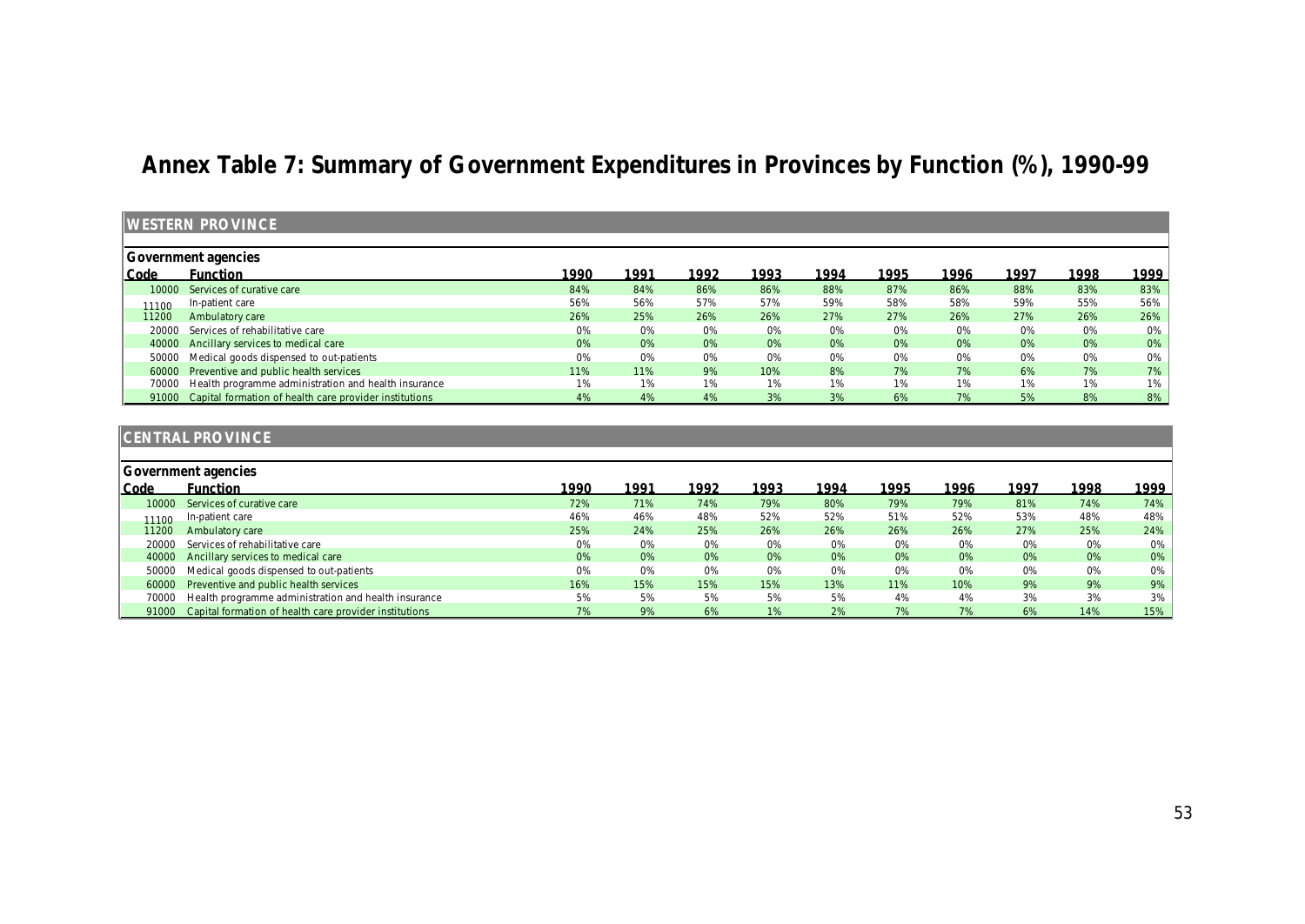|                | <b>SOUTHERN PROVINCE</b>                               |      |      |      |      |      |      |      |      |       |      |
|----------------|--------------------------------------------------------|------|------|------|------|------|------|------|------|-------|------|
|                | Government agencies                                    |      |      |      |      |      |      |      |      |       |      |
| Code           | <b>Function</b>                                        | 1990 | 1991 | 1992 | 1993 | 1994 | 1995 | 1996 | 1997 | 1998  | 1999 |
| 10000          | Services of curative care                              | 66%  | 63%  | 66%  | 71%  | 72%  | 75%  | 75%  | 77%  | 70%   | 70%  |
| 11100          | In-patient care                                        | 45%  | 43%  | 45%  | 49%  | 49%  | 51%  | 51%  | 53%  | 48%   | 48%  |
| 11200          | Ambulatory care                                        | 21%  | 19%  | 20%  | 21%  | 22%  | 22%  | 22%  | 23%  | 21%   | 20%  |
| 20000          | Services of rehabilitative care                        | 0%   | 0%   | 0%   | 0%   | 0%   | 0%   | 0%   | 0%   | $0\%$ | 0%   |
| 40000          | Ancillary services to medical care                     | 0%   | 0%   | 0%   | 0%   | 0%   | 0%   | 0%   | 0%   | 0%    | 0%   |
| 50000          | Medical goods dispensed to out-patients                | 0%   | 0%   | 0%   | 0%   | 0%   | 0%   | 0%   | 0%   | 0%    | 0%   |
| 60000          | Preventive and public health services                  | 21%  | 21%  | 22%  | 20%  | 19%  | 16%  | 14%  | 13%  | 12%   | 10%  |
| 70000          | Health programme administration and health insurance   | 4%   | 4%   | 4%   | 3%   | 4%   | 3%   | 2%   | 2%   | 2%    | 2%   |
| 91000          | Capital formation of health care provider institutions | 8%   | 12%  | 8%   | 6%   | 6%   | 7%   | 9%   | 8%   | 16%   | 19%  |
|                | <b>NORTHWESTERN PROVINCE</b>                           |      |      |      |      |      |      |      |      |       |      |
|                | Government agencies                                    |      |      |      |      |      |      |      |      |       |      |
| Code           | <b>Function</b>                                        | 1990 | 1991 | 1992 | 1993 | 1994 | 1995 | 1996 | 1997 | 1998  | 1999 |
| 10000          | Services of curative care                              | 60%  | 57%  | 57%  | 58%  | 60%  | 64%  | 65%  | 76%  | 66%   | 66%  |
|                | In-patient care                                        | 36%  | 34%  | 35%  | 35%  | 36%  | 39%  | 39%  | 46%  | 40%   | 40%  |
| 11100<br>11200 | Ambulatory care                                        | 23%  | 22%  | 22%  | 22%  | 23%  | 24%  | 24%  | 29%  | 25%   | 25%  |
| 20000          | Services of rehabilitative care                        | 0%   | 0%   | 0%   | 0%   | 0%   | 0%   | 0%   | 0%   | $0\%$ | 0%   |
| 40000          | Ancillary services to medical care                     | 0%   | 0%   | 0%   | 0%   | 0%   | 0%   | 0%   | 0%   | 0%    | 0%   |
| 50000          | Medical goods dispensed to out-patients                | 0%   | 0%   | 0%   | 0%   | 0%   | 0%   | 0%   | 0%   | 0%    | 0%   |
| 60000          | Preventive and public health services                  | 27%  | 27%  | 27%  | 29%  | 28%  | 24%  | 21%  | 18%  | 16%   | 15%  |
| 70000          | Health programme administration and health insurance   | 4%   | 4%   | 4%   | 4%   | 4%   | 4%   | 4%   | 3%   | 3%    | 3%   |
| 91000          | Capital formation of health care provider institutions | 9%   | 12%  | 12%  | 9%   | 8%   | 9%   | 12%  | 3%   | 15%   | 16%  |

## **NORTHCENTRAL PROVINCE**

|       | Government agencies                                          |      |      |      |      |      |      |      |      |       |      |  |  |
|-------|--------------------------------------------------------------|------|------|------|------|------|------|------|------|-------|------|--|--|
| Code  | <b>Function</b>                                              | 1990 | 1991 | 1992 | 1993 | 1994 | 1995 | 1996 | 1997 | 1998  | 1999 |  |  |
|       | 10000 Services of curative care                              | 61%  | 58%  | 63%  | 60%  | 62%  | 63%  | 58%  | 67%  | 57%   | 50%  |  |  |
| 11100 | In-patient care                                              | 44%  | 42%  | 45%  | 43%  | 45%  | 45%  | 41%  | 47%  | 41%   | 36%  |  |  |
| 11200 | Ambulatory care                                              | 17%  | 16%  | 17%  | 17%  | 17%  | 17%  | 16%  | 18%  | 16%   | 14%  |  |  |
| 20000 | Services of rehabilitative care                              | 0%   | 0%   | 0%   | 0%   | 0%   | 0%   | 0%   | 0%   | $0\%$ | 0%   |  |  |
|       | 40000 Ancillary services to medical care                     | 0%   | 0%   | 0%   | 0%   | 0%   | 0%   | 0%   | 0%   | 0%    | 0%   |  |  |
| 50000 | Medical goods dispensed to out-patients                      | 0%   | 0%   | 0%   | 0%   | 0%   | 0%   | 0%   | 0%   | 0%    | 0%   |  |  |
|       | 60000 Preventive and public health services                  | 22%  | 23%  | 24%  | 25%  | 23%  | 19%  | 20%  | 14%  | 14%   | 14%  |  |  |
| 70000 | Health programme administration and health insurance         | 4%   | 4%   | 4%   | 4%   | 4%   | 3%   | 3%   | 5%   | 3%    | 3%   |  |  |
|       | 91000 Capital formation of health care provider institutions | 13%  | 15%  | 8%   | 11%  | 10%  | 16%  | 19%  | 15%  | 26%   | 32%  |  |  |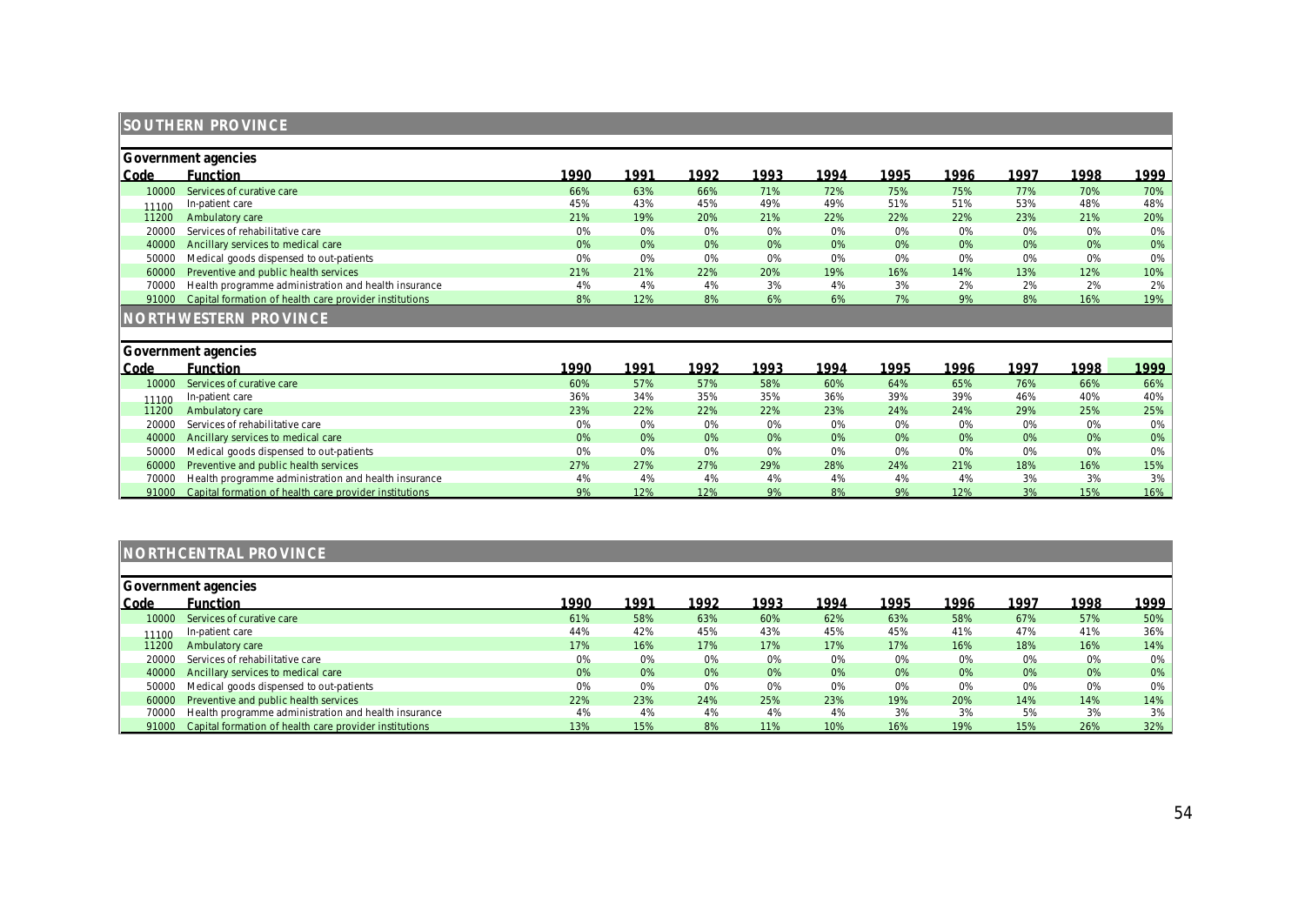|       | <b>UVA PROVINCE</b>                                    |      |      |       |      |       |      |       |      |      |      |  |
|-------|--------------------------------------------------------|------|------|-------|------|-------|------|-------|------|------|------|--|
|       |                                                        |      |      |       |      |       |      |       |      |      |      |  |
|       | Government agencies                                    |      |      |       |      |       |      |       |      |      |      |  |
| Code  | <b>Function</b>                                        | 1990 | 1991 | 1992  | 1993 | 1994  | 1995 | 1996  | 1997 | 1998 | 1999 |  |
| 10000 | Services of curative care                              | 61%  | 59%  | 60%   | 60%  | 62%   | 64%  | 64%   | 65%  | 57%  | 52%  |  |
| 11100 | In-patient care                                        | 43%  | 41%  | 43%   | 42%  | 43%   | 45%  | 45%   | 46%  | 40%  | 36%  |  |
| 11200 | Ambulatory care                                        | 18%  | 17%  | 17%   | 17%  | 18%   | 18%  | 18%   | 18%  | 16%  | 15%  |  |
| 20000 | Services of rehabilitative care                        | 0%   | 0%   | $0\%$ | 0%   | $0\%$ | 0%   | $0\%$ | 0%   | 0%   | 0%   |  |
| 40000 | Ancillary services to medical care                     | 0%   | 0%   | 0%    | 0%   | 0%    | 0%   | 0%    | 0%   | 0%   | 0%   |  |
| 50000 | Medical goods dispensed to out-patients                | 0%   | 0%   | 0%    | 0%   | 0%    | 0%   | 0%    | 0%   | 0%   | 0%   |  |
| 60000 | Preventive and public health services                  | 21%  | 21%  | 21%   | 23%  | 21%   | 17%  | 15%   | 14%  | 13%  | 13%  |  |
| 70000 | Health programme administration and health insurance   | 4%   | 4%   | 4%    | 4%   | 4%    | 3%   | 4%    | 4%   | 3%   | 3%   |  |
| 91000 | Capital formation of health care provider institutions | 13%  | 16%  | 14%   | 13%  | 13%   | 16%  | 18%   | 17%  | 28%  | 33%  |  |

|       | SABARAGAMUWA PROVINCE                                  |      |      |      |      |      |      |      |      |      |        |  |  |
|-------|--------------------------------------------------------|------|------|------|------|------|------|------|------|------|--------|--|--|
|       | Government agencies                                    |      |      |      |      |      |      |      |      |      |        |  |  |
| Code  | <b>Function</b>                                        | 1990 | 1991 | 1992 | 1993 | 1994 | 1995 | 1996 | 1997 | 1998 | 1999   |  |  |
| 10000 | Services of curative care                              | 63%  | 61%  | 64%  | 64%  | 66%  | 68%  | 70%  | 75%  | 66%  | $66\%$ |  |  |
| 11100 | In-patient care                                        | 41%  | 39%  | 41%  | 40%  | 42%  | 43%  | 46%  | 53%  | 46%  | 46%    |  |  |
| 11200 | Ambulatory care                                        | 22%  | 21%  | 22%  | 22%  | 23%  | 23%  | 22%  | 21%  | 19%  | 19%    |  |  |
| 20000 | Services of rehabilitative care                        | 0%   | 0%   | 0%   | 0%   | 0%   | 0%   | 0%   | 0%   | 0%   | 0%     |  |  |
| 40000 | Ancillary services to medical care                     | 0%   | 0%   | 0%   | 0%   | 0%   | 0%   | 0%   | 0%   | 0%   | 0%     |  |  |
| 50000 | Medical goods dispensed to out-patients                | 0%   | 0%   | 0%   | 0%   | 0%   | 0%   | 0%   | 0%   | 0%   | 0%     |  |  |
| 60000 | Preventive and public health services                  | 20%  | 20%  | 21%  | 22%  | 21%  | 18%  | 16%  | 13%  | 10%  | 10%    |  |  |
| 70000 | Health programme administration and health insurance   | 4%   | 4%   | 4%   | 4%   | 4%   | 3%   | 3%   | 2%   | 2%   | 2%     |  |  |
| 91000 | Capital formation of health care provider institutions | 13%  | 16%  | 11%  | 10%  | 9%   | 12%  | 12%  | 10%  | 22%  | 23%    |  |  |

## **NORTHEASTERN PROVINCE**

|       | Government agencies                                          |      |      |      |      |      |      |      |      |      |      |  |  |
|-------|--------------------------------------------------------------|------|------|------|------|------|------|------|------|------|------|--|--|
| Code  | <b>Function</b>                                              | 1990 | 1991 | 1992 | 1993 | 1994 | 1995 | 1996 | 1997 | 1998 | 1999 |  |  |
| 10000 | Services of curative care                                    | 68%  | 68%  | 67%  | 68%  | 69%  | 77%  | 71%  | 75%  | 67%  | 65%  |  |  |
| 11100 | In-patient care                                              | 43%  | 43%  | 43%  | 44%  | 45%  | 49%  | 45%  | 48%  | 43%  | 42%  |  |  |
| 11200 | Ambulatory care                                              | 24%  | 24%  | 23%  | 23%  | 23%  | 26%  | 24%  | 25%  | 23%  | 22%  |  |  |
| 20000 | Services of rehabilitative care                              | 0%   | 0%   | 0%   | 0%   | 0%   | 0%   | 0%   | 0%   | 0%   | 0%   |  |  |
| 40000 | Ancillary services to medical care                           | 0%   | 0%   | 0%   | 0%   | 0%   | 0%   | 0%   | 0%   | 0%   | 0%   |  |  |
| 50000 | Medical goods dispensed to out-patients                      | 0%   | 0%   | 0%   | 0%   | 0%   | 0%   | 0%   | 0%   | 0%   | 0%   |  |  |
| 60000 | Preventive and public health services                        | 18%  | 18%  | 18%  | 18%  | 18%  | 12%  | 14%  | 11%  | 10%  | 10%  |  |  |
| 70000 | Health programme administration and health insurance         | 6%   | 6%   | 6%   | 6%   | 6%   | 4%   | 4%   | 4%   | 3%   | 3%   |  |  |
|       | 91000 Capital formation of health care provider institutions | 7%   | 8%   | 8%   | 8%   | 7%   | 7%   | 12%  | 12%  | 20%  | 23%  |  |  |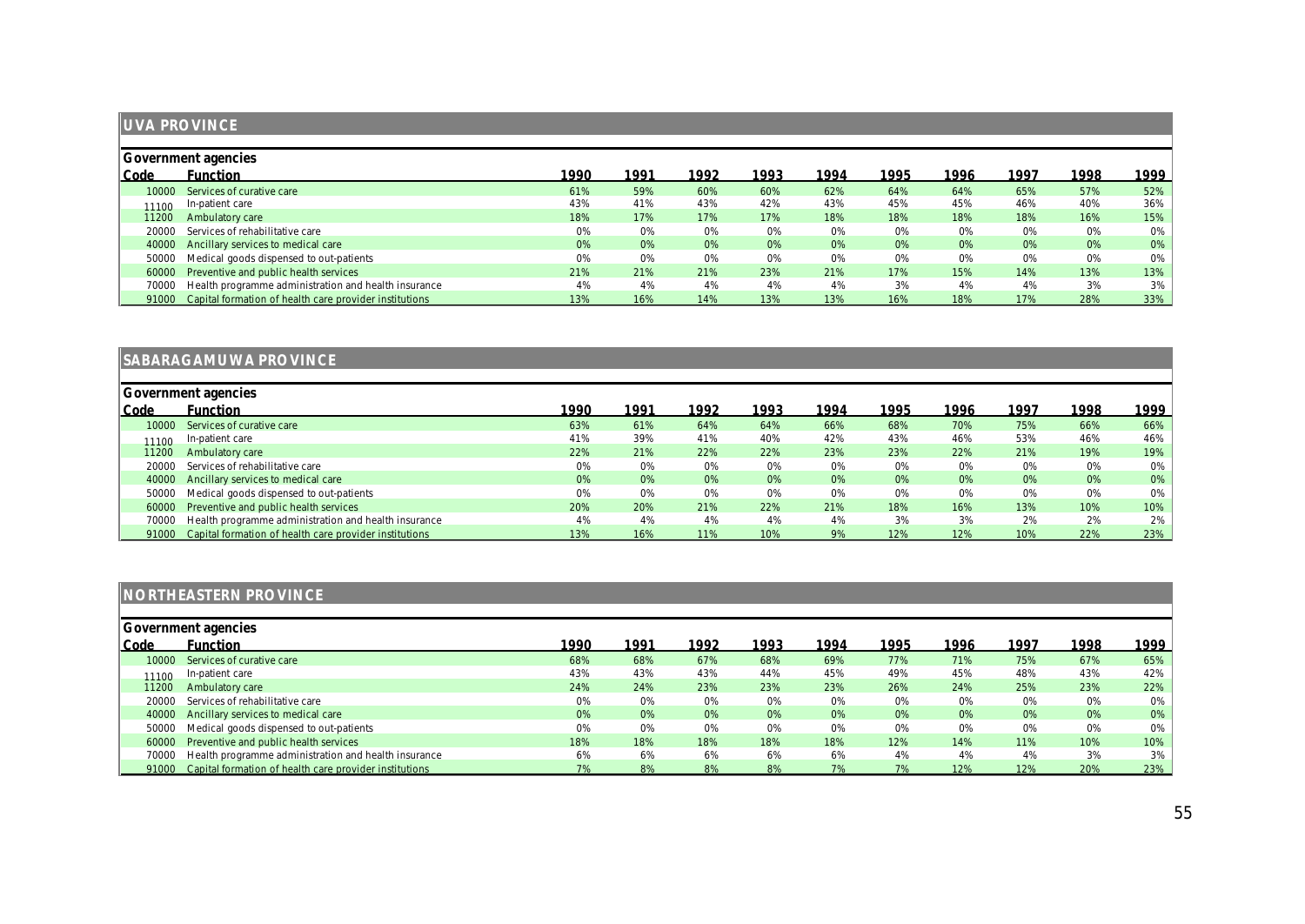## **Annex Table 8: Summary of Government Expenditures in Provinces by Provider (%), 1990-99**

| <b>IWESTERN PROVINCE</b>                                                                 |      |      |      |      |      |      |      |       |      |      |
|------------------------------------------------------------------------------------------|------|------|------|------|------|------|------|-------|------|------|
| Government agencies                                                                      |      |      |      |      |      |      |      |       |      |      |
| Code Function                                                                            | 1990 | 1991 | 1992 | 1993 | 1994 | 1995 | 1996 | 1997  | 1998 | 1999 |
| 11000 Central government hospitals                                                       | 62%  | 63%  | 67%  | 67%  | 71%  | 69%  | 69%  | 70%   | 62%  | 64%  |
| 12000 Provincial hospitals                                                               | 18%  | 18%  | 17%  | 16%  | 15%  | 17%  | 16%  | 17%   | 20%  | 17%  |
| 13000 Local government hospitals                                                         | 0%   | 0%   | 0%   | 0%   | 0%   | 0%   | 0%   | $0\%$ | 0%   | 0%   |
| 14000 Nursing home and residential facilities                                            | 0%   | 0%   | 0%   | 0%   | 0%   | 0%   | 0%   | 0%    | 0%   | 0%   |
| 15000 Non-hospital medical service facilities 15001-17999                                | 0%   | 0%   | 0%   | 0%   | 0%   | 0%   | 0%   | 0%    | 0%   | 0%   |
| 16000 Provincial non-hospital medical service facilities                                 | 4%   | 4%   | 4%   | 4%   | 3%   | 3%   | 3%   | 2%    | 3%   | 3%   |
| 17000 Local government non-hospital medical service facilities                           | 5%   | 4%   | 4%   | 4%   | 3%   | 3%   | 4%   | 3%    | 3%   | 3%   |
| 18000 Public/Community health services                                                   | 7%   | 7%   | 6%   | 6%   | 5%   | 4%   | 4%   | 4%    | 5%   | 5%   |
| 19000 Government health administration and other institutions                            | 3%   | 4%   | 3%   | 3%   | 3%   | 3%   | 4%   | 4%    | 7%   | 7%   |
| 20000 Government (entities that finance or provide health care as a secondary objective) | 0%   | 0%   | 0%   | 0%   | 0%   | 0%   | 0%   | 0%    | 0%   | 0%   |
| 30000 Nonprofit Institutions                                                             | 0%   | 0%   | 0%   | 0%   | 0%   | 0%   | 0%   | 0%    | 0%   | 0%   |
| 40000 Insurers                                                                           | 0%   | 0%   | 0%   | 0%   | 0%   | 0%   | 0%   | 0%    | 0%   | 0%   |
| 50000 Private health care providers                                                      | 0%   | 0%   | 0%   | 0%   | 0%   | 0%   | 0%   | 0%    | 0%   | 0%   |
| 60000 Other entities                                                                     | 0%   | 0%   | 0%   | 0%   | 0%   | 0%   | 0%   | 0%    | 0%   | 0%   |
| 80000 Foreign entities                                                                   | 0%   | 0%   | 0%   | 0%   | 0%   | 0%   | 0%   | 0%    | 0%   | 0%   |

| CENTRAL PROVINCE                                                                         |       |       |       |      |       |       |      |       |       |      |
|------------------------------------------------------------------------------------------|-------|-------|-------|------|-------|-------|------|-------|-------|------|
| Government agencies                                                                      |       |       |       |      |       |       |      |       |       |      |
| Function<br>Code                                                                         | 1990  | 1991  | 1992  | 1993 | 1994  | 1995  | 1996 | 1997  | 1998  | 1999 |
| 11000 Central government hospitals                                                       | 27%   | 31%   | 35%   | 43%  | 45%   | 43%   | 44%  | 45%   | 38%   | 41%  |
| 12000 Provincial hospitals                                                               | 43%   | 39%   | 38%   | 36%  | 34%   | 34%   | 34%  | 34%   | 35%   | 31%  |
| 13000 Local government hospitals                                                         | $0\%$ | $0\%$ | 0%    | 0%   | $0\%$ | $0\%$ | 0%   | 0%    | $0\%$ | 0%   |
| 14000 Nursing home and residential facilities                                            | $0\%$ | 0%    | 0%    | 0%   | 0%    | 0%    | 0%   | 0%    | 0%    | 0%   |
| 15000 Non-hospital medical service facilities 15001-17999                                | 0%    | 0%    | 0%    | 0%   | 0%    | 0%    | 0%   | $0\%$ | $0\%$ | 0%   |
| 16000 Provincial non-hospital medical service facilities                                 | 8%    | 8%    | 7%    | 8%   | 7%    | 6%    | 5%   | 4%    | 4%    | 4%   |
| 17000 Local government non-hospital medical service facilities                           | 1%    | 2%    | $1\%$ | 1%   | $1\%$ | 1%    | 1%   | $1\%$ | $1\%$ | 1%   |
| 18000 Public/Community health services                                                   | 9%    | 8%    | 8%    | 8%   | 7%    | 6%    | 6%   | 6%    | 5%    | 5%   |
| 19000 Government health administration and other institutions                            | 12%   | 12%   | 10%   | 5%   | 6%    | 10%   | 11%  | 9%    | 17%   | 18%  |
| 20000 Government (entities that finance or provide health care as a secondary objective) | 0%    | 0%    | 0%    | 0%   | 0%    | 0%    | 0%   | 0%    | 0%    | 0%   |
| 30000 Nonprofit Institutions                                                             | $0\%$ | $0\%$ | 0%    | 0%   | $0\%$ | $0\%$ | 0%   | $0\%$ | $0\%$ | 0%   |
| 40000 Insurers                                                                           | $0\%$ | 0%    | 0%    | 0%   | 0%    | 0%    | 0%   | 0%    | 0%    | 0%   |
| 50000 Private health care providers                                                      | $0\%$ | $0\%$ | 0%    | 0%   | $0\%$ | 0%    | 0%   | $0\%$ | $0\%$ | 0%   |
| 60000 Other entities                                                                     | $0\%$ | 0%    | 0%    | 0%   | 0%    | 0%    | 0%   | $0\%$ | $0\%$ | 0%   |
| 80000 Foreign entities                                                                   | 0%    | 0%    | 0%    | 0%   | 0%    | 0%    | 0%   | 0%    | $0\%$ | 0%   |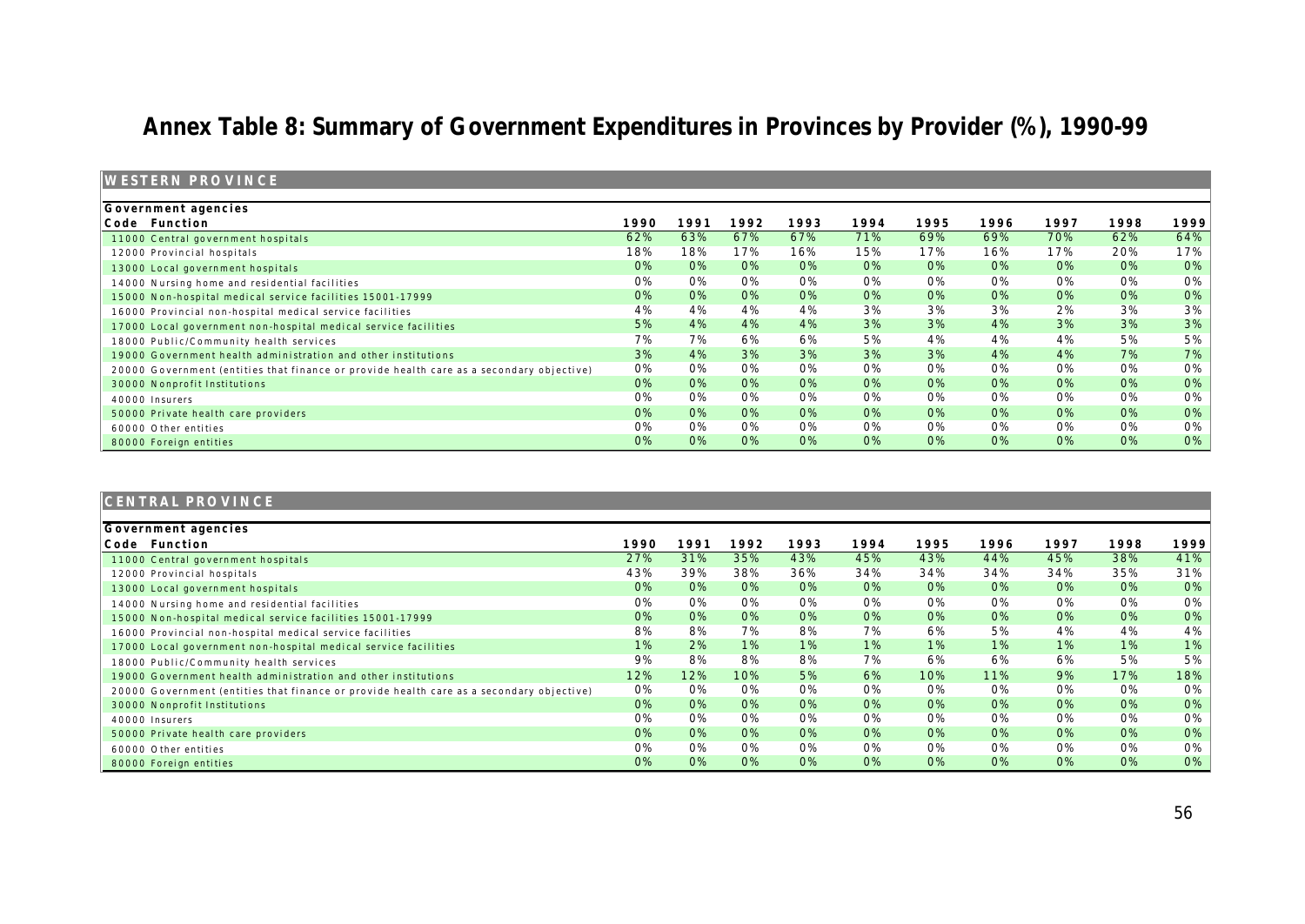## **SOUTHERN PROVINCE**

|       | Government agencies                                                                      |       |       |       |       |       |       |       |       |      |        |  |  |
|-------|------------------------------------------------------------------------------------------|-------|-------|-------|-------|-------|-------|-------|-------|------|--------|--|--|
| Code  | <b>Function</b>                                                                          | 1990  | 1991  | 1992  | 1993  | 1994  | 1995  | 1996  | 1997  | 1998 | 1999   |  |  |
|       | 11000 Central government hospitals                                                       | 19%   | 20%   | 21%   | 33%   | 30%   | 34%   | 36%   | 37%   | 31%  | $41\%$ |  |  |
| 12000 | Provincial hospitals                                                                     | 47%   | 42%   | 44%   | 38%   | 41%   | 39%   | 38%   | 39%   | 37%  | 28%    |  |  |
| 13000 | Local government hospitals                                                               | 0%    | 0%    | 0%    | 0%    | 0%    | 0%    | 0%    | 0%    | 0%   | $0\%$  |  |  |
| 14000 | Nursing home and residential facilities                                                  | 0%    | 0%    | 0%    | 0%    | 0%    | 0%    | 0%    | 0%    | 0%   | 0%     |  |  |
|       | 15000 Non-hospital medical service facilities 15001-17999                                | $0\%$ | 0%    | 0%    | $0\%$ | 0%    | $0\%$ | $0\%$ | $0\%$ | 0%   | 0%     |  |  |
| 16000 | Provincial non-hospital medical service facilities                                       | 11%   | '1%   | 11%   | 11%   | 10%   | 8%    | 7%    | 6%    | 6%   | 5%     |  |  |
| 17000 | Local government non-hospital medical service facilities                                 | $1\%$ | 2%    | $1\%$ | 1%    | 2%    | 1%    | 1%    | 1%    | 2%   | $1\%$  |  |  |
| 18000 | Public/Community health services                                                         | 10%   | 10%   | 10%   | 9%    | 9%    | 7%    | 7%    | 7%    | 7%   | $5\%$  |  |  |
|       | 19000 Government health administration and other institutions                            | 12%   | 14%   | 12%   | 8%    | 8%    | 10%   | 11%   | 10%   | 17%  | $20\%$ |  |  |
|       | 20000 Government (entities that finance or provide health care as a secondary objective) | 0%    | 0%    | 0%    | 0%    | 0%    | 0%    | 0%    | 0%    | 0%   | 0%     |  |  |
|       | 30000 Nonprofit Institutions                                                             | $0\%$ | 0%    | 0%    | $0\%$ | 0%    | $0\%$ | $0\%$ | 0%    | 0%   | 0%     |  |  |
| 40000 | <b>Insurers</b>                                                                          | 0%    | 0%    | 0%    | 0%    | 0%    | 0%    | $0\%$ | 0%    | 0%   | $0\%$  |  |  |
| 50000 | Private health care providers                                                            | 0%    | 0%    | 0%    | 0%    | 0%    | 0%    | 0%    | $0\%$ | 0%   | $0\%$  |  |  |
| 60000 | Other entities                                                                           | 0%    | 0%    | 0%    | 0%    | 0%    | 0%    | $0\%$ | 0%    | 0%   | 0%     |  |  |
|       | 80000 Foreign entities                                                                   | 0%    | $0\%$ | 0%    | 0%    | $0\%$ | $0\%$ | 0%    | 0%    | 0%   | 0%     |  |  |

| NORTHWESTERN PROVINCE                                                                    |      |      |      |      |      |      |      |      |      |      |
|------------------------------------------------------------------------------------------|------|------|------|------|------|------|------|------|------|------|
| Government agencies<br>Function<br>Code                                                  | 1990 | 1991 | 1992 | 1993 | 1994 | 1995 | 1996 | 1997 | 1998 | 1999 |
| 11000 Central government hospitals                                                       | 0%   | 0%   | 0%   | 0%   | 0%   | 0%   | 2%   | 27%  | 15%  | 23%  |
| 12000 Provincial hospitals                                                               | 59%  | 56%  | 57%  | 57%  | 59%  | 63%  | 60%  | 48%  | 49%  | 42%  |
| 13000 Local government hospitals                                                         | 0%   | 0%   | 0%   | 0%   | 0%   | 0%   | 0%   | 0%   | 0%   | 0%   |
| 14000 Nursing home and residential facilities                                            | 0%   | 0%   | 0%   | 0%   | 0%   | 0%   | 0%   | 0%   | 0%   | 0%   |
| 15000 Non-hospital medical service facilities 15001-17999                                | 0%   | 0%   | 0%   | 0%   | 0%   | 0%   | 0%   | 0%   | 0%   | 0%   |
| 16000 Provincial non-hospital medical service facilities                                 | 14%  | 5%   | 14%  | 16%  | 15%  | 13%  | 11%  | 9%   | 8%   | 8%   |
| 17000 Local government non-hospital medical service facilities                           | 1%   | 1%   | 1%   | 1%   | 1%   | 1%   | 1%   | 1%   | 1%   | 1%   |
| 18000 Public/Community health services                                                   | 13%  | 13%  | 13%  | 13%  | 13%  | 11%  | 10%  | 9%   | 9%   | 8%   |
| 19000 Government health administration and other institutions                            | 13%  | 16%  | 15%  | 13%  | 12%  | 13%  | 15%  | 6%   | 18%  | 19%  |
| 20000 Government (entities that finance or provide health care as a secondary objective) | 0%   | 0%   | 0%   | 0%   | 0%   | 0%   | 0%   | 0%   | 0%   | 0%   |
| 30000 Nonprofit Institutions                                                             | 0%   | 0%   | 0%   | 0%   | 0%   | 0%   | 0%   | 0%   | 0%   | 0%   |
| 40000 Insurers                                                                           | 0%   | 0%   | 0%   | 0%   | 0%   | 0%   | 0%   | 0%   | 0%   | 0%   |
| 50000 Private health care providers                                                      | 0%   | 0%   | 0%   | 0%   | 0%   | 0%   | 0%   | 0%   | 0%   | 0%   |
| 60000 Other entities                                                                     | 0%   | 0%   | 0%   | 0%   | 0%   | 0%   | 0%   | 0%   | 0%   | 0%   |
| 80000 Foreign entities                                                                   | 0%   | 0%   | 0%   | 0%   | 0%   | 0%   | 0%   | 0%   | 0%   | 0%   |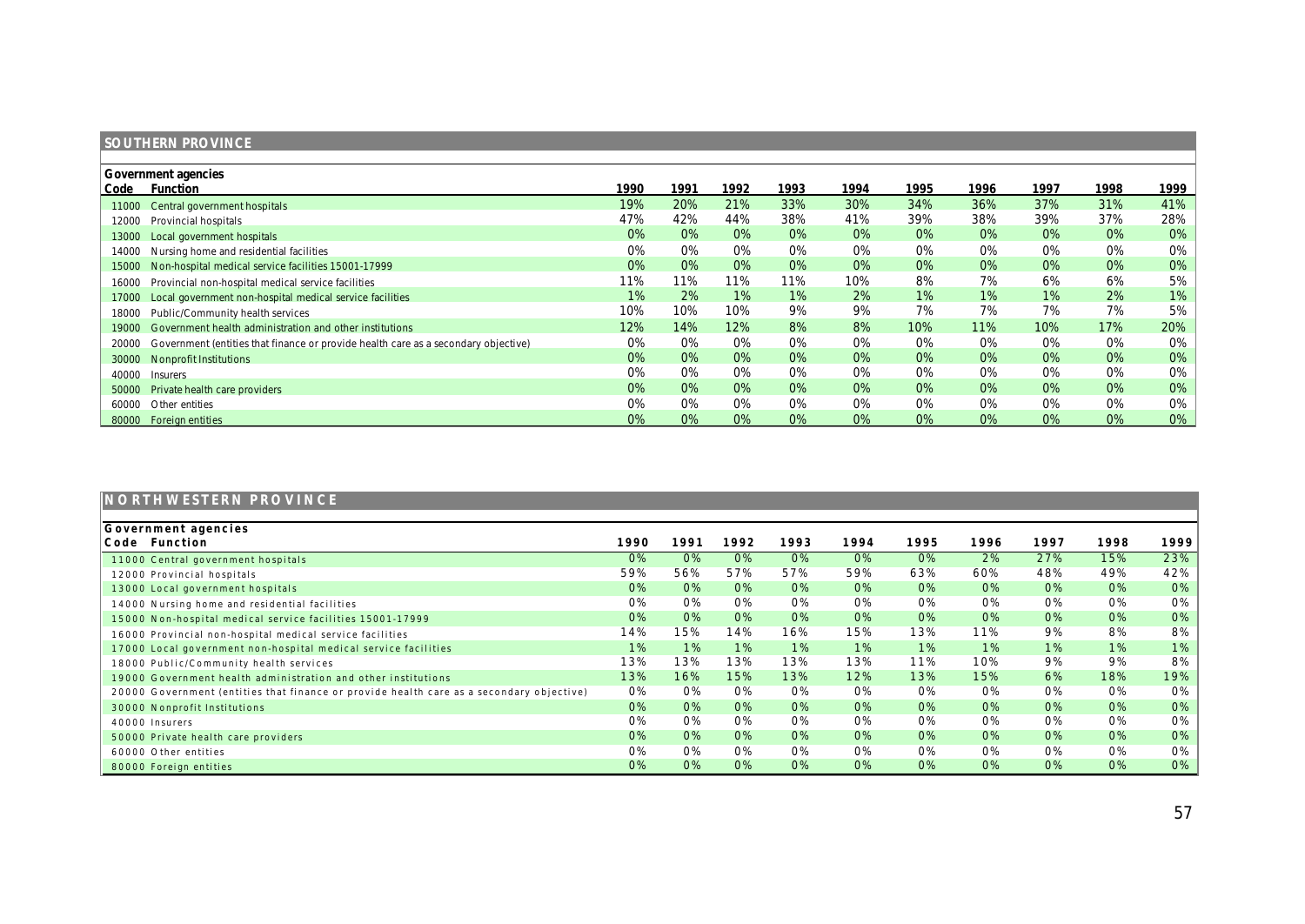## **NORTHCENTRAL PROVINCE**

| Government agencies                                                                      |       |      |       |      |       |      |      |       |       |        |
|------------------------------------------------------------------------------------------|-------|------|-------|------|-------|------|------|-------|-------|--------|
| Code<br>Function                                                                         | 1990  | 1991 | 1992  | 1993 | 1994  | 1995 | 1996 | 1997  | 1998  | 1999   |
| 11000 Central government hospitals                                                       | $0\%$ | 0%   | 0%    | 0%   | 0%    | 0%   | 0%   | 0%    | $0\%$ | $0\%$  |
| 12000 Provincial hospitals                                                               | 60%   | 58%  | 63%   | 60%  | 62%   | 62%  | 57%  | 65%   | 56%   | $50\%$ |
| 13000 Local government hospitals                                                         | 0%    | 0%   | 0%    | 0%   | 0%    | 0%   | 0%   | 0%    | 0%    | 0%     |
| 14000 Nursing home and residential facilities                                            | 0%    | 0%   | 0%    | 0%   | 0%    | 0%   | 0%   | 0%    | 0%    | 0%     |
| 15000 Non-hospital medical service facilities 15001-17999                                | 0%    | 0%   | 0%    | 0%   | 0%    | 0%   | 0%   | 0%    | 0%    | 0%     |
| 16000 Provincial non-hospital medical service facilities                                 | 12%   | 12%  | 13%   | 14%  | 12%   | 10%  | 10%  | 7%    | 7%    | 7%     |
| 17000 Local government non-hospital medical service facilities                           | 0%    | 0%   | 0%    | 1%   | $1\%$ | 1%   | 1%   | 1%    | $1\%$ | 0%     |
| 18000 Public/Community health services                                                   | 11%   | 10%  | 11%   | 11%  | 11%   | 9%   | 9%   | 7%    | 7%    | $7\%$  |
| 19000 Government health administration and other institutions                            | 17%   | 19%  | 12%   | 15%  | 14%   | 19%  | 23%  | 20%   | 29%   | $36\%$ |
| 20000 Government (entities that finance or provide health care as a secondary objective) | 0%    | 0%   | 0%    | 0%   | 0%    | 0%   | 0%   | 0%    | 0%    | 0%     |
| 30000 Nonprofit Institutions                                                             | 0%    | 0%   | 0%    | 0%   | 0%    | 0%   | 0%   | 0%    | 0%    | 0%     |
| 40000 Insurers                                                                           | 0%    | 0%   | 0%    | 0%   | 0%    | 0%   | 0%   | 0%    | 0%    | 0%     |
| 50000 Private health care providers                                                      | 0%    | 0%   | 0%    | 0%   | 0%    | 0%   | 0%   | 0%    | 0%    | 0%     |
| 60000 Other entities                                                                     | 0%    | 0%   | 0%    | 0%   | 0%    | 0%   | 0%   | 0%    | 0%    | 0%     |
| 80000 Foreign entities                                                                   | 0%    | 0%   | $0\%$ | 0%   | 0%    | 0%   | 0%   | $0\%$ | 0%    | 0%     |

## **UVA PROVINCE**

| Government agencies                                                                      |       |       |      |      |      |      |      |       |      |      |
|------------------------------------------------------------------------------------------|-------|-------|------|------|------|------|------|-------|------|------|
| Function<br>Code                                                                         | 1990  | 1991  | 1992 | 1993 | 1994 | 1995 | 1996 | 1997  | 1998 | 1999 |
| 11000 Central government hospitals                                                       | $0\%$ | 0%    | 0%   | 0%   | 0%   | 0%   | 0%   | 0%    | 0%   | 0%   |
| 12000 Provincial hospitals                                                               | 61%   | 58%   | 60%  | 59%  | 61%  | 62%  | 63%  | 64%   | 56%  | 51%  |
| 13000 Local government hospitals                                                         | $0\%$ | $0\%$ | 0%   | 0%   | 0%   | 0%   | 0%   | 0%    | 0%   | 0%   |
| 14000 Nursing home and residential facilities                                            | 0%    | 0%    | 0%   | 0%   | 0%   | 0%   | 0%   | 0%    | 0%   | 0%   |
| 15000 Non-hospital medical service facilities 15001-17999                                | $0\%$ | 0%    | 0%   | 0%   | 0%   | 0%   | 0%   | 0%    | 0%   | 0%   |
| 16000 Provincial non-hospital medical service facilities                                 | 11%   | $1\%$ | 11%  | 13%  | 11%  | 9%   | 8%   | 7%    | 6%   | 6%   |
| 17000 Local government non-hospital medical service facilities                           | $1\%$ | 1%    | 1%   | 1%   | 1%   | 2%   | 1%   | 2%    | 1%   | 1%   |
| 18000 Public/Community health services                                                   | 10%   | 10%   | 10%  | 10%  | 10%  | 8%   | 7%   | 7%    | 7%   | 6%   |
| 19000 Government health administration and other institutions                            | 18%   | 20%   | 18%  | 17%  | 17%  | 19%  | 21%  | 20%   | 31%  | 35%  |
| 20000 Government (entities that finance or provide health care as a secondary objective) | 0%    | 0%    | 0%   | 0%   | 0%   | 0%   | 0%   | $0\%$ | 0%   | 0%   |
| 30000 Nonprofit Institutions                                                             | $0\%$ | $0\%$ | 0%   | 0%   | 0%   | 0%   | 0%   | 0%    | 0%   | 0%   |
| 40000 Insurers                                                                           | 0%    | 0%    | 0%   | 0%   | 0%   | 0%   | 0%   | 0%    | 0%   | 0%   |
| 50000 Private health care providers                                                      | $0\%$ | 0%    | 0%   | 0%   | 0%   | 0%   | 0%   | 0%    | 0%   | 0%   |
| 60000 Other entities                                                                     | 0%    | 0%    | 0%   | 0%   | 0%   | 0%   | 0%   | $0\%$ | 0%   | 0%   |
| 80000 Foreign entities                                                                   | $0\%$ | 0%    | 0%   | 0%   | 0%   | 0%   | 0%   | 0%    | 0%   | 0%   |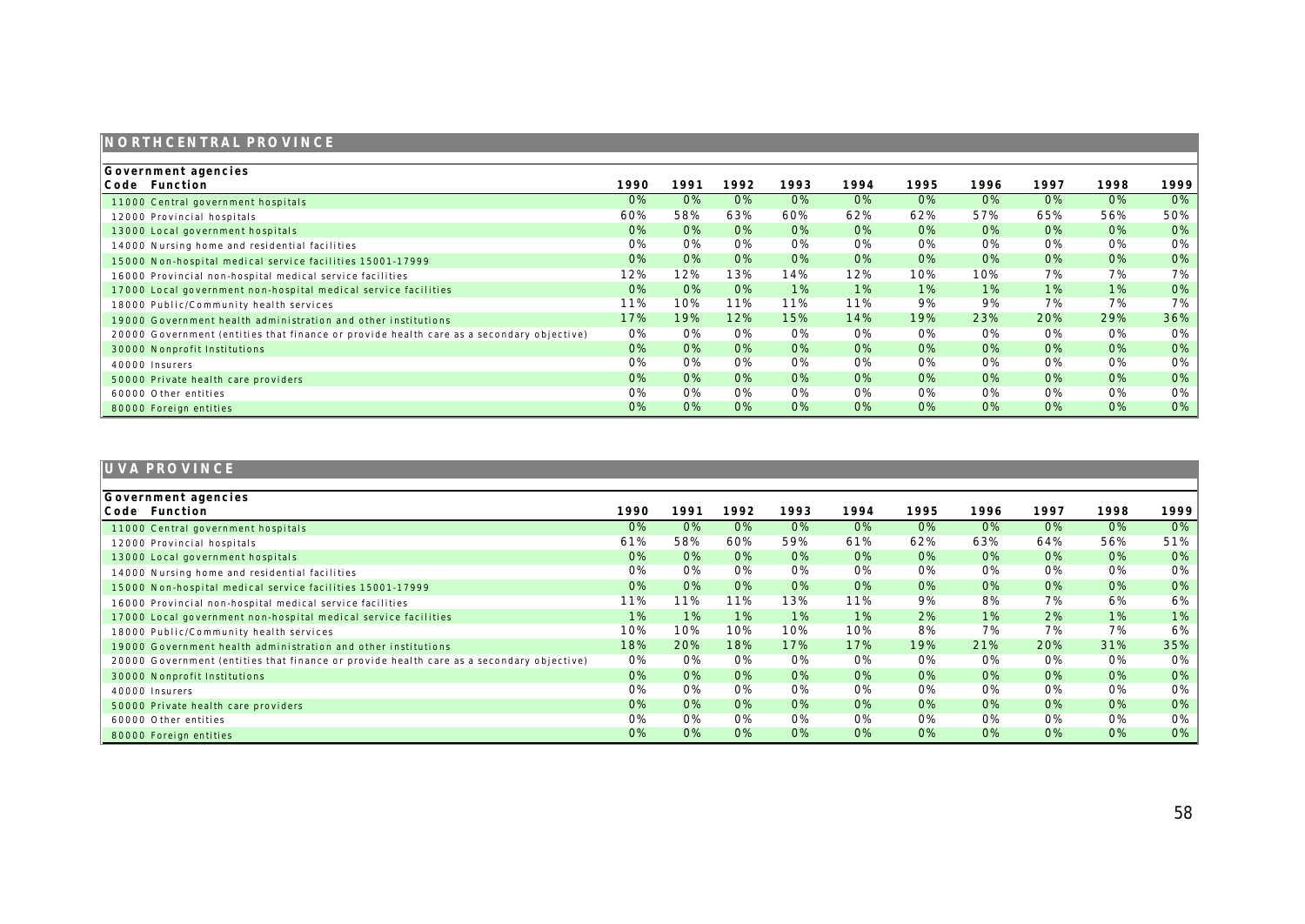## **SABRAGAMUWA PROVINCE**

| Government agencies                                                                      |       |      |       |      |      |      |      |       |       |     |
|------------------------------------------------------------------------------------------|-------|------|-------|------|------|------|------|-------|-------|-----|
| Code Function                                                                            | 1990  | 1991 | 1992  | 1993 | 1994 | 1995 | 1996 | 1997  | 1998  | 999 |
| 11000 Central government hospitals                                                       | $0\%$ | 0%   | 0%    | 0%   | 0%   | 0%   | 9%   | 25%   | 18%   | 21% |
| 12000 Provincial hospitals                                                               | 63%   | 60%  | 63%   | 62%  | 65%  | 66%  | 59%  | 48%   | 46%   | 44% |
| 13000 Local government hospitals                                                         | $0\%$ | 0%   | 0%    | 0%   | 0%   | 0%   | 0%   | 0%    | 0%    | 0%  |
| 14000 Nursing home and residential facilities                                            | 0%    | 0%   | 0%    | 0%   | 0%   | 0%   | 0%   | 0%    | 0%    | 0%  |
| 15000 Non-hospital medical service facilities 15001-17999                                | 0%    | 0%   | 0%    | 0%   | 0%   | 0%   | 0%   | $0\%$ | 0%    | 0%  |
| 16000 Provincial non-hospital medical service facilities                                 | 10%   | 1%   | 11%   | 12%  | 11%  | 10%  | 8%   | 6%    | 5%    | 5%  |
| 17000 Local government non-hospital medical service facilities                           | $1\%$ | 1%   | $1\%$ | 1%   | 1%   | 1%   | 2%   | $1\%$ | $1\%$ | 1%  |
| 18000 Public/Community health services                                                   | 9%    | 9%   | 10%   | 10%  | 10%  | 8%   | 8%   | 7%    | 5%    | 5%  |
| 19000 Government health administration and other institutions                            | 17%   | 19%  | 15%   | 14%  | 12%  | 14%  | 13%  | 12%   | 24%   | 25% |
| 20000 Government (entities that finance or provide health care as a secondary objective) | 0%    | 0%   | 0%    | 0%   | 0%   | 0%   | 0%   | 0%    | 0%    | 0%  |
| 30000 Nonprofit Institutions                                                             | 0%    | 0%   | 0%    | 0%   | 0%   | 0%   | 0%   | 0%    | 0%    | 0%  |
| 40000 Insurers                                                                           | 0%    | 0%   | 0%    | 0%   | 0%   | 0%   | 0%   | 0%    | 0%    | 0%  |
| 50000 Private health care providers                                                      | $0\%$ | 0%   | 0%    | 0%   | 0%   | 0%   | 0%   | $0\%$ | 0%    | 0%  |
| 60000 Other entities                                                                     | 0%    | 0%   | 0%    | 0%   | 0%   | 0%   | 0%   | 0%    | 0%    | 0%  |
| 80000 Foreign entities                                                                   | 0%    | 0%   | 0%    | 0%   | 0%   | 0%   | 0%   | 0%    | 0%    | 0%  |

| NORTHEASTERN PROVINCE                                                                    |      |       |      |       |      |       |       |       |       |      |
|------------------------------------------------------------------------------------------|------|-------|------|-------|------|-------|-------|-------|-------|------|
| Government agencies<br>Code Function                                                     | 1990 | 1991  | 1992 | 1993  | 1994 | 1995  | 1996  | 1997  | 1998  | 1999 |
| 11000 Central government hospitals                                                       | 13%  | 17%   | 15%  | 20%   | 30%  | 28%   | 23%   | 24%   | 16%   | 21%  |
| 12000 Provincial hospitals                                                               | 51%  | 50%   | 51%  | 47%   | 38%  | 47%   | 47%   | 49%   | 50%   | 42%  |
| 13000 Local government hospitals                                                         | 0%   | 0%    | 0%   | 0%    | 0%   | 0%    | 0%    | 0%    | 0%    | 0%   |
| 14000 Nursing home and residential facilities                                            | 0%   | 0%    | 0%   | 0%    | 0%   | 0%    | 0%    | 0%    | 0%    | 0%   |
| 15000 Non-hospital medical service facilities 15001-17999                                | 0%   | $0\%$ | 0%   | 0%    | 0%   | 0%    | 0%    | 0%    | 0%    | 0%   |
| 16000 Provincial non-hospital medical service facilities                                 | 9%   | 9%    | 9%   | 9%    | 9%   | 6%    | 7%    | 5%    | 5%    | 5%   |
| 17000 Local government non-hospital medical service facilities                           | 1%   | 1%    | 1%   | $1\%$ | 1%   | $1\%$ | $1\%$ | $1\%$ | $1\%$ | 1%   |
| 18000 Public/Community health services                                                   | 14%  | 9%    | 10%  | 9%    | 9%   | 6%    | 7%    | 6%    | 6%    | 5%   |
| 19000 Government health administration and other institutions                            | 12%  | 14%   | 14%  | 13%   | 12%  | 11%   | 16%   | 15%   | 23%   | 26%  |
| 20000 Government (entities that finance or provide health care as a secondary objective) | 0%   | 0%    | 0%   | 0%    | 0%   | 0%    | 0%    | 0%    | 0%    | 0%   |
| 30000 Nonprofit Institutions                                                             | 0%   | 0%    | 0%   | 0%    | 0%   | 0%    | 0%    | 0%    | 0%    | 0%   |
| 40000 Insurers                                                                           | 0%   | 0%    | 0%   | 0%    | 0%   | 0%    | 0%    | 0%    | 0%    | 0%   |
| 50000 Private health care providers                                                      | 0%   | 0%    | 0%   | 0%    | 0%   | 0%    | 0%    | 0%    | 0%    | 0%   |
| 60000 Other entities                                                                     | 0%   | 0%    | 0%   | 0%    | 0%   | 0%    | 0%    | 0%    | 0%    | 0%   |
| 80000 Foreign entities                                                                   | 0%   | 0%    | 0%   | 0%    | 0%   | 0%    | 0%    | 0%    | 0%    | 0%   |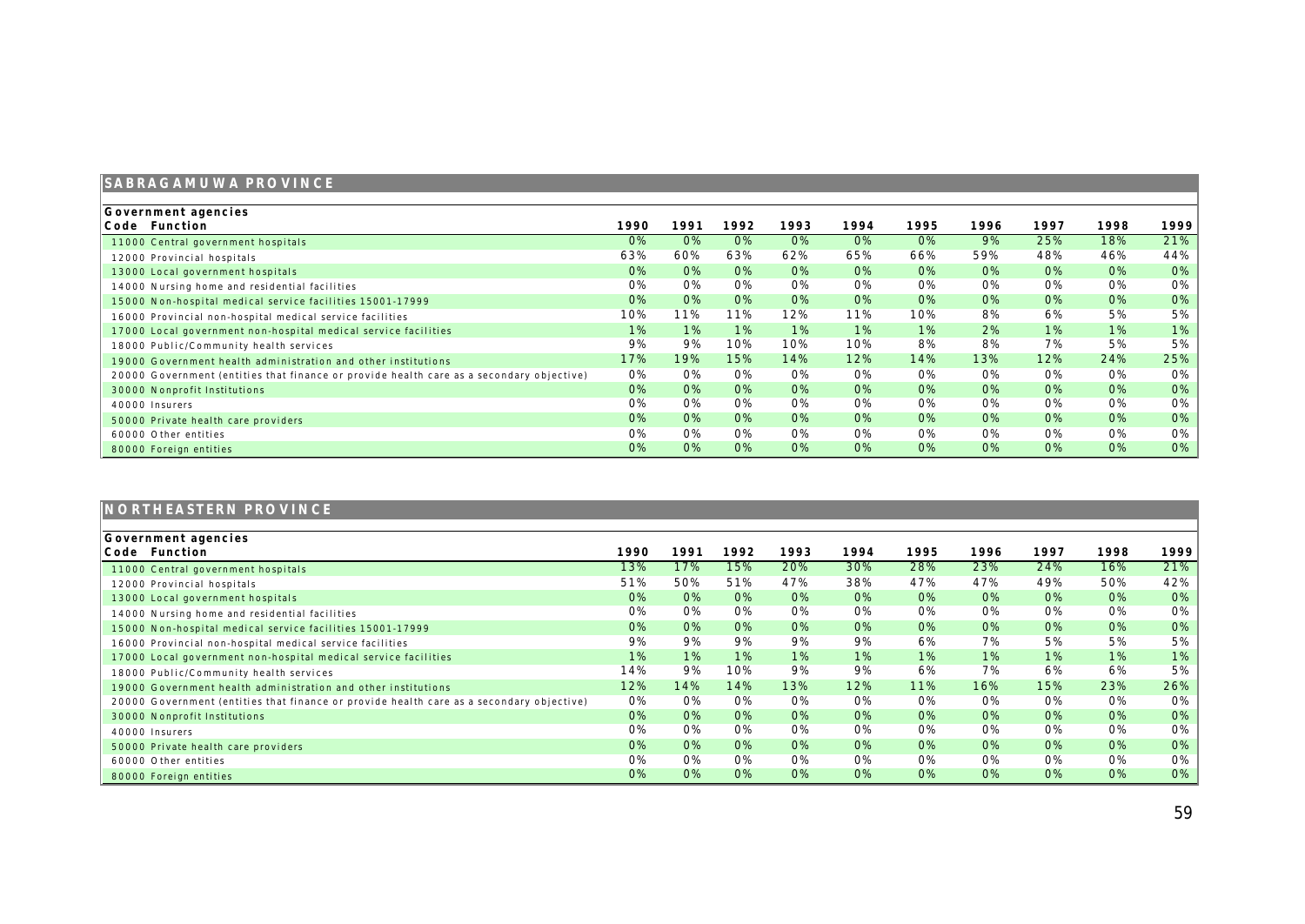## **Annex 9: OECD SHA Tables**

- F

|                                                         | Total Expenditure on Health by Provider Industry and Source of Funding (Rs.million) |                                                  |                               |                                                               |                                       |                           |                                          |                                         |                                                                 |                                                                          |                                                                |                              |  |  |  |
|---------------------------------------------------------|-------------------------------------------------------------------------------------|--------------------------------------------------|-------------------------------|---------------------------------------------------------------|---------------------------------------|---------------------------|------------------------------------------|-----------------------------------------|-----------------------------------------------------------------|--------------------------------------------------------------------------|----------------------------------------------------------------|------------------------------|--|--|--|
|                                                         |                                                                                     | <b>Total current</b><br>expenditure<br>on health | HF.1<br>General<br>government | HF.1.1<br>General<br>government<br>(excl. social<br>security) | HF.1.2<br>Social<br>security<br>funds | HF.2<br>Private<br>sector | HF.2.1<br>Private<br>social<br>insurance | HF.2.2<br>Other<br>private<br>insurance | HF.2.3<br>Private<br>household out-<br>of-pocket<br>expenditure | HF.2.4<br>Non-profit<br>organisations<br>(other than<br>social security) | HF.2.5<br>Corporation<br>s (other<br>than health<br>insurance) | HF.3<br>Rest of the<br>world |  |  |  |
| Health care goods and services by provider industry     |                                                                                     |                                                  |                               |                                                               |                                       |                           |                                          |                                         |                                                                 |                                                                          |                                                                |                              |  |  |  |
| Hospitals                                               | HP.1                                                                                | 11,245                                           | 9,648                         | 9,648                                                         | $\mathbf 0$                           | 1,597                     | $\mathbf 0$                              |                                         | 1,430                                                           | $\mathbf{0}$                                                             | 167                                                            |                              |  |  |  |
| Nursing and residential care facilities                 | HP.2                                                                                | 25                                               | 25                            | 25                                                            | $\Omega$                              | $\Omega$                  | $\Omega$                                 |                                         | $\Omega$                                                        | $\Omega$                                                                 |                                                                |                              |  |  |  |
| Providers of ambulatory health care                     | HP.3                                                                                | 6,849                                            | 953                           | 953                                                           | $\Omega$                              | 5,896                     | $\Omega$                                 |                                         | 5,368                                                           | 472                                                                      | 56                                                             |                              |  |  |  |
| Offices of physicians                                   | HP.3.1                                                                              | 4,083                                            | 10                            | 10 <sup>1</sup>                                               | $\Omega$                              | 4,073                     | $\Omega$                                 |                                         | 4,073                                                           | $\Omega$                                                                 |                                                                |                              |  |  |  |
| Offices of dentists                                     | HP.3.2                                                                              | 79                                               | $\mathsf 0$                   | $\mathsf 0$                                                   | $\mathbf 0$                           | 79                        | $\mathbf 0$                              |                                         | 79                                                              | $\mathbf 0$                                                              |                                                                |                              |  |  |  |
| Offices of other health practitioners                   | HP.3.3                                                                              | $\overline{0}$                                   | $\mathbf 0$                   | $\mathbf{0}$                                                  | $\Omega$                              | $\Omega$                  | $\Omega$                                 |                                         | $\Omega$                                                        | $\Omega$                                                                 |                                                                |                              |  |  |  |
| Outpatient care centers                                 | HP.3.4                                                                              | 829                                              | 829                           | 829                                                           | $\mathbf 0$                           | $\mathbf{0}$              | 0                                        |                                         | $\Omega$                                                        | $\mathbf 0$                                                              |                                                                |                              |  |  |  |
| Medical and diagnostic laboratories                     | HP.3.5                                                                              | 1,190                                            | $\mathbf 0$                   | $\mathbf{0}$                                                  | $\mathbf{0}$                          | 1,190                     | $\Omega$                                 |                                         | 1,190                                                           | $\Omega$                                                                 |                                                                |                              |  |  |  |
| Providers of home health care services                  | HP.3.6                                                                              | $\mathbf 0$                                      | $\mathsf 0$                   | $\mathbf 0$                                                   | $\mathbf 0$                           | $\mathbf 0$               | 0                                        |                                         | 0                                                               | $\mathbf 0$                                                              |                                                                |                              |  |  |  |
| Other providers of ambulatory health care               | HP.3.9                                                                              | 612                                              | 114                           | 114                                                           | $\mathbf{0}$                          | 498                       | $\mathbf{0}$                             |                                         | 26                                                              | 472                                                                      |                                                                |                              |  |  |  |
| Retail sale and other providers of medical goods        | HP.4                                                                                | 6,742                                            | $\mathbf{0}$                  | $\mathbf{0}$                                                  | $\mathbf{0}$                          | 6.742                     | $\Omega$                                 |                                         | 6,742                                                           | $\mathbf{0}$                                                             |                                                                |                              |  |  |  |
| <b>Dispensing chemists</b>                              | HP.4.1                                                                              | 4,761                                            | $\Omega$                      | $\Omega$                                                      | $\Omega$                              | 4,761                     | $\Omega$                                 |                                         | 4,761                                                           | $\mathbf{0}$                                                             |                                                                |                              |  |  |  |
| All other sales of medical goods                        | HP.4.2-4.9                                                                          | 1,289                                            | $\mathsf 0$                   | $\mathbf 0$                                                   | $\mathbf 0$                           | 1,289                     | $\mathbf 0$                              |                                         | 1,289                                                           | $\mathsf 0$                                                              |                                                                |                              |  |  |  |
| Provision and administration of public health programme | HP.5                                                                                | 1,663                                            | 1,663                         | 1,663                                                         | $\mathbf{0}$                          | $\mathbf{0}$              | $\Omega$                                 |                                         | $\Omega$                                                        | $\mathbf{0}$                                                             |                                                                |                              |  |  |  |
| General health administration                           | HP.6                                                                                | 1,436                                            | 1,329                         | 1,329                                                         | $\mathbf{0}$                          | 107                       | $\mathbf{0}$                             | 107                                     | $\Omega$                                                        | $\mathbf{0}$                                                             |                                                                |                              |  |  |  |
| Government                                              | HP.6.1                                                                              | 1,314                                            | 1,314                         | 1,314                                                         | $\mathbf{0}$                          | $\mathbf{0}$              | $\mathbf{0}$                             |                                         | $\mathbf{0}$                                                    | $\mathbf{0}$                                                             |                                                                |                              |  |  |  |
| Social security funds                                   | HP.6.2                                                                              | 15                                               | 15                            | 15                                                            | $\mathbf 0$                           | $\mathbf 0$               | $\mathbf 0$                              |                                         | $\mathbf 0$                                                     | $\mathbf 0$                                                              |                                                                |                              |  |  |  |
| Other social insurance                                  | HP.6.3                                                                              | $\overline{0}$                                   | $\mathbf{0}$                  | $\mathbf{0}$                                                  | $\Omega$                              | $\mathbf{0}$              | $\mathbf{0}$                             |                                         | $\Omega$                                                        | $\mathbf{0}$                                                             |                                                                |                              |  |  |  |
| Other (private) insurance                               | HP.6.4                                                                              | 107                                              | $\mathbf 0$                   | $\mathbf 0$                                                   | $\mathbf 0$                           | 107                       | $\mathbf 0$                              | 107                                     | $\mathbf 0$                                                     | $\mathbf 0$                                                              |                                                                |                              |  |  |  |
| All other providers of health administration            | HP.6.9                                                                              | $\mathbf{0}$                                     | $\Omega$                      | $\mathbf{0}$                                                  | $\Omega$                              | $\Omega$                  | $\Omega$                                 |                                         | $\Omega$                                                        | $\Omega$                                                                 |                                                                |                              |  |  |  |
| Other industries (rest of the economy)                  | <b>HP.7</b>                                                                         | 423                                              | 423                           | 423                                                           | $\Omega$                              | $\mathbf{0}$              | $\Omega$                                 |                                         | $\mathbf{0}$                                                    | $\mathbf{0}$                                                             |                                                                |                              |  |  |  |
| Occupational health care                                | HP.7.1                                                                              | 5                                                | $5\phantom{.0}$               | $5\phantom{.0}$                                               | $\Omega$                              | $\mathbf{0}$              | $\Omega$                                 |                                         | $\Omega$                                                        | $\mathbf{0}$                                                             |                                                                |                              |  |  |  |
| Private households                                      | HP.7.2                                                                              | $\mathbf 0$                                      | $\mathbf 0$                   | $\mathbf 0$                                                   | $\mathbf 0$                           | $\mathbf 0$               | 0                                        |                                         | $\mathbf 0$                                                     | $\mathbf 0$                                                              |                                                                |                              |  |  |  |
| All other secondary producers                           | HP.7.9                                                                              | 419                                              | 419                           | 419                                                           | $\mathbf{0}$                          | $\mathbf{0}$              | $\Omega$                                 |                                         | $\Omega$                                                        | $\mathbf{0}$                                                             |                                                                |                              |  |  |  |
| Rest of the world                                       | HP.9                                                                                | 6                                                | 6                             | $6\phantom{1}$                                                | $\mathbf{0}$                          | $\mathbf{0}$              | $\Omega$                                 |                                         | $\Omega$                                                        | $\mathbf{0}$                                                             |                                                                |                              |  |  |  |
| <b>TOTAL</b>                                            |                                                                                     | 28.389                                           | 14.047                        | 14.047                                                        | $\mathbf{0}$                          | 14.342                    | $\mathbf{0}$                             | 107                                     | 13.540                                                          | 472                                                                      | 222                                                            |                              |  |  |  |
|                                                         |                                                                                     |                                                  |                               |                                                               |                                       |                           |                                          |                                         |                                                                 |                                                                          |                                                                |                              |  |  |  |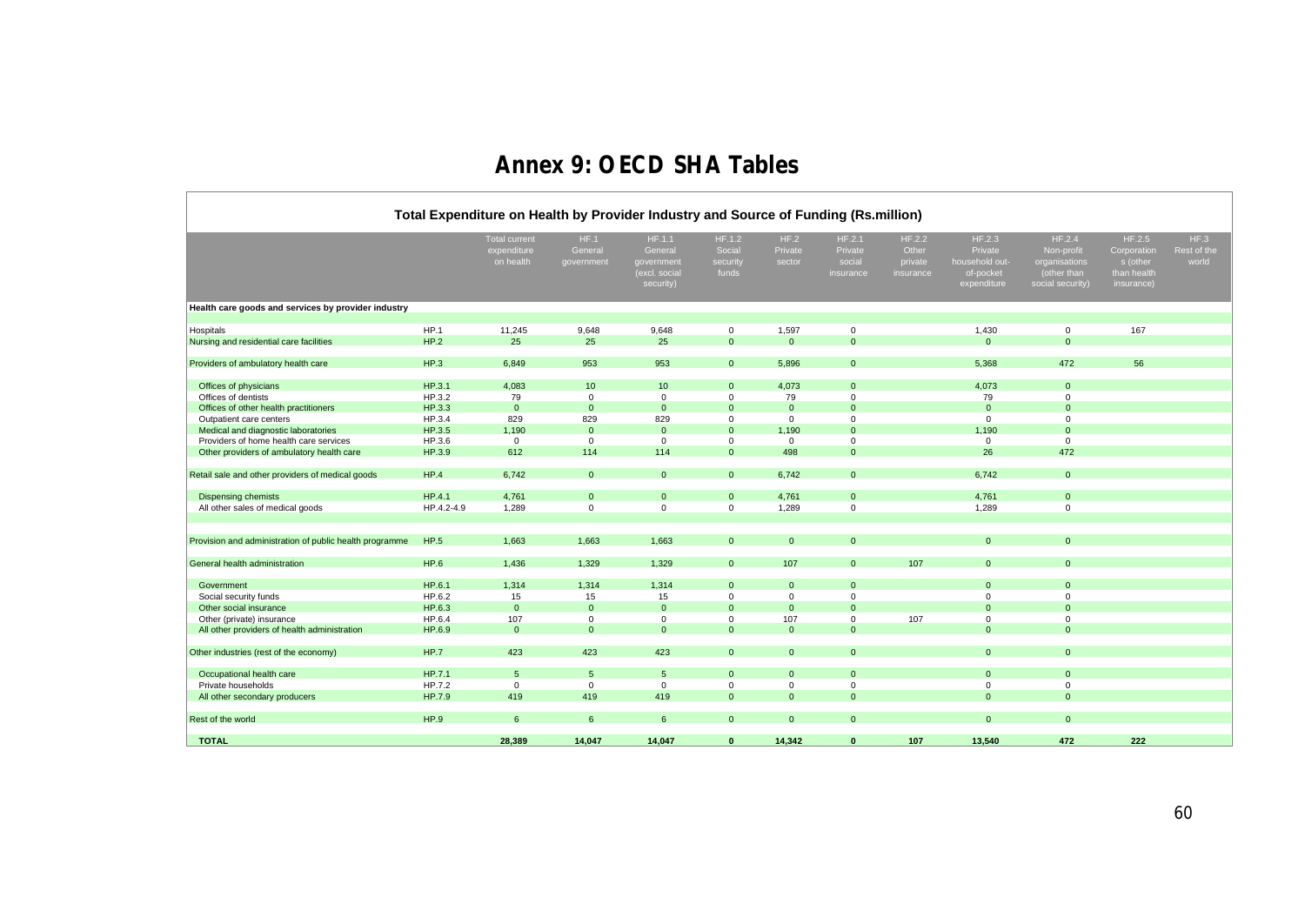|                                                                                              | <b>Current Expenditure on Health by Function of Care and Source of Funding (Rs.million)</b> |                                                  |                                        |                                                               |                                                       |                                        |                                                          |                                         |                                                                 |                                                                |                                                                |
|----------------------------------------------------------------------------------------------|---------------------------------------------------------------------------------------------|--------------------------------------------------|----------------------------------------|---------------------------------------------------------------|-------------------------------------------------------|----------------------------------------|----------------------------------------------------------|-----------------------------------------|-----------------------------------------------------------------|----------------------------------------------------------------|----------------------------------------------------------------|
|                                                                                              |                                                                                             | <b>Total current</b><br>expenditure<br>on health | HF.1<br>General<br>government          | HF.1.1<br>General<br>qovernment<br>(excl. social<br>security) | <b>HF.1.2</b><br>Social<br>security<br>funds          | HF.2<br>Private<br>sector              | HF.2.1<br>Private<br>social<br>insurance                 | HF.2.2<br>Other<br>private<br>insurance | HF.2.3<br>Private<br>household out-<br>of-pocket<br>exnenditure | HF.2.4<br>Non-profit<br>organisations<br>(other than<br>social | HF.2.5<br>Corporation<br>s (other than<br>health<br>insurance) |
| Current expenditure on health                                                                |                                                                                             |                                                  |                                        |                                                               |                                                       |                                        |                                                          |                                         |                                                                 |                                                                |                                                                |
| Personal health care services                                                                | <b>HC.1 - HC.3</b>                                                                          | 14.601                                           | 8.738                                  | 8.738                                                         | $\mathbf 0$                                           | 5.862                                  | $\mathbf 0$                                              |                                         | 5.576                                                           | 64                                                             | 222                                                            |
| In-patient services<br>Day care services<br><b>Outpatient services</b><br>Home care services | HC.1.1<br>HC.1.2<br>HC.1.3<br>HC.1.4                                                        | 7.365<br>$\Omega$<br>7,190<br>$\mathbf{0}$       | 5.913<br>$\Omega$<br>2,780<br>$\Omega$ | 5.913<br>$\Omega$<br>2,780<br>$\mathbf{0}$                    | $\mathbf 0$<br>$\Omega$<br>$\overline{0}$<br>$\Omega$ | 1.452<br>$\Omega$<br>4,410<br>$\Omega$ | $\overline{0}$<br>$\Omega$<br>$\overline{0}$<br>$\Omega$ |                                         | 1.452<br>$\Omega$<br>4,410<br>$\Omega$                          |                                                                |                                                                |
| Ancillary services to health                                                                 | HC.4                                                                                        | 1,373                                            | 23                                     | 23                                                            | $\overline{0}$                                        | 1,351                                  | $\overline{0}$                                           |                                         | 1,351                                                           | 0                                                              |                                                                |
| Medical goods dispensed to outpatients<br>Pharmaceutical and other medical non-<br>durables  | HC.5<br>HC.5.1                                                                              | 7,074<br>5,342                                   | 318<br>77                              | 318<br>77                                                     | $\overline{0}$<br>$\Omega$                            | 6,755<br>5,266                         | $\overline{0}$<br>$\Omega$                               |                                         | 6,742<br>5,253                                                  | 13<br>13                                                       |                                                                |
| Therapeutical appliances and other medical<br>durables                                       | HC.5.2                                                                                      | 1,491                                            | $\overline{\mathbf{1}}$                |                                                               | $\overline{0}$                                        | 1,490                                  | $\overline{0}$                                           |                                         | 1,490                                                           | 0                                                              |                                                                |
| Personal health care services and goods                                                      | <b>HC.1 - HC.5</b>                                                                          | 23,048                                           | 9,080                                  | 9.080                                                         | $\Omega$                                              | 13.968                                 | $\Omega$                                                 |                                         | 13.891                                                          | 77                                                             |                                                                |
| Prevention and public health services                                                        | HC.6                                                                                        | 1,762                                            | 1,537                                  | 1,537                                                         | $\overline{0}$                                        | 225                                    | $\overline{0}$                                           |                                         | $\overline{0}$                                                  | 225                                                            |                                                                |
| Health administration and health insurance                                                   | HC.7                                                                                        | 702                                              | 595                                    | 595                                                           | $\overline{0}$                                        | 107                                    | $\overline{0}$                                           | 107                                     | $\overline{0}$                                                  | $\overline{0}$                                                 |                                                                |
| <b>TOTAL</b>                                                                                 |                                                                                             | 25.512                                           | 11.212                                 | 11.212                                                        | $\mathbf{0}$                                          | 14.300                                 | $\mathbf{0}$                                             | 107                                     | 13.669                                                          | 302                                                            | 222                                                            |